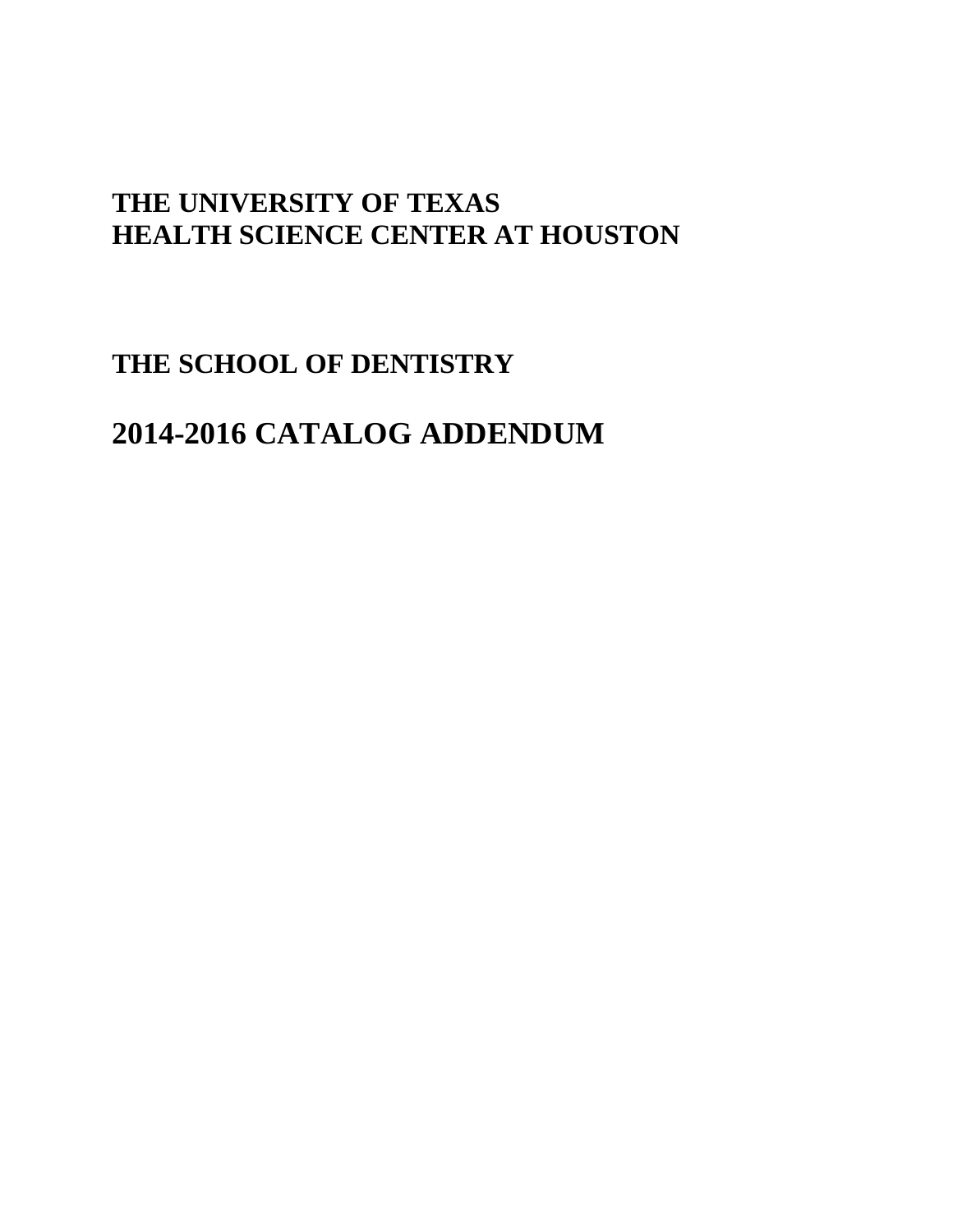# Index Page

I. Dental Hygiene Program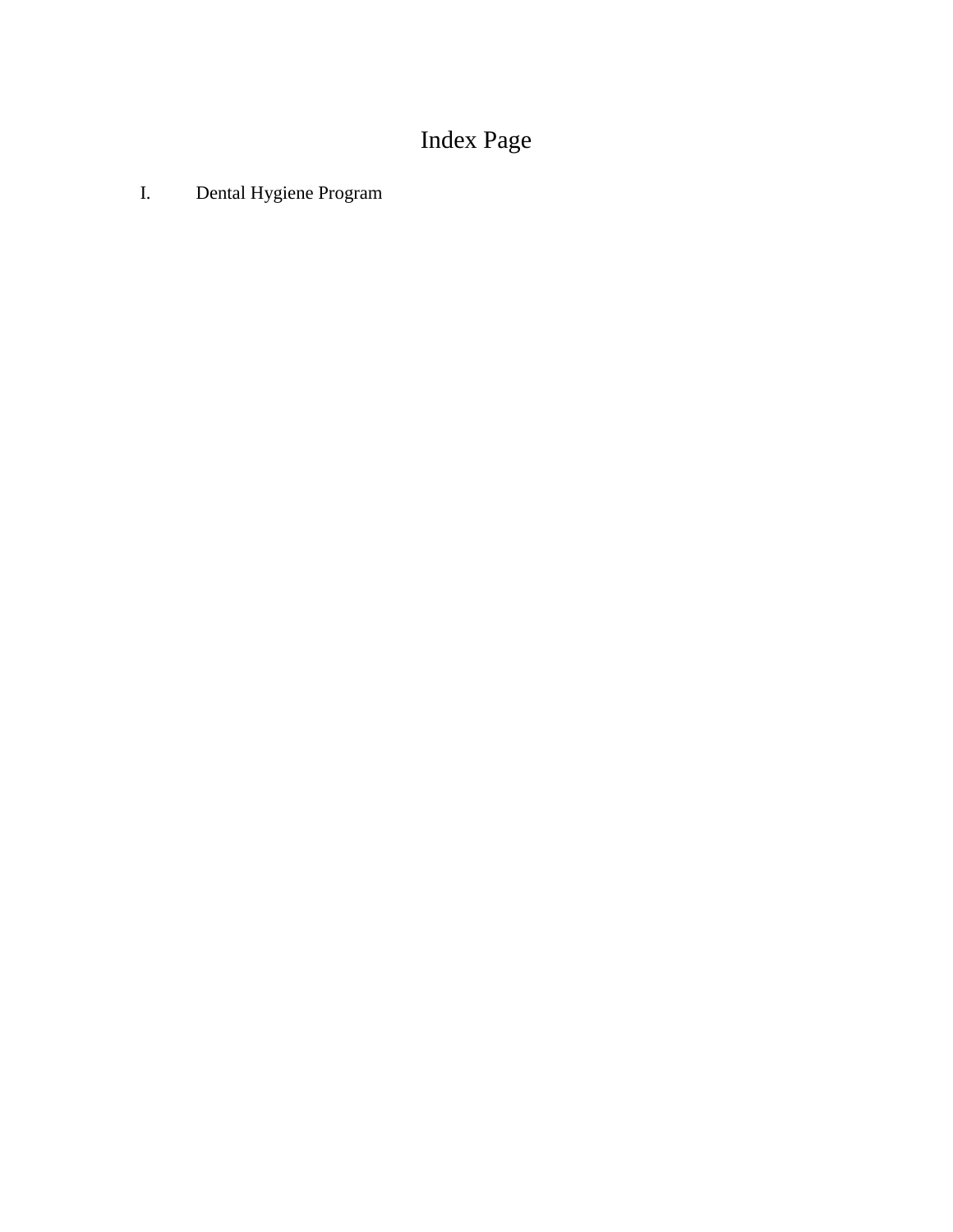## **I. Dental Hygiene Program**

## **Page 139**

CURRENT: The goal of the Dental Hygiene Program is to provide the student with the opportunity to develop clinical competency and proficiency in preventive and therapeutic oral health skills, and to develop the personal characteristics of a professional attitude, ethical behavior, and dedication to community service and continuing education. The program provides the student with the opportunity to develop these entry-level dental hygiene skills through completion of either the two-year certificate or baccalaureate degree curriculum.

CHANGE TO: The goal of the Dental Hygiene Program is to provide the student with the opportunity to develop clinical competency and proficiency in preventive and therapeutic oral health skills, and to develop the personal characteristics of a professional attitude, ethical behavior, and dedication to community service and continuing education. The program provides the student with the opportunity to develop these entry-level dental hygiene skills through completion of either the two-year post-degree certificate or baccalaureate degree curriculum.

## **Page 140**

### CURRENT: **CRITERIA FOR ADMISSIONS**

Dental Hygiene applicants will be considered for admission upon satisfactory completion of the following requirements:

- Properly completed application along with required fees and documentation
- Must have graduated from an accredited high school or equivalent
- Completion of the following courses with a minimum grade of "C"

## ADD:

## **CRITERIA FOR ADMISSIONS**

Dental Hygiene applicants will be considered for admission upon satisfactory completion of the following requirements:

- Properly completed application along with required fees and documentation
- Must have graduated from an accredited high school or equivalent
- Completion of the following courses with a minimum grade of "C"
- The Certificate program is a post-degree Certificate. Applicants for the Certificate program for the class starting in the fall of 2017 must have previously completed an associate or bachelor's degree prior to enrolling in the program.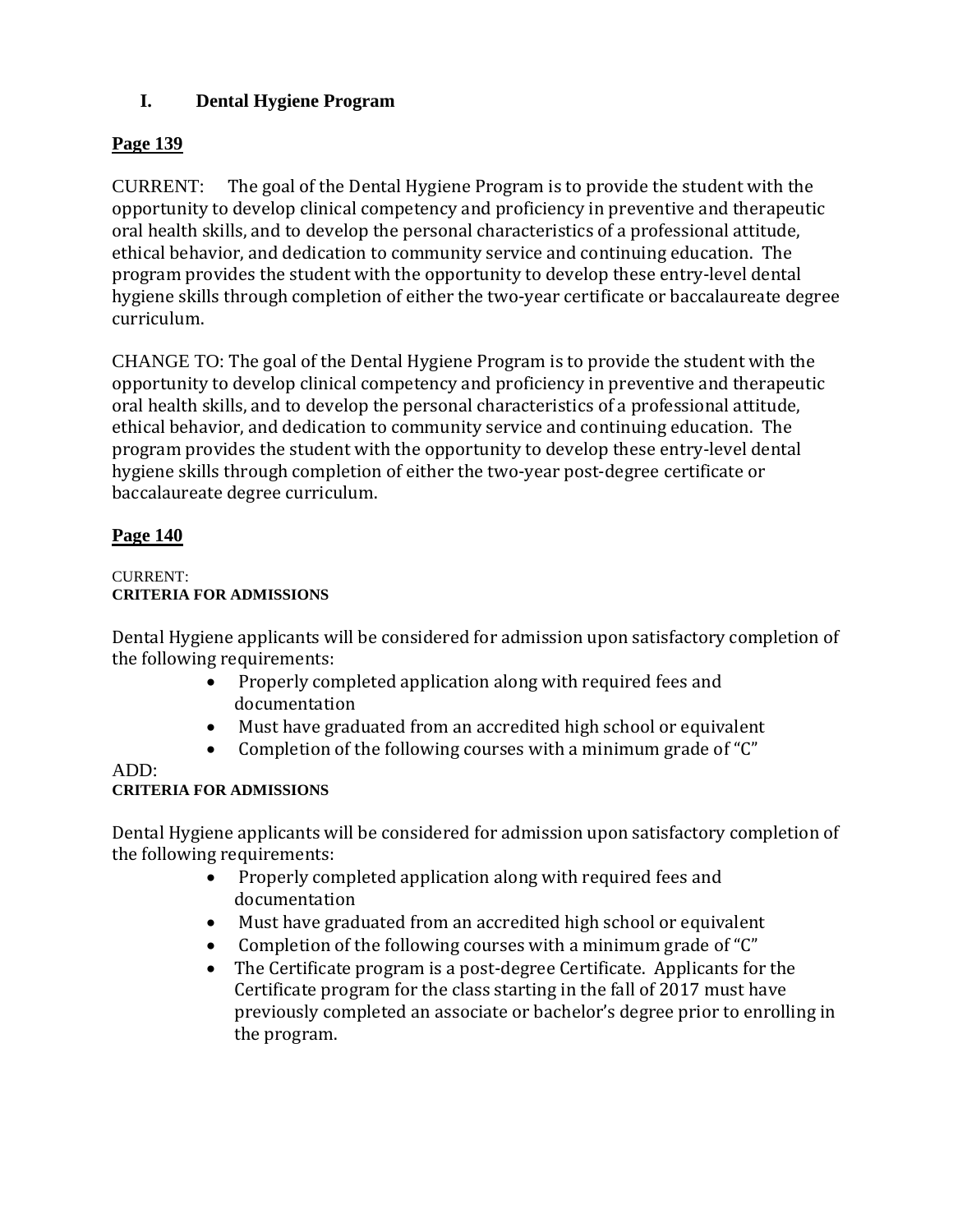# The University of Texas Health Science Center at Houston

# The School of Dentistry 2014 – 2016 Catalog



The University of Texas Health Science Center at Houston is accredited by the Southern Association of Colleges and Schools Commission on Colleges to award certificate, undergraduate, masters, doctoral, and professional degrees. Contact the Commission on Colleges at 1866 Southern Lane, Decatur, Georgia 30033-40097 or call 404-679-4500 for questions about the accreditation of The University of Health Science Center at Houston.

This catalog is a general information publication only. It is not intended to nor does it contain all regulations that relate to students. Applicants, students, and faculty are referred to The University of Texas Health Science Center at Houston General Catalog. The provisions of this catalog and/or the General Catalog do not constitute a contract, express or implied, between any applicant, student or faculty member and The University of Texas School of Dentistry at Houston or The University of Texas System. The University of Texas School of Dentistry at Houston reserves the right to withdraw courses at any time, to change fees or tuition, calendar, curriculum, degree requirements, graduation procedures, and any other requirements affecting students. Changes will become effective whenever the proper authorities so determine and will apply to both prospective students and those already enrolled.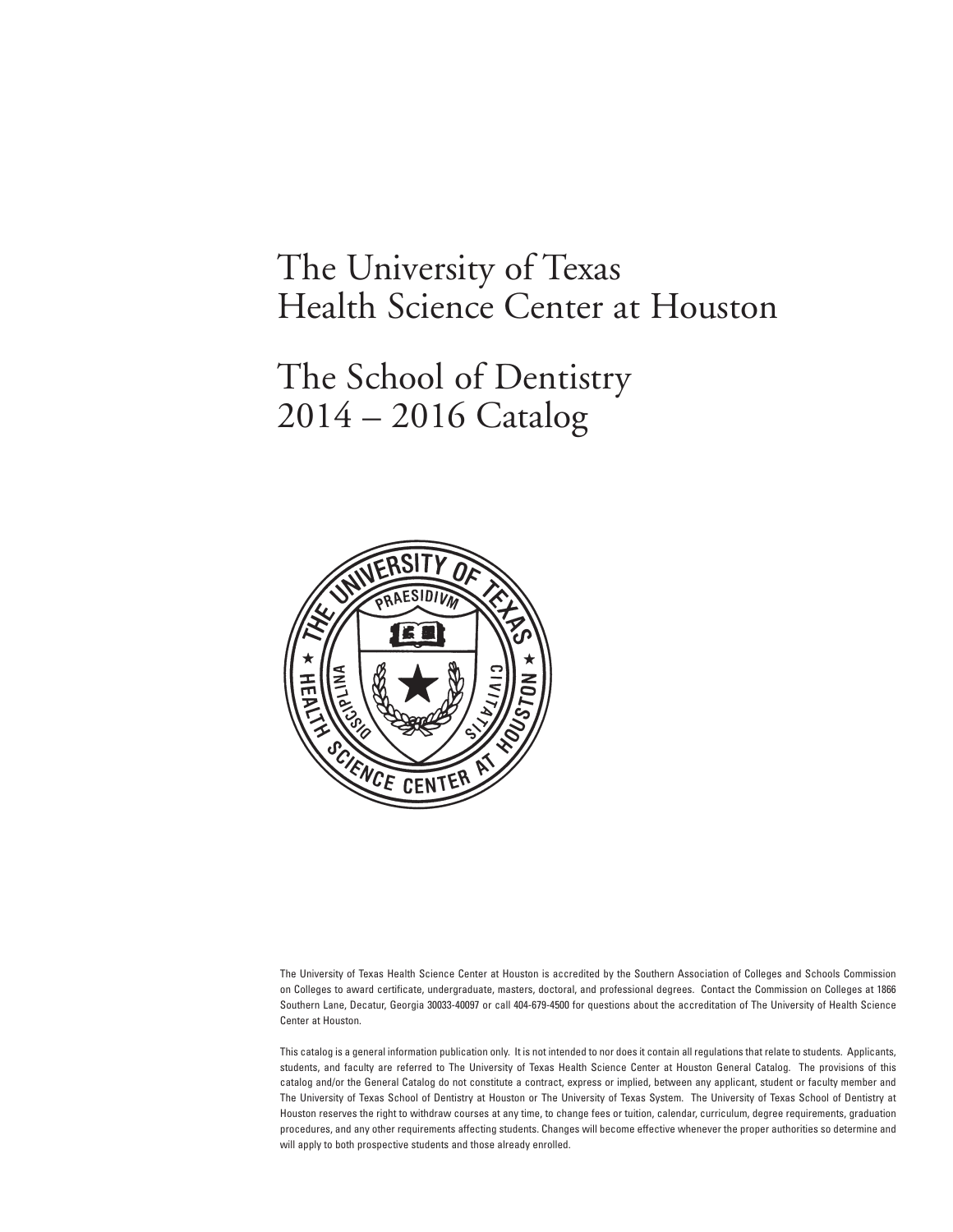## **School of Dentistry – Table of Contents**

| MESSAGE TO STUDENTS FROM DEAN JOHN A. VALENZA, DDS53                                                                                                                                                                                      |  |
|-------------------------------------------------------------------------------------------------------------------------------------------------------------------------------------------------------------------------------------------|--|
| Academic Calendar 2014-2015<br>Academic Calendar 2015-2016                                                                                                                                                                                |  |
|                                                                                                                                                                                                                                           |  |
| Accreditation<br>History<br><b>Facilities</b><br><b>Policies and Procedures</b>                                                                                                                                                           |  |
|                                                                                                                                                                                                                                           |  |
| <b>Doctor of Dental Surgery</b><br><b>Admissions Requirements</b><br><b>Application and Acceptance Procedures</b><br><b>Expenses</b><br><b>Financial Aid</b><br><b>Academic Standards</b><br>Curriculum<br><b>Graduation Requirements</b> |  |
| <b>Advanced Education Programs</b><br>Programs<br><b>Application and Acceptance Procedures</b><br><b>Expenses</b><br><b>Financial Aid</b><br><b>Academic Standards</b><br>Curriculum<br><b>Graduation Requirements</b>                    |  |
| <b>Dental Hygiene Program</b><br><b>Admissions Requirements</b><br><b>Application and Acceptance Procedures</b><br><b>Expenses</b><br><b>Financial Aid</b><br><b>Academic Standards</b><br>Curriculum<br><b>Graduation Requirements</b>   |  |
|                                                                                                                                                                                                                                           |  |
|                                                                                                                                                                                                                                           |  |
|                                                                                                                                                                                                                                           |  |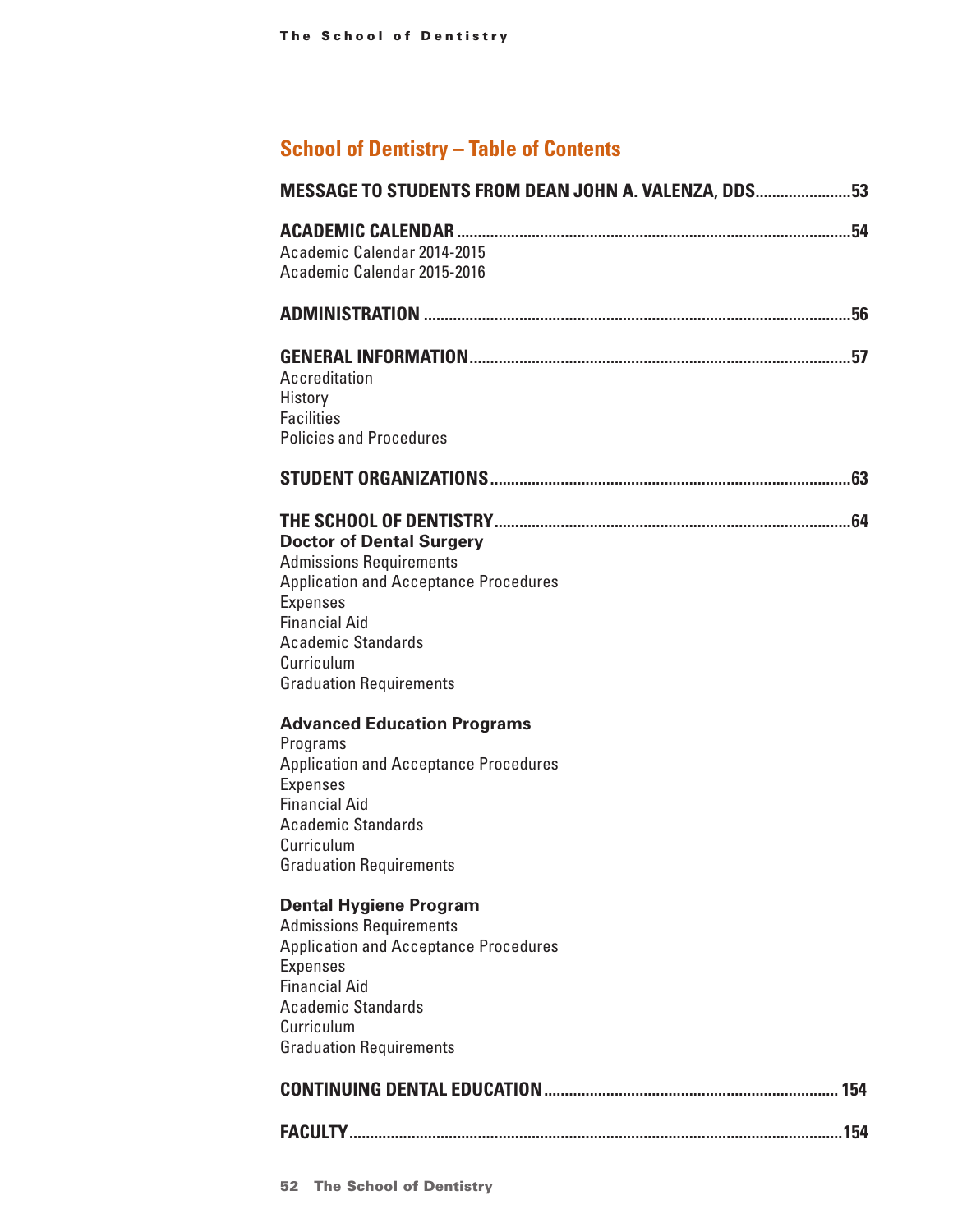## Message to students from Dean John A. Valenza, DDS

#### <span id="page-5-0"></span>Welcome to The University of Texas School of Dentistry (UTSD) at Houston!



Within this catalog, you'll find important information affecting almost every aspect of academic life – from course listings to scholarship offerings to criteria for graduation – and much, much more.

As a student of The UT Health Science Center at Houston (UTHealth) School of Dentistry in the world-renowned Texas Medical Center, you'll have opportunities to forge lasting friendships and make meaningful professional connections in one of the richest intellectual, cultural and collaborative environments in the world. We hope you'll make the most of your time here and enjoy everything Houston has to offer.

We hope this catalog will be helpful as you embark on your journey into the world of dentistry. Once again, welcome to UTSD!

Sincerely, **John A. Valenza, DDS** Dean William N. Finnegan III Distinguished Teaching Professor in the Dental Sciences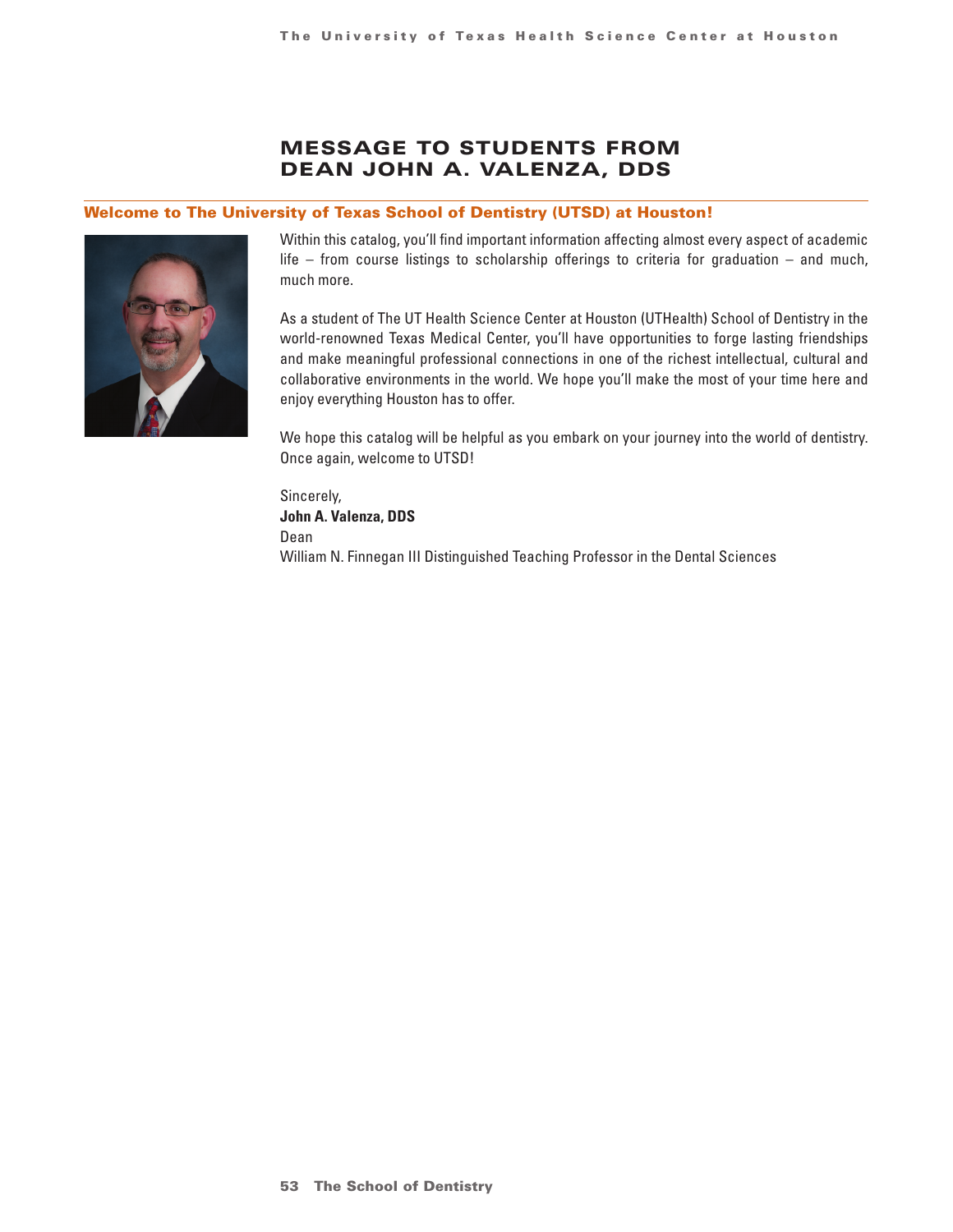## Academic Calendar 2014-2015

<span id="page-6-0"></span>

| 2014 | July 1         | <b>Tuesday</b>  | *Session Begins at 8:00 a.m. for Graduate Students,<br><b>Postgraduate Students and Residents</b>      |
|------|----------------|-----------------|--------------------------------------------------------------------------------------------------------|
|      | July 4         | Friday          | Holiday-Independence Day                                                                               |
|      | August 11      | Monday          | Fall Semester begins at 8:00 a.m. for all Dental and<br><b>Dental Hygiene Students</b>                 |
|      | August 25      | Monday          | Fall Semester begins for Graduate, Postgraduate Students,<br>and Residents                             |
|      | September 1    | Monday          | Holiday - Labor Day                                                                                    |
|      | November 27-28 | Thursday-Friday | Holiday - Thanksgiving                                                                                 |
|      | December 1-12  | Monday-Friday   | <b>Examinations for Dental and Dental Hygiene Students</b>                                             |
|      | December 12    | Friday          | Fall Semester ends at 5:00 p.m. for all Students                                                       |
| 2015 | January 5      | <b>Monday</b>   | Spring Semester begins at 8:00 a.m. for Dental,<br>Dental Hygiene, Graduate, and Postgraduate Students |
|      | January 19     | Monday          | Holiday - Martin Luther King, Jr.'s Birthday                                                           |
|      | February 16    | Monday          | Holiday - Presidents' Day                                                                              |
|      | March 9-13     | Monday-Friday   | <b>Spring Break</b>                                                                                    |
|      | May 4-15       | Monday-Friday   | Examinations for Dental and Dental Hygiene Students                                                    |
|      | May 15         | Friday          | Spring Semester ends at 5:00 p.m. for, DDS IV and<br>Dental Hygiene Students II                        |
|      | May 24         | Friday          | Graduation                                                                                             |
|      | May 25         | Monday          | Holiday - Memorial Day                                                                                 |
|      | June 1         | Monday          | Summer Term begins for DDS I, II, III and Dental Hygiene I                                             |
|      | June 30        | Friday          | Spring Session ends at 5:00 p.m. for<br><b>Advanced Education Students</b>                             |
|      | July 24        | Friday          | Summer Term ends at 5:00 p.m. for DDS I, II, III and<br>Dental Hygiene I                               |

\*The Postgraduate School operates on a calendar year basis from July 1 to June 30 for all program activities. Basic science courses are conducted during the summer term, and fall and spring semesters.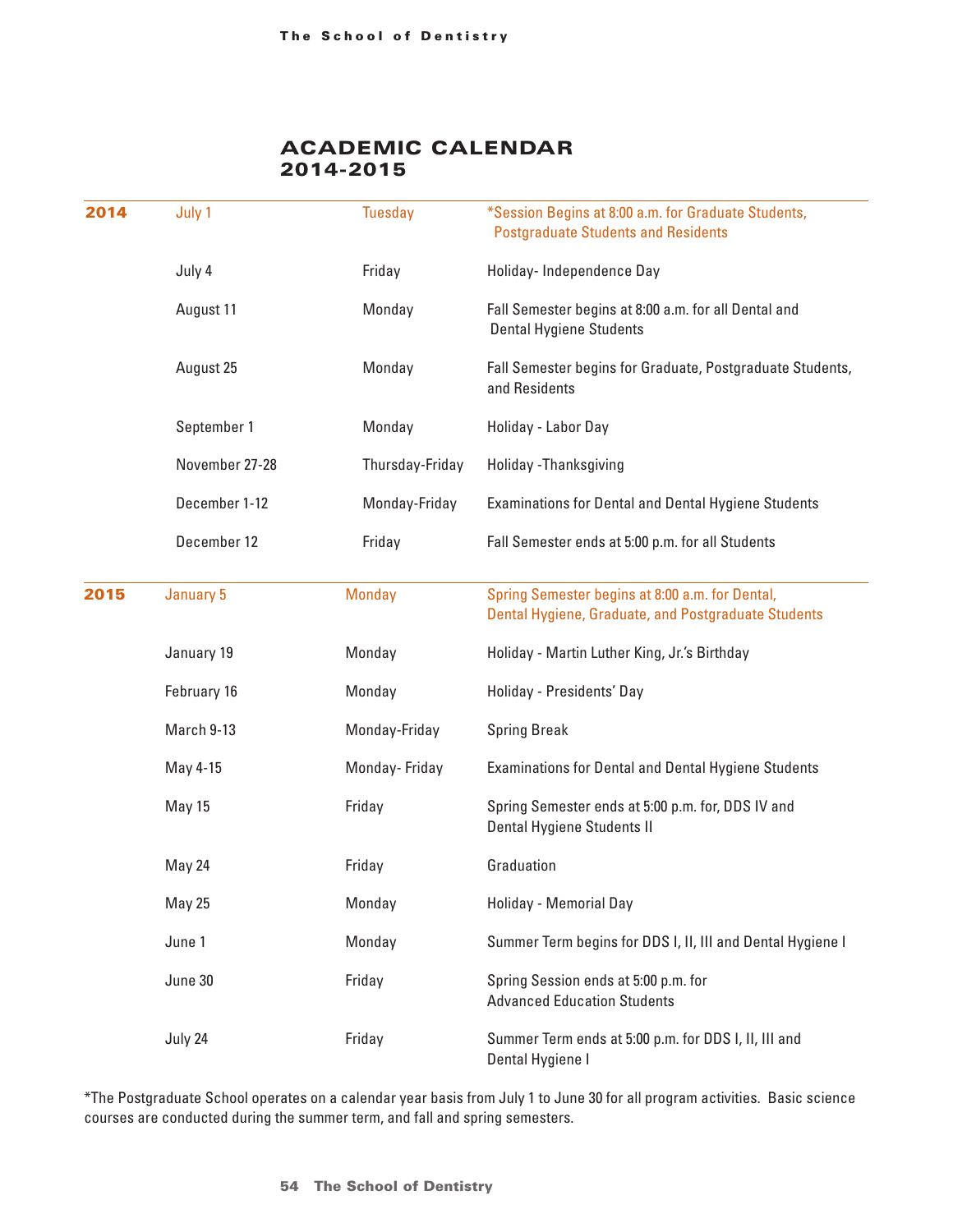## Academic Calendar 2015-2016

<span id="page-7-0"></span>

| 2015 | July 1                  | Wednesday       | *Session Begins at 8:00 a.m. for Graduate Students,<br><b>Postgraduate Students and Residents</b>            |
|------|-------------------------|-----------------|--------------------------------------------------------------------------------------------------------------|
|      | July 3                  | Friday          | Holiday-Independence Day                                                                                     |
|      | August 10               | Monday          | Fall Semester begins at 8:00 a.m. for all Dental and<br><b>Dental Hygiene Students</b>                       |
|      | August 26               | Monday          | Fall Semester begins for Graduate, Postgraduate Students,<br>and Residents                                   |
|      | September 7             | Monday          | Holiday - Labor Day                                                                                          |
|      | November 26-27          | Thursday-Friday | Holiday - Thanksgiving                                                                                       |
|      | November 30-December 11 | Monday-Friday   | <b>Examinations for Dental and Dental Hygiene Students</b>                                                   |
|      | December 11             | Friday          | <b>Fall Semester ends for all Students</b>                                                                   |
| 2016 | January 4               | <b>Monday</b>   | Spring Semester begins at 8:00 a.m. for Dental,<br><b>Graduate, Postgraduate and Dental Hygiene Students</b> |
|      | January 18              | Monday          | Holiday - Martin Luther King, Jr.'s Birthday                                                                 |
|      | February 15             | Monday          | Holiday - President's Day                                                                                    |
|      | <b>March 14-18</b>      | Monday-Friday   | <b>Spring Break</b>                                                                                          |
|      | May 13                  | Friday          | Semester ends at 5:00 p.m. for DDS IV and<br>Dental Hygiene Students II                                      |
|      | May 20                  | Friday          | Graduation                                                                                                   |
|      | May 30                  | Monday          | Holiday - Memorial Day                                                                                       |
|      | May 31                  | Monday          | Summer Term begins for DDS I, II, III and Dental Hygiene I                                                   |
|      | June 30                 | Thursday        | Spring Session ends at 5:00 p.m. for<br><b>Advance Education Students</b>                                    |
|      | July 22                 | Friday          | Summer Term ends at 5:00 p.m. for DDS I, II, III and<br>Dental Hygiene I                                     |

\*The Postgraduate School operates on a calendar year basis from July 1 to June 30 for all program activities. Basic science courses are conducted during the summer term, and fall and spring semesters.

#### **55 The School of Dentistry**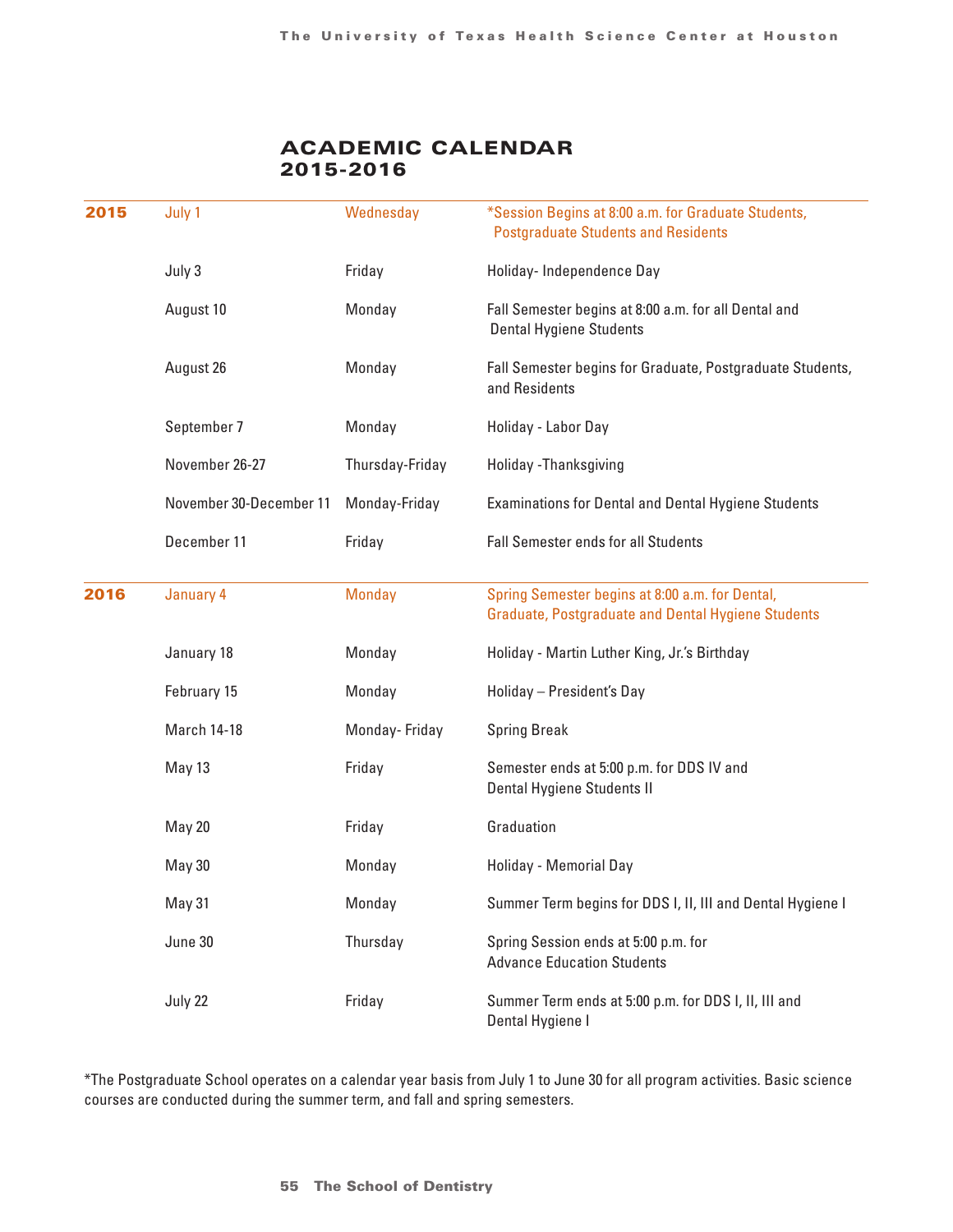## <span id="page-8-0"></span>ADMINISTRATION

**John A. Valenza, DDS** Dean

**Raymond G. Koeppen, DDS, MBA, MS** Interim Associate Dean for Academic Affairs

**Robert A. Cederberg, DDS** Associate Dean for Patient Care

**Karen F. Novak, DDS, MS, PhD** Associate Dean for Educational Research and Professional Development

**Jacqueline T. Hecht, PhD** Associate Dean for Research

**H. Philip Pierpont, DDS** Associate Dean for Student and Alumni Affairs

**Arthur H. Jeske, DMD., PhD** Associate Dean for Strategic Planning and Continuing Dental Education

**Muhammad F. Walji, PhD** Associate Dean for Technology Services & Informatics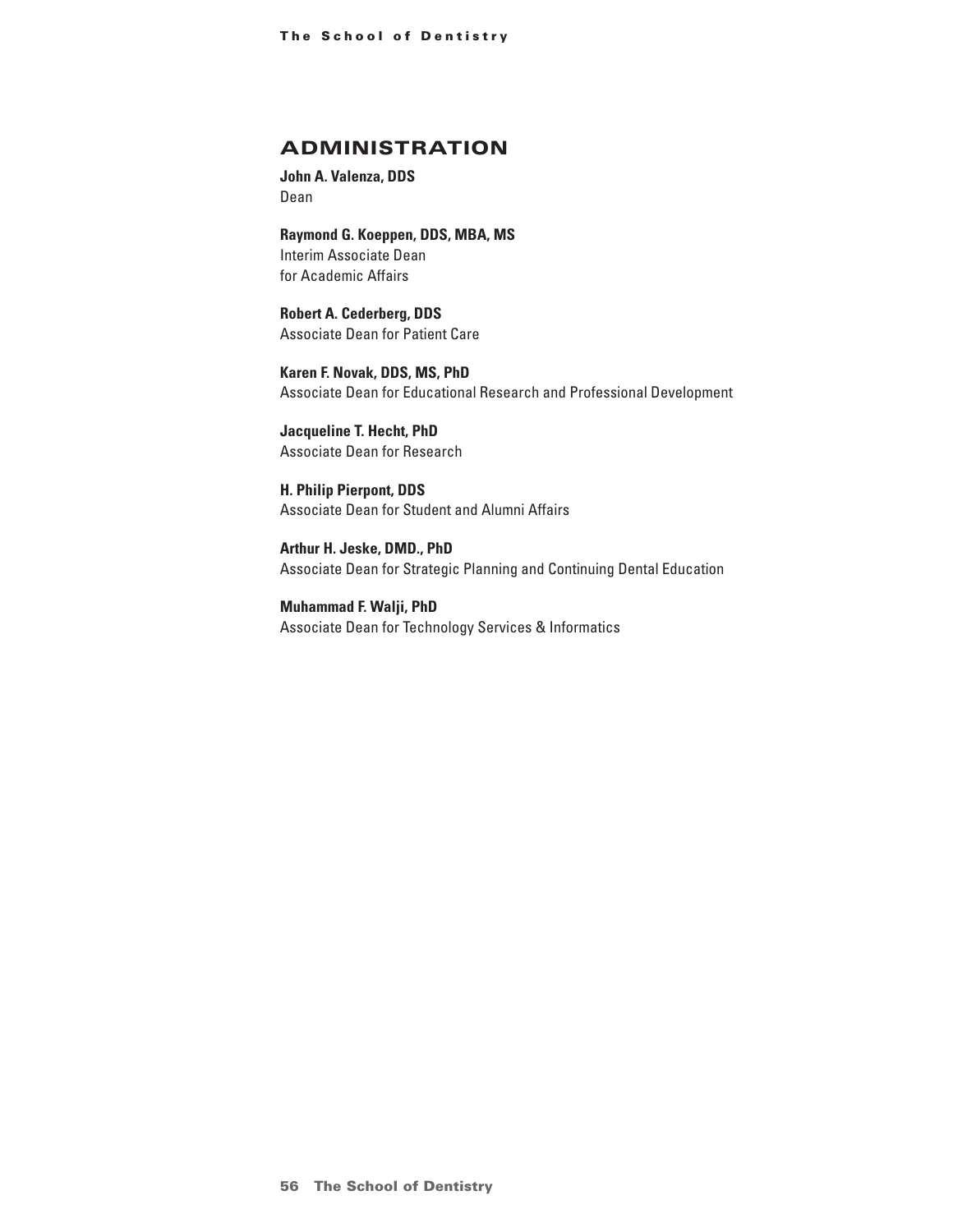## GENERAL INFORMATION

#### <span id="page-9-0"></span>Accreditation

The programs offered by The University of Texas School of Dentistry at Houston are accredited by the Commission on Dental Accreditation of the American Dental Association.

The Commission on Dental Accreditation will review complaints that relate to a program compliance with the accreditation standards. The Commission is interested in the sustained quality and continued improvement of dental and dental-related education programs but does not intervene on behalf of individuals or act as a court of appeal for individuals in matters of admission, appointment, promotion, or dismissal of faculty, staff, or students.

A copy of the appropriate accreditation standards and/or the Commission's policy and procedure for submission of complaints may be obtained by contacting the Commission at 211 East Chicago Avenue, Chicago, IL 60611-2678 or by calling 1-800-621-8099, extension 4653.

#### Veterans Administration Training Program

The University of Texas School Dentistry at Houston has programs approved by the Texas Workforce Commission for veterans training. Training programs are offered on the undergraduate and graduate level. For complete information regarding provisions of the program, candidates should contact the Veterans Administration office nearest their home.

#### Vocational Rehabilitation

The State Board of Vocational Education, through the Vocational Rehabilitation Division, will pay the tuition of students who have certain disabilities, provided the vocational objective selected by the disabled persons have been approved by a representative of the Division. Application for vocational rehabilitation assistance should be made to the nearest Texas Rehabilitation Commission office.

#### Mission, Vision and History

The University of Texas School Dentistry at Houston has set the standard for oral health excellence since 1905 as the first dental school in Texas and the oldest professional school in Houston. Since then, thousands of dentists, dental hygienists and dental specialists have been educated at UTSD, where the mission is "to advance human health by providing high quality education, patient care and research in oral health for Texas, the nation and the world."

The school was founded as the privately owned Texas Dental College and joined The University of Texas System in 1943. From 1955-2011, the school was known as "UT Dental Branch," but the name "School of Dentistry" was restored in June 2011. The school is part of The University of Texas Health Science Center at Houston (UTHealth).

UTSD's vision is "to be a leader in dental education by enriching the lives and health of our community and the world through patient care and research – our foundation in the pursuit of excellence in education." Toward that end, UTSD students performed more than 230,000 procedures in 2011 at the school's clinics, 13 community clinical sites and nine affiliated hospitals. .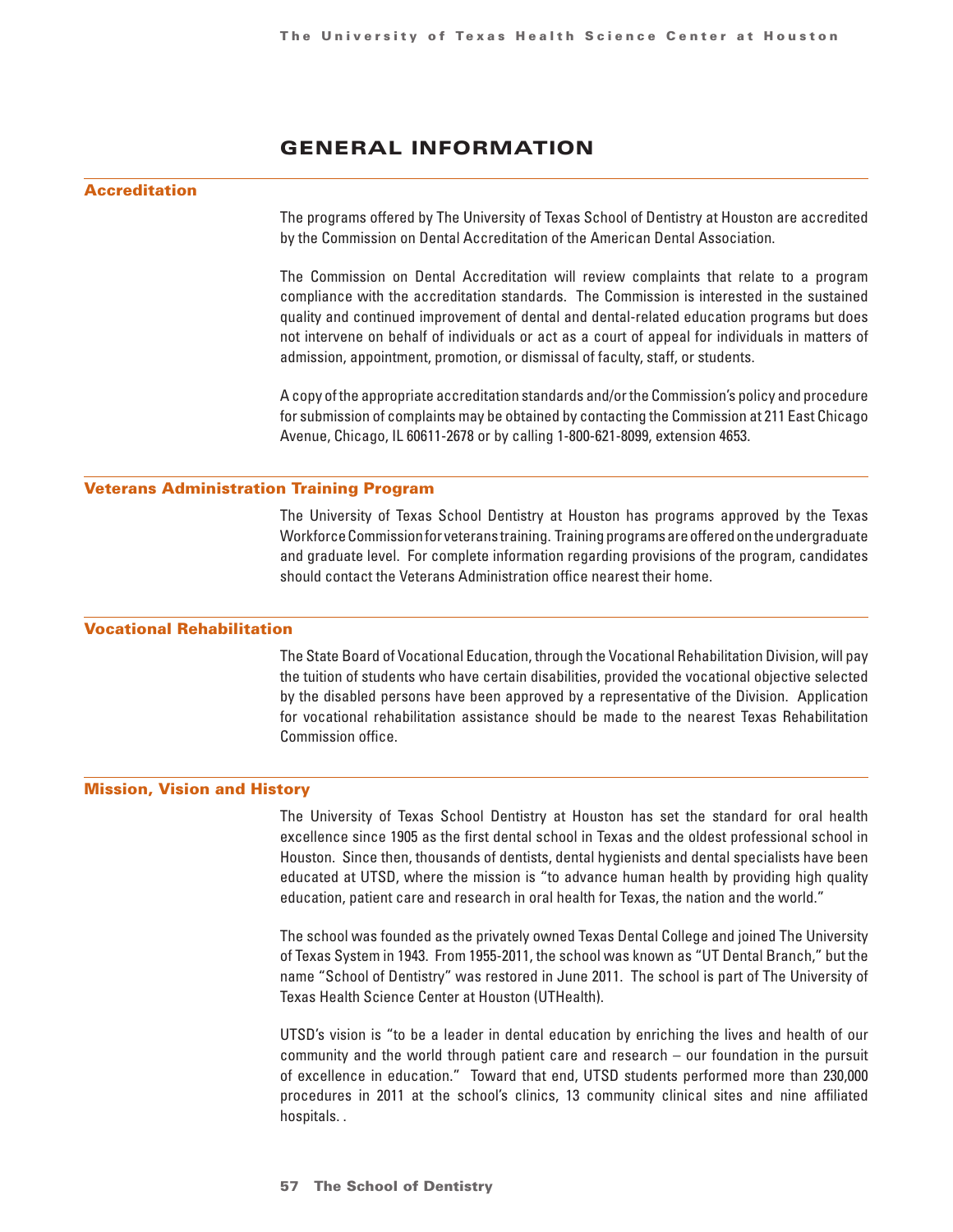## Fulfilling our mission

#### *Education*

The School of Dentistry offers eight accredited advanced education programs in primary care and dental specialties. It also offers a broad-based competency driven curricula with extensive use of outcomes assessment to evaluate student/resident performance in each program. Curriculum development is ongoing, with an emphasis on evidence-based dentistry and building skills for life-long learning.

In response to the state's potential need for oral healthcare providers and an increase in the number of highly-qualified applicants, the School of Dentistry increased its class size during the 2005 and 2006 academic years. Those increases changed annual admissions from 64 to 84, a 31.25% increase. With the new School of Dentistry building, the continuation of a robust applicant pool, and the recruitment of additional outstanding faculty, further growth in class size is anticipated to meet the oral health needs of Texans.

Because serving the community is an important part of the School's mission, the institution also believes that the student body should look like the community it serves — diverse. The School of Dentistry has integrated a focus on cultural competency, diversity, and inclusion built on the foundation of the American Medical Student Association's Achieving Diversity in Dentistry and Medicine guidelines into all four years of the undergraduate dental curriculum. This focus is supported by, the Robert Wood Johnson Foundation Summer Medical and Dental Education Program, which provides intensive and personalized training opportunities for predental and medical students as a preparatory program to ultimately increase the number of under-represented and minority health care practitioners in Texas. The School of Dentistry has also been recognized as a Hispanic Center of Excellence through award of the HCOE Grant from HRSA. The grant provides funding for programs to increase the pipeline of Hispanic applicants, to support currently enrolled Hispanic students, to support Hispanic faculty, to promote Hispanic health research and to promote cultural competency. As the only dental school in southeast Texas, a top priority of the School of Dentistry is to retain its pivotal role as a primary source of quality oral health care to low income families and the traditionally underserved.

#### *Research*

Research brings about progress and advancement that changes and saves lives. Therefore, it is an important part of our mission. School of Dentistry faculty members are investigating:

- saliva as a diagnostic tool using proteomic analysis
- mechanisms of autoimmune disease
- mechanisms of mucosal immunity
- advanced imaging for diagnosis and treatment of craniofacial anomalies
- molecular imaging of oral cavity and other cancers using nanotechnology
- oral manifestations of HIV infection
- tissue engineering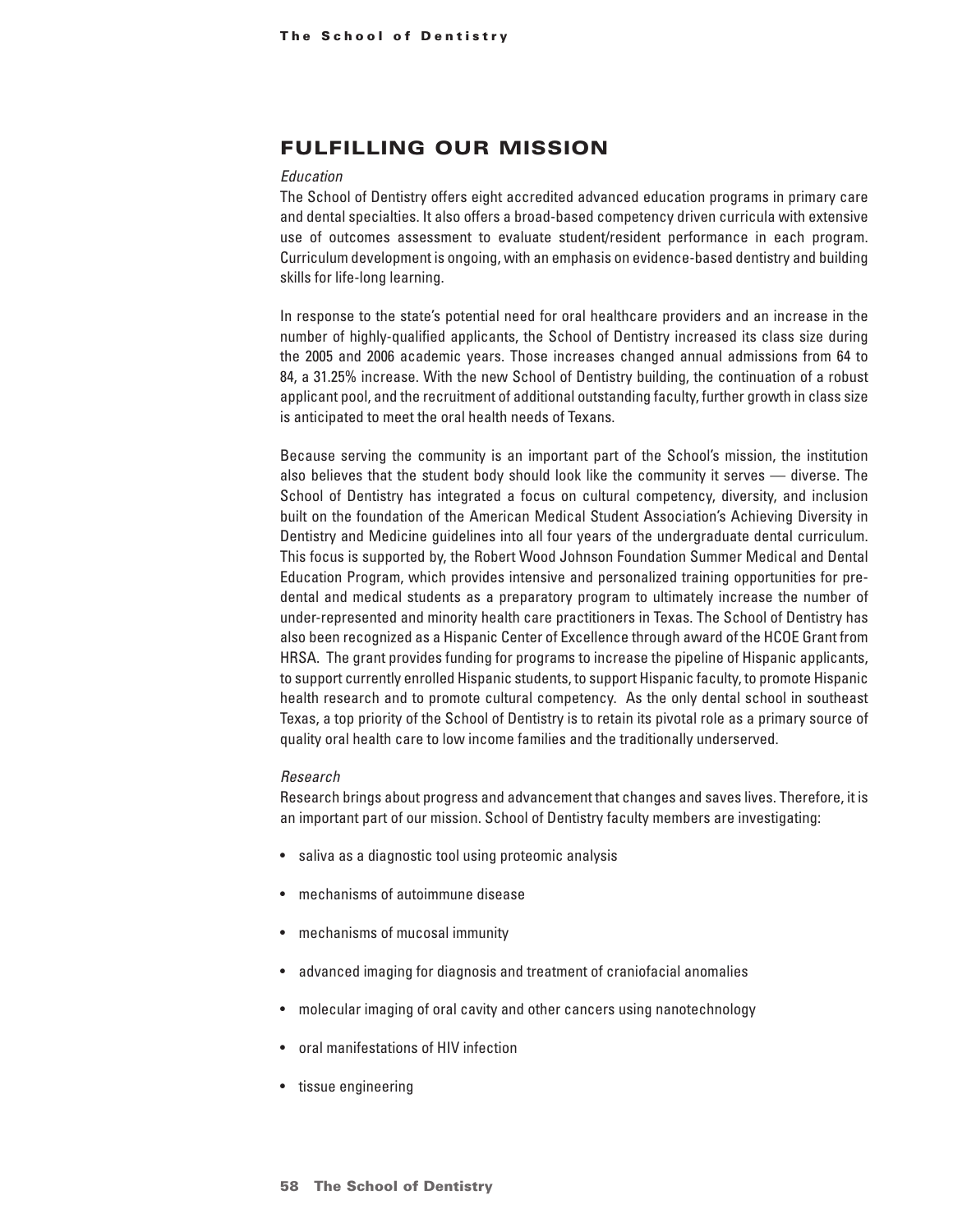The School of Dentistry has a strong commitment to building the workforce of oral health scientists for the 21st century.

#### *Community Service/Patient Care*

Caring for people is the reason for our existence. The educational and research components of the School of Dentistry mission are driven by our desire to provide people with better health.

In fiscal year 2008, the School of Dentistry conducted outreach programs at a variety of sites throughout greater Houston. It was at these sites that oral health education and 14,756 patient treatments were provided. This is in addition to 196,525 treatments on the main campus and 20,629 in hospitals. The School of Dentistry is one of the primary sources of charity care in the Greater Houston Area, having provided over \$1 million in unsponsored charity dental care in fiscal year 2009.

The Mobile Dental Van is an important and valuable participant in the School's outreach efforts, visiting many sites throughout Houston and East Texas to provide oral cancer screenings and clinical care.

Faculty, residents, students and staff joined together in August 2005 to treat more than 500 evacuees of Hurricane Katrina at a temporary medical center established by the UT Health Science Center at Houston. For the past several years, the School has also sponsored days of free dental care for the community in conjunction with the Greater Houston Dental Society. "Centennial Smiles" and "Give Kids a Smile Day" have afforded thousands of area residents free dental care. In recognition for this service, the School of Dentistry was identified by the Texas Dental Association Smiles Foundation as one of the "Top Five Access to Care Volunteers for 2009".

#### Instructional Programs

The School of Dentistry sponsors 10 accredited academic programs.

- + Doctor of Dental Surgery
- + Graduate Primary Care

Advanced Education in General Dentistry (AEGD)

General Practice Residency (GPR)

+ Postgraduate/Graduate Specialty Care

**Endodontics** 

Oral & Maxillofacial Surgery

**Orthodontics** 

Pediatric Dentistry

**Periodontics** 

**Prosthodontics** 

**59 The School of Dentistry**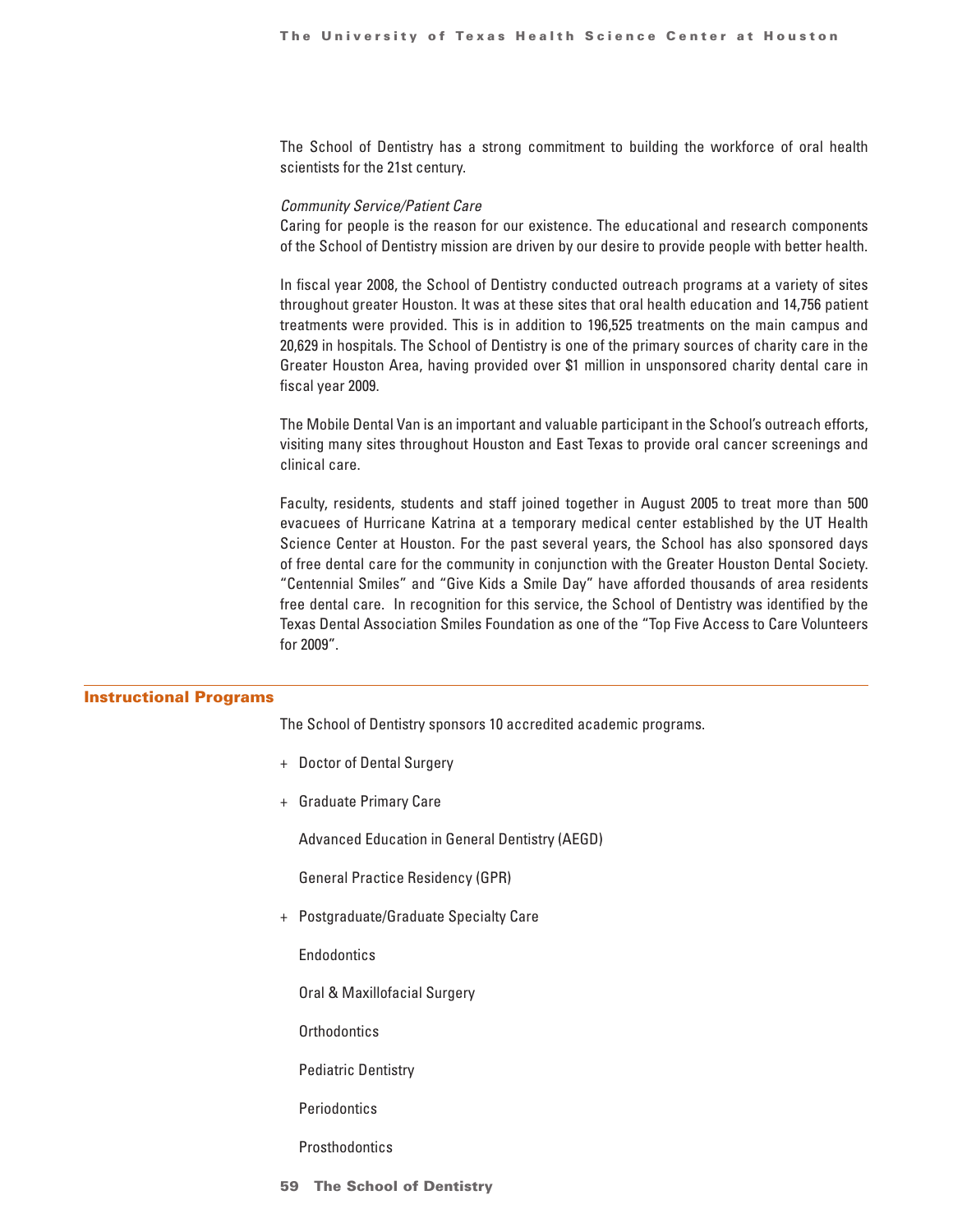<span id="page-12-0"></span>+ Dental Hygiene Program (Certificate and Bachelor)

Formal dual-degree programs

- + Oral & Maxillofacial Surgery/Doctor of Medicine
- + Oral & Maxillofacial Surgery/Doctor of Philosophy Degree

#### **Facilities**

In May 2012, the School of Dentistry moved into a new, 300,000-square-foot building at 7500 Cambridge St. in UT Research Park on the south campus of the Texas Medical Center. The six-story facility is fully Wi-Fi enabled and features classrooms, clinics, laboratories and research areas with state-of-the-art equipment. In classrooms, faculty can use audienceresponse technology to immediately assess students' understanding of lecture concepts, and many lectures are recorded and posted on the school's intranet (Blackboard). An expansive new simulation clinic lets students and continuing education clients learn and practice skills in a virtual setting before moving on to live patients.

In the patient care clinics, natural lighting is abundant. Spacious bays are equipped with chairside computers to make it easy for students and faculty to access electronic health records and X-rays without leaving the patient. All equipment is state-of-the-art, and UTSD is the first dental school in the country to have both predoctoral and graduate endodontic clinics fully equipped with microscopes.

Additionally, the school has a library and learning commons, a faculty practice clinic, "grab-n-go" food service, and an adjacent 14,000-square-foot conference center with a landscaped, Wi-Fi enabled courtyard.

## POLICIES AND PROCEDURES

#### Student Conduct and Discipline

Students are responsible for knowing and observing University regulations concerning student conduct and discipline as set forth The University of Texas Health Science Center at Houston (UTHealth) Handbook of Operating Procedures (HOOP) Policy 186, Student Conduct and Discipline. Rules specific to student conduct and discipline are also outlined in The University of Texas School of Dentistry at Houston Student Guide to Academic Studies, which is distributed during orientation and at the beginning of each semester.

#### Equal Opportunity

To the extent provided by applicable law, no person shall be excluded from participation in, denied the benefits of, or be subject to discrimination under any program or activity sponsored or conducted by The University of Texas School of Dentistry at Houston on the basis of race, color, national origin, religion, sex, age, sexual orientation, veteran status, or disability.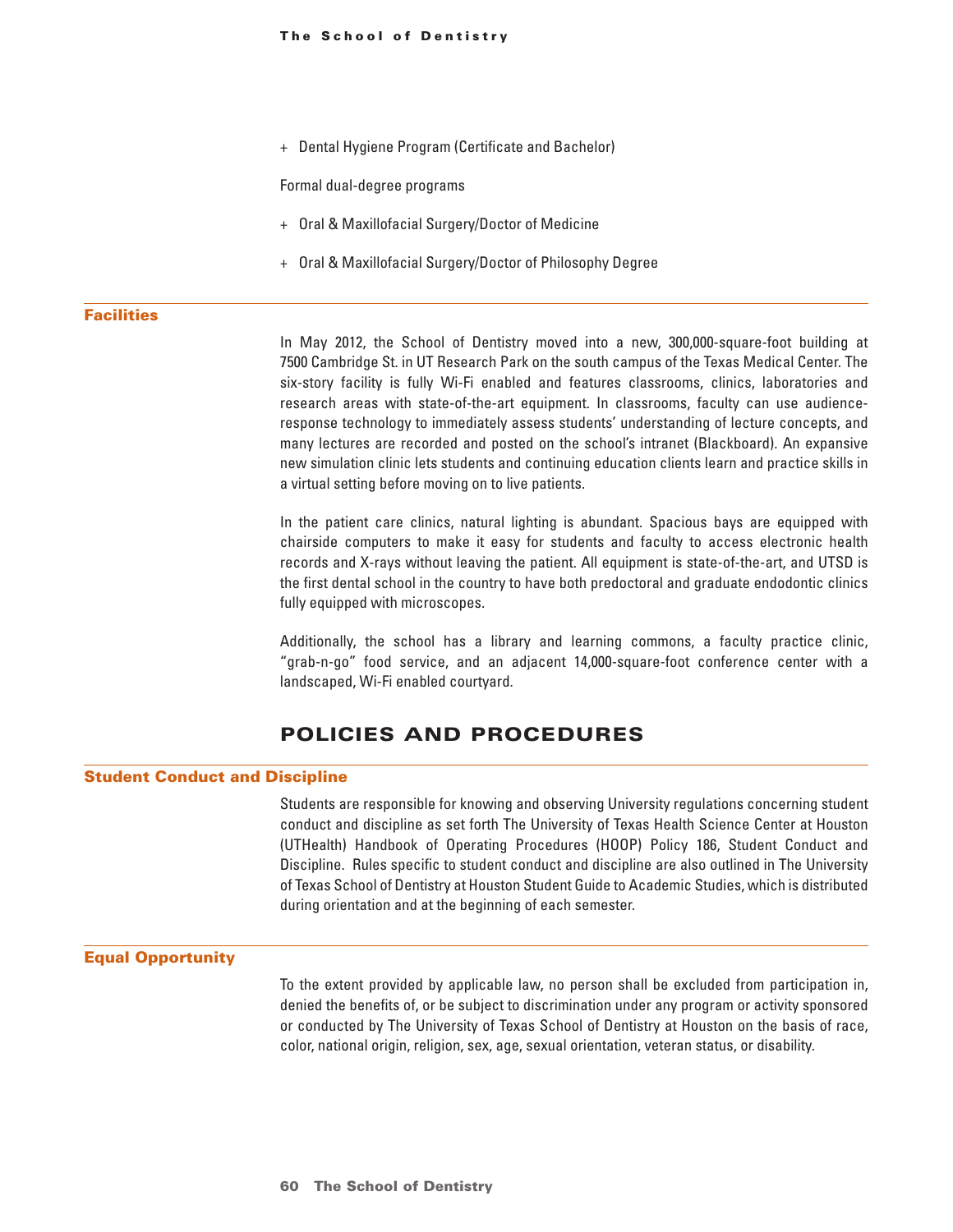## Student Grievances Procedures

#### Grade Grievance Procedure

The faculty retains the primary responsibility for student evaluation and assignment of grades. In attempting to resolve any student grievance regarding grades or evaluations, it is the obligation of the student to first make a serious effort to resolve the matter with the faculty member with whom the grievance originated. A faculty member's judgment is final unless there is substantial evidence of mistake or differential treatment. If, after meeting with the appropriate faculty member, the student feels that the grade grievance has not been adequately addressed, the student may appeal the faculty member's determination, in writing, to the Associate Dean for Academic Affairs within seven calendar days of grade posting. The Associate Dean for Academic Affairs will review the case and submit a written recommendation to the Dean within 14 calendar days of submission of the appeal by the student. The determination of the Dean is final.

#### Nonacademic Grievance Procedure

Students enrolled in the School of Dentistry should report abuse or mistreatment to the Associate Dean for Student Affairs. The Associate Dean will meet with the student to discuss the incident or behavior and the options for action.

University policies and procedures concerning misconduct by faculty and staff, including sexual and physical abuse and harassment, are outlined in the UTHealth Handbook of Operating Procedures (HOOP). The Associate Dean for Student Affairs will advise and assist the student in following applicable procedures of the institution.

#### Admissions – Children of Public Servants

An applicant for admission as an undergraduate student is entitled to automatic admission if the applicant meets any minimum requirements established by the School of Dentistry and is a child of certain public servants who were killed or sustained a fatal injury in the line of duty.

#### Texas Core Curriculum Requirements

Students who will be receiving their first baccalaureate degrees from The University of Texas School of Dentistry at Houston must successfully complete the Texas Core Curriculum requirements. The core curriculum consists of 42 semester credit hour in specified component areas. Applicants are encouraged to contact the Office of the Registrar or the School of Dentistry to inquire about other courses that may satisfy Core Curriculum requirements.

#### Transfer of Credit

Credit for semester hours of work completed at another institution towards prerequisites for admission or in lieu of the School of Dentistry requirements must be approved by the Admissions Committee of the specific program to which the individual is applying. Official transcripts must accompany any request of transfer credit.

The following procedures shall be followed by The UT School of Dentistry, in accordance with the policies of the Texas Higher Education Coordinating Board, in the resolution of credit transfer disputes involving lower-division courses: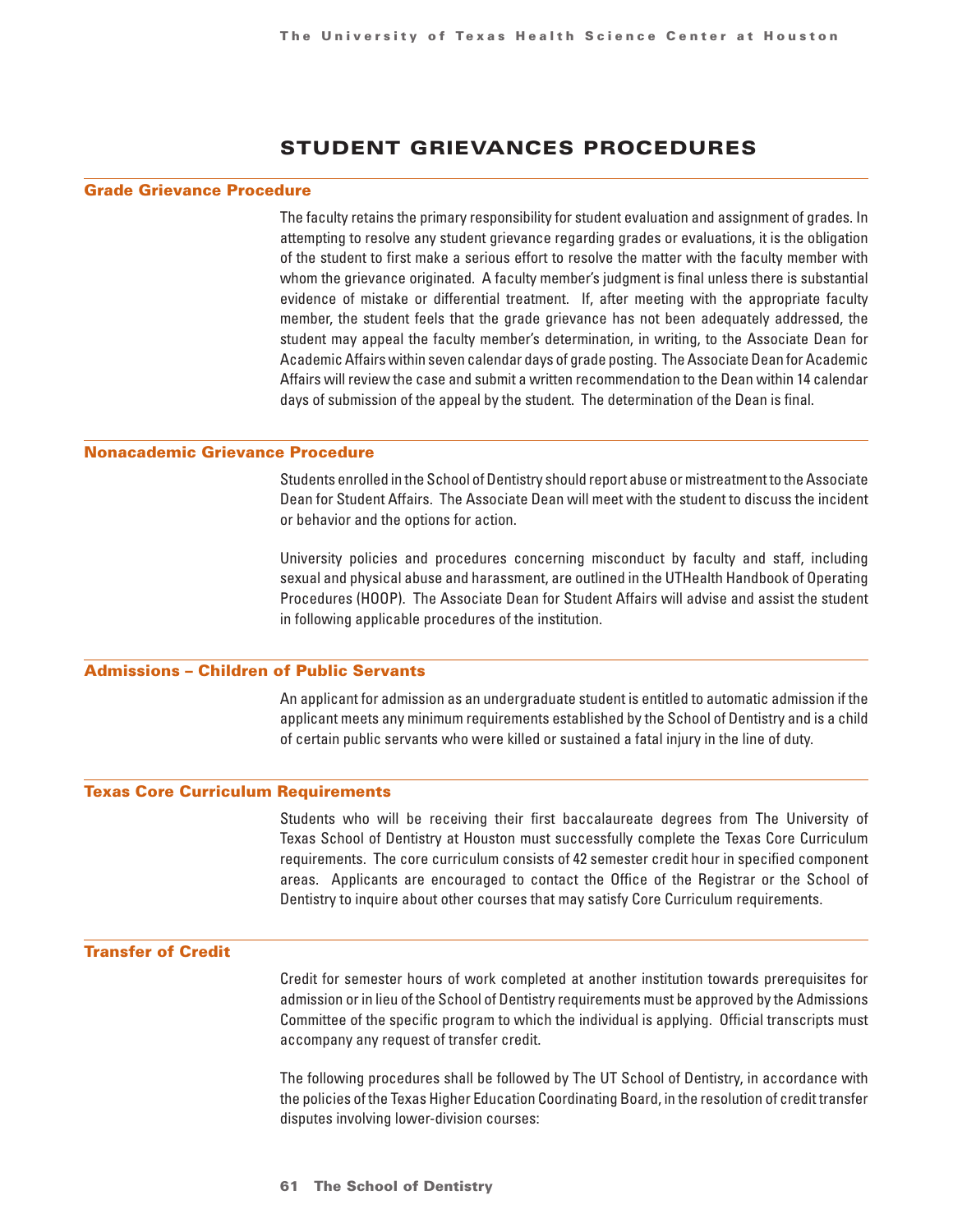• If an institution of higher education does not accept course credit earned by a student at another institution of higher education, the receiving institution shall give written notice to the student and to the sending institution that transfer of course credit is denied;

• The two institutions and the student shall attempt to resolve the transfer of the course credit in accordance with Board rules and/or guidelines;

• If the transfer dispute is not resolved to the satisfaction of the student or the sending within 45 days after the date the student received written notice of denial, the institution whose credit is denied for transfer shall notify the Commission of the denial.

The Commissioner of Higher Education or the commissioner's designee shall make the final determination about the dispute concerning the transfer of course credit and give written notice of the determination to the involved student and institutions.

#### Military Service Withdrawal

A student who withdraws as a result of being called to active military service may choose: (1) to receive a refund of tuition and fees for the semester; (2) if eligible, to be assigned an incomplete "I" in each course; or (3) at the instructor's discretion, to receive a final grade in courses where he/she has completed a substantial amount of course work and has demonstrated sufficient mastery of the course material.

#### **Registration**

All students must register at the time designated in the Registration Schedule. Instruction will begin as scheduled. No student may attend class, laboratory, or clinic unless registered as a student in the School of Dentistry and all required fees have been paid.

#### Tuition and Fee Exemption

Continued receipt of a tuition and fee exemption and/or waiver is contingent upon the student maintaining academic levels to achieve satisfactory academic progress and not enrolling in or completing an excessive number of hours.

Tuition Set Aside for Financial Assistance

The University of Texas Health Science Center at Houston will inform students of the amount of their tuition set aside for financial assistance for students. The information will be included on their tuition bill or billing statement, printed receipt, or in an e-mail statement prominently displaying the notice regarding the specific amount that is required to be set aside by the institution.

#### Student Health Insurance Program

Refer to The University of Texas Health Science Center at Houston General Information section of this catalog for further information. The University of Texas System Board of Regents mandates health insurance for students enrolled in the UT System health components.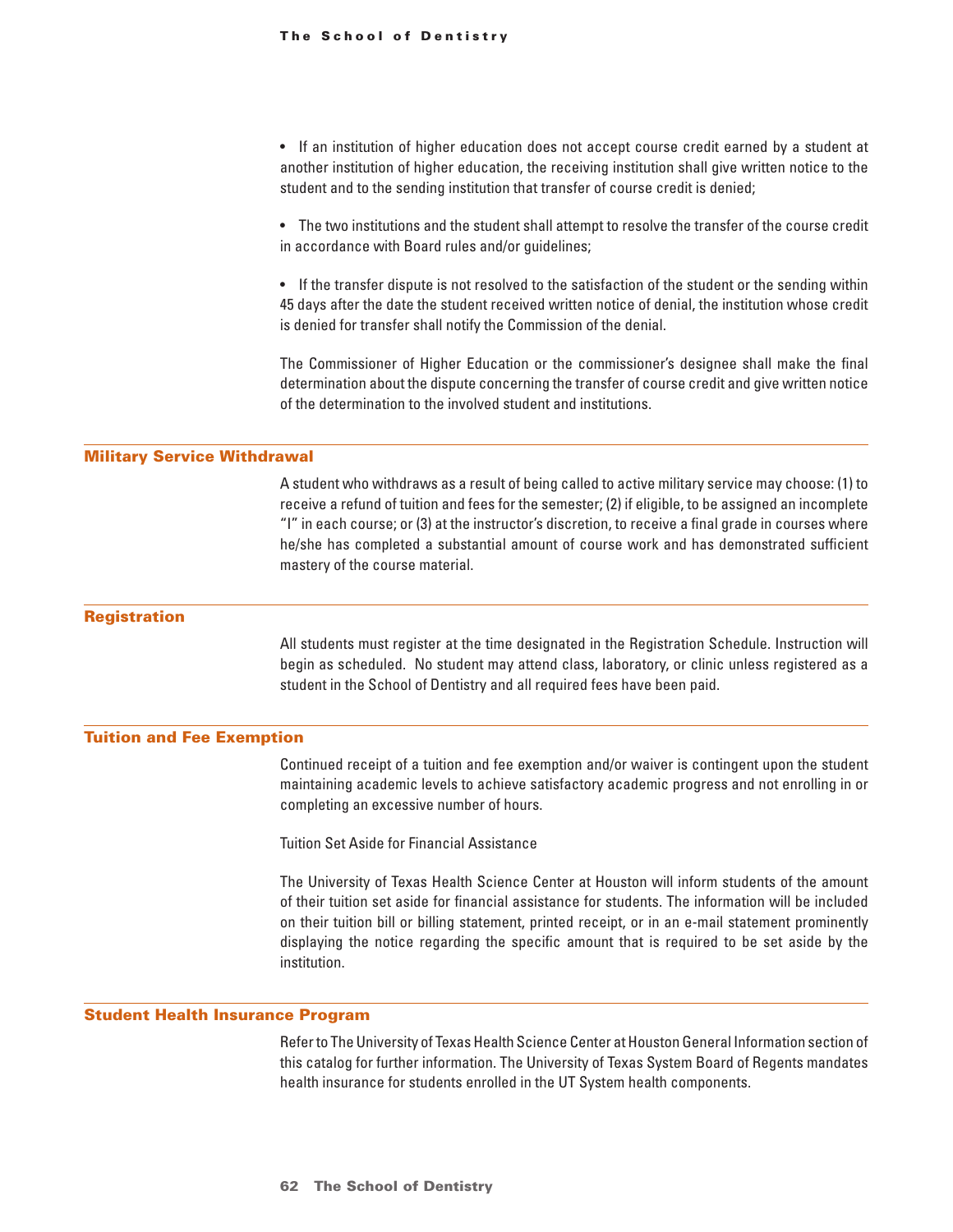#### <span id="page-15-0"></span>International Students

Students holding nonimmigrant visas are required to maintain approved comprehensive health insurance or coverage while enrolled at the institutions of The University of Texas System. The required health insurance fee assessed by UTHealth includes coverage for repatriation and medical evacuation. International students with comparable outside of the pan can contact Auxiliary Enterprises at 713-500-8400 or provide the Health Insurance Waiver Form needed to waive the insurance fee by email: student-insurance@uth.tmc.edu.

## STUDENT ORGANIZATIONS

#### Professional Organizations

Several organizations exist independently of the School of Dentistry to provide students the opportunity to become familiar with the activities of professional societies. These include the American Dental Education Association, the Texas Dental Association, the Greater Houston Dental Society, the Greater Houston Dental Hygienists' Society, the American Student Dental Association, the Hispanic Student Dental Association, the Zeb Ferdinand Poindexter Chapter of The Student National Dental Association, the Asian American Student Dental Association, Pediatric Education in the Dental Society, Christian Dental Fellowship, Muslim Dental Association, Student Research Group, the Donald Butler Society, Student Chapter of the American Dental Hygienists' Association, and the Texas Association of Women Dentists Chapter of the American Association of Women Dentists.

#### Student Governance Organizations

All students regularly enrolled at the School of Dentistry are members of the School of Dentistry Student Association, which coordinates a number of student-related activities. The Student Council serves as the governing body of the School of Dentistry Student Association. Members of the Student Council are elected from each class. Students may also participate in UTHealth student organizations such as the Student InterCouncil, Student Fee Advisory Committee and other registered student groups.

#### Honor Societies

Mu Mu Chapter of Omicron Kappa Upsilon, the national dental honor society, was established in 1940. This independent society provides recognition for those students who have been outstanding in their class during their four years of study at the School of Dentistry. The members of the graduating class, who in the opinion of the faculty members of OKU warrant such consideration, are recommended to the active members of Omicron Kappa Upsilon for membership in the honor society. Election to membership in OKU is limited to no more than 12% of a graduating class.

Sigma Phi Alpha is the national dental hygiene honor society. Selection for membership is based on overall achievement during the two years in the Dental Hygiene Program. Membership is limited to no more than 10% of a graduating class.

#### Fraternities (Independent)

The Delta Upsilon Chapter of Psi Omega Fraternity was organized in 1913 and the Tau Tau Chapter of Delta Sigma Delta Fraternity in 1948.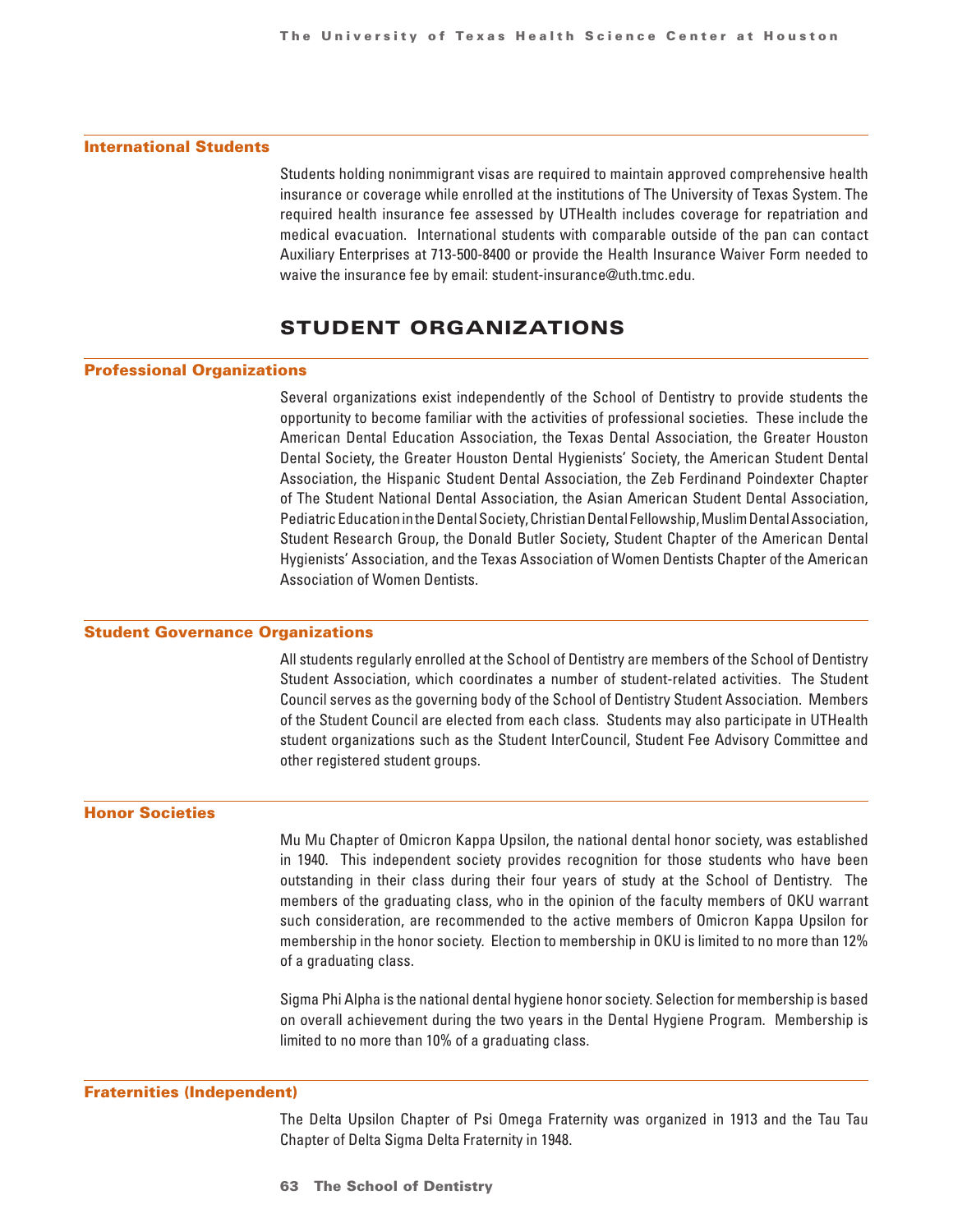## <span id="page-16-0"></span>THE SCHOOL OF DENTISTRY

The School of Dentistry offers a program that provides the student with the opportunity to qualify for the Doctor of Dental Surgery degree and for eligibility for licensure in the 50 states and the Territory of Puerto Rico.

The course of instruction includes basic sciences, behavioral sciences, preclinical sciences, and clinical sciences. The instruction in basic and preclinical sciences, along with initial clinical experiences, are the primary focus in the first two years of study, with more emphasis placed on clinical sciences during the latter two years.

#### ESSENTIAL SKILLS FOR DENTISTS AND DENTAL HYGIENISTS

To be successful, dentists and dental hygienists must demonstrate cognitive skills in critical and logical/analytical thinking. Dentists and dental hygienists must possess and demonstrate psychomotor skills (fine motor dexterity and coordination) and observational skills (vision, hearing and tactile abilities) sufficient to master the clinical procedures essential in the treatment of dental disease.

All individuals who apply for admission and all individuals admitted to The University of Texas School of Dentistry, without exception, must be able to perform essential functions. Essential functions are the basic activities that a student must be able to perform to complete the curriculum. An applicant who cannot perform the following essential functions will not be considered for admission nor permitted to continue in the program:

**COMMUNICATION:** Students must be able to communicate effectively with patients and patient family members, peers, staff, faculty and other members of the health care team. Communication requires the ability to assess all information provided by the patient including non-verbal responses, within safety-related timeframes. Students must be able to communicate in oral and written format that is succinct, organized and complete. These communications will include assessments, prescriptions and dental record notes. Students must be able to demonstrate sensitivity to cultural, emotional, and societal issues.

**SENSORY AND PSYCHOMOTOR SKILLS:** Students must be able to gather patient information needed for a diagnosis through adequate visual, tactile, smell, and auditory senses. Students must have sufficient physical abilities and stamina to provide dental care and respond to emergency situations. Students must have the manual dexterity to execute both gross and fine motor movements required to provide dental care for their patients within the mandated time frame established by the curriculum and or licensing boards.

**COGNITIVE ABILITIES:** Students must have the cognitive abilities to master the dental curriculum, including the basic, behavioral, and clinical sciences. Students must be able to measure, calculate reason, analyze, synthesize, integrate, and apply information. In addition, students must be able to comprehend three-dimensional relationships and to understand the spatial relationships required to provide dental care. Students must be able to demonstrate critical thinking and problem solving and decision-making skills required in the practice of dentistry.

**BEHAVIORAL AND SOCIAL ATTRIBUTES:** Students must be able to demonstrate professional behavior and function with integrity and responsibility while maintaining a high ethical standard. In addition, the students must be able to demonstrate the ability to be compassionate, empathic, and tolerant. Students must be able to interact in a collegial manner and demonstrate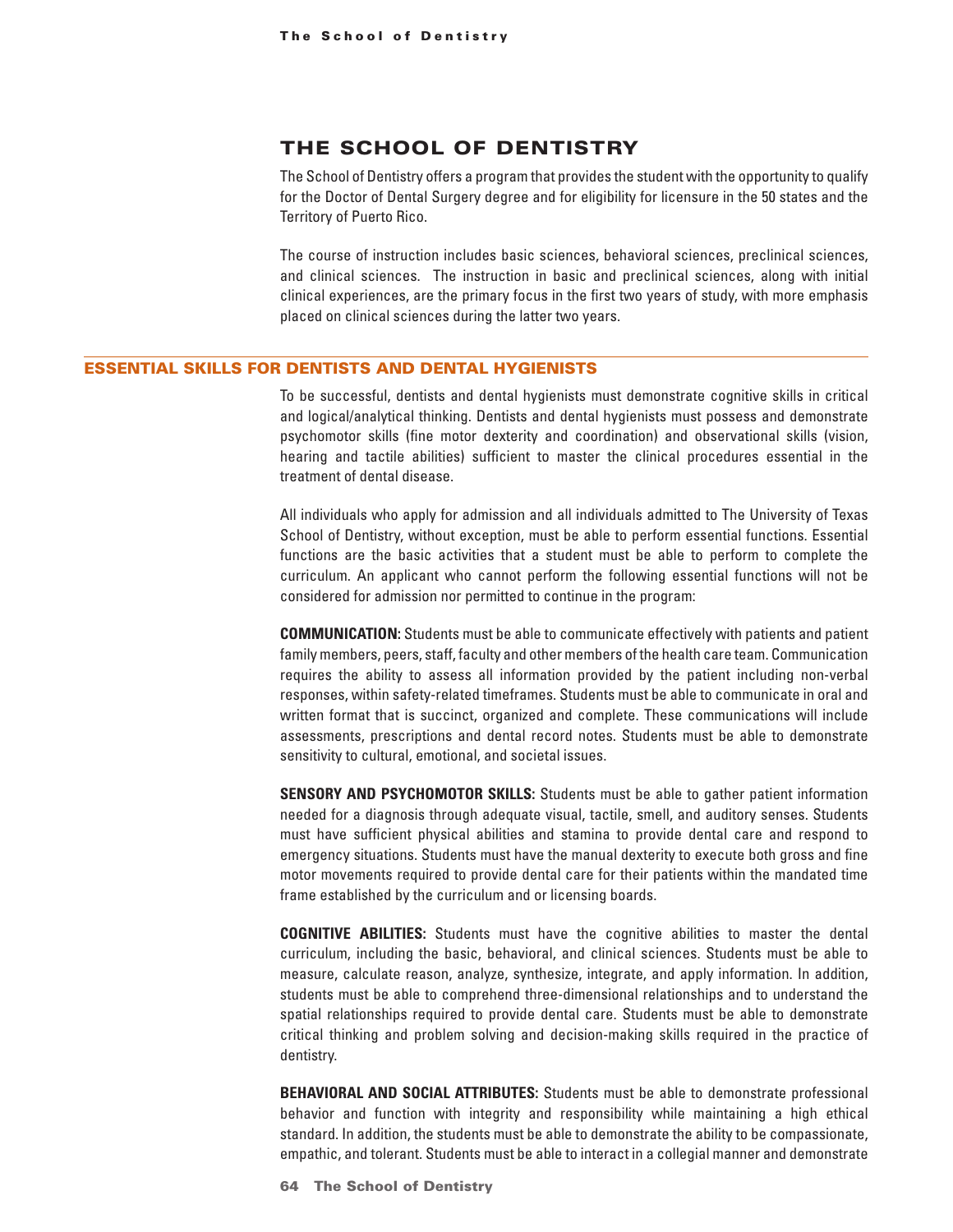the ability to participate in teamwork. Students must possess the emotional health required to use their intellectual abilities fully, such as exercising good judgment, promptly completing all responsibilities attendant to the diagnosis and care of patients, and developing mature, sensitive, and effective relationships with patients. Students must be able to tolerate physically taxing workloads and to function effectively under stress. Students must be able to adapt to changing environments, respond appropriately to unpredictable circumstances, and to display flexibility.

**CHRONIC CONDITIONS:** Students must not be subject to any chronic or recurrent illnesses such as infectious, psychiatric or substance abuse problems that would interfere with quality patient care or safety and that are not compatible with dental practice or training.

#### GENERAL ADMISSIONS INFORMATION

Academic Prerequisites: Applicants to The University of Texas School of Dentistry at Houston are strongly advised to pursue an undergraduate program of study leading to the baccalaureate degree. However, applicants may be considered for admission after completion of 90 semester hours at an accredited college in the United States. It is preferred that no more than 60 semester hours be accomplished at a junior or community college.

The following courses must be included in the 90 semester hours:

English One year (6 semester hours).

Biology Two years (14 semester hours) as required for science majors. One year (8 semester hours) must include formal laboratory work. Specific courses, which would be most beneficial in preparing the applicant for the dental curriculum, include anatomy, cell/molecular biology, genetics, histology, microbiology and physiology.

\*\*Beginning with the application for entry year 2014, UT School of Dentistry at Houston will require 3 semester hours (or 5 quarter hours) of Microbiology. This requirement will count forward fulfilling part of the 14 semester hour Biological Science requirement.\*\*

Biochemistry One semester (3 semester hours). This course is in addition to the required 14 semester hours of Biology.

General Chemistry One year (8 semester hours) as required for science majors, including the corresponding laboratory experiences.

Organic Chemistry One year (8 semester hours) as required for science majors, including the corresponding laboratory experience.

Physics One year (8 semester hours) as required for science majors, including the corresponding laboratory experience.

Statistics One semester (3 semester hour)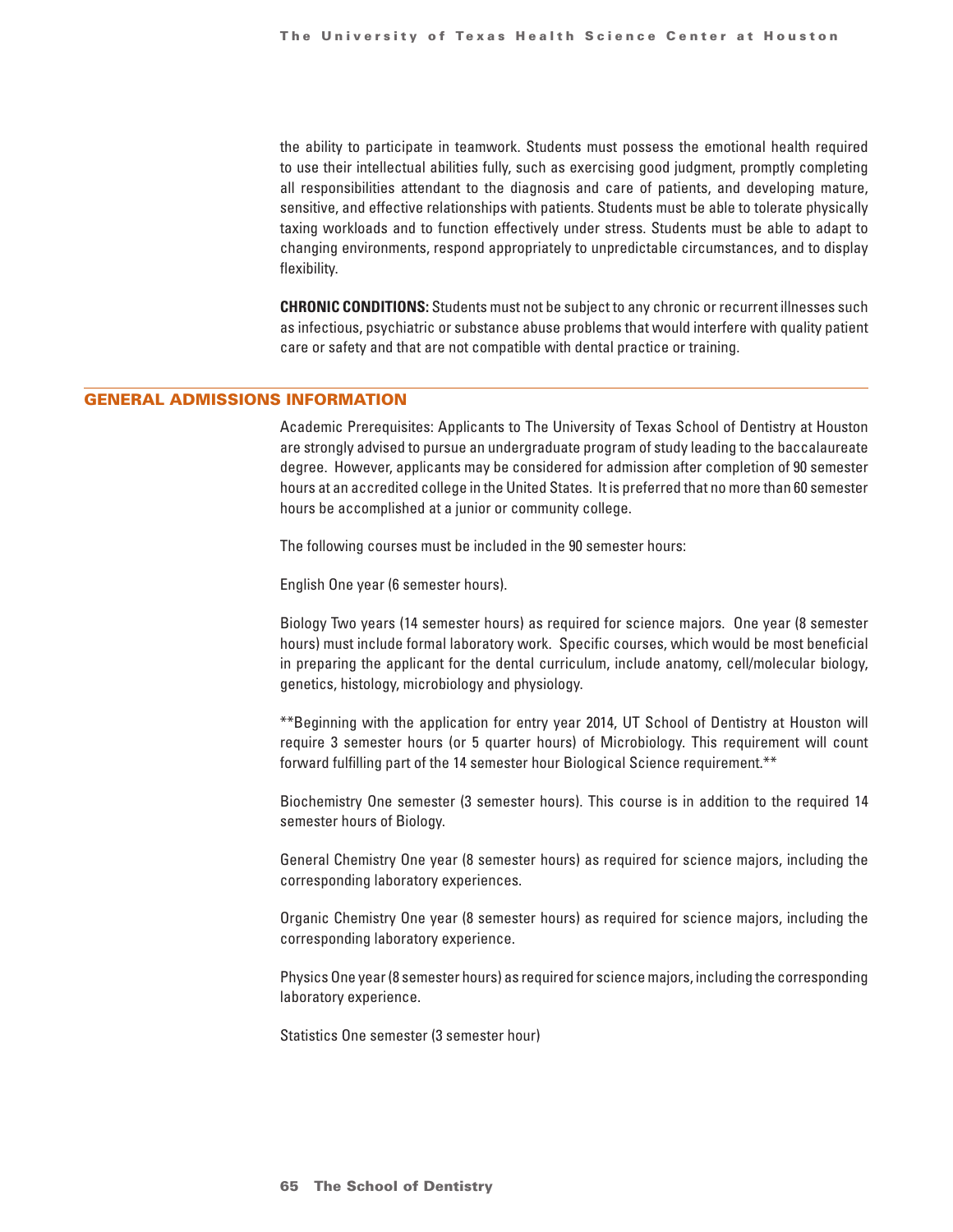#### <span id="page-18-0"></span>PROCEDURE AND CRITERIA FOR DENTAL SCHOOL ADMISSIONS

The Dental Admissions Committee at The University of Texas School of Dentistry at Houston is composed of faculty members, student members, and ex officio members. The Dental Admissions Committee considers, selects, and recommends to the Dean applicants for admission to the D.D.S. program.

Applicants to be offered positions are selected through the collective judgment of the Dental Admissions Committee members. The decisions are made by evaluation of the record of the applicant and comparative study with other applicants' records that reflect academic qualifications and personal attributes that contribute to success as a dental professional. Qualified legal residents of Texas are given preference.

The members of the Dental Admissions Committee serve as a resource to applicants in all programs by 1) participating in a yearly pre-professional advisors conference; 2) making visits to area Texas colleges to provide information about dentistry and dental education; 3) conducting programs at the School of Dentistry for groups of applicants; and 4) participating in Health Career Days at Texas universities and colleges.

Initial screening factors considered by the Committee include:

#### **Academic achievement**

- Overall grade point average
- Science grade point average
- Academic progression or regression
- Educational experience as reflected by the total credit hours

#### **Aptitude for dentistry as predicted by the Dental Admissions Test (DAT).**

- Survey of the Natural Sciences (Biology, Inorganic and Organic Chemistry)
- Reading Comprehension (Natural and Basic Sciences)
- Test of Perceptual Ability

Scores used in the Dental Admissions Testing range from 1 to 30. While there is not a "passing" or "failing" score, a score of 18.5 on the academic average was representative of average performance on a national basis in 2013. If the exam is retaken, only the most recent score is used in the applicant management model. The DAT Academic Average mean has been above 19 for recent entering classes.

#### Admissions Policy

The admissions policy of the School of Dentistry includes a wide variety of criteria, including qualitative and quantitative information, in evaluating applicants on an individual basis and making decisions on acceptance into the D.D.S. degree program. The admissions processes for the undergraduate Dental Hygiene certificate, Baccalaureate (B.S.) degree programs, and graduate Advanced Education Programs utilize a mix of cognitive and non-cognitive consideration factors that are similar to the Dental Education Program. The Dental Admissions Committee gives individual consideration to applicants. The Admissions Committee considers the application in its entirety and gives importance to the following factors:

- 1. Intellectual capacity, based on consideration of undergraduate and graduate records; academic progression/regression; standardized test scores; academic awards and honors; a history of research accomplishments; degree of difficulty of undergraduate academic
- **66 The School of Dentistry**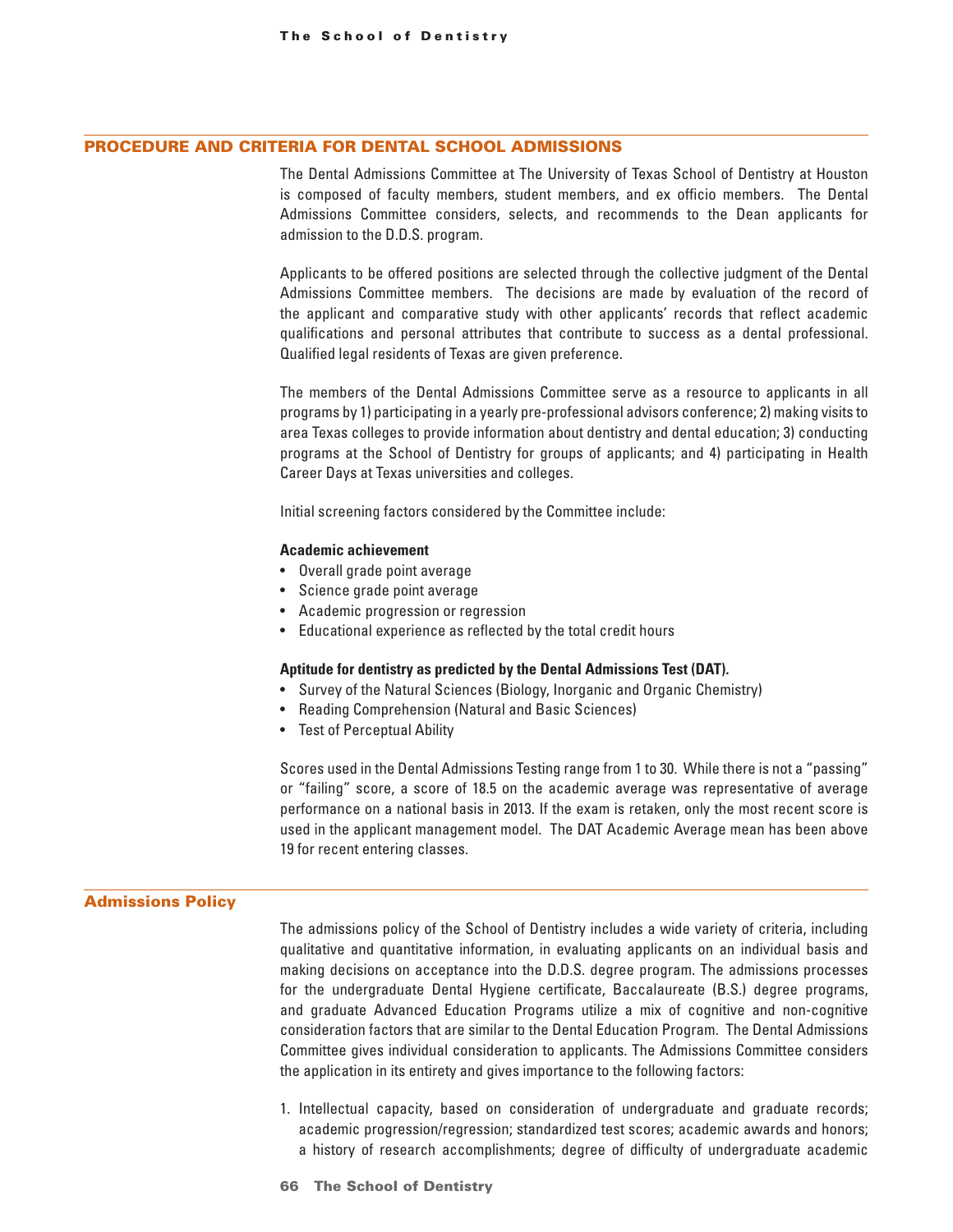program; pre-professional evaluations; personal interview; and any other data submitted;

- 2. Interpersonal and communication skills, based on consideration of community or charitable service, extracurricular activities and organizations; leadership positions; employment history; recognition for humanitarian service; awareness and direct knowledge of cultural elements as they may have an impact on healthcare; expression of future goals in the written essay; statements made on the application or in the personal interview; and any other relevant considerations the student's pre-professional advisors may present;
- 3. Knowledge of the profession, based on consideration of an understanding of factors that have an impact on access to care, along with the social and financial implications; consideration of the implications of lifelong learning; and demonstrated significant effort in seeking knowledge regarding the practice of dentistry or participation in oral health promotion activities;
- 4. Potential for service to the State of Texas, based on consideration of the applicant's goals for the future; size and location of hometown and whether the applicant resides in a Health Professions Shortage Area; potential for future provision of health services to underserved areas or needed specialties; race/ethnicity as it relates to service to underserved and/ or underrepresented populations; linguistic skills appropriate to the Health Professions Shortage Area the applicant wishes to serve;
- 5. Motivation, based on consideration of success in overcoming adverse personal, economic or educational conditions; employment during undergraduate education; participation in activities requiring time management skills; experience in health-related activities; and heavier than normal academic course loads ( $\geq$  16 hrs/semester):
- 6. Integrity, based on consideration of professional evaluations; any academic integrity violation; commission of a crime; any other relevant background relating either positively or negatively to the applicant's standard of integrity; and
- 7. Essential skills, based on consideration of psychomotor skills (fine motor dexterity and coordination) and observational skills (vision, hearing and tactile abilities) sufficient to master the clinical procedures essential to the treatment of oral disease.

An interview is required before the Dental Admissions Committee will make a final determination regarding any applicant. Interviews are arranged by invitation only, and are conducted both for informational purposes of the Committee and to provide the applicant with information about dentistry and the School of Dentistry program. The interview is a substantive step in the admissions process and will be used to further investigate the criteria noted above. All interviews are conducted by an Admissions Committee member or designee. Interview candidates are scored by the interviewing committee member, and that score further contributes to the overall evaluation of the applicant.

The selection of the entering class is based upon the total evaluation conducted by the Dental Admissions Committee incorporating criteria listed above.

The University of Texas School of Dentistry at Houston Policy for Conducting Criminal Background Checks

An offer of admission to the School of Dentistry is expressly contingent upon the successful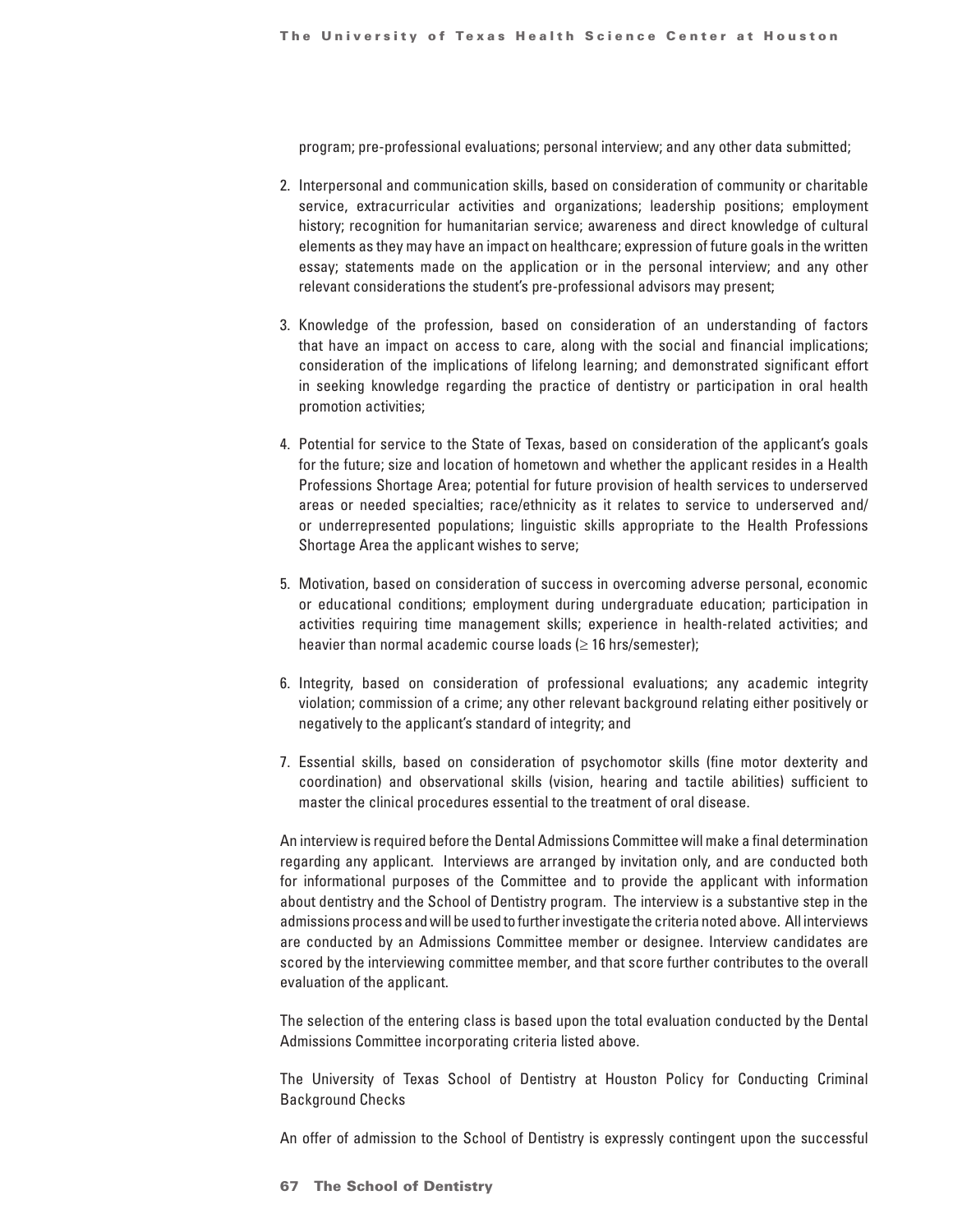<span id="page-20-0"></span>completion and review of a criminal background check, which is required prior to matriculation in the Dental Education Program at the School of Dentistry. The criminal background check will, among other things, serve to verify information provided in the TMDSAS Application. The School of Dentistry requires this criminal background screening process occur prior to enrollment.

Since external clinical experiences are an essential component of the curriculum and in attaining competency, those having a criminal background barring participation could not successfully complete the curriculum.

Individuals who do not give permission to the conduct of the criminal background check or who fail to provide the report as required will be subject to withdrawal of the offer of admission to the dental education program.

An independent vendor selected by the School of Dentistry will provide the criminal background screening, and accepted applicants will be responsible for requesting the report and paying the fee. Copies of the report shall go to the School of Dentistry and to the applicant. The applicant will be informed of how to contact the independent vendor to challenge the accuracy or completeness of the report, and that the independent vendor was not involved in any decision based on the report. All reports will be separately maintained in a confidential file. The report shall span the seven-year period immediately preceding the application year. Validated background reports found to be in conflict with responses on the application shall be grounds for withdrawal of an offer of enrollment or dismissal.

It is anticipated that background checks will be honored for the duration of the student's enrollment in the program if the participating student has not had a break in the enrollment. A student who has had a break in enrollment may be required to have another background check. A break in enrollment is defined as withdrawal from a program and readmission. A student on Leave of Absence (LOA) is considered to be in continuous enrollment. In any case, the School of Dentistry may require additional background checks after matriculation, e.g., to satisfy clinical site requirements, after an extended leave of absence, etc.

Enrolled students are required to disclose to their respective Dean or designee any arrests for and/or criminal charges of all misdemeanor or felony offenses (other than minor traffic violations), and any misdemeanor or felony convictions and/or deferrals of adjudication, community supervision and/or other pre-trial diversion or disposition (other than minor traffic violations) within five days of occurrence. Nondisclosure or falsification of this information may be grounds for disciplinary action, up to and including dismissal from a program.

#### Application and Acceptance Procedures

Application to The University of Texas School of Dentistry may be made through the Texas Medical and Dental Schools Application Service or the Associated American Dental Schools Application Service. Application is preferred through the Texas Medical and Dental Schools application Service and is required of Texas resident applicants. Application information can be obtained from Texas Medical and Dental Schools Application Service, P.O. Box 2175, Austin, TX 78768. On-line application and information is available at: http://www.tmdsas.com/

The following requirements are stipulated for official consideration of an application for admission to the School of Dentistry

- Applications will be accepted only between May 1 and October 1 of the year preceding
- **68 The School of Dentistry**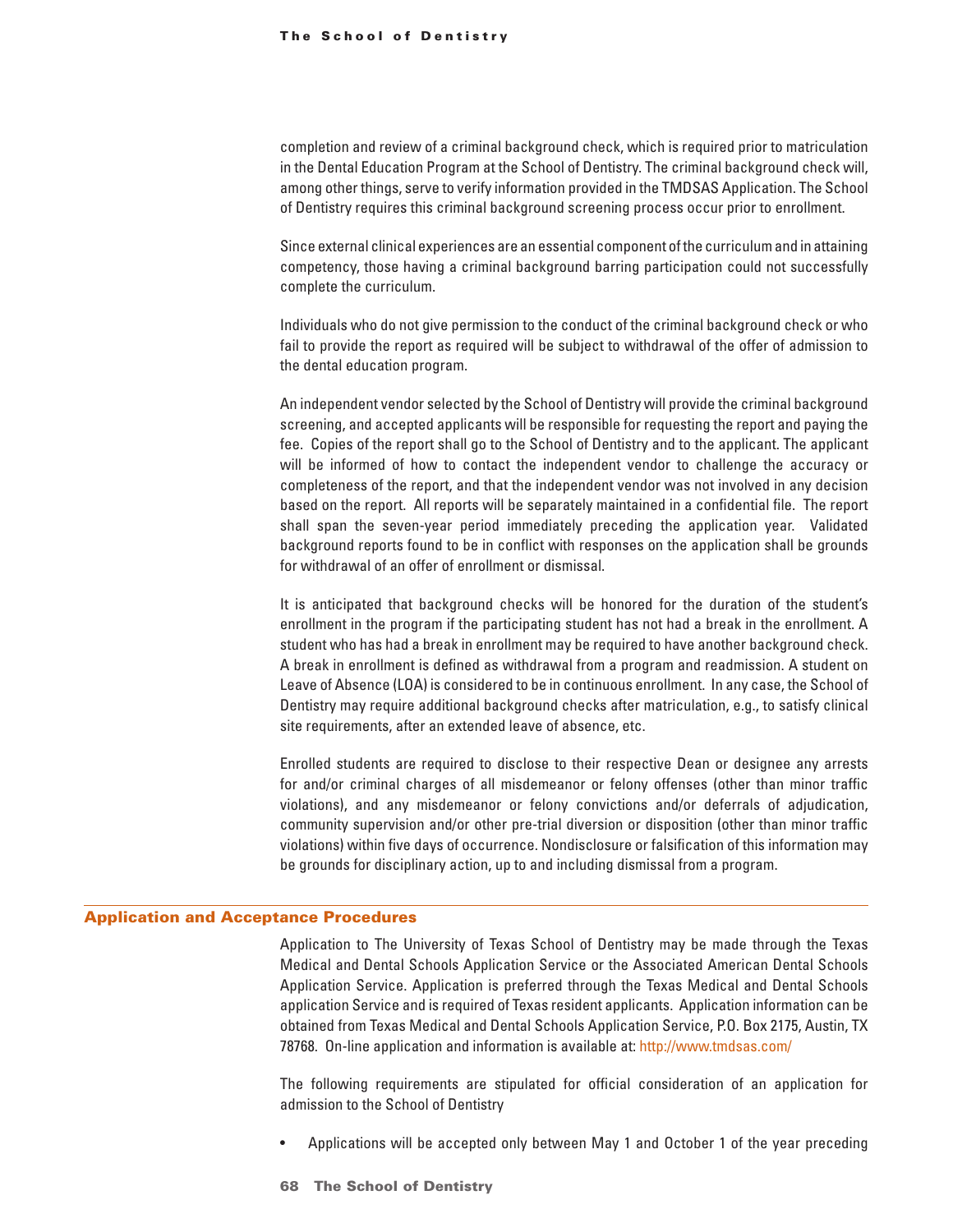expected matriculation.

- Applications are processed by the Texas Medical and Dental Schools Application Service or American Associated Dental School Application Service
- The Texas Medical and Dental Schools Application Service; or, American Associated Dental School Application Service must receive:
	- All application forms, completed and signed where appropriate;
	- Official transcripts of courses and grades directly from all academic institutions attended;
	- An evaluation of the applicant from the Health Professions Advisor, the Health Profession Advisory Committee, or for two academic professors of the applicant's choosing. If an Advisor or Advisory Committee is on the applicant's undergraduate campus, a letter from them is desired. A letter of evaluation is also required from a practicing dentist:
	- DAT Scores;
	- A non-refundable filing fee, based on the number of schools to which you apply and Texas residency. If a doubt exists regarding your residency status, the application will not be processed unless a non-resident filing fee is submitted or until a determination of legal Texas residency can be made. If you submit a non-resident filing fee and it is subsequently determined that you are a resident of Texas, an appropriate refund will be made. If your residency status is questionable, it will be necessary for you to complete a Residency Questionnaire so that a residence determination can be made. The filing fees are published on the Texas Medical and Dental School Application Service web site: http://www.tmdsas.com/
- Photographs for each school and the Application Service.

The Texas Medical and Dental Schools Application Service is operated for administrative purposes involving the application process. All actions on admission to a professional program are the prerogative of the admissions committees of the individual professional schools. All questions concerning the status of a completed application should be directed to the Office of Student and Alumni Affairs of the Dental Branch at questions@uth.tmc.edu

Questions concerning the degree of completion of an application should be directed to the Application Service. Applicants are encouraged to monitor application completion on-line at http://www.tmdsas.com/

Non-resident students will be limited to not more than a certain percentage of the total enrollment per class established by the Texas State Legislature.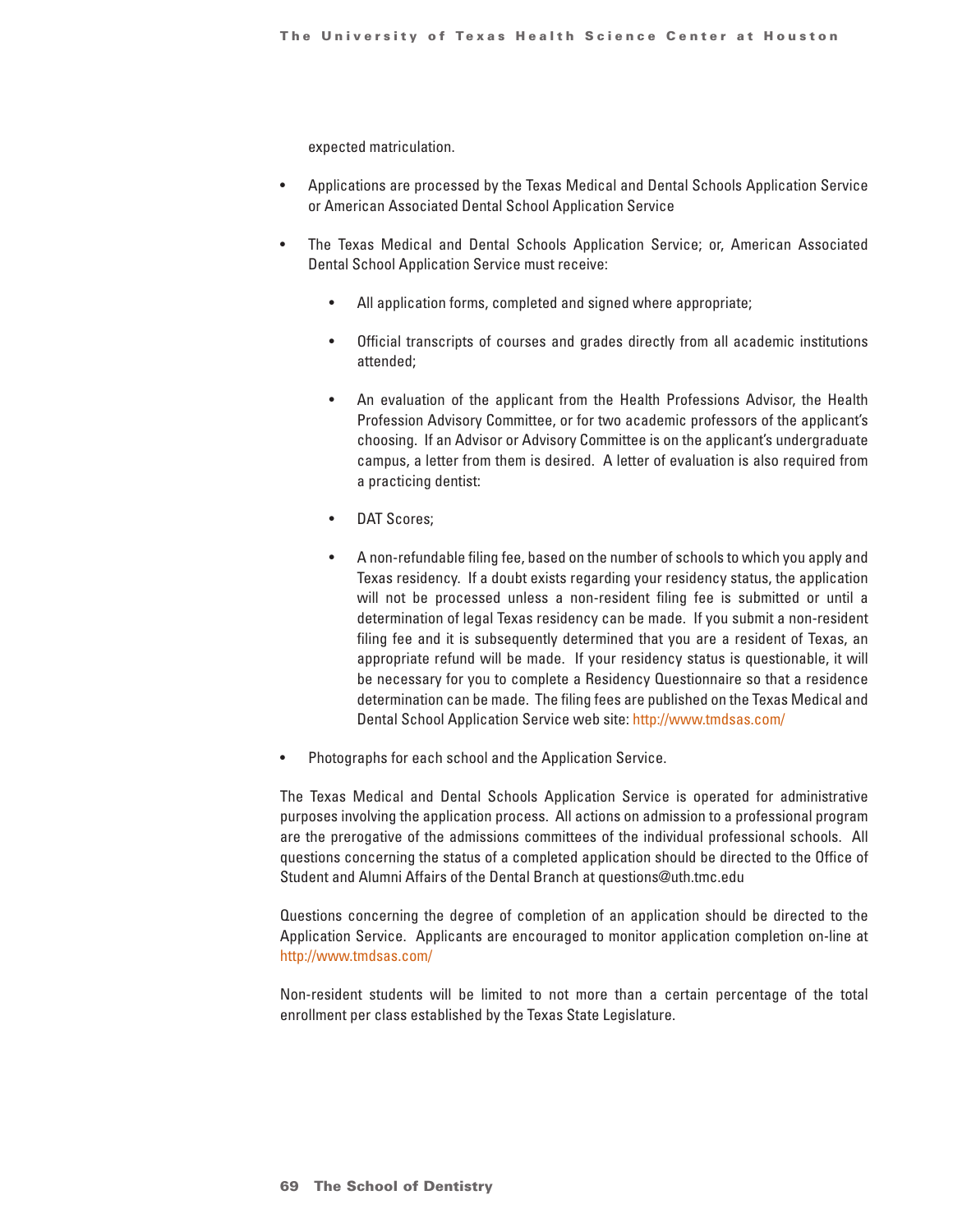#### TRANSFER AND ADVANCED STANDING APPLICANTS

The University of Texas School of Dentistry at Houston classifies "transfer" students as applicants currently enrolled in good standing in dental schools accredited by the American Dental Association, and "advance" standing applicants as graduates of dental schools not accredited by the American Dental Association. Both transfer applicants and advance standing applicants will be considered for admission only if space is available in the appropriate second year class. No transfer will be accepted beyond the second year.

Requirements that govern the admission of transfer students are as follows:

- Official transcripts from all colleges and universities attended. Applicant must provide adequate translations (if applicable)
- AT Scores
- National Board Scores (if applicable)
- A letter of recommendation from the Dean of the dental school in which the applicant is currently enrolled.
- Curriculum of the school attended must be compatible with that of The University of Texas School of Dentistry at Houston. The transfer student must ensure that documentation and analysis of program compatibility is provided by the institution attended by the transfer applicant.
- A personal interview is required before the Dental Admissions Committee will consider the completed application.

Requirements that govern the admission of advance standing applicants to the second year are as follows:

- Must not have been out of pre-doctoral dental school for more than five years at the time of acceptance or must have completed a two year postdoctoral program accredited by the American Dental Association within the past five years.
- Official transcripts from all colleges and universities attended. Applicant must provide adequate translations (if applicable).
- Must have passed Part I of the National Board Examination. Part II scores are considered if available.
- Applicants from countries where English is not the native language are required to submit scores on the Test of English as a Foreign Language (TOEFL). A minimum score of 213 (computer version) is required.
- A letter of recommendation from the chief administrative officer of the college, university, or dental school in which the applicant was last enrolled.
- An interview will be required prior to final consideration of an application

Students accepted as advanced standing participants will pursue the prescribed dental course of study and be required to complete satisfactorily published graduation requirements for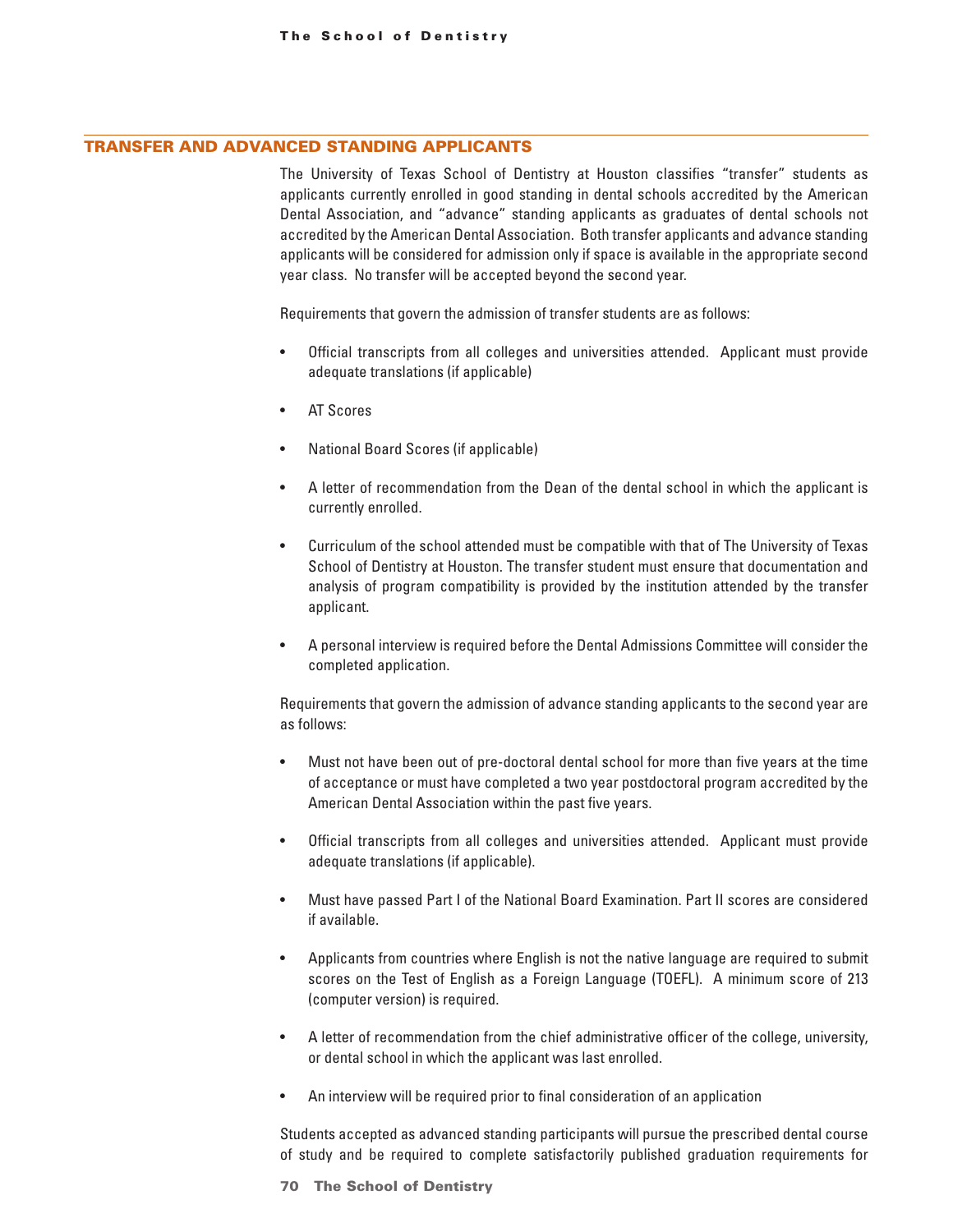Doctor of Dental Surgery candidates. No plan for admission or reporting to The University of Texas School of Dentistry at Houston should be made until official notice of acceptance has been received.

#### <span id="page-23-0"></span>Readmission

A student who voluntarily withdraws or is dismissed from the dental program and subsequently applies for readmission will be considered on an individual basis by the Dental Admissions Committee.

### EXPENSES

#### Tuition

Beginning 2014-2015, the annual resident tuition is \$19,382; non-resident tuition is \$30,974. The tuition amount includes designated and differential tuition used for program enhancement, annual capital renewal, deferred maintenance, and bond retirement for the construction of new buildings. Attendance during any part of an academic year will require payment of full tuition subject to the refund provisions. A for each academic year is due at the time of registration. Tuition is subject to change according to the actions of the Health Science Center, Texas State Legislature, or the Board of Regents. Changes become effective when enacted.

#### FEES AND COSTS

**Late Registration Fee:** A \$25 fee will be required of those students not registering or paying on those dates designated in the school calendar.

**Installment Use Fee:** \$20 per term

**Late Payment Fee:** \$25 for each late installment (other than the initial payment)

**Laboratory Fee**: The laboratory fee will be \$50 for the first and second years

**Gross Anatomy Course Fee**: \$500 for first year.

**Graduation Fee:** A graduation fee of \$75 payable at registration for the final academic term is required for dental students. Students who withdraw before graduation are entitled to a refund of this fee, if a diploma or certificate has not been ordered. This fee does not include regalia rental.

**Technology Resource Fee:** A fee of \$1190 annually.

**Information Technology Access Fee:** A fee of \$99 annually or \$33 per semester for Dental Hygiene/Advanced Education Program.

**Library Resource Fee:** A fee of \$150 annually

**Professional Liability Insurance Fee:** The estimated fee is \$25annually. It is mandatory all students purchase professional liability insurance through the institution designate.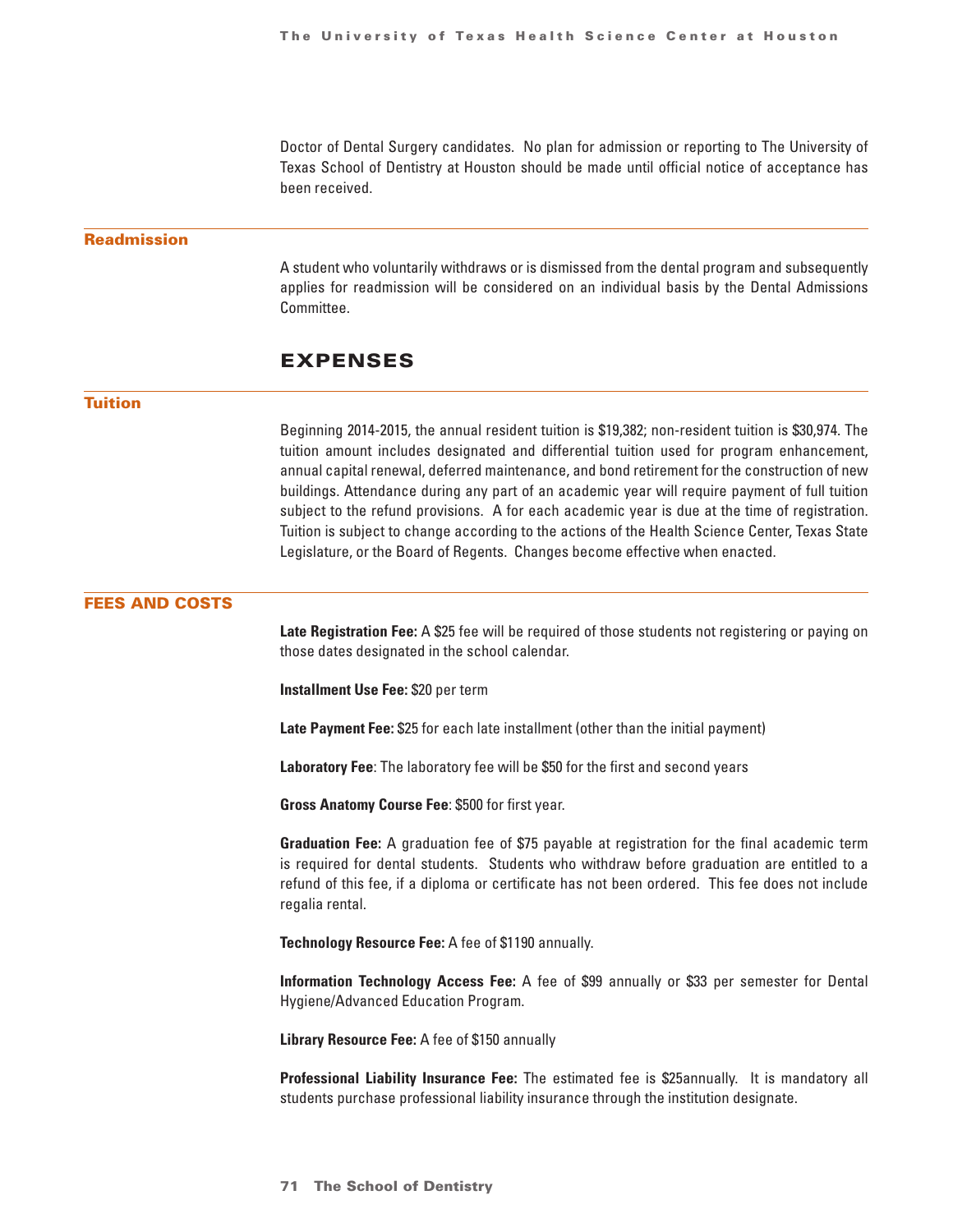#### The School of Dentistry

**Health Insurance:** \$1,859 annually. Health insurance is required of all Health Science Center students. If you have your own health insurance policy, you may provide proof of comparable insurance coverage to Auxiliary Enterprises no later than the 12th class day to have this charge waived.

**ASDA Fee:** A fee of \$140 for first, second, third and fourth year students.

**Student Services Fee:** The Student Services Fee, required of all students, is \$512.00 per year. The fee provides for student activities, outpatient care by the UT Medical School Student Health Service, counseling services, shuttle services, student governances and use of recreation facilities. Optional family participation is available.

**Student Record Fee:** \$15 per year.

**Dental Instrument Rental Fee:** It is mandatory all undergraduate students participate in the dental instrument rental program. Estimated dental instrument rental fees for the 2014-2015 academic year are:

First Year Student *Instrument Kit rental fee* \$1,575 Second Year Student *Instrument Kit rental fee* \$1,575 Third Year Student *Instrument Kit rental fee* \$2,500 Fourth Year Student *Instrument Kit rental fee* \$2,500

The instrument rental program does not provide all of the instruments required by the student. Additional instruments and supplies must be purchased by the student.

Registration is not complete and the student is not entitled to University privileges until all mandatory fees are paid.

#### Instruments, Supplies and Books

Students are required to purchase supplies, books, computer and some instruments necessary to complete the dental curriculum. Students should take into account the cost of these items when planning for financial support.

Textbook and supplemental materials information, including the maximum extent practicable the International Standard Book Number (ISBN) and retail price information, is available on the DDS Curriculum Web site. Visit the Website at: http://db.uth.tmc.edu/education/doctor-dentalsurgery/curriculum/book-list

A School of Dentistry student is not under any obligation to purchase a textbook from a university-affiliated bookstore. The same textbook may also be available from an independent retailer, including an online retailer, at lower price than the price charged for that textbook by a university-affiliated bookstore.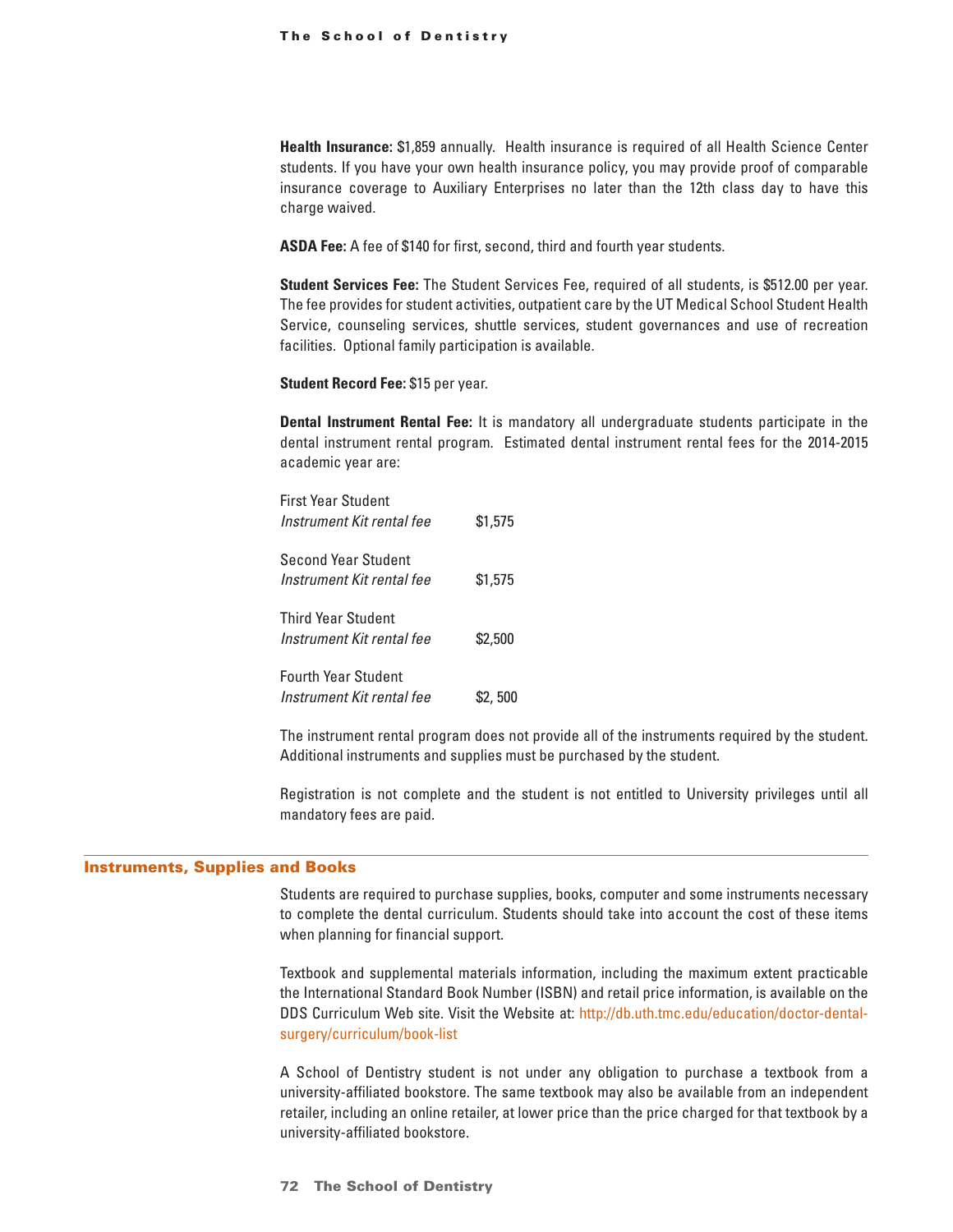<span id="page-25-0"></span>Under a four-year plan, approximate costs, depending upon fluctuations in market price and changing needs in the curriculum, are as follows:

|                    | <b>Instruments and Supplies</b> | <b>Books</b> |  |
|--------------------|---------------------------------|--------------|--|
|                    | (Purchased)                     | (Purchased)  |  |
| First Year         | \$5424                          | \$2120       |  |
| Second Year        | \$4140                          | \$1469       |  |
| Third Year         | \$0                             | \$553        |  |
| <b>Fourth Year</b> | \$0                             | \$155        |  |

The above includes the estimated cost for the 2014-2015 academic year. Costs for the 2015-2016 academic year have not been determined.

The Texas Legislature does not set the specific amount for any particular student fee. The student fees assessed above are authorized by state statute; however, specific fee amounts and the determination to increase fees are made by the University administration and The University of Texas System Board of Regents with participation of the Student Fee Advisory Committee.

#### FINANCIAL AID

The University of Texas School of Dentistry at Houston has limited loan and scholarship funds. These funds may be available based on proven financial need and/or academic excellence. A student subject to selective service registration will be required to file a statement that the student has registered or is exempt from selective service registration in order to be eligible to receive financial assistance funded by State revenue.

Financial Aid Application forms may be obtained from: Office of Student Financial Services The University of Texas Health Science Center at Houston

P. O. Box 20036 Houston, Texas 77225 (713) 500-3860 Web site http://www.uth.edu/sfs/

The office is located at 7000 Fannin in the University Center Tower, Room 2220. Representative examples of available funds include:

#### *Loan Funds*

American Dental Association - American Fund for Dental Health Bob Bland Memorial Student Loan Fund David R. Yarbrough Memorial Student Loan Fund The Dr. and Mrs. Charles Hoopingarner Emergency Loan Fund The Dr. Edwin L. Smith Emergency Loan Fund Elfriede Overweg Fund for Needy Students The Mrs. Elna Birath Emergency Loan Fund The Dr. Frederick C. Elliott Emergency Loan Fund Health Education Assistance Loans Health Professions Student Loan Fund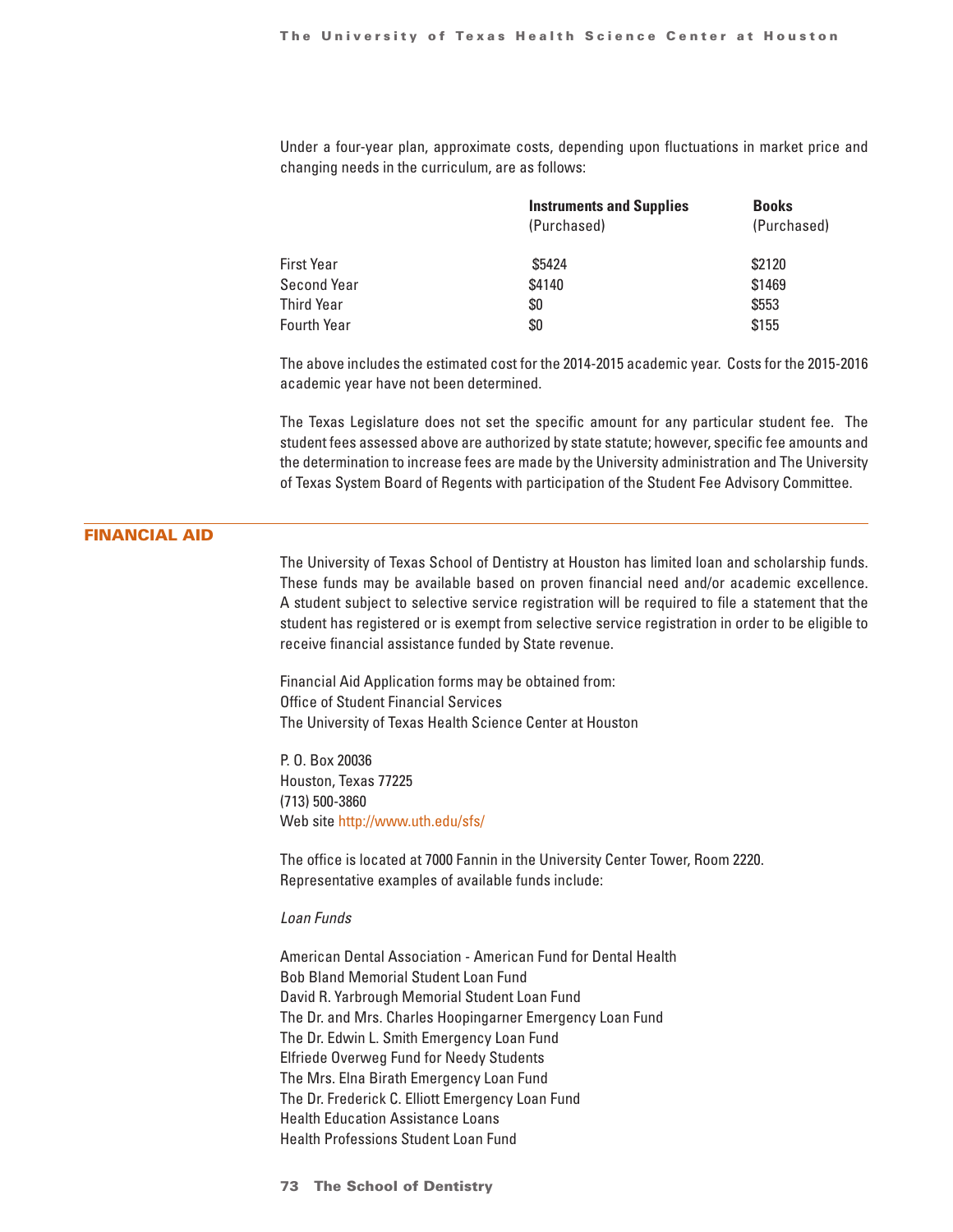Houston N.W. Medical Center Hospital Auxiliary International College of Dentists Loan Fund Leo M. Levy Memorial Loan Fund Leonard I. Kercheval Memorial Loan Fund Loans for Disadvantage Students Memorial Student Loan Fund Mu Mu Chapter of Omicron Kappa Upsilon Loan Fund Perkins Loan Program PLUS/Supplemental Loan for Students Dr. Robert B. Everitt III Memorial Loan Fund Robert Wood Johnson Loan Fund Stafford Loan Program (formerly Guaranteed Student Loan Program) Texas HB 1147 Emergency Loan Fund/Resident Texas HB 1147 Emergency Loan Fund/Non-Resident

#### DDS PROGRAM SCHOLARSHIPS

The School of Dentistry is able to offer a limited number of competitive academic scholarships to each entering class of DDS degree candidates. These scholarships are made possible through the generous donations of the UTDB Alumni Endowment Fund, The Mu Mu Chapter of Omicron Kappa Upsilon Honorary Dental Society, and the Greater Houston Dental Society via the Daniel C. Kamas Memorial Fund. The scholarships, by direction of the sponsors, are primarily competitive academic scholarships, with the primary designation for superior academic performance and financial need. Additional criteria for scholarship consideration include all those factors utilized by the Admissions Committee in their selection process. The Daniel C. Kamas Scholarship requires the designation of one male and one female recipient per year. The award of scholarships is determined by the scholarship subcommittee of the Dental Admissions Committee, contingent upon approval by the Admissions Committee and the Dean. Award of scholarships on an annual basis is dependent upon funding by the supporting organizations.

Several Endowed Scholarships are also available to predoctoral students at the School of Dentistry. Each is listed separately below along with the endowment requirements for award:

#### **• Women of Rotary Scholarship**

The endowment was established by the Women of Rotary Club of Houston. The endowment stipulates that recipients will be selected by the School of Dentistry Dean based on financial need and excellence in academic and clinical pursuits, subject to approval of the Women of Rotary Membership. Further, the Women of Rotary Club reserve the right to alter the terms of this endowment with regard to the amount of funds to be distributed or the designated recipients in the future. The scholarship is generally awarded to a third year predoctoral student.

#### **• Frederick C. Elliott/Severin Knutson/Rupert Estel Hall Dental Student Scholarship Fund**

The endowment was established to fund scholarship for School of Dentistry students requiring financial assistance. The endowment allows for naming of recipients by the Dean based upon scholastic excellence and financial need. All dental students are eligible to be considered for this award. The award is only made when endowment performance allows for a minimum award of \$1,000.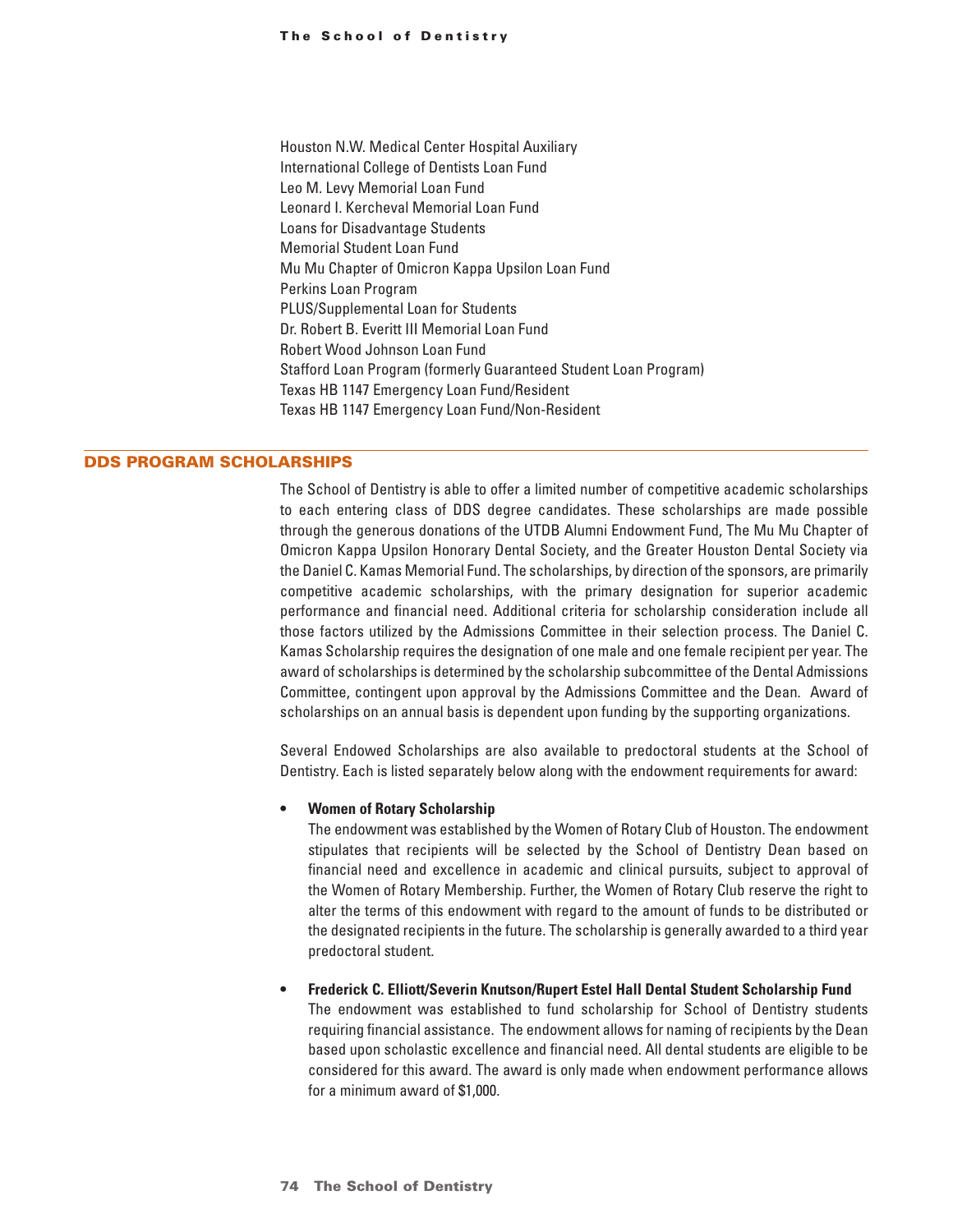#### **• The Ronald V. Glauser, D.D.S. Endowed Scholarship**

The endowment was established to fund scholarships for School of Dentistry students requiring financial assistance. The recipient of the award is to be named by the Dean with the express criteria of financial need. All predoctoral dental students are eligible for consideration of this award. The award is only made when endowment performance allows for a minimum award of \$1,000.

#### **• The Moritz and Judith Craven Scholarship**

The endowment was established by Drs. Moritz and Judith Craven via a foundation to fund scholarships for students enrolled at the School of Dentistry. The recipient is nominated by the Dean for consideration by the selection committee.

#### **• Alliance of the Texas Dental Association Endowed Memorial Scholarship Fund**

The endowment was established to fund scholarship for the School of Dentistry students requiring financial assistance. The recipient of the award is to be named by the Dean with the express criteria of financial need. All predoctoral dental students are eligible for consideration of the award. The award is only made when endowment performance allows for a minimum award of \$1,000.

#### **• Corina Diaz, D.D.S. and Walter Bajsel Endowed Scholarship Fund**

The endowment was created to support students in a School of Dentistry doctoral program, based on a combination of financial need and academic achievement, as determined by the Office of the Dean, with the recommendation of the Office of Student Affairs.

#### **• Dr. Donald Charles Kroeger Student Research Scholarship**

The endowment was created by the heirs of Dr. Donald C. Kroeger, and is awarded competitively to a DDS student with academic excellence in basic sciences/pharmacology and basic science research. The decision of award comes from the Department of Dental Research, upon recommendation of the Kroeger scholarship committee.

#### **• Dr. Edgar H. Boelsche Scholarship**

This scholarship was created by Margaret New Boelsche in memory of her husband, Dr. Edgar H. Boelsche of Ballinger, Texas. The award is based solely on the financial need of the student, as recommended by the Office of Student and Alumni Affairs to the Dean of the School of Dentistry.

#### **• Erbert W. "Danny" D'Anton, D.D.S., Memorial Scholarship Endowment**

The endowment was created in memory of Dr. D'Anton, a longtime member of the faculty. The scholarship is awarded to students based on academic standing as determined by the Office of the Dean, with the recommendation of the Office of Student Affairs.

#### **• T. Bradford Willis Scholarship in Pediatric Dentistry**

The scholarship was created by School of Dentistry Alumnus T. Bradford Willis, D.D.S., of Waco, Texas. The award is made to predoctoral students beginning their fourth year of study who have displayed the most interest, knowledge, and proficiency in pediatric dentistry during their third year. Preference is given to residents of the State of Texas.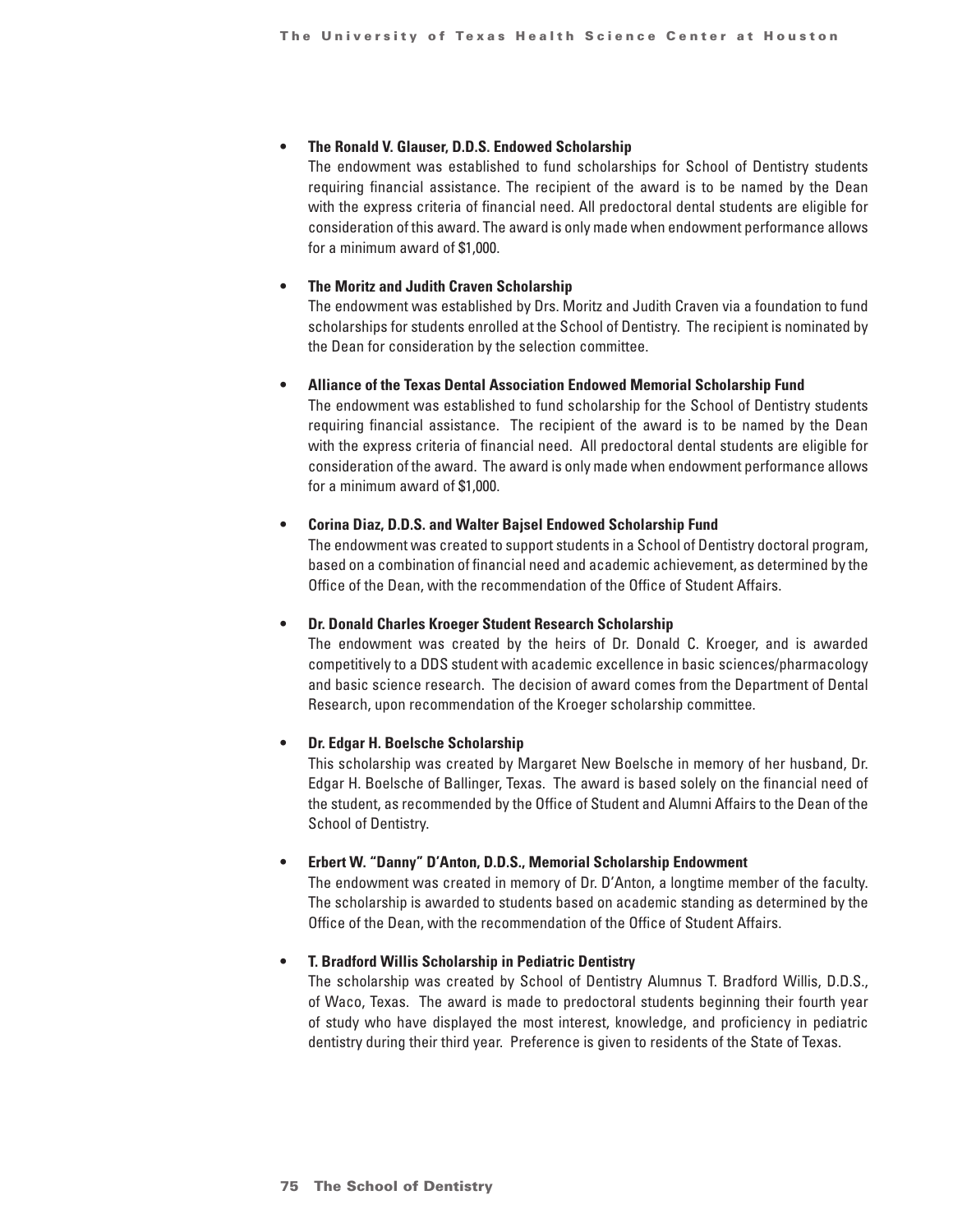#### **• President James T. and Nancy Beamter Willerson Endowed Scholarship in the School of Dentistry**

The scholarship was created in honor of former UT Health Science Center President Dr. James T. Willerson and his wife, Nancy, for students in good academic standing at the School of Dentistry. All predoctoral students are considered for this scholarship, as recommended by the Office of Student and Alumni Affairs to the Dean of the School of Dentistry.

#### **• Iola B. and James R. Ballinger, D.D.S., Scholarship in General Dentistry**

The scholarship was created by a gift from Dr. James Ballinger of Weimar, Texas, for students already enrolled at the School of Dentistry who demonstrate a superior interest, knowledge, and proficiency in general dentistry in their previous need, and have a recognized financial need for support during their time at the school.

#### **• Kinnari M. Prajapati, D.D.S., Scholarship Fund**

The scholarship was created by School of Dentistry graduate Kinnari M. Prajapati, D.D.S., of Temple, Texas, to provide scholarships to third-year students in general dentistry who demonstrates a superior proficiency and knowledge as displayed in their previous year of study.

#### **• Carus Dental Scholarship Fund**

The scholarship was created by a gift from American Dental Partners Foundation of Wakefield, Massachusetts, and at the discretion of the Dean of the School of Dentistry, provides awards to third- or fourth-year predoctoral students in good standing who display attributes of a professional capable of entering a dental group practice with the appropriate skills of teamwork, clinical experience, qualities of leadership, and ethical and professional behaviors.

#### **• Dr. Kenneth H. Porter Operative Dentistry Scholarship**

The scholarship, created in memory of longtime faculty member Kenneth H. Porter, D.D.S., provides scholarships to students in good academic standing who present appropriate skills in operative and restorative dentistry, and who exhibit a work ethic in his/her approach that indicates an aptitude for dentistry beyond academic measurement. The recipients are selected with the approval of the Dean of the School of Dentistry.

#### **• Foster-Vance Dental Scholarship**

The scholarship, created by gifts from James R. Foster, D.D.S., and T. Beth Vance, D.D.S., of Weslaco, Texas, will provide for support of students in their third or fourth year of predoctoral study who show academic promise and interest in the area of pedodontics. The award will be made, when possible, to qualified students from the South Texas area, as defined by the School of Dentistry, and as directed by the Dean of the School of Dentistry.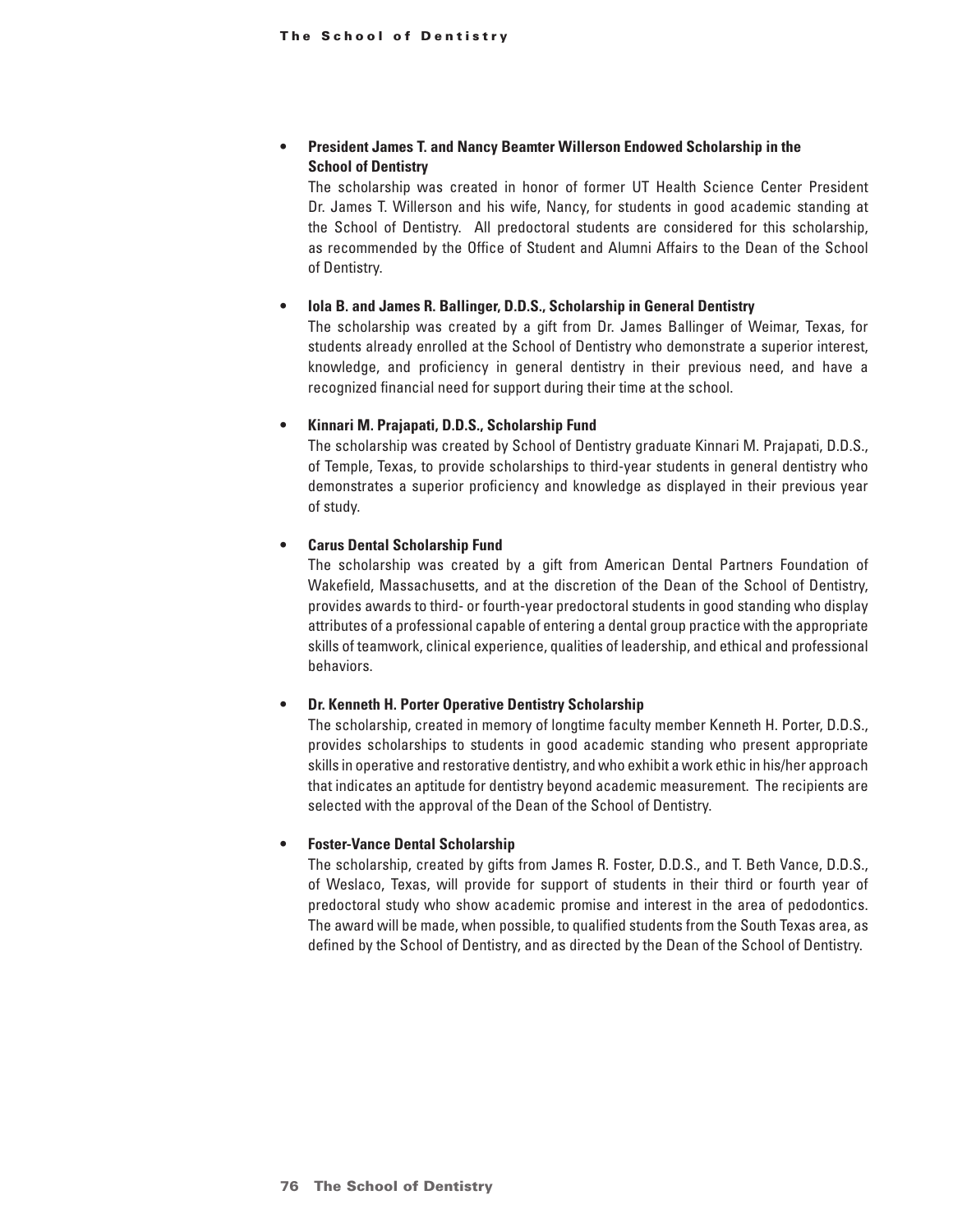## ACADEMIC STANDARDS

#### <span id="page-29-0"></span>Grading System

**Passing:** Final course grades are numerical. A grade of 70 or above is considered passing; students are required to obtain a passing grade in every course. An overall average of 76 for all course work during each year must be maintained for promotion and graduation.

**Failing:** A course grade of 69 or below is considered failing. Failure of any course during any semester or failure to maintain a passing status may result in repetition of a course, repetition of an academic year, dismissal, or other action. Failure of more than one course in any semester may result in dismissal. If repetition or other remediation is approved by the respective Student Evaluation and Promotion Committee, only one attempt may be made to improve the grade (absent compelling circumstances).

If a student successfully remediates a course by obtaining a minimum grade of 70, the student will receive a grade of 70. Students receiving a grade of less than a 70 for remediation will receive the failing grade. Students who are unsuccessful in their attempt to remediate a course failure will be subject to appropriate academic action by the Student Evaluation and Promotion Committee, which may include repetition of the course, repetition of an academic year or, dismissal.

**Registration:** Qualification for registration requires that each student satisfy institutional policy with respect to successful completion of courses, clinical procedures, and grade averages. Registration may be denied if stated requirements have not been fulfilled.

#### Progress Evaluation and Academic Actions

The School of Dentistry Student Evaluation and Promotion Committee consists of four subcommittees: The First Year Dental Student Evaluation and Promotion Subcommittee, the Second Year Dental Student Evaluation and Promotion Subcommittee, the Third/Fourth Year Dental Student Evaluation and Promotion Subcommittee, and the Dental Hygiene Student Evaluation and Promotion Subcommittee. Each Subcommittee has a Chairperson. One of the four Chairpersons also serves as Chair of the School of Dentistry Evaluation and Promotion Committee.

Student progress is evaluated at least two times per Fall/Spring semester by the respective Student Evaluation and Promotion Subcommittee. This committee is charged with reviewing student progress and recommending action to the Associate Dean for Academic Affairs. The ultimate decision in matters of academic standing lies with the Dean based on recommendations of the respective Student Evaluation and Promotion Subcommittee (and any ad hoc Appeals Committee, if appropriate), and the Associate Dean for Academic Affairs. The respective Student Evaluation and Promotion Subcommittee base its recommendation on the following academic criteria:

- Didactic performance
- Preclinical lab performance
- Clinical performance
- Course failure
- Professional Development, ,professionalism, and ethical conduct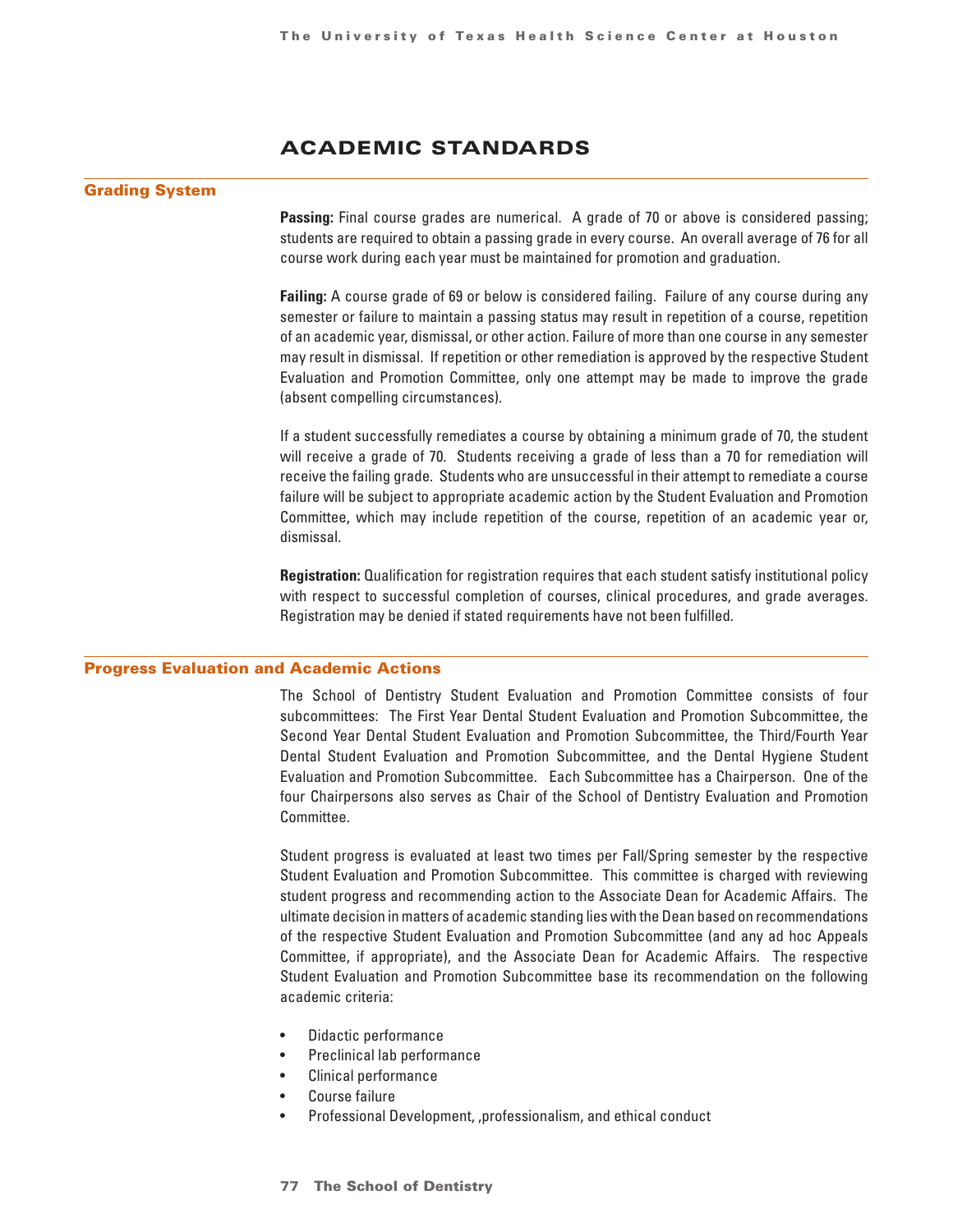Students who fail to perform satisfactorily in any of the above listed areas will be recommended for corrective action to the Associate Dean for Academic Affairs by the respective Student Evaluation and Promotion Subcommittee. These students will receive written notification defining their deficiencies and the corrective action they must take, if any. Failure to meet standards established in any corrective action plan will result in further academic action, including dismissal.

**End of Fall Semester Evaluation:** At the end of the Fall Semester, every student is expected to have successfully completed all courses and clinic expectations for the Fall Semester with a cumulative average of 76 or above.

**End of Year Evaluation**: At the end of an academic year, every student is expected to have successfully completed all courses and clinic expectations for the year with a cumulative average of 76 or above.

Students who exhibit exemplary professional behavior and whose academic performance ranks them in the upper 10 percent of the class for the year will be included on the Dean's Student Excellence List.

**Promotion:** In order to be considered for promotion, a student must maintain a minimum cumulative grade average of 76 with successful completion of all courses and clinical expectations for a given year as outlined in course syllabi, the Student Guide to Academic Studies, Clinical Procedures and Operation Manual, and School of Dentistry Catalog.

**Examinations:** Clinical, laboratory, and course examinations may be administered each semester to provide both students and faculty the opportunity to evaluate the student's level of achievement. The date and time of examinations are published in course syllabi and student schedule.

Students are expected to complete the Doctor of Dental Surgery Program in four academic years. Due to extenuating circumstances, including leaves of absence, repeating a year, clinical activities, and academic performance, students may need more than four academic years to complete the program. If additional time to complete the program is granted, the program must be completed in no more than six academic years from the time of a student's initial enrollment. Under extremely unusual circumstances, a student may petition in writing for an exception to this policy. The petition must be sent to the Associate Dean for Academic Affairs; the request shall be reviewed by the Dental Student Evaluation and Promotion Committees; the decision of the Committees is final.

#### APPEAL PROCESS

A School of Dentistry student may appeal any academic corrective action and/or recommendation of dismissal by an Evaluation and Promotion ("E & P") subcommittee to the Associate Dean for Academic Affairs, in writing, within three calendar days after receipt of notice of the academic action. The student must provide the Associate Dean for Academic Affairs a "complete" appeal, which includes at least a written statement clearly explaining all rationale for the appeal and any additional documentation the student possesses that the student believes supports the student's rationale for the appeal.

The Associate Dean for Academic Affairs will refer each complete appeal to an Ad Hoc Appeal Committee ("Appeal Committee"). The Office of the Associate Dean for Academic Affairs will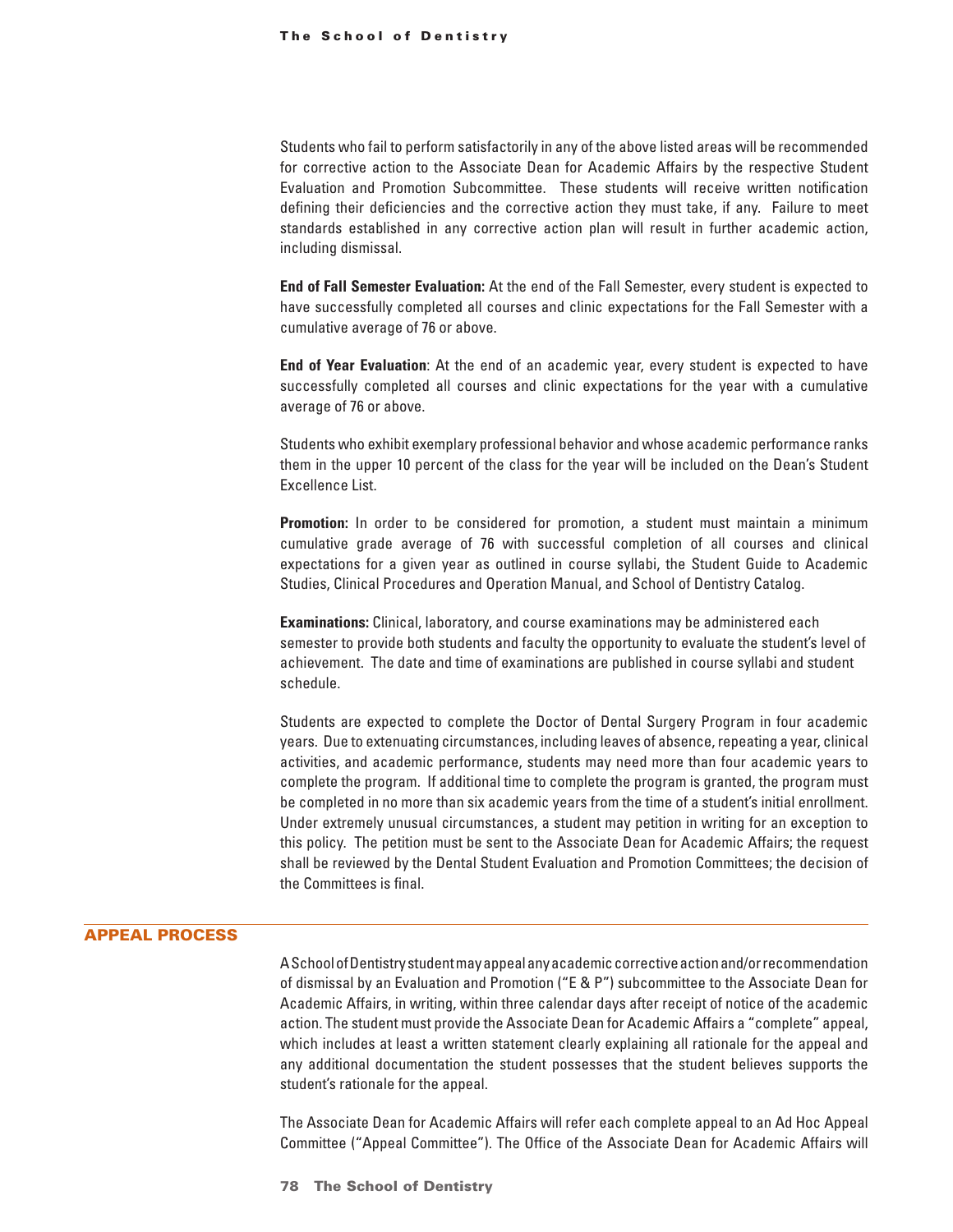assist by scheduling the meetings of the Appeal Committee.

- The Chair of the Appeal Committee will be selected and appointed by the School of Dentistry Committee on Committees and approved by the Faculty Senate (an alternate Chair will also be selected from among the faculty of the School of Dentistry). The Chair will preside over the Appeal Committee. The length of the Chair's term will be three years. The alternate will preside over the Appeal Committee in the event that the Chair is unable to attend.
- The Appeal Committee will be made up of the chairs of each of the E & P subcommittees not involved in the academic action being appealed. Vice chairs of the E & P subcommittees may serve in this role in the event a subcommittee Chair is unable to participate. In addition, an additional member of the Appeal Committee will be selected by the Associate Dean of Academic Affairs from among School of Dentistry faculty. This member of the Appeal Committee cannot be the student's faculty advisor or a member of the E & P subcommittee making the decision being appealed.
- Each of the Appeal Committee members will have one vote. In the case of a tie vote, the Chair of the Appeal Committee will vote to break the tie.

The Appeal Committee will review the student's written statement and documentation, if any, submitted by the student, meet with the student, the student's faculty advisor, the Chair of the E & P subcommittee taking the academic action being appealed, and other individuals at the discretion of the Chair of the Appeal Committee. The Chair of the Appeal Committee shall submit a final recommendation to the Dean within seven calendar days of the final Appeal Committee meeting. The Dean shall consider the recommendation of the Appeal Committee, may review the materials submitted to the Appeal Committee, and may interview other individuals. At his or her discretion, the Dean may meet with the student. The student will be notified of the Dean's decision within 10 calendar days after the Dean's receipt of the Appeal Committee recommendation. The Dean's decision regarding the academic action of the E & P subcommittee is final.

The student, upon written request to and approval in writing from the Associate Dean for Academic Affairs, may continue academic studies while the appeal of an academic action is under review and until the student receives notification of a final decision by the Dean.

If after the appeals process is completed an academic action of dismissal is upheld, a dismissed student must immediately discontinue participating in all School of Dentistry educational activities. All personal belongings must be removed from the School of Dentistry facilities immediately upon following receipt of the final decision of the Dean.

The School of Dentistry Student Evaluation and Promotion Committee consists of four subcommittees: the First Year Dental Student Evaluation and Promotion Subcommittee, the Second Year Dental Student Evaluation and Promotion Subcommittee, the Third/Fourth Year Dental Student Evaluation and Promotion Subcommittee, and the Dental Hygiene Student Evaluation and Promotion Subcommittee. Each subcommittee is led by a Chair and a vice chair.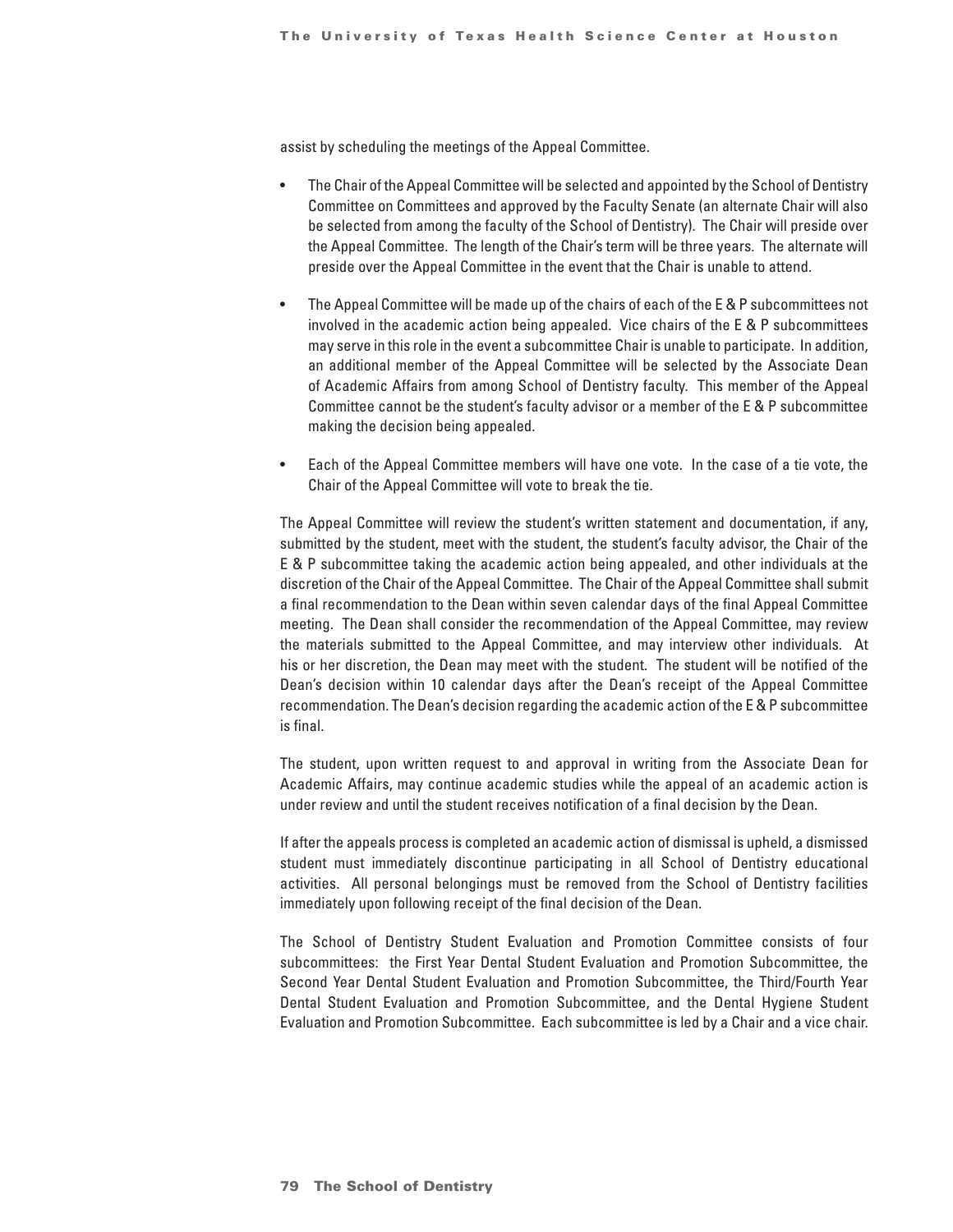## <span id="page-32-0"></span>GRADUATION REQUIREMENTS

In order to be eligible for graduation, a student must complete the following requirements:

- Successful completion, of the School of Dentistry curriculum as validated by the departments, the Student Evaluation and Promotion Committees, and the Administration.
- Maintenance of a minimum cumulative grade average of 76 for didactic courses.
- Maintenance of a minimum cumulative grade average of 76 for preclinical laboratory courses.
- Maintenance of a minimum cumulative grade average of 76 for clinical courses.
- Satisfactory completion of all required competency examinations.
- Satisfactory completion of all extramural rotations.
- Satisfactory completion of a minimum of four semester hours of Electives and satisfactory completion of two School of Dentistry Continuing Dental Education Courses.
- Passing score on Part II of the National Board Dental Examinations.
- Payment of all outstanding fees and return of all loaned equipment.
- Sustained record of satisfactory moral, professional, and ethical behavior.

#### **CURRICULUM**

The dental curriculum has been designed to maximize the student's learning experience. There is intentional integration of the various disciplines to aid the student in assimilating the knowledge base necessary for developing a sound decision-making process and the technical skills necessary in dentistry. The building blocks of this model are the various courses, laboratories, and clinics offered at the School of Dentistry.

Each course is overseen by a course director, who has the responsibility of organizing the educational material contained in the course as well as the efforts of the other faculty who act as course contributors. The ultimate responsibility for each course lies with a specific department chairperson (usually the chairperson of the department of which the course director is also a member).

Each course utilizes a variety of educational instruments to aid the student in learning. These may include traditional lectures, textbooks, and other printed materials and non-print media such as videotapes, microfiche, and web-assisted instruction.

Each of the courses in the curriculum is overseen by a specific department chairperson. The School of Dentistry academic departments are as follows: Diagnostic Sciences, Endodontics, Oral and Maxillofacial Surgery, Orthodontics, Pediatric Dentistry, Restorative Dentistry and Prosthodontics, Periodontics and General Practice and Dental Public Health.

The educational program in the School of Dentistry continues throughout the calendar year with approximately four weeks off in the Summer, three weeks at the end of the Fall semester and one week during the Spring Semester.

## COURSES OF INSTRUCTION/DESCRIPTION

Courses of instruction are identified by an eight-character number. The first four characters indicate the type of course and semester. The first digit indicates the year, the second and third digits indicate the department and section, and the last digit is a unique number assigned to each course in the respective department and section.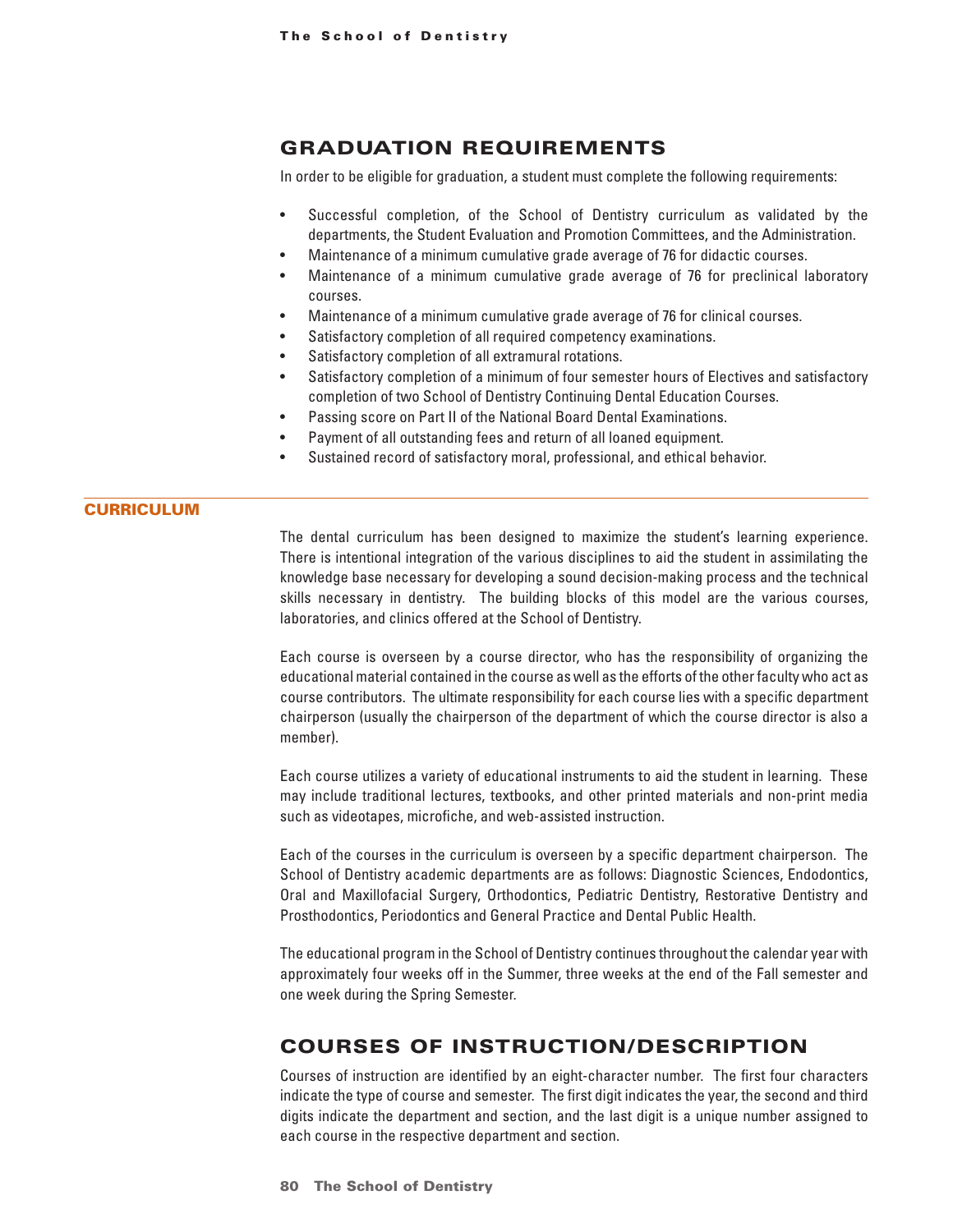**Note: Course descriptions are intended to represent skills and knowledge that should accompany successful completion of the course and should not be construed as a guarantee or warranty by UTHSC-H of the required level of achievement by every student.**

#### **FIRST YEAR**

#### **DENS 1504 Neurosciences 3.5 cr**

This course covers the aspects of the structure and function of the Central Nervous System (CNS) essential for understanding neurologically-related clinical problems, including cranial nerve disorders, neurological syndromes, mechanisms of pain production and perception and the neurophysiology of mastication and occlusion. At the conclusion of this course, the student should be prepared for detailed study of the medications affecting the nervous system, and for consulting with physicians with respect to patients suffering from neurological disease.

#### **DENF 1510 Biomedical Science Core 6.0 cr**

The course is designed to present foundational knowledge starting with biochemical building blocks and proceeding to the cell and tissue levels. The course will integrate biochemistry, general histology, anatomy, immunology and physiology.

#### **DENF 1511 Oral Biology I 4.0 cr**

The course is designed to present a roadmap of the oral cavity, looking at a broad integrated view of the oral anatomy, oral histology, saliva, clinical and oral immunology, embryology, and oral microbiology.

#### **DENS 1512 Head and Neck Anatomy .0 cr**

The course will be lecture and dissection of the head and neck region with an emphasis upon the acquisition of critical knowledge for a practicing dentist.

#### **DENS 1513 Human Biology 5.0 cr**

This course integrates the anatomy, histology, and physiology of the major system of the human body and how these topics interrelate in a healthy individual.

#### **DENS 1514 Oral Biology II 1.0 cr**

This course provides in-depth information on oral histology and the tempromandibular joint.

#### **DENF 1543 Clinical Applications I 2.5 cr**

The course is designed to be a small group learning opportunity for student to correlate topics presented in the Biomedical Science Core and Oral Biology I course as well as other dental courses, through case based discussions and projects

#### **DENS 1544 Clinical Applications II 2.5 cr**

The course is designed to be a small group learning opportunity for student's to correlate topics presented in Head and Neck Anatomy, Neurosciences, Human Biology and Oral Biology II as well as other dental courses, through case-based discussions and projects.

#### **DENU 1561 Principles of Pharmacology 1.0 cr**

This course relates to the study of the basic principles of how the body responds to and reacts to administered agents. This course is composed of three subtopics: Pharmacodynamics; Pharmacokinetics and Pharmacotherapeutics.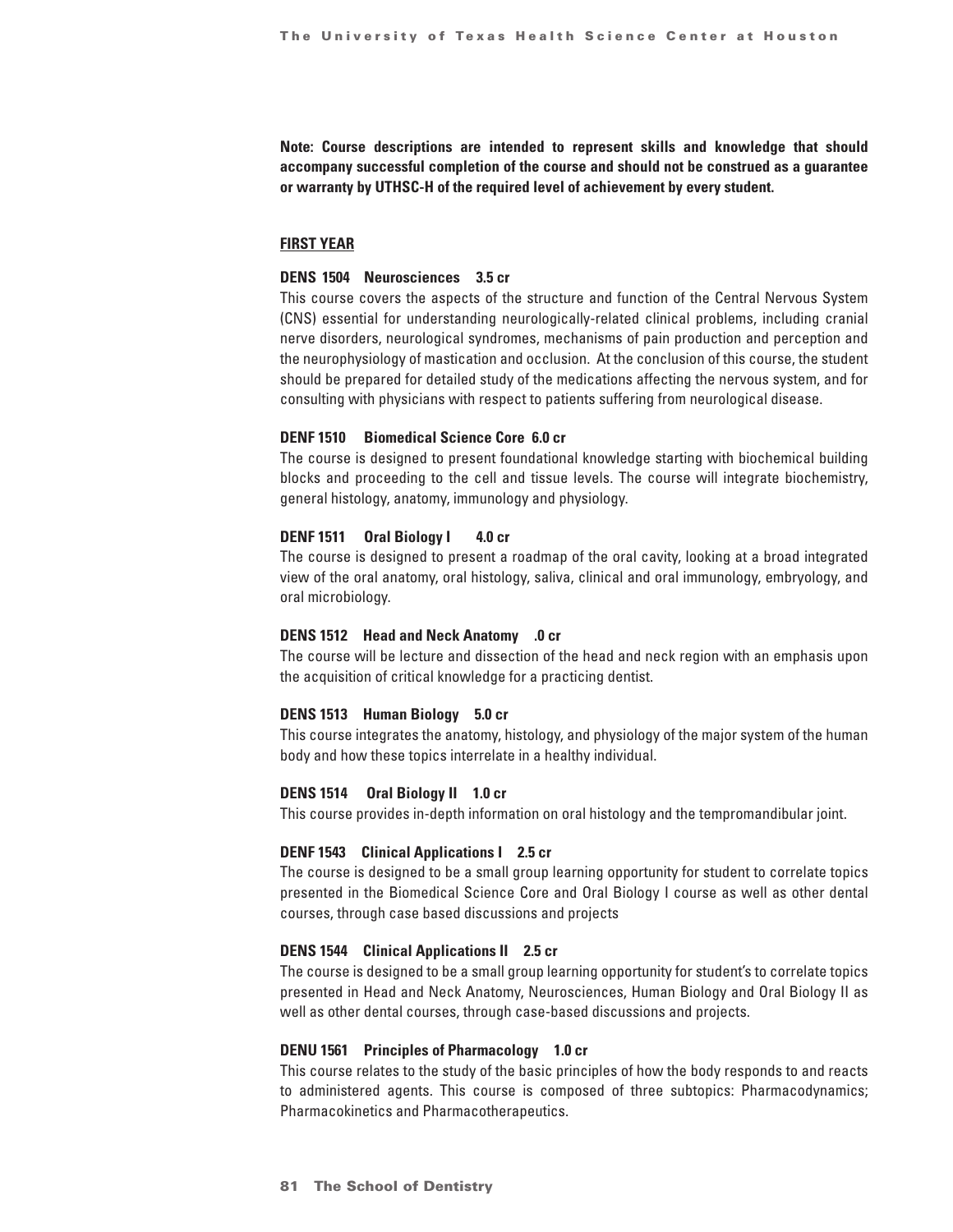#### **DENU 1562 Local Anesthesia 1.0 cr**

This course is essential for the performance of a great majority of the clinical procedures students use in treating patients throughout a career. The goal is for students to learn the pharmacology and toxicology of dental local anesthetic drugs and the proper techniques for their administration.

#### **DENF 1601 Dental Anatomy I 2.0 cr**

Knowledge of dental anatomy and occlusion is fundamental in the study and practice of all the disciplines of dentistry. It is essential in diagnosis, treatment planning, and treatment. Students are required to learn the anatomical and morphological characteristics of the teeth and their supporting structures, inter-arch and intra-arch relationships and eruption. Combined with the complementary lab courses, students will be able to fabricate dental restorations that meet anatomical, morphological, and functional requirements. This course also provides preparation for the Dental Anatomy and Occlusion section of the National Board Dental Examination-Part 1.

#### **DEPF 1602 Dental Anatomy Lab I 1.0 cr**

In this lab course, students will have the opportunity to learn the psychomotor skills and develop the judgment required to restore teeth. Dental inlay wax will be manipulated to restore missing tooth structure to prepared teeth, so that the restored teeth meet morphological and functional requirements. Students will learn to evaluate a wax-up in four aspects: marginal integrity, surface finish, anatomic form, and occlusal relationship.

Students will have the opportunity to learn how the Whip Mix Articulator functions and how to set the anterior guide table to match the anterior guidance of models mounted on the articulator. Students should acquire basic concepts of dynamic and static occlusal relationships, and learn how to apply these concepts in the fabrication and evaluation of restorations.

#### **DEPS 1604 Dental Anatomy Lab II: Occlusion Lab 2.0 cr**

In this lab course dental inlay wax will be manipulated to restore missing tooth structure to full crown preparations of selected anterior and posterior teeth. For each preparation, students fabricate a full crown wax pattern that meets anatomical, functional and restorative requirements. Student evaluates each wax-up in four aspects: marginal integrity, surface finish, anatomic form, and occlusal relationships.

#### **DEPS 1614 Operative Dentistry I 4.0 cr**

This course prepares the student to transfer knowledge and skills pertaining to operative dentistry procedures (silver amalgam restorations, composite resin restorations and current bonding systems, techniques) from the dentaforms on the laboratory bench to the clinical setting on a patient. Students will perform the operative procedures on dentaforms mounted in the Kavo heads utilizing direct and indirect vision to simulate clinical operative dentistry procedures. Students will learn how to position the head, the chair, and hand positions for handpiece and instrument utilization that will enable students to perform operative restorative procedures within the Kavo head that simulates the restricted working area of the oral cavity on a patient.

Students will also be introduced to advanced composite resin restorations and the techniques and fabrication procedures involved in their application. Students will learn the correct technique for utilization of a current bonding system as well as becoming knowledgeable regarding the rationale of ecctive bonding.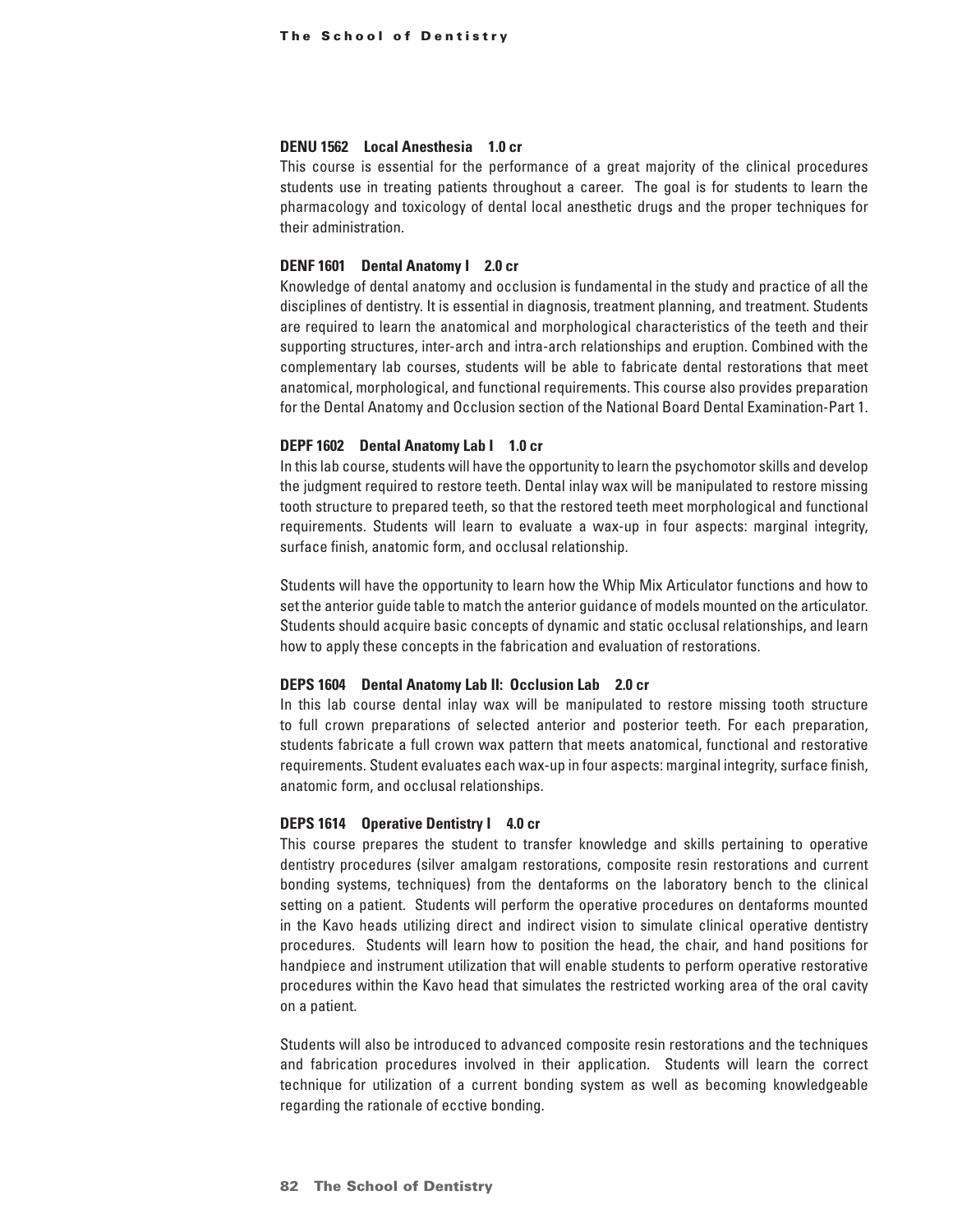#### **DENF 1621 Ethics in Dentistry 0.5 cr**

This course helps students understand the place of ethics in professional life, to recognize when an ethical problem exists in the performance of academic work, clinical treatment, or research, and to have the capability of analyzing and addressing the problem. The monograph articles represent a diversity of views that relate to the series of ethical issues raised in class discussions. This course seeks to emphasize that ethics is a working discipline to help a dentist understand how to make critical decisions, and how to take appropriate and logical actions in dealing with patients, colleagues, and society.

#### **DENF 1624 Dental Practice Readiness Curriculum I 1.5 cr**

This course is designed to facilitate the creation of a personal strategic plan for a successful career and introduces the principles and the practice of personal finance.

#### **DENF 1651 Foundational Skills for Clinic I 1.0 cr**

This course will introduce students to foundational skills needed in the clinical setting. Students have the opportunity to learn the importance of infection control and the practical maintenance of barriers to infection in the operatory. Students gain an awareness of the Health Insurance Portability and Accountability Act (HIPAA) and its impact on clinical activities as it relates to patient privacy and confidentiality. Students learn the proper methods of taking and evaluating vital signs. Students are introduced to the principles of fourhanded dentistry, communication skills and the proper positioning of operator and patient in the Dental Auxiliary Utilization clinic. Students learn how to evaluate and treat a patient who sustains cardiac arrest or an airway obstruction in the dental office through the techniques of CPR and Foreign Body Airway Obstruction. Students learn to recognize the early warning signs of a heart attack and the lifestyle changes that may help prevent cardiac arrest. Students learn to arrange the clinic cubicle in a manner promoting efficiency during treatment. Students participate in four-handed dentistry, reinforcing pre-clinical learning, by assisting an upperclassmen or post-graduate resident chair-side. Students prepare the clinic cubicle according to infection control guidelines for the treatment of a patient, and break down the cubicle after the session. Students practice proper infection control standards during each chair-side assist. Students obtain accurate vital signs on patients. This course will prepare students for DENF 2704 Introduction to Clinic.

#### **DENS 1652 Foundational Skills for Clinic II 1.0 cr**

Students will continue to build on the concepts learned in Foundational Skills for Clinic I course.

#### **DENF 1672 Biomaterials I 1.0 cr**

This course provides an applied science foundation for understanding important physical, chemical, and mechanical properties of dental materials. The effects of composition and manipulation on the properties and clinical success of selected dental materials will be emphasized. Appropriate biological properties will be described. This course provides students with the knowledge of how the composition and manipulation of selected dental materials affect their properties and clinical success.

#### **DENU 1703 Oral and Maxillofacial Radiology 1.5 cr**

This course introduces students to the basic principles of oral and maxillofacial radiology. The radiographic examination plays an integral role in the diagnostic process in dentistry in conjunction with the clinical examination. Only those conditions and disease states which are detected by examination of the patient can be addressed. The preclinical laboratory sessions are designed to perfect the student's technical skills and familiarize them with the variability of normal radiographic anatomy.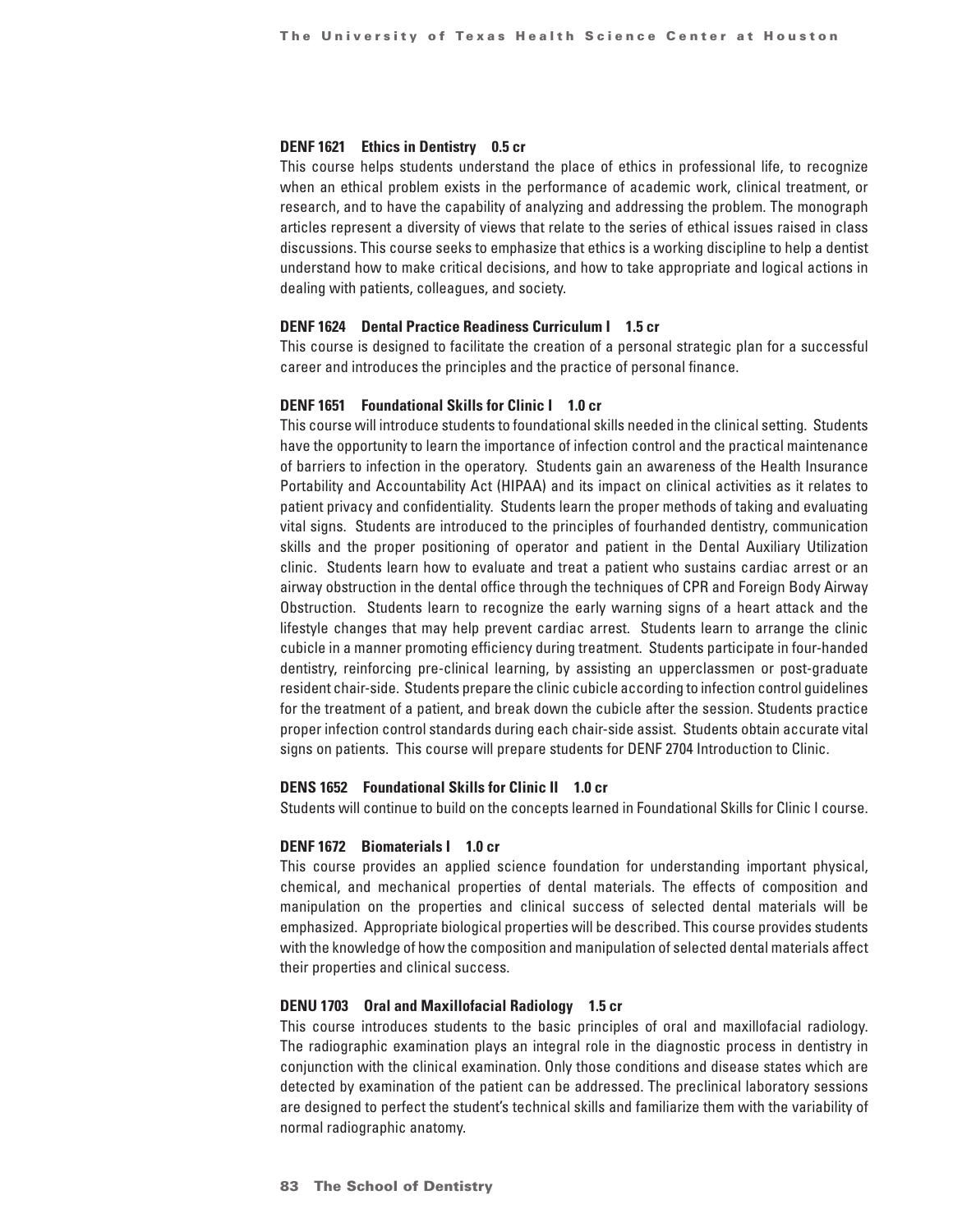## **DENU 1704 Introduction to Clinic 2.0 cr**

This course introduces students to the clinical environment and familiarizes them with the steps in doing a comprehensive exam. In addition, it allows students to develop and interpret basic diagnostic aids that enable them to arrive at a diagnosis and treatment outline. Students also become familiar with techniques used to perform a prophylaxis. This course guides students through the process necessary to collect information, interpret that information, and use it in formulating a diagnosis and develop a treatment plan.

## **DENU 1721 Perio I: Diagnosis & Treatment Planning 1.0 cr**

This course reviews and expands the student's knowledge regarding the biology of the healthy periodontium. It also introduces students to current classifications of periodontal diseases and fundamental knowledge of the epidemiology, etiology, microbiology and immunology of periodontal diseases. Basic information is integrated with necessary clinical skills to evaluate and diagnose all currently recognized forms of periodontal diseases. This includes the ability to recognize the less common forms of gingivitis and periodontitis and those systemic condition forms of which may influence the initiation, progression, or treatment of periodontal diseases.

## **DENS 1931 Basic and Applied Nutrition 1.0 cr**

This course helps students acquire a basic understanding of human nutrition in the context of oral health and disease. It is recognized that the oral cavity is part of the total body system; many fundamental concepts which apply to overall health must be considered in the context of this course. Students are expected to be able to apply the concepts learned in this course to patient diagnosis and treatment planning taught later in the curriculum.

Topics in this course include the basics of nutritional assessment, nutrients as an energy source, carbohydrates, lipids and proteins in food, weight control, vitamins and minerals, and the application of basic nutrition to clinical treatment. An explosion of new information concerning the role of human genetics in nutrient utilization is in progress. New genes are being identified that control basic metabolism, and which may account for much of the individual variation in body form and metabolism. Students are encouraged to develop the habit of lifelong learning, and as health professionals, to continue to incorporate new discoveries into their daily practices.

## **DENF 1934 Prevention of Oral Diseases 1.5 cr**

This course will provide students with the necessary information and skills to plan and implement oral health prevention programs. It will emphasize health promotion and prevention at the community and individual levels. This course attempts to make students aware of how cultural traditions and socioeconomic status influence the way individuals seek oral health care. To affect this awareness, students provide oral health promotion and prevention programs for selected schools, community health centers, and community groups. The Greater Houston Area Health Education Center (AHEC) will help identify sites that reflect the diverse cultural, ethnic, racial, and social makeup of the state of Texas.

Instructional methods used in this course are lectures and service-learning activities. The service-learning activities provide both a community service and an opportunity for student reflection via the use of group discussions, journals, and oral presentations. Through a partnership with the AHEC, students are assigned a community site where they will plan and present oral health education programs. The structured community outreach gives students a chance to explore their values, gain knowledge and appreciation of diverse communities and their cultural traditions, and develop a better understanding of oral health needs of populations.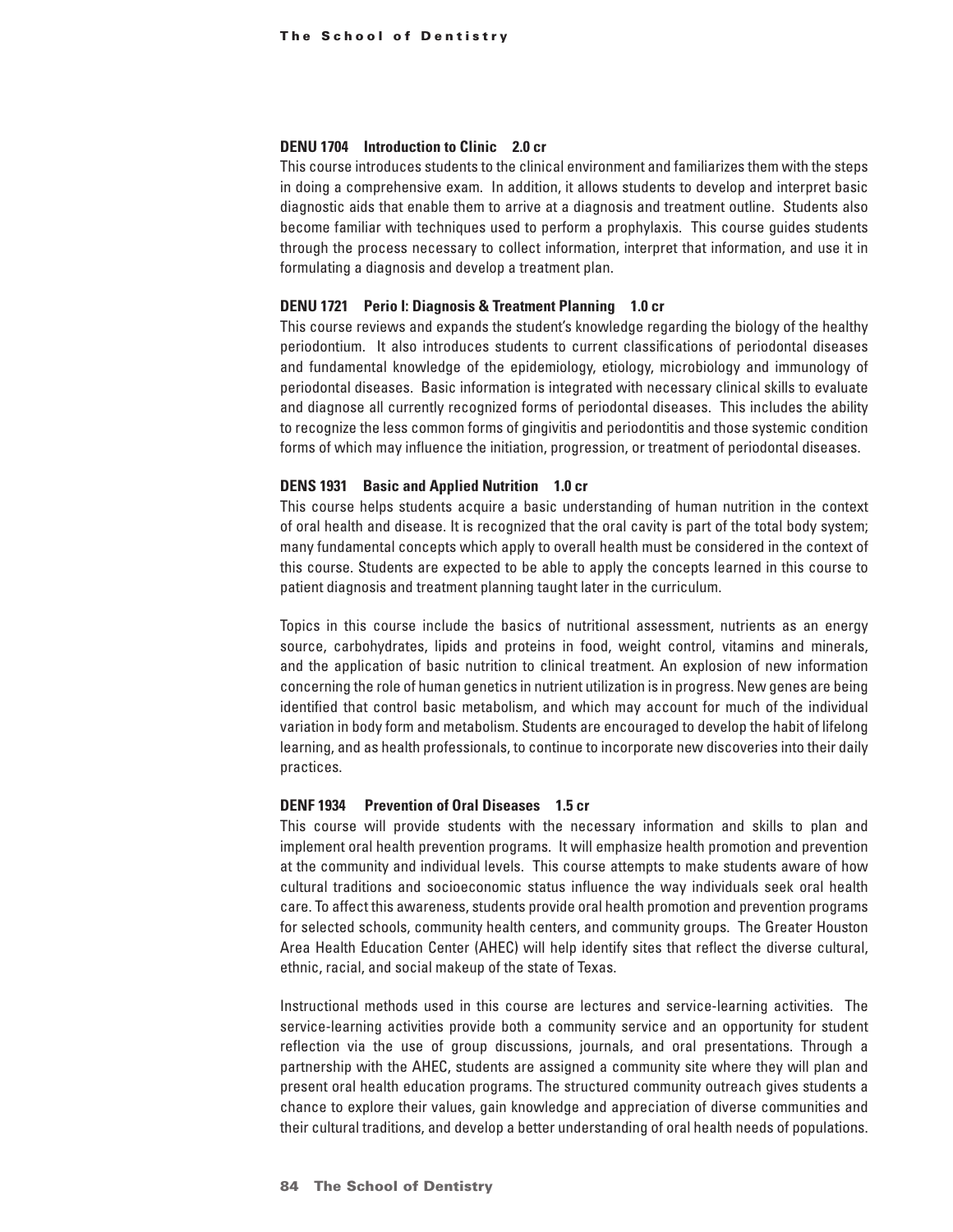This course provides students with the background information for the community oral health presentation they will make in DENF 2704, Introduction to Clinic.

## **DENF 1991 Introduction to Dental Informatics 0.5 cr**

This course offers an introduction to dental informatics and the technological environment of the School of Dentistry, the information resources to which students have access, and the fundamental skills necessary to navigate within this environment. Dental informatics is the study of how health related information is collected, stored, communicated and presented to enhance patient care and discovery. The course includes an emphasis on understanding the critical role of data and information in dentistry. The course reviews the concepts of clinical decision-making, critical thinking skills, clinical effectiveness, evidence-based dentistry, and the ability to retrieve and critically evaluate information resources.

Using a combination of lectures, demonstrations, and an online approach (Blackboard), students will complete course readings, tutorials, and exercises.

This course should give each student a broad understanding of dental informatics information resources and familiarity with clinical technologies available to the dental professional. Using the principles of evidence-based dentistry and the critical thinking processes introduced in this class, students are able to analyze various information resources and evaluate them appropriately. The skills gained in this course should be applied by the student in basic science, behavioral science, and clinical courses throughout their tenure as students at the School of Dentistry. Dental informatics should provide the foundation for an active learning process both in dental school and in the future as dental practitioners.

## **SECOND YEAR**

## **CLIN 2502 Second Year Fall Clinic 3.0 cr**

This course serves as an opportunity for students to gain experiences necessary to provide clinical care to patients. Students will have rotations that provide experience with virtual patients, community rotation, provide anesthesia and work in a mentored environment within their assigned group practice. Students will begin actual treatment of patients as they are assigned appropriate clinical cases.

#### **CLIN 2503 Second Year Spring/Summer Clinic 2.0 cr**

In this course students are expected to gain experience and knowledge in the following clinical areas: electronic patient record (EPR), infection control, diagnosis and treatment planning, radiology, periodontics, anesthesia, and operative dentistry.

The Second Year clinical experience is enhanced by the student's knowledge gained through the basic science courses as well as the pre-clinical didactic and laboratory courses.

## **DENF 2564 Dental Therapeutics 2.0 cr**

The course is designed to provide knowledge of drugs commonly used in the treatment of dental disease. Students will also study drugs primarily used in medicine, which fit in the same categories as dentally used drug, whenever it is appropriate. Topics include antibiotics, autonomic drugs, pain and anxiety control drugs, inflammation and anti-inflammatory drugs, anticaries and antiplaque agents. Principles and application of prescription writing are integrated throughout the course.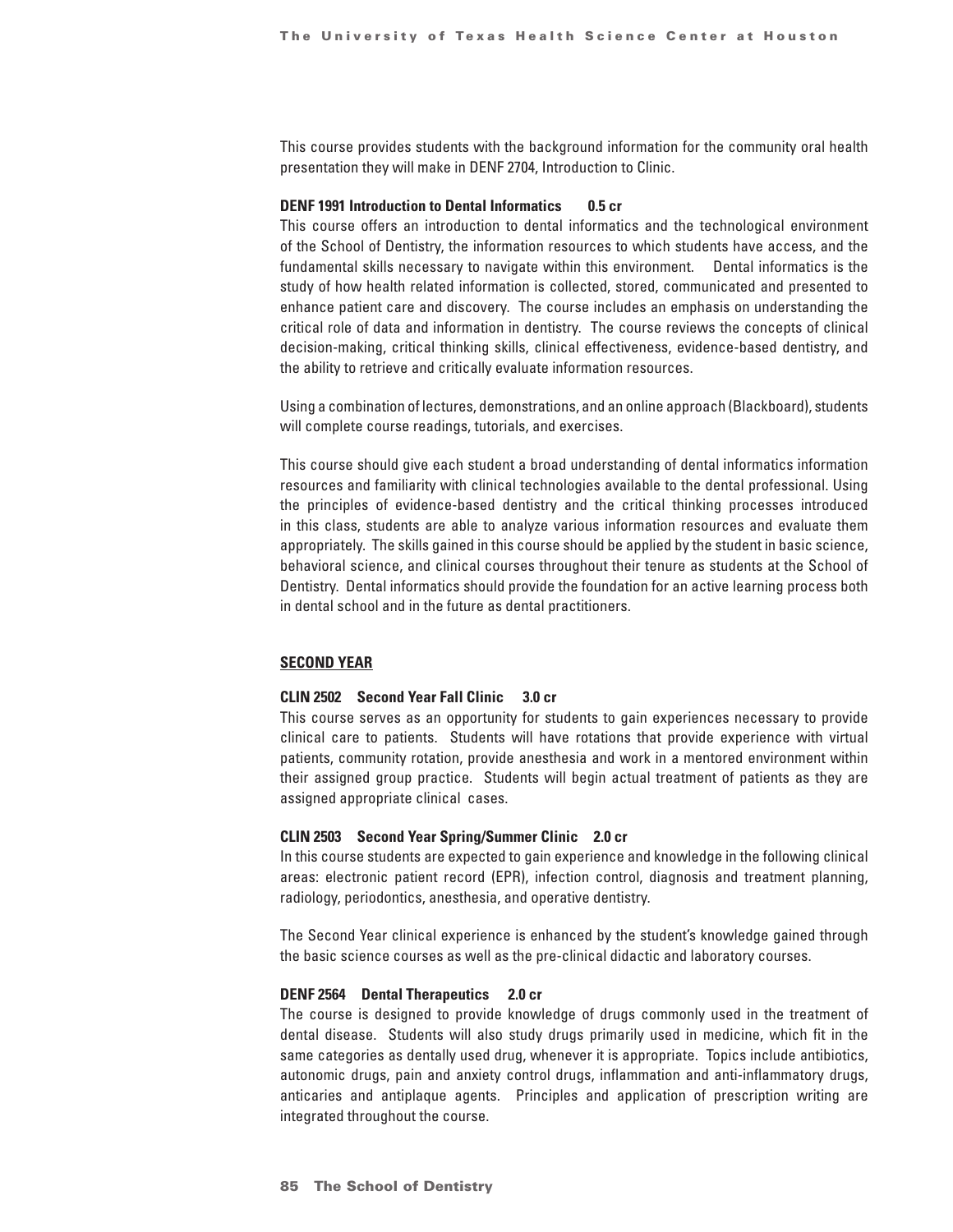#### **DEPF 2614 Operative Dentistry II: Simulation 4.0 cr**

This course prepares students to transfer knowledge and skills pertaining to operative dentistry procedures (silver amalgam restorations, composite resin restorations and current bonding systems, techniques) from the dentaforms on the laboratory bench to the clinical setting on a patient. Students perform the operative dentistry procedures on dentaforms mounted in the Kavo heads utilizing direct and indirect vision to simulate clinical operative dentistry procedures. Students learn how to position the head, their chairs, and hand positions for handpiece and instrument use enabling students to perform operative restorative procedures within the Kavo head simulating the restricted working area of the oral cavity on an actual patient. Students are also introduced to advanced composite resin restorations and the techniques and fabrication procedures involved in their application. Students will have the opportunity to learn the correct technique for use of a current bonding system and become knowledgeable regarding the rationale of effective bonding.

## **DPRC 2624 Dental Practice Readiness Curriculum II 1.5 cr**

This course teaches students to apply the framework of strategic planning to dental office management. Building on DPRC I, DPRC II applies the knowledge and those skills to key non clinical components of dental practice, including dental office layout and equipment, practice revenues versus practice costs, and basics of office finance.

## **DENF 2705 Pathobiology 6.0 cr**

The course is designed to provide foundational knowledge of the etiology, pathogenesis, morphologic changes, and functional consequences of pathologic processes. The course will encompass the general principles and mechanisms of diseases, as well as the pathologic mechanisms of the various organ systems.

## **DENS 2706 Oral Diseases 4.0 cr**

The course is designed to present a comprehensive background on a wide variety of diseases that affect the oral and maxillofacial regions. Information necessary to identify and manage disease in a private practice setting will be provided. Case based discussions will support the didactic instruction.

## **DEPS 2712 Endodontics I: Simulation 2.0 cr**

This course provides practical preclinical experience in performing a nonsurgical root canal treatment on uncomplicated anterior, premolar, and molar teeth, and prepares students in the management of pulpal and periradicular disease through a series of classes and laboratory sessions, including various simulation projects. Problem-solving skills, critical-thinking, patientsimulation, radiology, and self-assessment criteria are emphasized throughout the course.

## **DENF 2722 Periodontics II: Nonsurgical Periodontics Therapy 1.0 cr**

This course introduces students to the basic principles of periodontal therapy. The core of the course emphasizes the initial phase of periodontal treatment and exposes students to the basic techniques used to eliminate the etiologic factors involved in the development of inflammatory periodontal diseases. Additionally, students are introduced to occlusion as it relates to the nonsurgical phase of periodontal therapy. Clinical decision criteria are presented in order to familiarize students with the concepts of maintenance of periodontal health. Scaling and root planning are taught to students through sessions and a laboratory exercise. This laboratory exercise emphasizes skills essential to scale and root plane periodontally affected teeth.

Students should also become familiar with the sequence and phases of periodontal therapy, have the opportunity to understand the rationale for the elimination of etiologic factors to control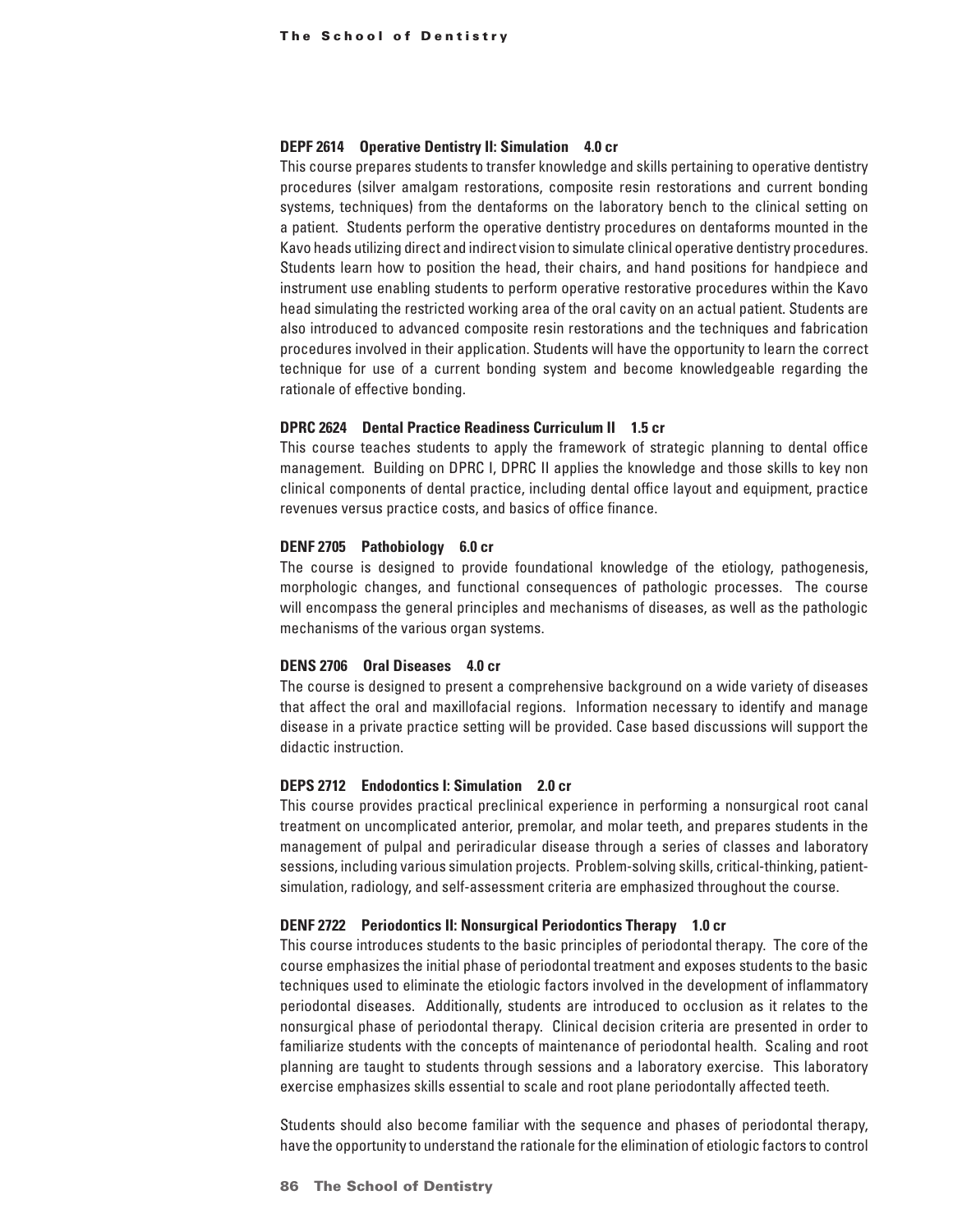the most common forms of periodontal diseases, and be able to reevaluate periodontal tissues and develop a periodontal treatment plan. Students should learn the clinical skills necessary to correctly use periodontal instruments utilized for the elimination of plaque and calculus, to understand the significance of occlusion in the treatment of periodontitis. Most importantly, students should understand the significance of evaluating periodontal tissues and be able to make clinical decisions whether to improve or maintain the periodontal health obtained after therapy.

## **DENS 2801 Oral and Maxillofacial Surgery I 1.0 cr**

This preclinical course introduces students to oral and maxillofacial surgery and prepares them for clinical experience with dentoalveolar surgery. Students will have the opportunity to learn to thoroughly assess patients and to effectively diagnose and treat basic oral surgical problems encountered in general practice.

Students are exposed to the basic principles of surgery, especially oral surgery. This course emphasizes the concepts of patient management: medical and dental history taking, review of systems, tissue handling, and wound repair. Students learn basic surgical principles associated with uncomplicated and complicated exodontia, soft tissue mucoperiosteal flap design, aseptic technique, and surgical armamentarium. Other areas of emphasis include assessing the importance of vital signs and assessing bleeding disorders as they relate to the surgical patient. The informed consent process and medicolegal issues are presented in the context of the clinician's duty and responsibility as it relates to standard of care issues and the surgery patient. This course also teaches students to develop an organization of thought in patient/case presentation.

#### **DENS 2804 Essentials of Medicine I 3.0 cr**

The course is design to prepare students to recognize the physical signs of systemic disease while learning the essential techniques of medical history and physical. Students learn to collect adequate information of factual information, correlate and analyze clinical and radiographic findings, establish a differential diagnosis and develop a dental management plan based upon the patients treatment needs. Pathology, pathophysiology, medical pharmacology, and dental management are emphasized. A practical application component will be provided.

## **DEPS 2908 Fixed Prosthodontics - FPD 2.0 cr**

This course introduces students to basic principles of fixed partial prosthodontics. It is designed to teach students the terminology, materials, techniques, and basic principles of treating patients with fixed partial dentures (FPD). Students acquire the knowledge and skills to diagnose and treatment plan gold and metal-ceramic FPD. Students learn the basic principles and skills to prepare, provisionalize, and fabricate FPD and prepare cases for fabrication in a remote dental laboratory. Students are introduced to ceramic materials for esthetics, the basic principles of esthetics, and indications for their use.

## **DEPF 2912 Indirect Single Unit Restoration 4.0 cr**

In this course students are introduced to the disciplines of biomaterials, operative dentistry and fixed prosthodontics. The course addresses the terminology, materials, techniques, and basic principles involved with prosthodontic diagnostic procedures, tooth preparations (inlays, onlays, full gold, metal-ceramic) impression making and master cast fabrication, interim restoration, waxing and occlusion, and the fabrication of cast restorations using the lost wax process. Students learn how to fabricated castings for try in and cementation.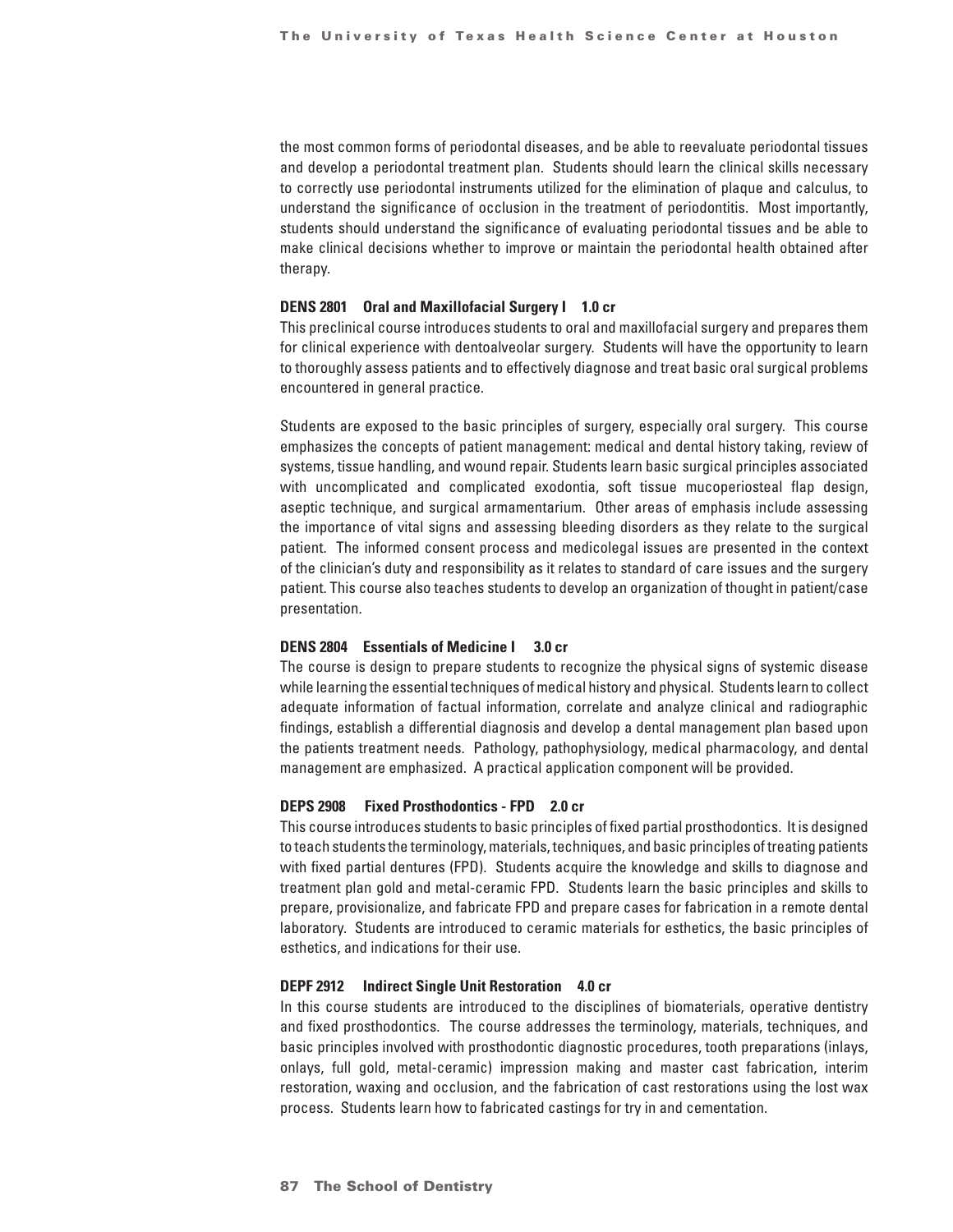## **DEPF 2913 Removable Prosthodontics I 2.0 cr**

This course is the first part of a series of preclinical preparation courses in basic prosthodontic principles. The purpose of this course is to introduce the student to the basic principles of removable prosthodontics. The course will address the treatment of patients requiring complete denture (CD) therapy and removable partial denture (RPD) therapy. Students will acquire the knowledge and skills to diagnose and treatment plan patients who are either edentulous or partially edentulous. Students will learn the fundamentals of nomenclature, classification, survey/design, and mouth preparation along with the basic sequence of treatment as it relates to the construction, delivery and maintenance of a CD and an RPD. Students will become proficient in the concepts of CDs, designing basic RPDs and in the preparation of work authorizations for the production in the dental laboratory. Students will gain a knowledge of and appreciation for the supportive dental laboratory procedures.

## **DEPS 2914 Removable Prosthodontics II 1.0 cr**

Students will continue to build on the concepts learned in Removable Prosthodontics I course.

#### **DENS 2915 Implantology I 1.5 cr**

Students are introduced to the didactic and technical aspects of placing and restoring dental implants for a two implant supported overdenture and a single-implant supported crown. Students are introduced to all phases of the treatment of these two types of cases to include: treatment plan, diagnostic wax-up, fabrication of implant stents, surgical placement of implants, selection of abutment components, provisionalization, and completion of the final prosthesis through lecture and hands-on laboratory exercises. Students learn the foundational knowledge and skills required discussing the potential of implant treatment with a patient, and to treatment plan and restore a non-complex implant case in the third and fourth year clinics.

#### **DENS 2936 Behavioral Context of Dental Patient Management 1.0 cr**

This course familiarizes students with the behavioral science aspects of dental patient management. This course attempts to create an awareness of the unique developmental and behavioral facets of the dental patient at each stage of the life span, and to provide the student with the basic knowledge necessary to understand human behavior as it applies to the practice of dentistry. Behavioral concepts covered include cognitive and psychosocial development, aging and ageism, verbal and nonverbal communication, behavior management, stress and coping; pain, anxiety and fear, non-pharmacological methods of anxiety management, and smoking cessation.

This course utilizes a team-based learning format. This course also incorporates the use of standardized patients to promote development of patient interaction skills in a controlled setting and where students receive immediate feedback on their performance from a patient's perspective.

## **DENS 2961 Growth & Development 0.5 cr**

This course introduces students to the basic concepts in physical growth and development. Information on physical growth and dental development is presented sequentially beginning with prenatal growth and extending into adult life where developmental changes continue at a slower pace. Students are introduced to basic concepts of postnatal human growth and development, to the nature of craniofacial growth, and to the theories of craniofacial growth. The etiology of malocclusion and the special developmental problems of children with malocclusion and dentofacial deformity are considered in some detail. Students should learn the basic techniques in the assessment of the developing child using four separate analyses: cephalometric, facial form, space, and hand wrist analyses. Students should learn the skills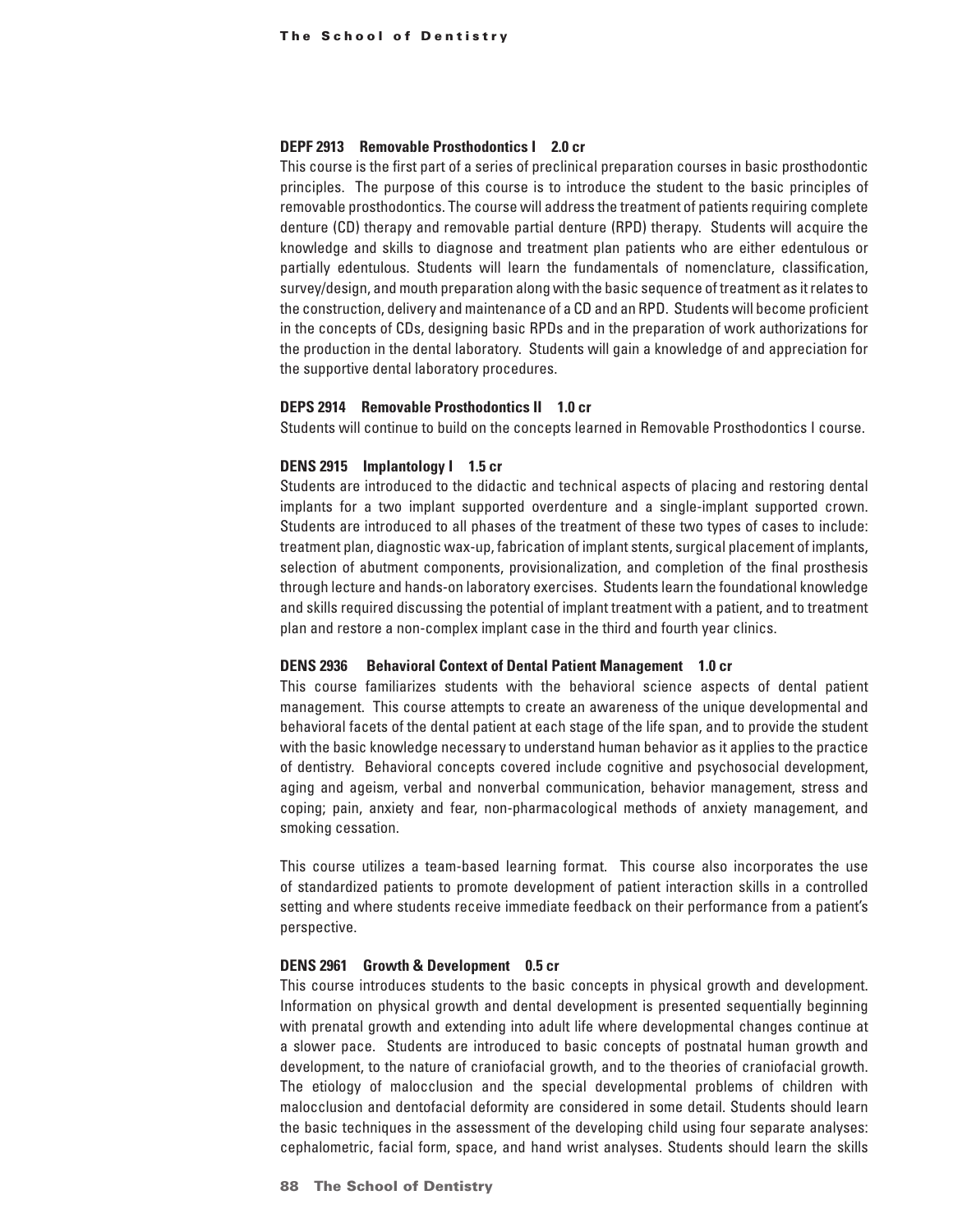necessary to evaluate and to suggest treatment plans for a number of frequently encountered clinical problems of children.

#### **DENF 2962 Pediatric Dentistry I 1.0 cr**

This course, prepares students to render dental treatment to pediatric patients. Students should learn to recognize the differences that exist in the delivery of treatment to children and adults. This course introduces child development, growth and development of the dental arches, and behavior management necessary in the treatment of children. Students should acquire a thorough understanding of the development and morphology of primary and permanent teeth, their eruption sequences, and common developmental disturbances frequently seen in growing children. A review of the cariogenic theories and caries prevalence, as it relates to the developing child, is discussed. This course provides indications and contraindications for fluoride supplementation and sealants, along with necessary information regarding oral hygiene instructions and nutrition requirements of pediatric patients. Students should learn to recognize common signs of child abuse and the appropriate agencies to which they are required by law to report suspected cases of abuse. Common periodontal problems in children are also introduced.

#### **DEPS 2963 Pediatric Dentistry II 2.0 cr**

This course introduces restorative techniques, both cavity preparation and restoration placement, in primary teeth as well as young permanent molars. In the laboratory section, students should learn to prepare primary teeth for the most common types of restorations currently utilized in pediatric dentistry, with emphasis placed on the differences necessary for primary or permanent teeth. The space maintenance portion of the course teaches students indications and contraindications for various space maintainers. The laboratory section teaches the proper construction of these appliances. Diagnosis, treatment planning, and proper treatment of pulpal problems in the primary and early mixed dentition is discussed. Recognition of gingival and periodontal problems as well as hard and soft tissue lesions in children is presented. The final presentations, diagnosis and treatment planning, involve a series of comprehensive case presentations. This course should prepare students to become competent in the formulation of a comprehensive treatment plan for children that they will be treating in the dental clinic.

#### **DENU 2991 Interdisciplinary Biological Sciences Review 1.0 cr**

The objective of this course is to provide a review of the specific topics that will help the student prepare for the National Board Dental Examination, Part I (NBDEI). Where possible, emphasis will be placed on assisting the student in identifying areas of integration between the subtopics in Basic Sciences, especially in the areas of immunopathology, biochemistry-physiology and embryology-anatomy. A mock NDBE examination will be provided to allow the student to assess his or her progress in self-study and identify specific areas of weaknesses and strengths.

## **THIRD YEAR**

The CLIN 3000 series listed below are third-year courses that provide an opportunity for clinical experience in the indicated clinical discipline. Students perform comprehensive dental care under the supervision of faculty from all clinical departments.

#### **CLIN 3001 Pediatric Dentistry Clinic 2.0 cr**

This clinic course prepares dental students to render dental treatment to pediatric dental patients. Students learn to recognize the differences that exist in the delivery of treatment of children and adults. Students learn to perform a comprehensive oral examination using all the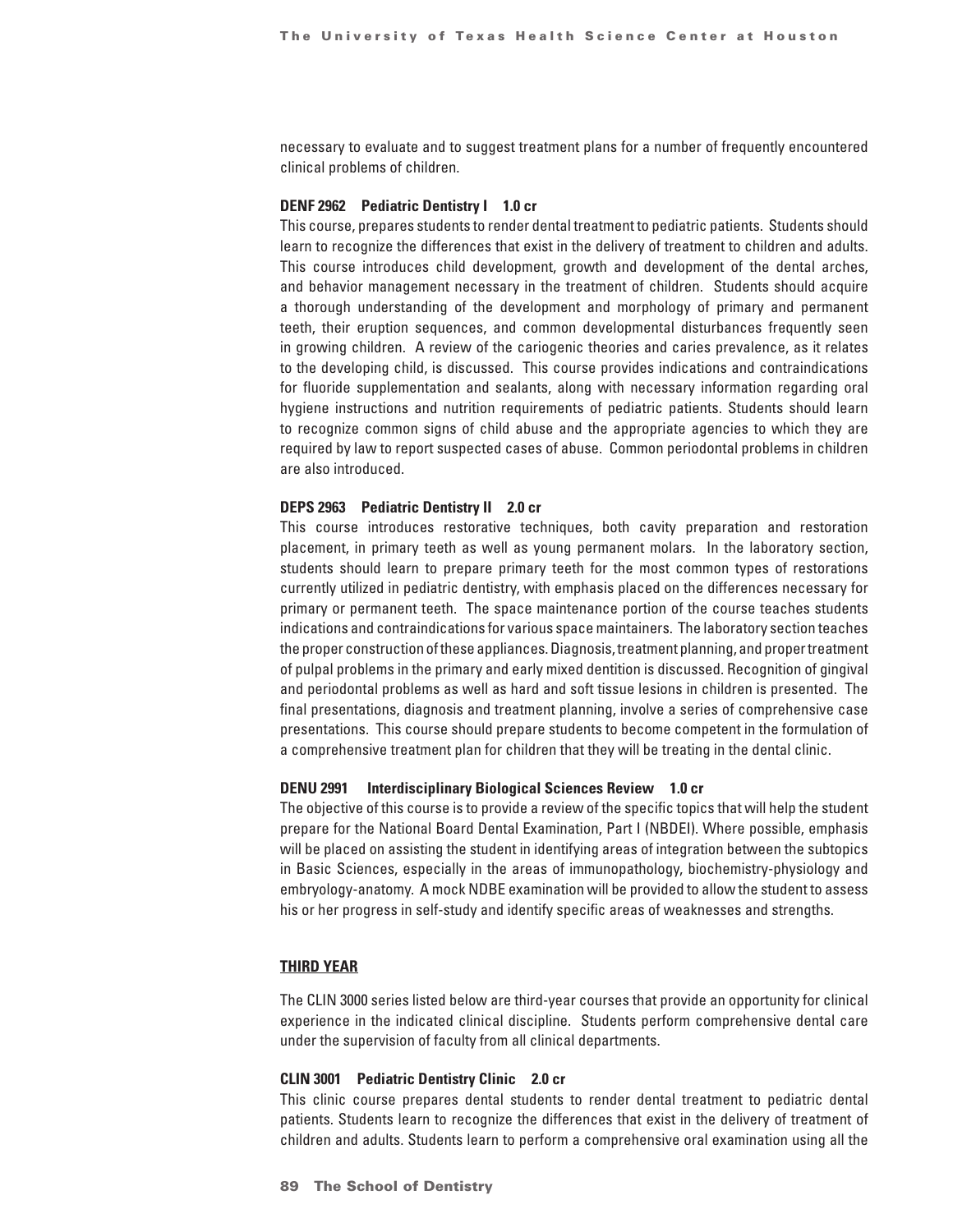necessary diagnostic tools to evaluate the dental needs of the pediatric or mixed dentition patient to develop a thorough, comprehensive treatment plan. Students learn to recognize the need for and management of space maintainers. The student will be required to recognize the need to refer treatment beyond his/her expertise. Prevention is emphasized, recognizing the child's level of cognitive and psychomotor development, and parental cooperation and interaction. This course develops the student's skills in the management of both the pediatric patient and their parents, including application of behavior modification skills. The course teaches students to be competent in operative dental procedures modified for use with primary and young permanent teeth, including the administration of local anesthesia and pain control.

## **CLIN 3002 Endodontics Clinic 1.0 cr**

This clinical course enables students to become competent endodontic practitioners by integrating pre-clinical principles and techniques into clinical patient treatment. Quality endodontic patient treatment requires that a practitioner possess and apply basic sciences knowledge in pharmacology, physiology, microbiology and immunology into the various technical aspects of treatment. Although a wide spectrum of endodontic treatment is possible, primarily non-surgical treatment of anterior, premolar, and uncomplicated molar teeth will be performed.

#### **CLIN 3003 Radiology Clinic 1.0 cr**

This clinical course affords students the opportunity to integrate principles of preclinical training into the diagnostic process. Students utilize various types of radiographic surveys for their patient evaluations, including the full mouth survey (FMS), partial FMS evaluations, and panoramic evaluations. This course should provide students vital practical experience essential to become proficient in diagnostic radiography.

## **CLIN 3005 Prosthodontics Clinic 6.0 cr**

This clinical course introduces students to the clinical aspects of delivering patient care in the specialty of prosthodontics. It is designed to provide the student the opportunity to use critical thinking skills by utilizing information learned in basic sciences, clinical disciplines, and pre-clinical laboratories to treat patients in a clinical setting. Students should develop the necessary skills for gathering diagnostic information, developing a sequential treatment plan, and performing prosthodontic procedures using sound clinical judgment.

#### **CLIN 3006 Operative Dentistry Clinic 4.0 cr**

This clinical course helps increase the student's knowledge and improve skills in clinical Operative Dentistry. The course focuses on the management and comprehensive dental care of patients requiring basic operative dentistry procedures. Students also continue to develop patient assessment, diagnosis, prognosis, and treatment planning abilities to help ensure success of subsequent fundamental Operative Dentistry procedures. Emphasis is placed on the delivery of quality, compassionate, and ethical comprehensive dental care. This care includes: 1) the evaluation of the health of pulpal tissue as it relates to the restoration of damaged teeth; 2) the evaluation of the periodontium as it relates to the restoration of damaged teeth; 3) the selection of the appropriate cavity design(s) and dental material(s) to restore damaged teeth to their optimal form, function, and occlusal relationships; and 4) adequate patient comfort.

#### **CLIN 3007 Oral Surgery Clinic 2.0 cr**

This clinical course introduces students to clinical oral surgery, which includes patient evaluation, diagnosis, treatment planning, and routine oral surgery procedures commonly employed in general dental practice. Students become familiar with basic armamentarium, nomenclature and function of various surgical instruments. Students learn the principles of aseptic technique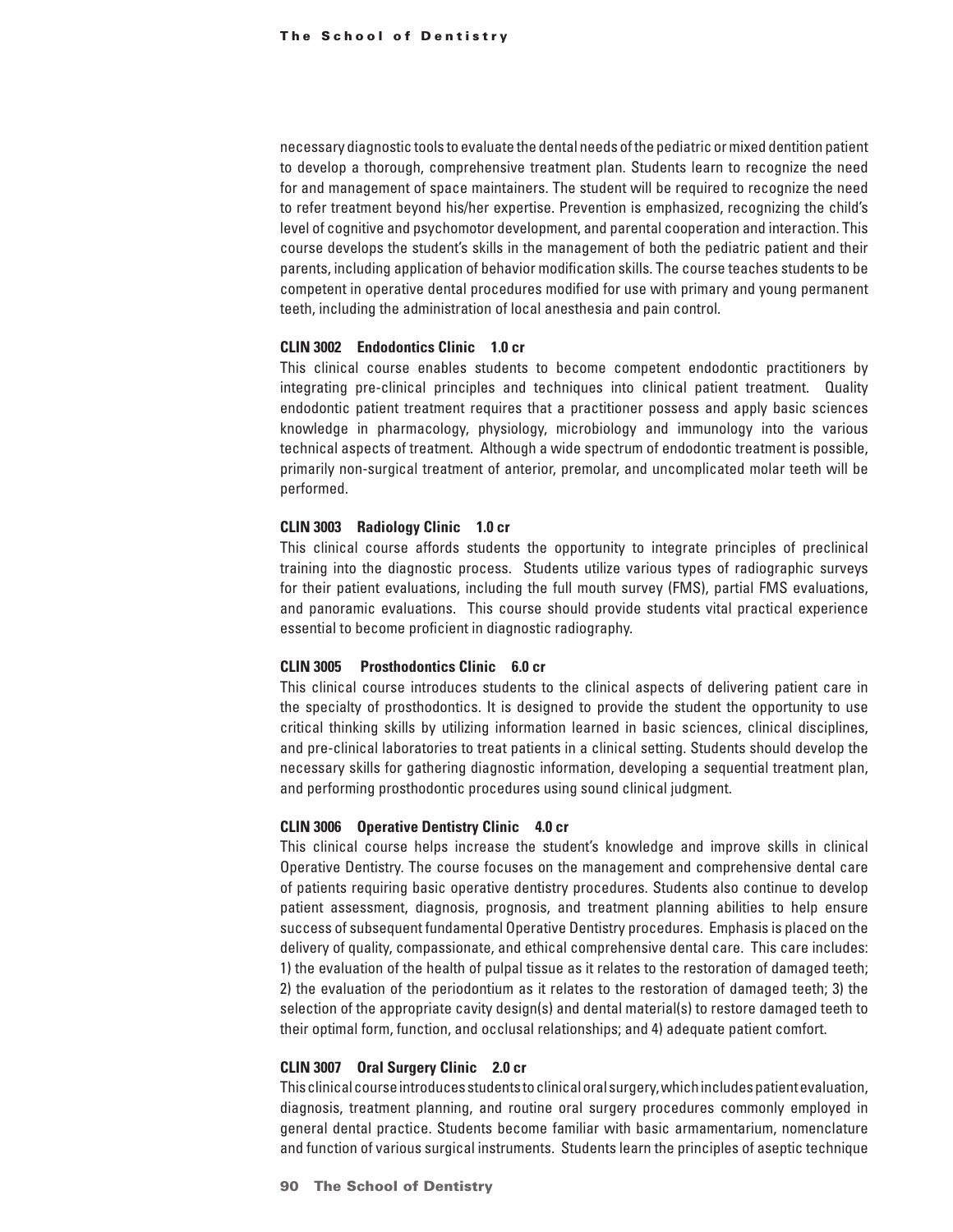and infection control in preparing the surgical team, the patient, and the surgical cubicle for oral surgery procedures. Students develop skills in performing uncomplicated extractions, multiple extractions, alveoloplasty procedures, and routine suturing techniques.

Other areas of emphasis include patient management, use of local anesthesia, prevention, recognition, and management of intraoperative and postoperative complications, prevention and management of medical emergencies in the dental office, and postoperative patient management.

## **CLIN 3008 Periodontics Clinic 3.0 cr**

This clinical course focuses on the application of knowledge gained in the didactic study of Periodontics, and it is directly related to the previous material presented in the second-year clinic course. Students perform a clinical and radiographic examination and diagnose periodontal diseases. Students formulate a sequenced treatment plan and establish a prognosis for patients with gingivitis through moderately advanced periodontitis by integrating periodontics into a total dental and oral preventive approach. Students treat patients nonsurgically, reevaluate them, and identify patients that should be referred to a periodontist. Additionally, students maintain a stable periodontium by establishing and monitoring a recall protocol. Students discuss the rationale behind surgical periodontal procedures by assisting during surgeries.

#### **CLIN 3011 Orthodontics Clinic 0.5 cr**

This clinical course introduces students to the practice of clinical orthodontics. The primary goal of this experience is to reinforce didactic concepts taught in the second year and build upon them in a manner that will better prepare the student to recognize, communicate, and manage orthodontic problems in the general dentistry setting.

#### **CLIN 3013 Urgent Care Clinic 1.0 cr**

This clinical rotation provides students with an opportunity to manage dental emergencies appropriately, and diagnose, stabilize, and refer patients to dental specialists when the appropriate care demands their expertise.

#### **CLIN 3014 Clinical Practice I 3.0 cr**

This clinical course reinforces and refines students' knowledge and skills required for the clinical practice of dentistry. Students have the opportunity to demonstrate competence in behavioral and patient management skills, in addition to the technical skills and knowledge required of a graduated, licensed dental practitioner. Students are observed and evaluated, and must understand and practice proper comprehensive patient care and management. The latter includes ethical and professional behavior, patient management, proper infection control techniques, and appropriate recording keeping.

#### **CLIN 3016 Clinical Simulation I 1.0**

This course is provide the dental student with opportunities for the integration and application of theoretical, evidence-based, and clinical knowledge to the individual's practice of dentistry in a controlled student-centered environment. This course will reinforce and enhance student understanding of relevant patient information and its application in dentistry. This course will demonstrate the ability to integrate biomedical and clinical sciences into aspects of patient treatment and how to manage patient situations in an ethical and professional manner. This course will provide students with additional discipline-specific treatment experiences.

#### **CLIN 3017 Assess, Diagnosis, Treatment Planning Clinic 2.0 cr**

This clinic rotation allows students to gain competence in evaluating a patient's dental needs,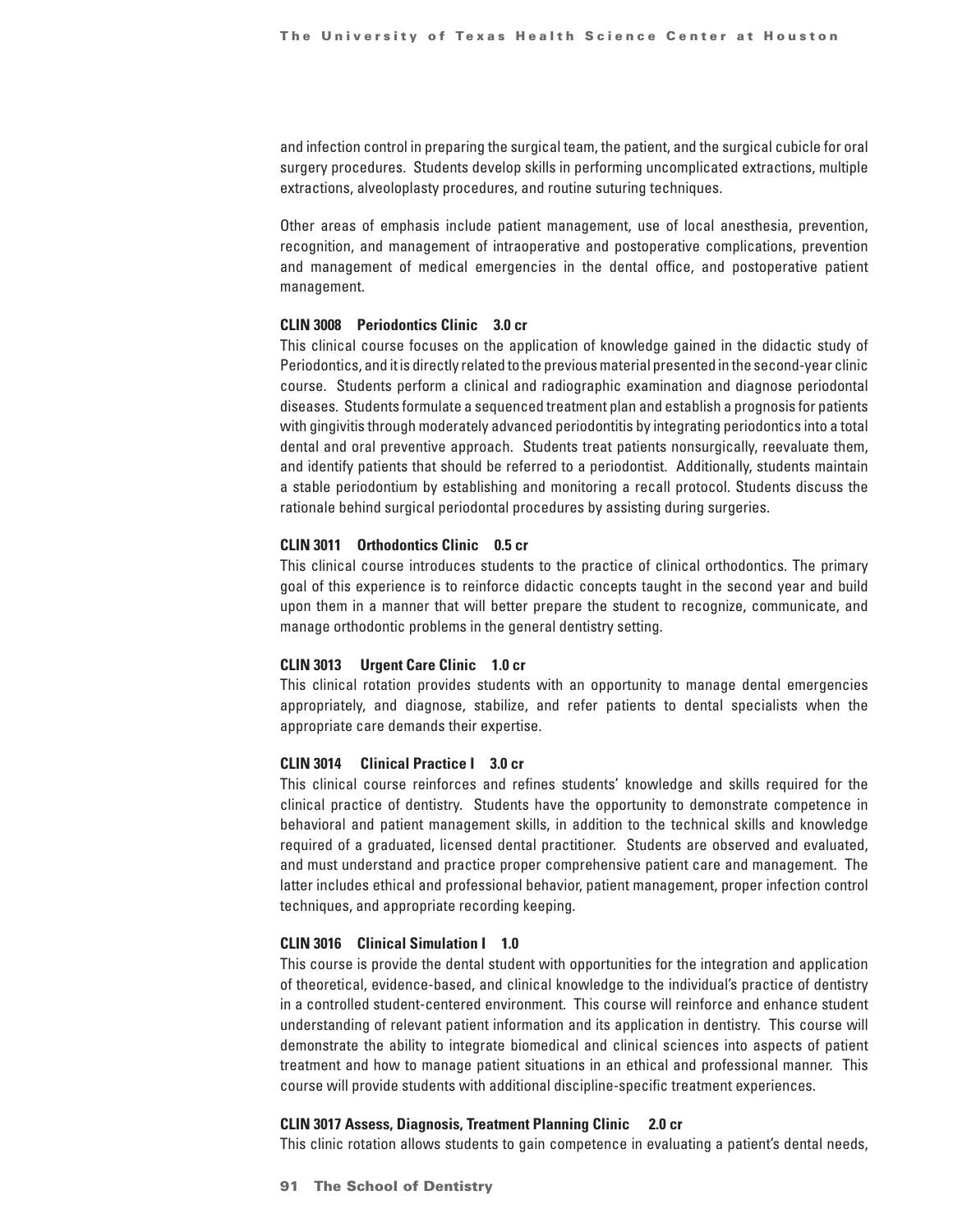determining the complexity of those needs, and recognize and then gather baseline/diagnostic information. Competence will also be gained in the use of specialty consultations, the treatment plan, which cannot be done without the above steps, is an essential process for the modern, successful dental practice.

#### **DENF 3541 Emergency Procedures 1.0 cr**

This course brings together the individual medical emergency procedures presented in courses throughout the dental curriculum. It serves as a method for understanding their use in the clinical situation and to develop a greater sense of confidence in their application.

#### **DENF 3621 Communication in Dentistry 0.5 cr**

This course helps students to integrate the theoretical and practical aspects of communication. It also helps to strengthen the student's relationships (patients, staff, colleagues, spouses), improve their initial patient contacts (telephone, interview, case presentation), motivate and change the behavior of patients, and deal with psychologically difficult patients.

#### **DENS 3622 Managing a Contemporary Dental Practice 1.0 cr**

This course covers the basics of starting a practice or career and the various aspects of managing a practice, and introduces students to the concepts of basic business principles necessary to manage a modern dental practice.

## **DENU 3623 The New Graduate As Manager 1.0 cr**

This course covers the concepts of contemporary dental practices. Students should gain the necessary competence in sound business management principles to establish or associate with a successful general dentistry practice.

## **DENF 3672 Biomaterials II 1.0 cr**

This course will acquaint the student with the properties of bleaching agents, various types of dental adhesives, laboratory composites, dental cements, and color principles in dentistry. Additionally, the course will provide an opportunity for clinical problem-solving relating to the properties and materials introduced. Special emphasis will be placed on the biomaterials currently used in a dental practice. The information presented in this course will help provide the student with both a sound basis of knowledge and problem-solving skills that will aid in making appropriate selections of materials for each patient's unique needs.

#### **DEPF 3673 Advanced Restorative & Esthetics 2.0**

This is a preclinical course presented in the simulation center to expose students to current techniques and materials in esthetic dentistry and restorative dentistry. This course equips students with the skills to properly diagnose, treatment plan and perform a variety of advanced restorative procedures with appropriate materials in context of comprehensive care. This course will present new developments, innovative techniques and scientific evidence related to restorative and esthetic dentistry as they become available.

## **DENF 3703 Oral & Maxillofacial Radiology II 1.0 cr**

This course introduces students to the advanced aspects of oral and maxillofacial radiology. The radiographic examination plays an integral role in the diagnostic process in dentistry. The practitioner uses radiographic images to diagnose those structures which cannot be seen during the clinical evaluation. The dentist must therefore possess a sound knowledge of radiographic principles and be highly proficient in certain extraoral techniques to complement their overall diagnostic skills.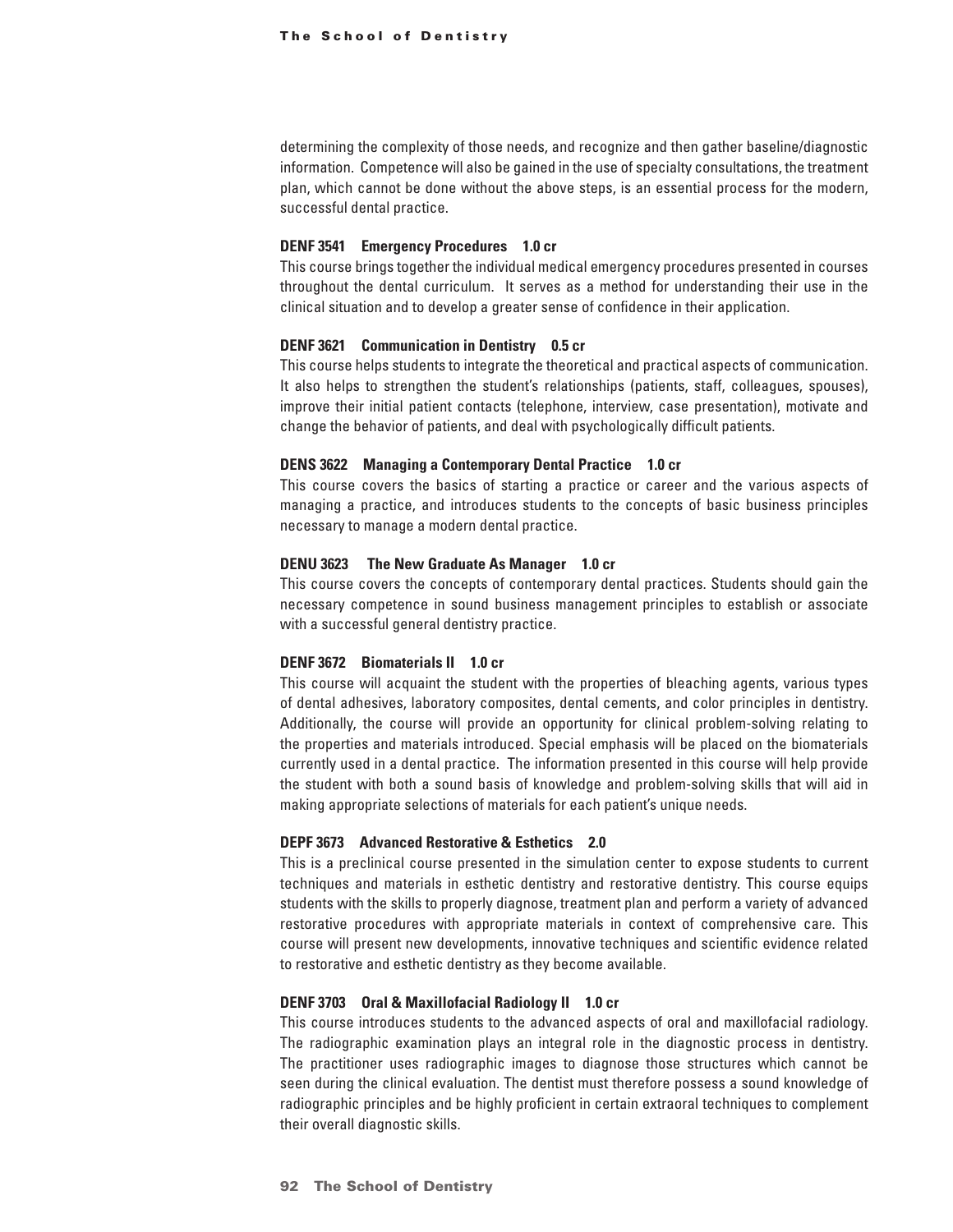## **DENS 3705 Oral Oncology 0.5 cr**

This course enables students to recognize and manage head and neck oral cancer, make appropriate referrals, and manage the oral complications secondary to cancer treatment.

#### **DENU 3706 Differential Diagnosis-Soft Tissue 1.0 cr**

This course assists students in establishing a differential diagnosis for soft tissue pathoses occurring in the oral and paraoral regions. This course is designed to present an orderly and sequential approach to the formulation of a working diagnosis. This involves learning the classification system of lesions, the characteristic features of these lesions, the relative incidence of these conditions, and the gender, age, anatomical site, and ethnic predilection of patients. Students learn to describe the characteristics of the more common oral and head and neck lesions. In addition, students provide at least three reasonable differential diagnoses for each lesion based on clinical description, symptomatology, and epidemiological data. Students also learn to formulate an appropriate treatment plan derived from the working diagnosis.

## **DENU 3707 Differential Diagnosis-Hard Tissue 1.0**

This course assists students in establishing a working diagnosis based on the radiographic findings of patients affected by lesions or conditions involving the teeth, jaws, and adjacent oral anatomy. This course is designed to present an orderly and sequential approach to the formulation of a radiographic differential diagnosis. A differential diagnosis is obtained by including or excluding certain lesions or conditions based on their radiographic manifestations and clinical presentation. When coordinated with a patient's history and other pertinent clinical and laboratory data, a working diagnosis usually can be established. In many instances a biopsy and/or surgical treatment may be indicated.

## **DENF 3710 Endodontics II: Biological Applications in Endo. 0.5 cr**

This course helps students acquire a more indepth understanding of pupal and periradicular pathophysiology, of techniques for diagnosing pulpal and periradicular disease, and of techniques for biomechanical canal instrumentation and obturation. Also included is an indepth discussion of the management of endodontic emergencies.

## **DENF 3711 Endodontics III: Advanced Endodontics 1.0 cr**

This course enables students to diagnose the need for and describe the endodontic treatment related to assessment of difficulty factors; traumatic injuries to teeth, including vital pulp exposures; root resorption; endodontic-periodontic relationships; surgical endodontics; pain and anxiety management; antibiotics, analgesics, and bleaching of vital and pulpless teeth; pediatric-endodontics; post-endodontic restorations, and case difficulty assessment; endodontic failures/retreatment; and geriatric endodontics. Additional clinical scenarios are also presented in this course.

#### **DENF 3721 Periodontics III: Surgical Periodontal Therapy 0.5 cr**

This course prepares students to manage patients in their practices who have been diagnosed as having periodontal disease. Students will have the opportunity to learn to select patients they are capable of treating and identify those with more complex cases who should be referred to a periodontist. In addition, students should apply the rationale for periodontal surgical procedures, compare and evaluate basic periodontial surgical techniques, and perform simple flap procedures in the laboratory, under the supervision of a Periodontics faculty member.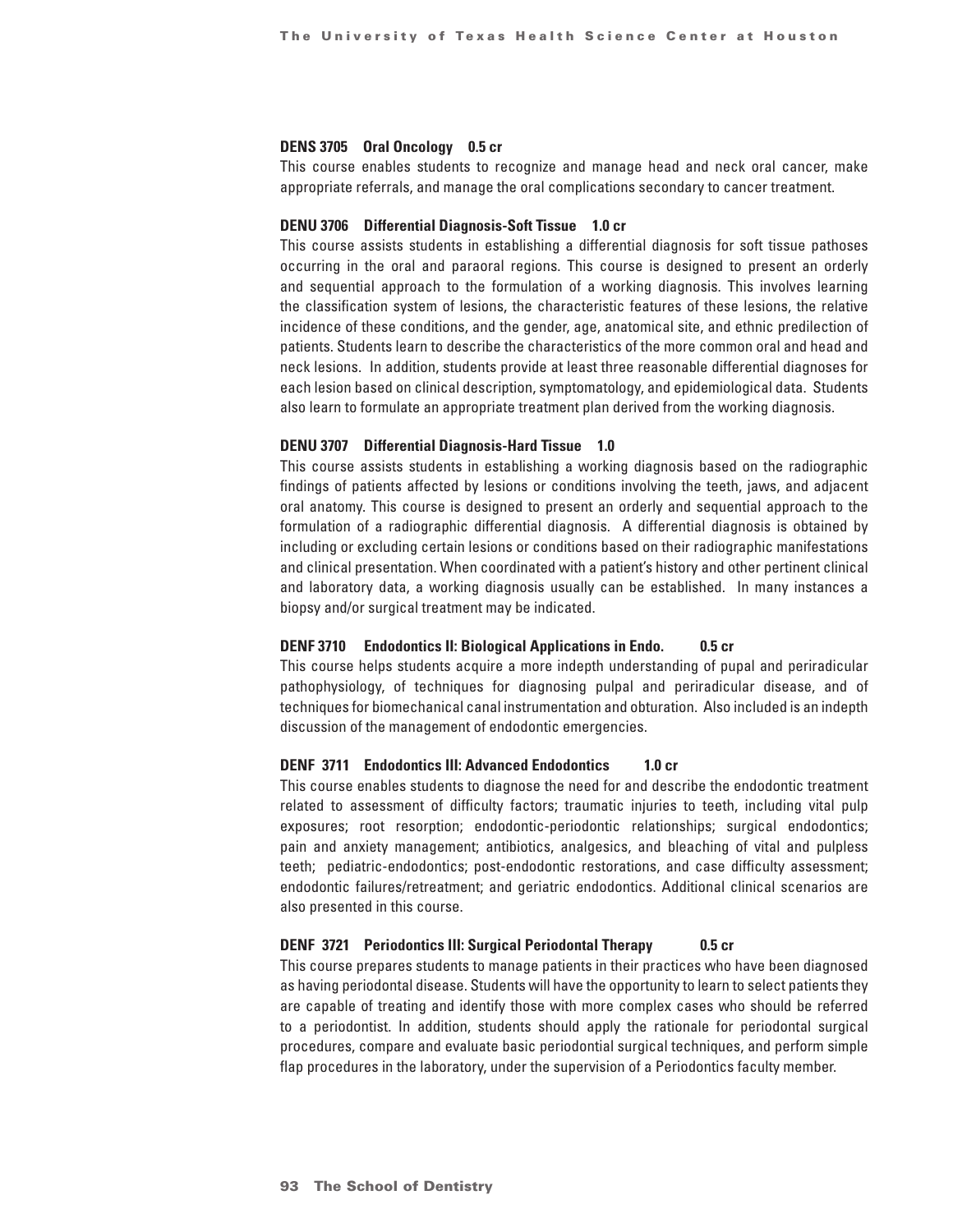## **DENS 3723 Advanced Periodontics 1.0 cr**

This course is designed to bring together concepts resented to student in previous courses in Periodontics. This course will focus on clinical application of these concepts in a case-based approach. The students will be required to make judgments when faced with clinical situations requiring integration of biomedical and clinical periodontics to deliver quality care to the patient.

#### **DENS 3806 Implantology II: Treatment Planning 0.5 cr**

This course exposes students to the complexities of implant case treatment planning and the decision-making process relative to conventional prosthodonitcs and implant supported prosthetics. This course will present multiple case scenarios. Topics of discussion include: how a case is assessed or "worked up," rationales for conventional or implant supported prosthetic restoration, decision-making regarding the selection of an implant system, the number of implants required and cost/time to completion considerations, rationales and uses for hard and soft tissue grafting, and post-restoration maintenance.

#### **DENF 3807 Advanced Oral & Maxillofacial Surgery 0.5 cr**

This course prepares students to recognize advanced oral and maxillofacial surgery problems that in most cases will require a referral to an oral and maxillofacial surgeon. These procedures include biopsy of both soft and hard tissue lesions, correction of dentofacial deformities, surgical treatment of cleft lip and palate and treatment of salivary gland diseases.

## **DENF 3808 Essentials in Medicine II 2.0 cr**

This course is an in-depth examination and continuation of the medical principles presented in Essentials in Medicine I. The course will prepare the student to quantify pertinent positive findings obtained from the subjective medical history and objective focused physical examination. The course incorporates and distinguishes the clinical relevance of pertinent applied pharmacotheuraptics in patient management.

#### **DENS 3809 Essentials in Medicine III 2.0 cr**

This is the capstone course in the Essentials in Medicine course series. In this course, the students will be challenged with medically complex patient cases through discussion, analysis and applications of relevant principles of medicine and therapeutics presented in Essentials I and II.

#### **DENU 3811 Dental Anesthesiology 1.0 cr**

This course introduces students to the wide spectrum of pain and anxiety control in dentistry. During this course, students establish a basic understanding of additional techniques available to the dental practitioner to cope with the problems of anxiety and fear common in patients. The techniques learned are not only used for the purpose of aiding the fearful dental patient, but also in the prevention of medical emergencies in the dental office by attenuating the potentially harmful effects associated with stress response. A large portion of this course concentrates on the training of nitrous oxide inhalation sedation.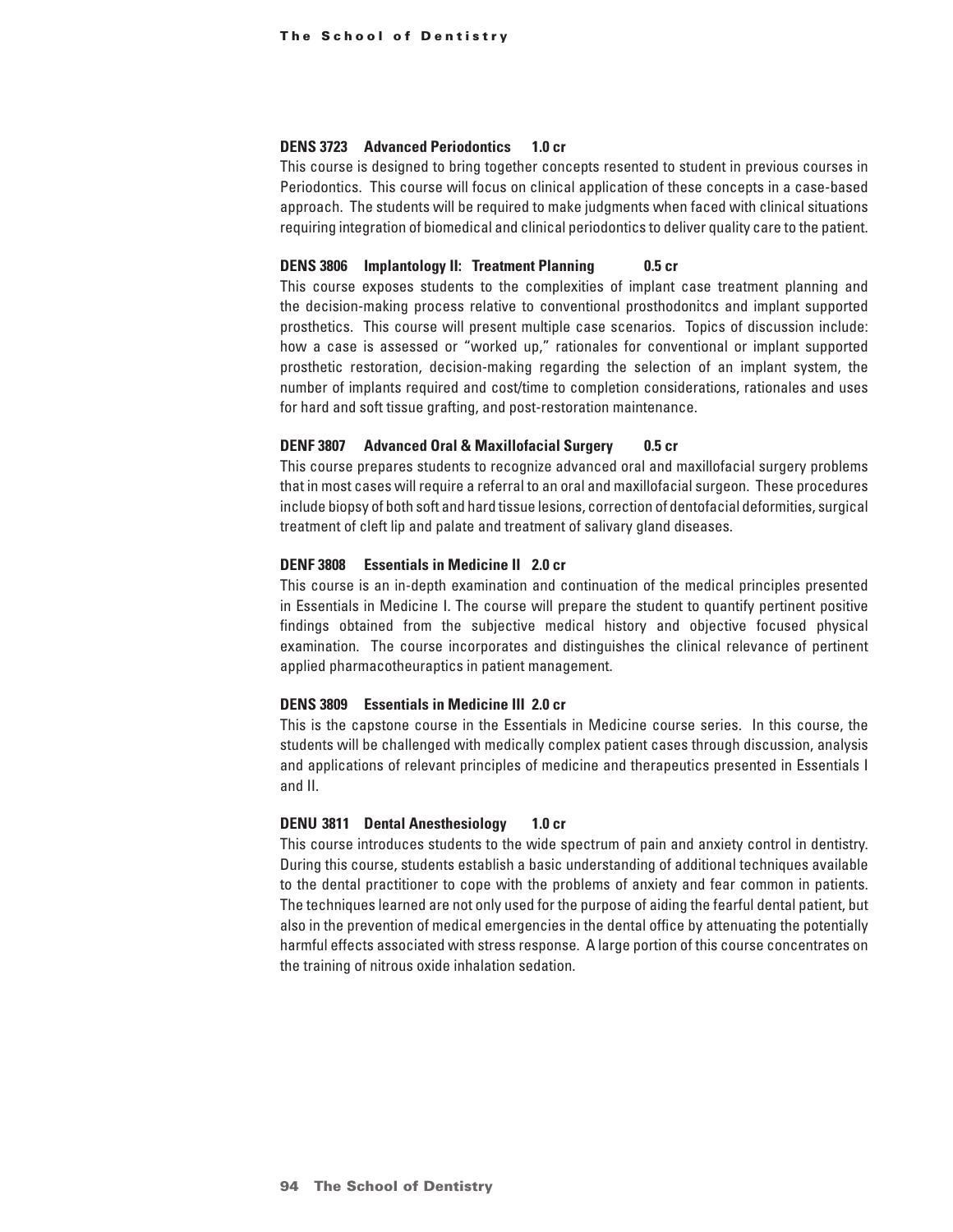## **DENF 3901 Clinical Prosthodontics 1.0 cr**

This course provides students with basic prosthodontic principles to enable students to accomplish various clinical procedures necessary to treat the edentulous and the partially edentulous patient, as well as the patient requiring fixed restorations. Complete dentures emphasize clinical aspects, from the examination of the edentulous mouth through all the essential steps of treatment, to post-insertion instructions and follow-up. Removable partial dentures emphasize the biomechanical factors involved in the design and fabrication of the prosthesis. Fixed prosthodontics emphasizes treatment planning, preparation design, impression making, and the clinical insertion appointment.

#### **DENS 3902 Advanced Prosthodontics 1.0 cr.**

This course is a continuum of the ongoing Prosthodontic series of courses. The course is organized to provide an overview of Occlusion, Fixed Prosthodontics, Removable Prosthodontics, and Implant restorations. An important component of this course is the presentation of several case-based studies and clinical scenarios that involve diagnosis and treatment planning. These cases have been developed to challenge the student to investigate, analyze, justify, and objectively evaluate the outcomes of the proposed treatment plans.

## **DENS 3932 Dental Public Health 1.0 cr**

This course exposes students to the various processes important to the provision of dental care to the individual and the community, emerging non-traditional forms of private practice, and basic concepts of dental public health. Student gain knowledge of the principles of dental public health, various forms of financing of dental care, as well as different oral health care systems.

## **DENF 3961** Pediatric Dentistry III 1.0 cr

This course prepares students to provide dental care to their pediatric patients. Students learn the reasons for oral health examinations, and the methods by which such exams are conducted. Students also become familiar with important principles and guidelines for rendering treatment to the pediatric patient with special needs. Additionally, students should be able to render treatment to teeth that have sustained trauma (both primary and permanent) and oral soft tissues that have been burned. Various oral habits and basic principles of minor tooth movement are presented. Small group sessions are used to help students integrate their dental knowledge to plan comprehensive treatment for the pediatric patient.

#### **DENF 3971 Orthodontics 1.0 cr**

This course provides students an introduction and background in elements of orthodontics with which the general practitioner should be familiar in order to treat limited orthodontic cases. The course begins with a comprehensive introduction to orthodontic diagnosis and treatment planning. Students then learn orthodontic triage: separating patients who can be treated by a general practitioner from those who will require referral to a dental specialist. The biologic and mechanical aspects of orthodontic tooth movement follow and are presented in detail. Orthodontic problems of a dental nature and those requiring growth modifications are covered. The three major stages of comprehensive orthodontic treatment are presented. Simple orthodontic procedures that the general practitioner can perform to control disease and restore function as part of their restorative procedures are reviewed.

#### **DENU 3991 Interdisciplinary Clinical Sciences Review 1.0 cr**

This course is not to teach new content, but to review information and develop critical thinking and problem-solving skills to help maximize student performance on the National Board Dental Examination, Part II. This course should not be considered a substitute for individual student preparation to take the National Board Dental Examination.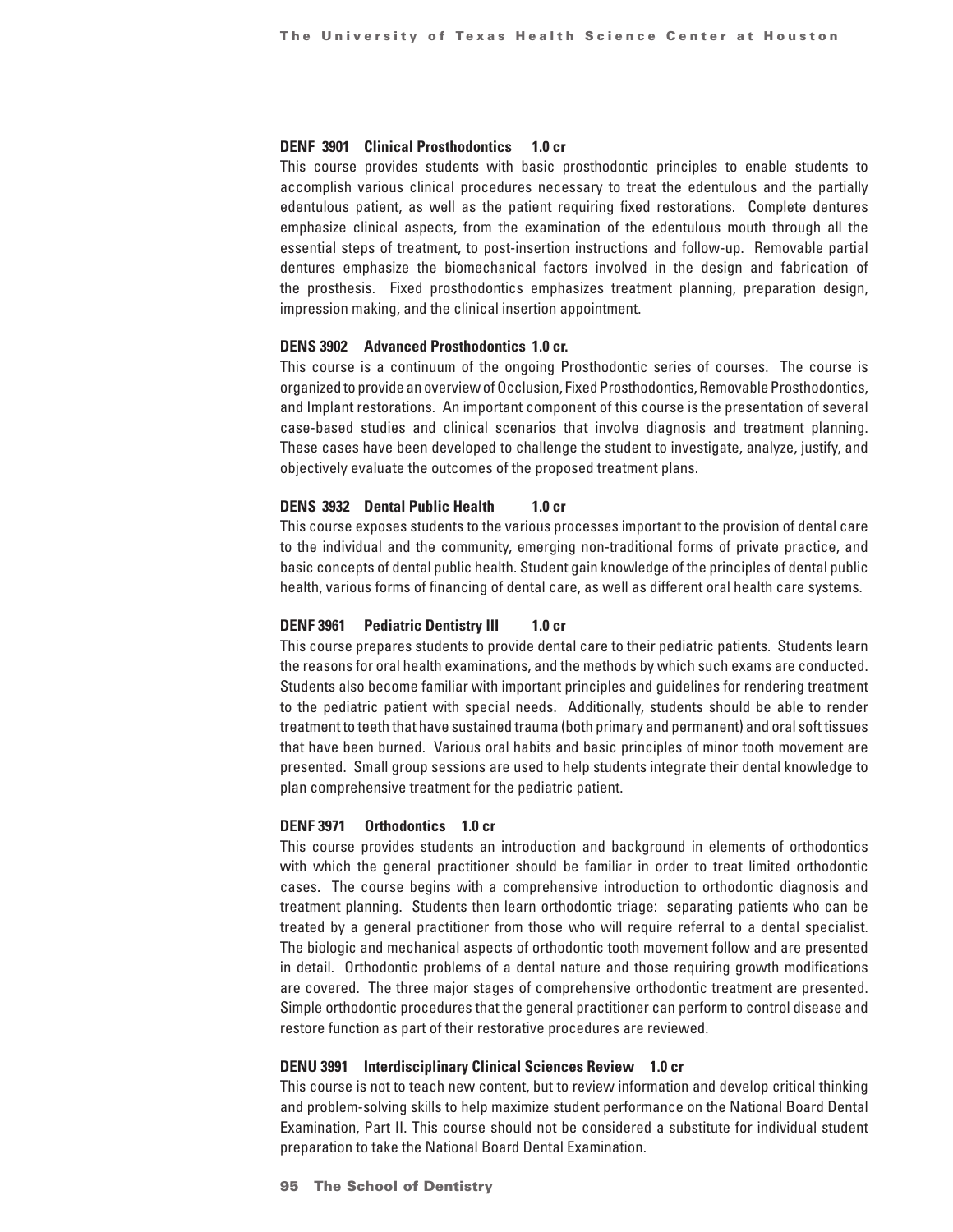## **FOURTH YEAR**

The CLIN 4000 series listed below are fourth year courses, which provide an opportunity for clinical experience in the indicated clinical discipline. Students perform comprehensive dental care under the supervision of faculty from all clinical departments.

#### **CLIN 4001 Pediatric Dentistry Clinic 2.0 cr**

This clinical course prepares students to render dental treatment to pediatric dental patients. Students learn to recognize the differences that exist in the delivery of treatment to children and adults. Students learn to perform a comprehensive oral examination using all the necessary diagnostic tools to evaluate the dental needs of the pediatric or mixed dentition patient to develop a thorough, comprehensive treatment plan. Students will recognize the need for and management of space maintainers. Students will recognize the need to refer treatment beyond their expertise. Prevention is emphasized, recognizing a child's level of cognitive and psychomotor development and parental cooperation and interaction. This course develops the student's skills in the management of both the child patient and their parents, including application of behavior modification skills. This course teaches students to be competent in operative dental procedures modified for use with primary and young permanent teeth, including the administration of local anesthesia and pain control.

## **CLIN 4002 Endodontics Clinic 2.0 cr**

This clinical course enables students to become competent endodontic practitioners by integrating pre-clinical principles and techniques into clinical patient treatment. Quality endodontic patient treatment requires that a practitioner possess and applies basic sciences knowledge in pharmacology, physiology, microbiology and immunology into the various technical aspects of treatment. Although a wide spectrum of endodontic treatment is possible, primarily non-surgical treatment of anterior, premolar, and uncomplicated molar teeth will be performed.

#### **CLIN 4003 Radiology Clinic 1.0 cr**

This clinical course affords students the opportunity to integrate principles of preclinical training into the diagnostic process. Students utilize various types of radiographic surveys for their patient evaluations, including the full mouth survey (FMS), partial FMS evaluations and panoramic evaluations. This course should provide students vital practical experience essential to become proficient in diagnostic radiography.

## **CLIN 4004 Special Patient Care Clinic 1.0 cr**

This course is comprised of two clinical rotations. The extra-mural rotations provide students with an opportunity to develop competency in providing community-based dental care. The Medically Complex Patient Rotation (of which Dental Auxiliary Utilization (DAU) is a component) provides students with an opportunity to deliver treatment to medically compromised, handicapped and/or geriatric patients. These rotations create awareness in students of the dental needs of communities and community health programs. Equally important, these rotations demonstrate how financial and social status influence access to health care and, more specifically, dental care. The goal is for students to realize and accept their social responsibility to provide care for all segments of the population via their experience in these rotations.

## **CLIN 4005 Prosthodontics Clinic 8.0 cr**

This clinical course continues introducing students to the clinical aspects of delivering patient care in the area of prosthodontics. It is designed to provide students the opportunity to use critical thinking skills by utilizing information learned in basic sciences, clinical disciplines, and pre-clinical laboratories to treat patients in a clinical setting. Students should continue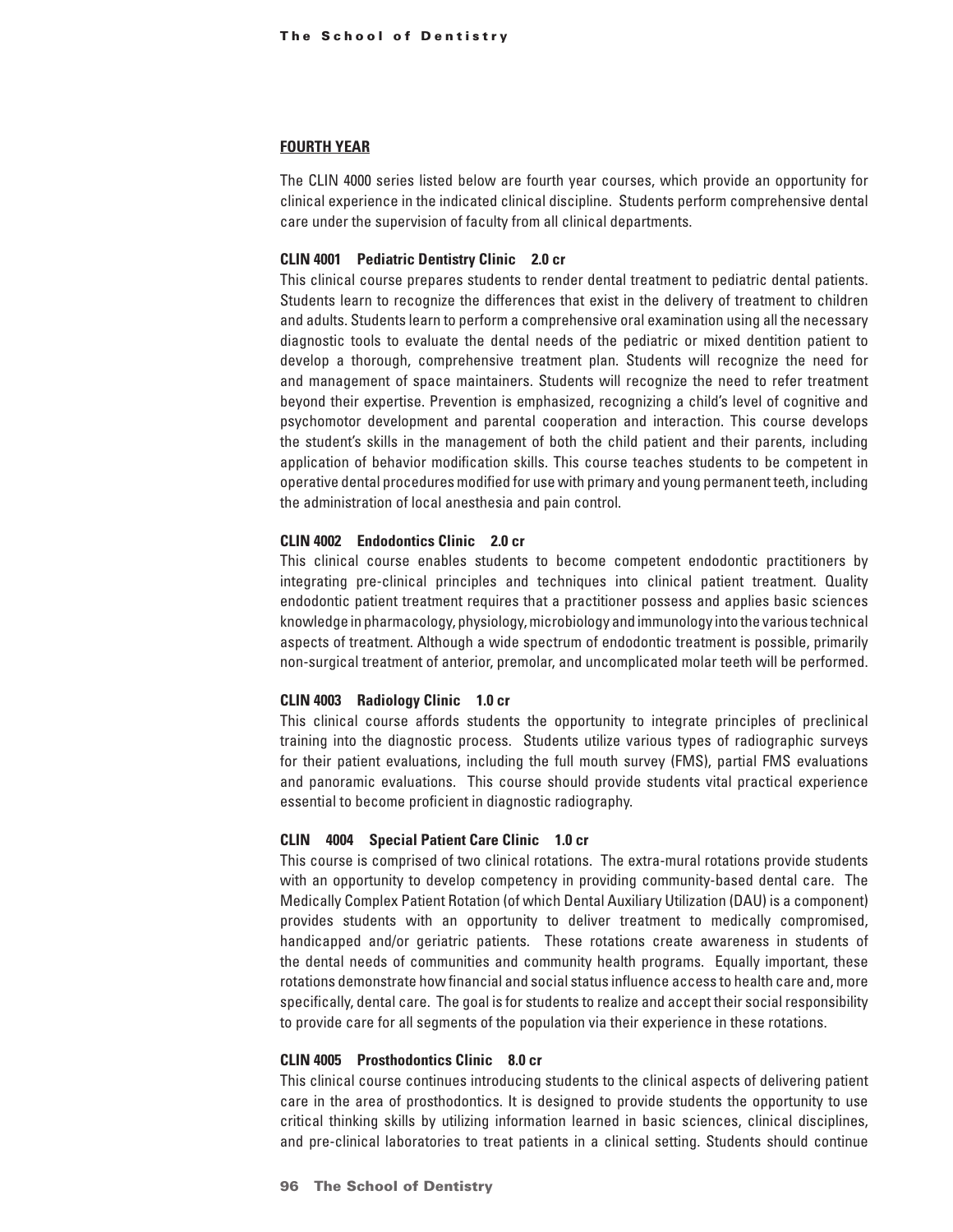to develop the necessary skills for gathering diagnostic information, developing a sequential treatment plan, and performing prosthodontic procedures using sound clinical judgment.

## **CLIN 4006 Operative Dentistry Clinic 4.0 cr**

This clinical course allows students to continue to develop and refine their knowledge necessary to properly diagnose, establish a treatment plan, and perform a variety of procedures with appropriate materials, or manage the patient's care in the context of comprehensive care.

#### **CLIN 4007 Oral Surgery Clinic 1.0 cr**

This clinical course reinforces basic skills developed during the third-year clinical course, and facilitate continued development as the student performs routine oral surgery procedures commonly employed in general dental practice. Students continue application of their acquired basic science knowledge in the clinical arena as they continue to develop skills for proper preoperative assessment, diagnosis, and treatment of patients who require routine oral surgical procedures. Areas of emphasis will be physical evaluation and assessment, principles of aseptic technique and infection control, uncomplicated exodontia, multiple extractions, complicated exodontia, and routine preprosthetic surgical procedures.

Other areas of emphasis include patient management, use of local anesthesia, prevention, recognition and management of intraoperative and postoperative complications, prevention and management of medical emergencies in the dental office, and postoperative patient management.

## **CLIN 4008 Periodontics Clinic 3.0 cr**

This clinical course focuses on the application of knowledge gained in the didactic study of Periodontics, and is directly related to the previous material presented in the second- and thirdyear clinic courses. Students perform a clinical and radiographic examination and diagnose periodontal diseases. Students formulate a sequenced treatment plan and establish a prognosis for patients with gingivitis through moderately advanced periodontitis by integrating periodontics into a total dental and oral preventive approach. Students treat patients nonsurgically, reevaluate them and identify patients that should be referred to a periodontist. Additionally, students maintain a stable periodontium by establishing and monitoring a recall protocol. Students apply the principles behind periodontal surgery by assisting surgical procedures.

#### **CLIN 4011 Orthodontic Clinic 0.5 cr**

This clinical course continues to introduce students to the practice of clinical orthodontics. The primary goal of this experience is to reinforce didactic concepts and build upon them in a manner that will better prepare the student to recognize, communicate, and manage orthodontic problems in the general dentistry setting.

#### **CLIN 4012 Assessment, Diagnosis, Treatment Planning Clinic 2.0 cr**

This clinic rotation allows students to gain competence in evaluating a patient's dental needs, determining the complexity of those needs, and recognize and then gather baseline/diagnostic information. Competence will also be gained in the use of specialty consultations, the formulation of a treatment plan, and treatment sequencing of that treatment plan. The finalized treatment plan, which cannot be done without the above steps, is an essential process for the modern, successful dental practice.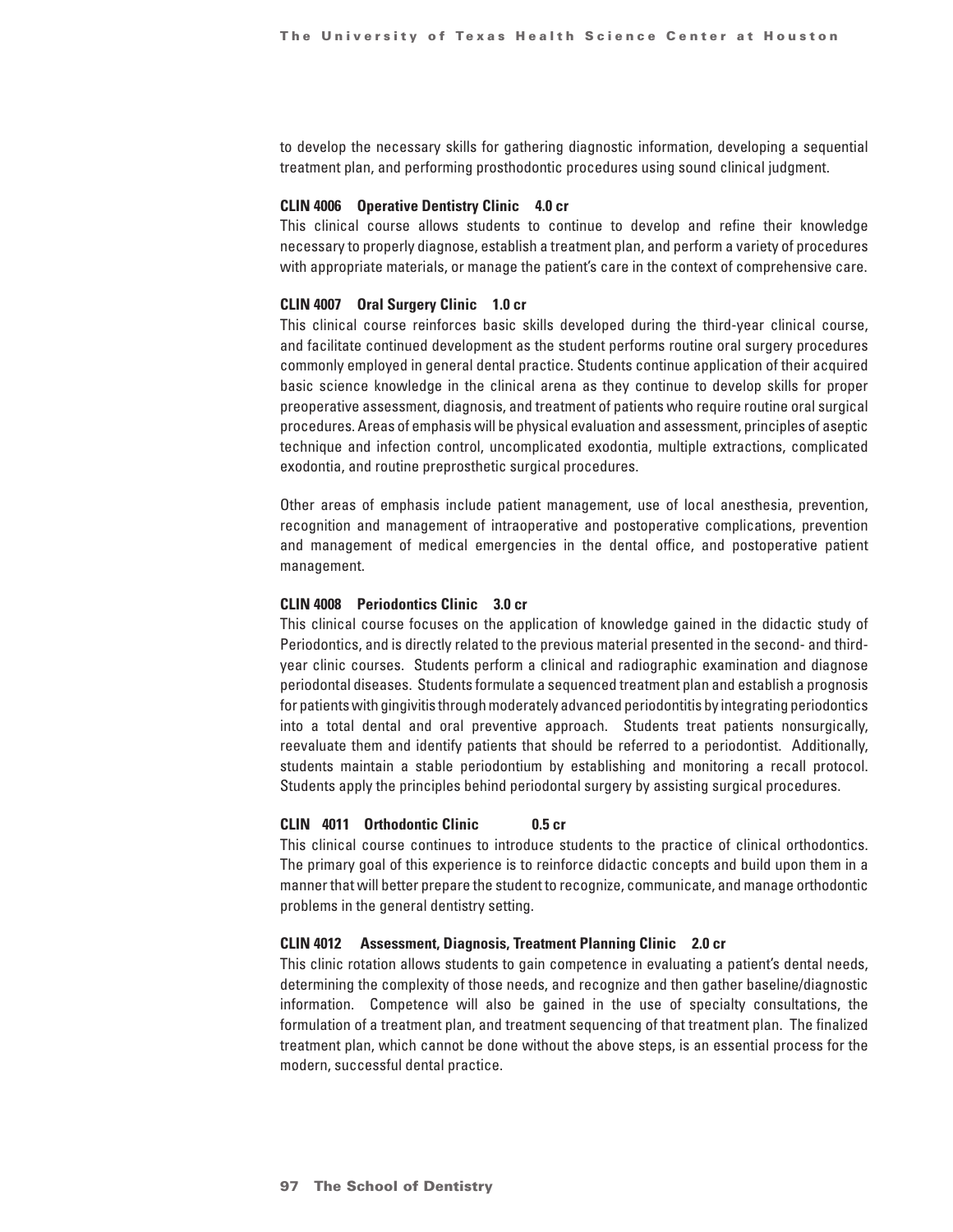## **CLIN 4013 Urgent Care Clinic 2.0 cr**

This clinical rotation provides students with an opportunity to manage dental emergencies appropriately, and diagnose, stabilize, and refer patients to dental specialists when the appropriate care demands their expertise.

#### **CLIN 4014 Clinical Practice II 5.0 cr**

This clinical allows students the opportunity to refine the skills and knowledge needed to properly diagnose, treatment plan, and manage and provide patient treatment in an environment that closely approximates a private practice setting. Students learn the technical skills and knowledge required of a graduated, licensed dental practitioner. Students must also demonstrate competence in behavioral and patient management skills.

## **CLIN 4016 Clinical Simulation II 0.5 cr**

Students will continue to build on the concepts learned in Clinical Simulation I course.

### **DENS 4541 Emergency Procedures 0.0 credit**

This course brings together all of the individual medical emergency procedures presented in courses throughout the student's dental education. It is meant to serve as a method for understanding their use in the clinical situation, to develop a greater sense of confidence in their application, and provide "hands on" practice.

## **DENS 4622 Laws & Regulations Affecting Dentistry 0.5 cr**

This seminar series enables students to comply with the requirements of the various regulatory agencies associated with the practice of dentistry. In particular, students should have the opportunity to gain sufficient understanding of the Occupations Code – Title 1, Title 2, Title 3 (Texas Dental Practice Act) /Rules and Regulations to ultimately pass the jurisprudence exam administered by the Texas State Board of Dental Examiners.

## **DENS 4671 Biomaterials IV: Product Selection 0.5 cr**

 In this course, students should learn about modern dental materials that may be used in dental practice. This course will acquaint students with different views on selection and use of dental materials and equipment in the modern dental practice. When this course is completed, students should be able to describe the use, composition, properties, and manipulation of these materials, and have realistic criteria for their selection according to clinical cases. The course consists of eight one-hour sessions, each utilizing evidence-based dentistry topics that deal with product selection of dental materials used in current clinical dental practice.

## **DENF 4701 Differential Diagnosis-Soft Tissue 1.0 cr**

This course assists students in establishing a differential diagnosis for soft tissue pathoses occurring in the oral and paraoral regions. This course is designed to present an orderly and sequential approach to the formulation of a working diagnosis. This involves learning the classification system of lesions, the characteristic features of these lesions, the relative incidence of these conditions, and the gender, age, anatomical site, and ethnic predilection of patients. Students learn to describe the characteristics of the more common oral and head and neck lesions. In addition, students provide at least three reasonable differential diagnoses for each lesion based on clinical description, symptomatology, and epidemiological data. Students also learn to formulate an appropriate treatment plan derived from the working diagnosis.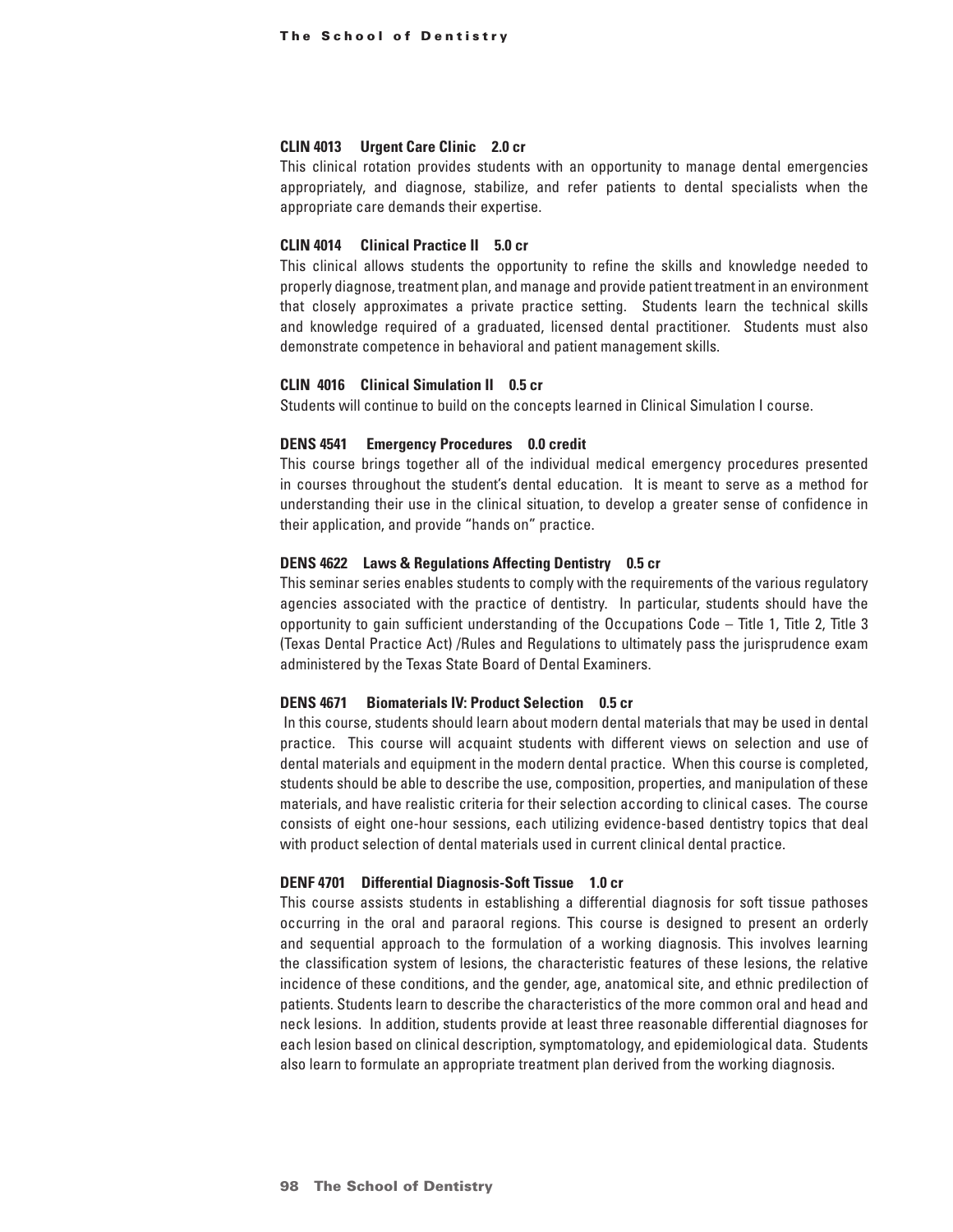#### **DENF 4702 Oral Oncology 0.5 credit**

This course enables students to recognize and manage head and neck oral cancer, make appropriate referrals, and manage the oral complications secondary to cancer treatment.

#### **DENF 4703 Differential Diagnosis-Hard Tissue 1.0 cr**

This course assists students in establishing a working diagnosis based on the radiographic findings of patients affected by lesions or conditions involving the teeth, jaws, and adjacent oral anatomy. This course is designed to present an orderly and sequential approach to the formulation of a radiographic differential diagnosis. A differential diagnosis is obtained by including or excluding certain lesions or conditions based on their radiographic manifestations and clinical presentation. When coordinated with a patient's history and other pertinent clinical and laboratory data, a working diagnosis usually can be established. In many instances a biopsy and/or surgical treatment may be indicated.

### **DENF 4722 Periodontology Review 0.5 credit**

This course is to bring together those concepts presented to the student in previous courses in Periodontics. Most importantly, this course will focus on clinical application of these concepts in a case-based approach. At this stage of the students' clinical training, they will be better able to understand and apply biomedical and basic science concepts to clinical situations. The course will focus on using patient cases to assess knowledge and use this knowledge in solving patient problems. The student will be required to make judgments when faced with clinical situations requiring the integration of biomedical and clinical periodontics to deliver quality care to that patient.

#### **DEPF 4801 Oral & Maxillofacial Surgery IV: 0.5 cr**

Advanced Oral and Maxillofacial Surgery-Part 2

This course prepares students to recognize advanced oral and maxillofacial surgery problems that in most cases will require a referral to an oral and maxillofacial surgeon. Discussions will include diagnostic and treatment considerations relative to cases that require referral to an oral and maxillofacial surgeon, as well as those that may be treated by the general dentist.

#### **DENF 4901 Advanced Prosthodontics 1.0 cr**

This course is a continuum of the ongoing Prosthodontic series of courses. The course is organized to provide an overview of Occlusion, Fixed Prosthodontics, Removable Prosthodontics, and Implant restorations. An important component of this course is the presentation of several case-based studies and clinical scenarios that involve diagnosis and treatment planning. These cases have been developed to challenge the student to investigate, analyze, justify, and objectively evaluate the outcomes of the proposed treatment plans.

#### **DENF 4991 Interdisciplinary Clinical Sciences Review 1.0 cr**

This course is not to teach new content, but to review information and develop critical thinking and problem-solving skills to help maximize student performance on the National Board Dental Examination, Part II. This course should not be considered a substitute for individual student preparation to take the National Board Dental Examination.

**MBE 4200 Mock Board Examination 0.0 cr**

- **NBDE 4300 National Board Dental Examination-Part II 0.0 cr**
- **CDEP 4100 Continuing Dental Education Programs 0.0 cr**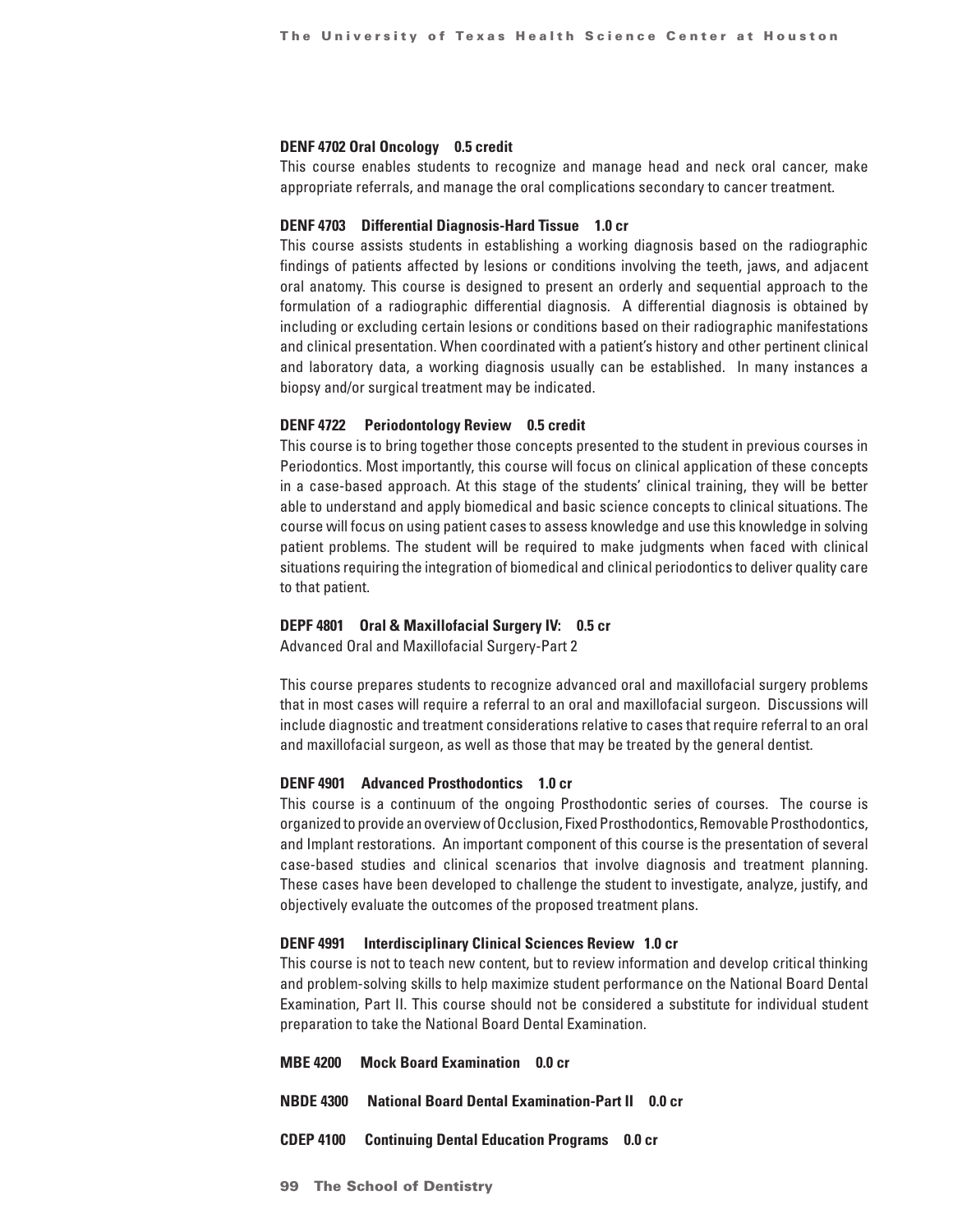# CURRICULUM BY YEAR

## **FIRST YEAR**

| <b>Course</b>                            | <b>Number</b>    | <b>Credit Hours</b> |
|------------------------------------------|------------------|---------------------|
| Neurosciences                            | <b>DENS 1504</b> | 3.5                 |
| <b>Biomedical Science Core</b>           | <b>DENF1510</b>  | 6.0                 |
| Oral Biology I                           | <b>DENF1511</b>  | 4.0                 |
| <b>Head and Neck Anatomy</b>             | <b>DENS 1512</b> | 4.0                 |
| Human Biology                            | <b>DENS 1513</b> | 5.0                 |
| Oral Biology II                          | <b>DENS 1514</b> | 1.0                 |
| <b>Clinical Applications I</b>           | <b>DENF1543</b>  | 2.5                 |
| <b>Clinical Applications II</b>          | <b>DENS 1544</b> | 2.5                 |
| <b>Principles of Pharmacology</b>        | <b>DENU 1561</b> | 1.0                 |
| Local Anesthesia                         | <b>DENU 1562</b> | 1.0                 |
| <b>Dental Anatomy</b>                    | <b>DENF1601</b>  | 2.0                 |
| Dental Anatomy Lab I                     | <b>DEPF 1602</b> | 1.0                 |
| Dental Anatomy Lab II &: Occlusion       | <b>DEPS 1604</b> | 2.0                 |
| <b>Operative Dentistry I</b>             | <b>DEPS 1614</b> | 4.0                 |
| <b>Ethics in Dentistry</b>               | <b>DENF1621</b>  | 0.5                 |
| Dental Practice Readiness Curriculum I   | <b>DPRC 1624</b> | 1.5                 |
| <b>Foundational Skills for Clinic I</b>  | <b>DENF1651</b>  | 1.0                 |
| <b>Foundational Skills for Clinic II</b> | <b>DENS 1652</b> | 1.0                 |
| Biomaterials I                           | <b>DENF1672</b>  | 1.0                 |
| Oral and Maxillofacial Radiology I       | <b>DENU 1703</b> | 1.5                 |
| Introduction to Clinic                   | <b>DENU 1704</b> | 2.0                 |
| Perio I: Diagnosis & Treatment Planning  | <b>DENU 1721</b> | 1.0                 |
| <b>Basic and Applied Nutrition</b>       | <b>DENF1931</b>  | 1.0                 |
| <b>Prevention of Oral Diseases</b>       | <b>DENF1934</b>  | 1.5                 |
| Introduction to Dental Informatics       | <b>DENF1991</b>  | 0.5                 |

## **SECOND YEAR**

| <b>Course</b>                                     | <b>Number</b>    | <b>Credit Hours</b> |
|---------------------------------------------------|------------------|---------------------|
| <b>Dental Therapeutics</b>                        | <b>DENF 2564</b> | 2.0                 |
| <b>Operative Dentistry II Simulation</b>          | <b>DEPF 2614</b> | 4.0                 |
| Dental Practice Readiness Curriculum II           | <b>DPRC 2624</b> | 1.5                 |
| Pathobiology                                      | <b>DENF 2705</b> | 6.0                 |
| <b>Oral Diseases</b>                              | <b>DENS 2706</b> | 4.0                 |
| <b>Endodontics I: Simulation</b>                  | <b>DEPS 2712</b> | 2.0                 |
| Periodontics II: Nonsurgical Perio Therapy        | <b>DENS 2722</b> | 1.0                 |
| Oral and Maxillofacial Surgery I                  | <b>DENS 2801</b> | 1.0                 |
| <b>Essentials of Medicine I</b>                   | <b>DENS 2804</b> | 3.0                 |
| <b>Fixed Prosthodontics-FPD</b>                   | <b>DEPS 2908</b> | 2.0                 |
| <b>Indirect Single Unit Restoration</b>           | <b>DEPF 2912</b> | 4.0                 |
| <b>Removable Prosthodontics I</b>                 | <b>DEPF 2913</b> | 2.0                 |
| Removable Prosthodontics II                       | <b>DEPS 2914</b> | 1.0                 |
| Implantology I                                    | <b>DENS 2915</b> | 1.5                 |
| <b>Behavior Context-Dental Patient Management</b> | <b>DENS 2936</b> | 1.0                 |
| Growth & Development                              | <b>DENS 2961</b> | 0.5                 |
| <b>Pediatric Dentistry I</b>                      | <b>DENF 2962</b> | 1.0                 |

**100 The School of Dentistry**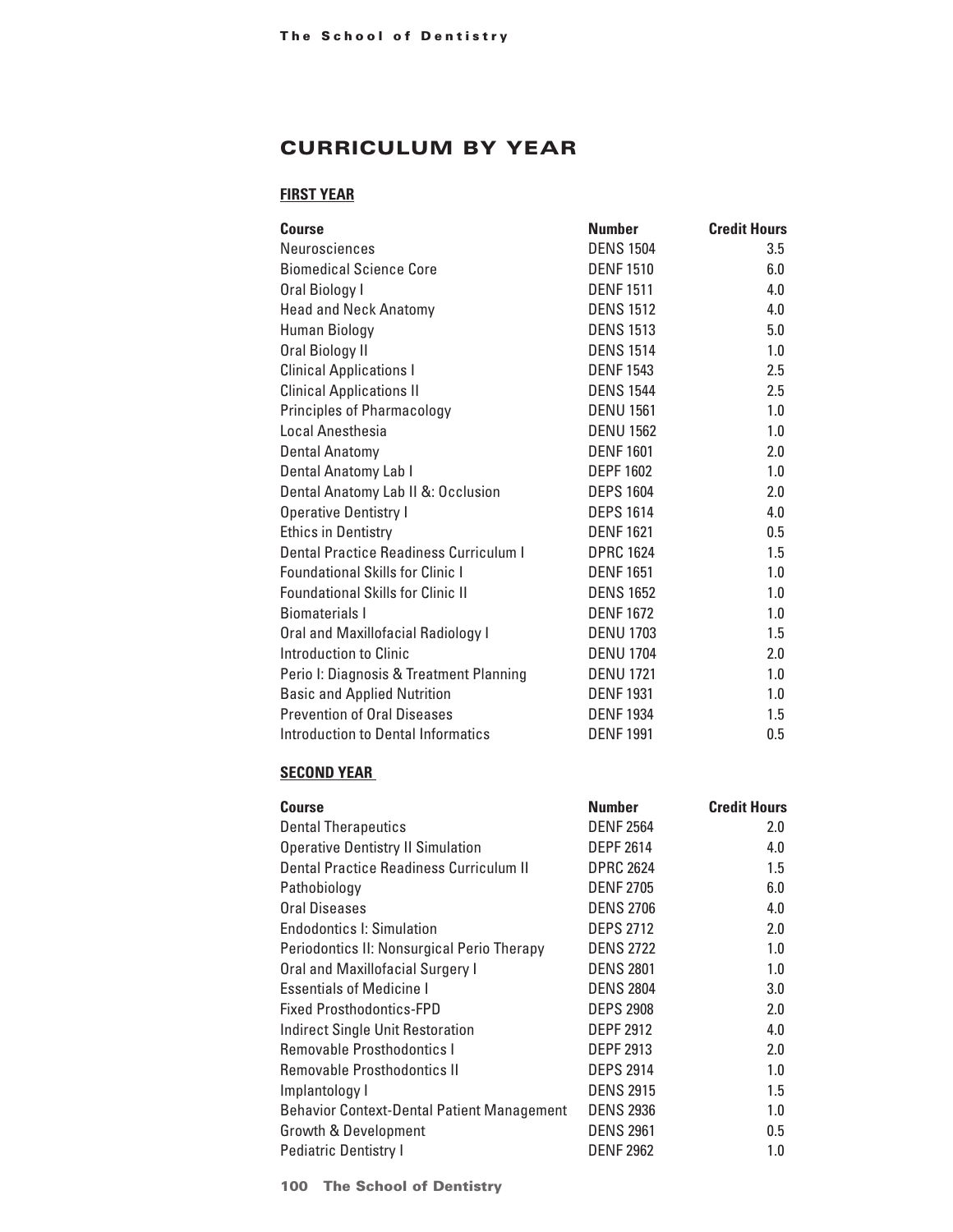| <b>Pediatric Dentistry II</b>                | <b>DEPS 2963</b> | 2.0 |
|----------------------------------------------|------------------|-----|
| Interdisciplinary Biological Sciences Review | <b>DENU 2991</b> | 1.0 |
| CLINIC:                                      |                  |     |
| <b>Second Year Fall Clinic</b>               | CLIN 2502        | 3.0 |
| Second Year Spring/Summer Clinic             | <b>CLIN 2503</b> | 2.0 |

## **THIRD YEAR**

| Course                                               | <b>Number</b>    | <b>Credit Hours</b> |
|------------------------------------------------------|------------------|---------------------|
| <b>Emergency Procedures</b>                          | <b>DENF 3541</b> | 1.0                 |
| <b>Communication in Dentistry</b>                    | <b>DENF 3621</b> | 0.5                 |
| <b>Managing a Contemporary Dental Practice</b>       | <b>DENS 3622</b> | 1.0                 |
| The New Graduate as Manager                          | <b>DENU 3623</b> | 1.0                 |
| <b>Biomaterials II</b>                               | <b>DENF 3672</b> | 1.0                 |
| <b>Advanced Restorative &amp; Esthetics</b>          | <b>DEPF 3673</b> | 2.0                 |
| Oral & Maxillofacial Radiology II                    | <b>DENF3703</b>  | 1.0                 |
| Oral Oncology                                        | <b>DENS 3705</b> | 0.5                 |
| <b>Differential Diagnosis-Soft Tissue</b>            | <b>DENU 3706</b> | 1.0                 |
| <b>Differential Diagnosis-Hard Tissue</b>            | <b>DENU 3707</b> | 1.0                 |
| <b>Endodontics II: Biological Applications</b>       | <b>DENF 3710</b> | 0.5                 |
| in Endodontics                                       |                  |                     |
| <b>Endodontics III: Advanced Endodontics</b>         | <b>DENS 3711</b> | 1.0                 |
| Periodontics III: Surgical Periodontal Therapy       | <b>DENF3721</b>  | 0.5                 |
| <b>Advanced Periodontics</b>                         | <b>DENS 3723</b> | 1.0                 |
| Implantology II: Treatment Planning                  | <b>DENS 3806</b> | 0.5                 |
| Advanced Oral & Maxilliofacial Surgery               | <b>DENF 3807</b> | 0.5                 |
| <b>Essentials in Medicine II</b>                     | <b>DENF 3808</b> | 2.0                 |
| <b>Essentials in Medicine III</b>                    | <b>DENS 3809</b> | 2.0                 |
| <b>Dental Anesthesiology</b>                         | <b>DENU 3811</b> | 1.0                 |
| <b>Clinical Prosthodontics</b>                       | <b>DENF 3901</b> | 1.0                 |
| <b>Advanced Prosthodontics</b>                       | <b>DENS 3902</b> | 1.0                 |
| <b>Dental Public Health</b>                          | <b>DENS 3932</b> | 1.0                 |
| <b>Pediatric Dentistry III</b>                       | <b>DENF 3961</b> | 1.0                 |
| <b>Orthodontics</b>                                  | <b>DENF3971</b>  | 1.0                 |
| <b>Interdisciplinary Clinical Sciences Review</b>    | <b>DENU 3991</b> | 1.0                 |
|                                                      |                  |                     |
| <b>CLINIC:</b>                                       |                  |                     |
| <b>Pediatric Dentistry</b>                           | <b>CLIN 3001</b> | 2.0                 |
| <b>Endodontics</b>                                   | <b>CLIN 3002</b> | 1.0                 |
| Radiology                                            | <b>CLIN 3003</b> | 1.0                 |
| Prosthodontics                                       | <b>CLIN 3005</b> | 6.0                 |
| <b>Operative Dentistry</b>                           | <b>CLIN 3006</b> | 4.0                 |
| Oral Surgery                                         | <b>CLIN 3007</b> | 2.0                 |
| Periodontics                                         | <b>CLIN 3008</b> | 3.0                 |
| Orthodontics                                         | <b>CLIN 3011</b> | 0.5                 |
| <b>Urgent Care</b>                                   | <b>CLIN 3013</b> | 1.0                 |
| <b>Clinical Practice I</b>                           | <b>CLIN 3014</b> | 3.0                 |
| <b>Examination, Diagnosis and Treatment Planning</b> | <b>CLIN 3015</b> | 3.0                 |
| <b>Clinical Simulation I</b>                         | <b>CLIN 3016</b> | 1.0                 |
| Asses, Diagnosis, Treatment Planning Clinic          | <b>CLIN 3017</b> | 2.0                 |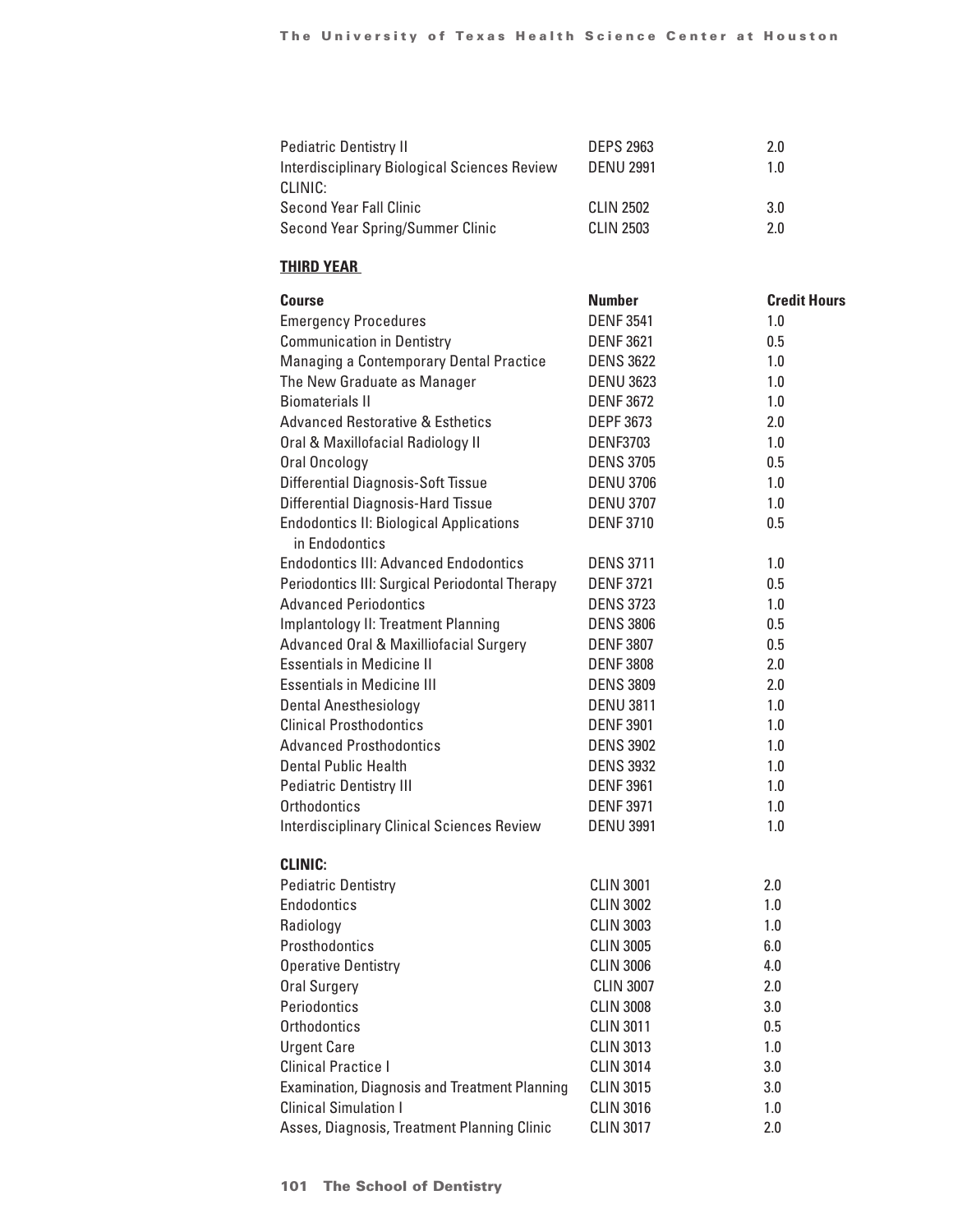## **FOURTH YEAR**

| Course                                            | <b>Number</b>    | <b>Credit Hours</b> |
|---------------------------------------------------|------------------|---------------------|
| <b>Emergency Procedures II</b>                    | <b>DENS 4541</b> | 0.0                 |
| Laws & Regulations Affecting Dentistry            | <b>DENS 4622</b> | 0.5                 |
| <b>Biomaterials IV: Product Selection</b>         | <b>DENS 4671</b> | 0.5                 |
| <b>Differential Diagnosis-Soft Tissue</b>         | <b>DENF4701</b>  | 1.0                 |
| Oral Oncology                                     | <b>DENS 4702</b> | 0.5                 |
| <b>Differential Diagnosis-Hard Tissue</b>         | <b>DENF4703</b>  | 1.0                 |
| Periodontology Review                             | <b>DENF4722</b>  | 0.5                 |
| Oral & Maxillofacial Surgery IV                   |                  |                     |
| Advanced Oral and Maxillofacial Surgery-Part 2    | <b>DENF4801</b>  | 0.5                 |
| <b>Advanced Prosthodontics</b>                    | <b>DENF4901</b>  | 1.0                 |
| <b>Interdisciplinary Clinical Sciences Review</b> | <b>DENF4991</b>  | 1.0                 |
| <b>Continuing Dental Education Programs</b>       | <b>CDEP 4100</b> | 0.0                 |
| <b>Mock Board Examination</b>                     | <b>MBE 4200</b>  | 0.0                 |
| <b>National Board Dental Exam Part II</b>         | <b>NBDE 4300</b> | 0.0                 |
|                                                   |                  |                     |
| <b>CLINIC:</b>                                    |                  |                     |
| <b>Pediatric Dentistry</b>                        | <b>CLIN 4001</b> | 2.0                 |
| Endodontics                                       | <b>CLIN 4002</b> | 2.0                 |
| Radiology                                         | <b>CLIN 4003</b> | 1.0                 |
| <b>Special Patient Care Clinic</b>                | <b>CLIN 4004</b> | 3.0                 |
| Prosthodontics                                    | <b>CLIN 4005</b> | 8.0                 |
| <b>Operative Dentistry</b>                        | <b>CLIN 4006</b> | 4.0                 |
| <b>Oral Surgery</b>                               | <b>CLIN 4007</b> | 1.0                 |
| Periodontics                                      | <b>CLIN 4008</b> | 3.0                 |
| Orthodontic                                       | <b>CLIN 4011</b> | 0.5                 |
| Assessment, Diagnosis, Treatment Plan             | <b>CLIN 4012</b> | 2.0                 |
| <b>Urgent Care</b>                                | <b>CLIN 4013</b> | 2.0                 |
| <b>Clinical Practice II</b>                       | <b>CLIN 4014</b> | 5.0                 |
| <b>Clinical Simulation II</b>                     | <b>CLIN 4016</b> | 0.5                 |
|                                                   |                  |                     |

## ELECTIVES

The electives program at the School of Dentistry is designed to offer enrichment courses in a variety of areas beyond the scope of the required pre-doctoral curriculum. A listing of electives is provided in the Student Guide to Academic Studies at http://db.uth.tmc.edu/education/doctordental-surgery/student-guide

Each student must complete four semester hours of elective courses, plus two Continuing Dental Education Courses to be eligible for graduation. The number of elective courses per year, eligibility requirements and associated information are listed in the Student Guide to Academic Studies.

Although some electives are offered during the first and second year of the curriculum, the majority of elective courses are offered in the third and fourth years of the curriculum. The following types of elective courses are offered: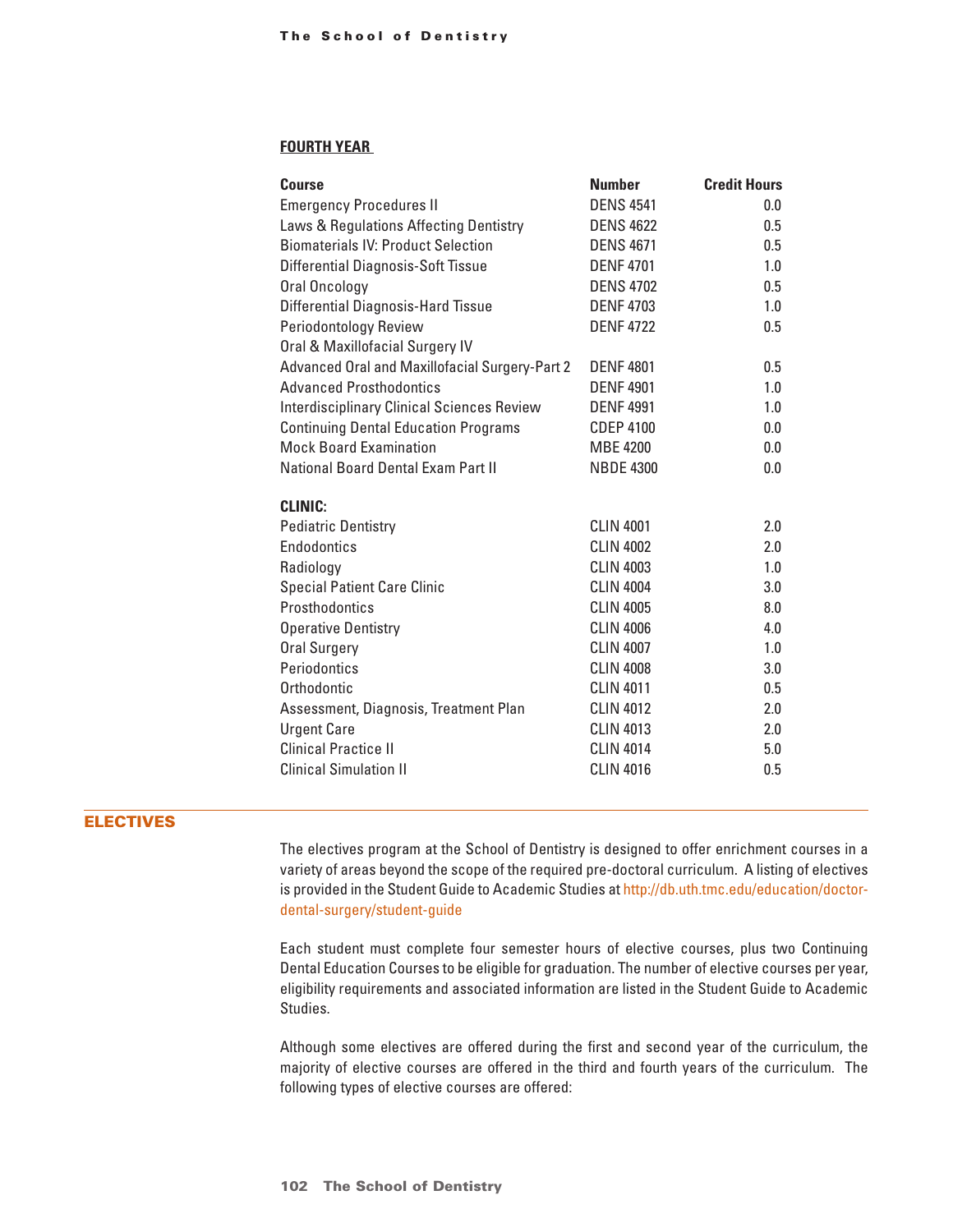#### **General information courses**

first and second year students

**Thesis writing** first and second year students

**Table clinics** all students

**Lecture courses** second, third and fourth year students

**Laboratory courses** third and fourth year students

**Case presentations** third and fourth year students

**Research projects** all students

**Seminars** third and fourth year students

**Extramural clinical activities** third and fourth year students

**Elective grades are Pass ("P") or Fail ("F")**

## Advance Education Programs

The Postgraduate School offers three types of programs designed for the postgraduate dentist who wishes to pursue additional education: graduate (degree/certificate), postgraduate (certificate), and residency (certificate).

## **Graduate**

The graduate programs lead to a Master of Science in Dentistry (M.S.D.) degree and Certificate in a specialty area of dentistry. The programs are designed to meet eligibility requirements for examination by the particular American Specialty Board and accreditation standards of the Commission on Dental Accreditation. The following clinical specialties are offered: Endodontics, Periodontics, and Prosthodontics

The curriculum in the graduate programs may include the following courses: fundamentals in basic and applied sciences, anatomy, biological chemistry, biomaterials, biostatistics, histology, microbiology, oral biology, pathology, pharmacology, physiology, and special seminars. A thesis is required and the total length of the program varies with the area of specialty. The minimum period of study is thirty six months, depending on the requirements of the particular specialty. Graduate programs are combined programs and under no circumstances are the Degree and Certificate awarded separately.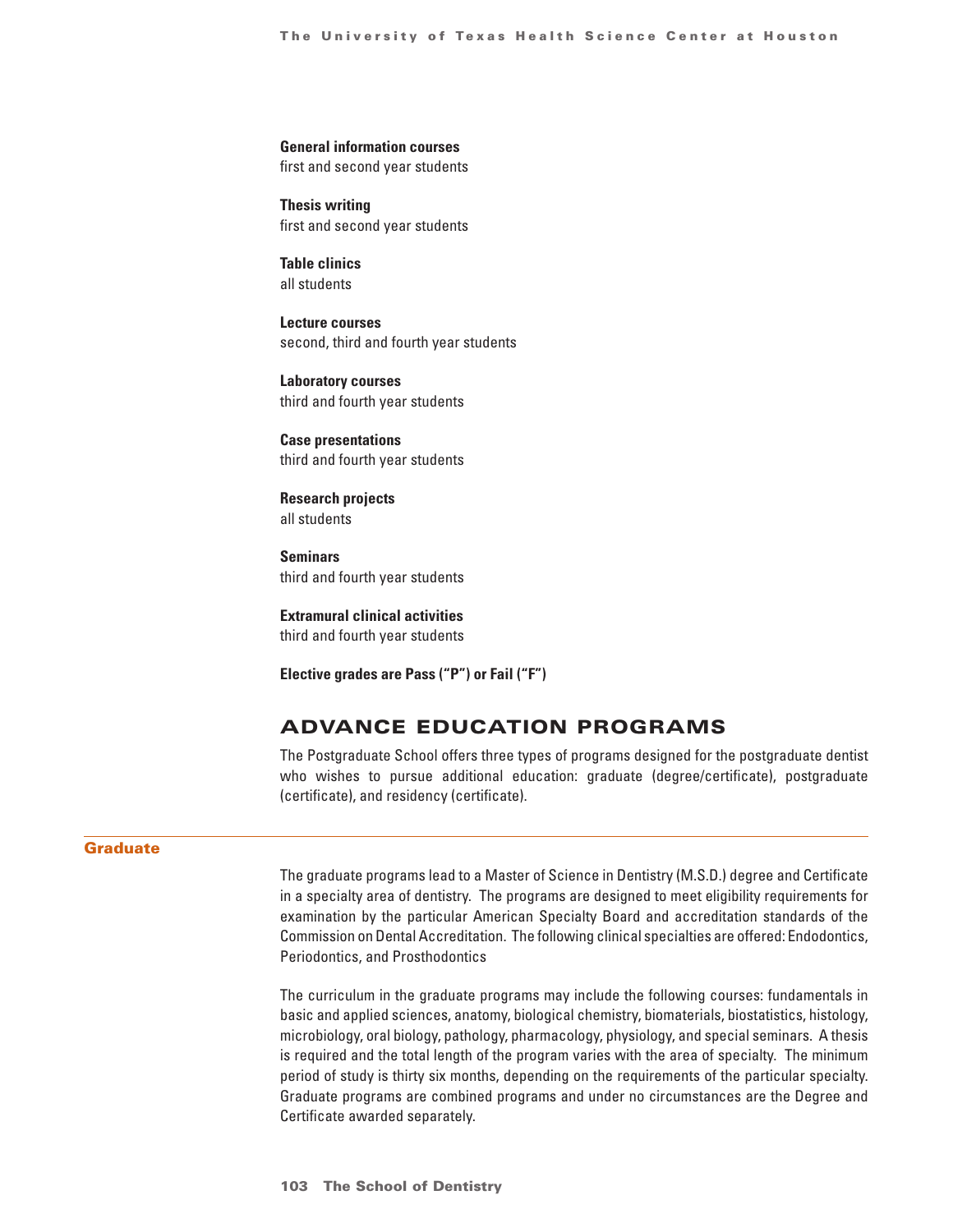#### **Postgraduate**

The postgraduate programs lead to a postgraduate Certificate in general dentistry or in a specialty area, a certificate and an optional Master of Science in Dentistry degree, and consist primarily of basic science courses, clinical science courses, and a clinical program designed to meet eligibility requirements for examination by the particular American Specialty Board and accreditation standards of the Commission on Dental Accreditation. The following specialties are offered: Orthodontics, and Pediatric Dentistry. General Dentistry programs include the Advanced Education in General Dentistry and the General Practice Residency programs. A thesis is not required if a Master of Science in Dentistry is not pursued. However, orientation in research methodology is included in a student's curriculum program at the discretion of the clinical department. The award of the certificate is contingent upon satisfactory completion of the required basic and clinical science courses, clinical conferences, appropriate clinical training for the area of specialization and research project (if required by the department).

#### **Residency**

The Residency programs lead to a Certificate and consist primarily of clinical science courses and a clinical program designed to meet eligibility requirements for examination by the particular American Specialty Board (if applicable) and accreditation standards of the Commission on Dental Accreditation. The following specialty program is offered: Oral and Maxillofacial Surgery. Four-year Certificate and six-year combined M.D./Certificate Oral and Maxillofacial Surgery programs are included. The awarding of a Certificate is contingent upon satisfactory completion of requirements of both programs.

## GENERAL INFORMATION

No person shall be excluded from participation in, denied the benefits of, or be subject to discrimination under any program or activity sponsored by or conducted by The University of Texas Health Science Center at Houston on the basis of ethnicity, national origin, sexual orientation, religion, sex, age, veteran status, or disability.

Through reciprocal agreements, students at other components of The University of Texas System, as well as graduate students from Rice University, Baylor College of Medicine, Texas Woman's University, and the University of Houston may take graduate courses for credit at The University of Texas Health Science Center at Houston, subject to the approval of the instructor. In addition, UTHSC-H graduate students may take courses for credit at any of the above institutions. Mechanism for payment of tuition or registration fees vary according to the individual institution. Consult with the Registrar's Office for specific details.

## APPLICATION PROCEDURE

All programs require application through the Postdoctoral Application Support Service (PASS). Applications for PASS are obtained from: http://www.adea.org/PASS/default.htm

Programs in GPR, AEGD, Oral and Maxillofacial Surgery, Pediatric Dentistry, and Orthodontics participate in the National Matching Service for final selection. Registration forms may be obtained from: http://www.natmatch.com/ National Matching Services, 595 Bay Street, Suite 300, Toronto, Ontario, Canada M5G 2C2, (416) 977-3431. Applicants applying to programs participating in the Match must register separately with the National Matching Services in addition to completing the required PASS application.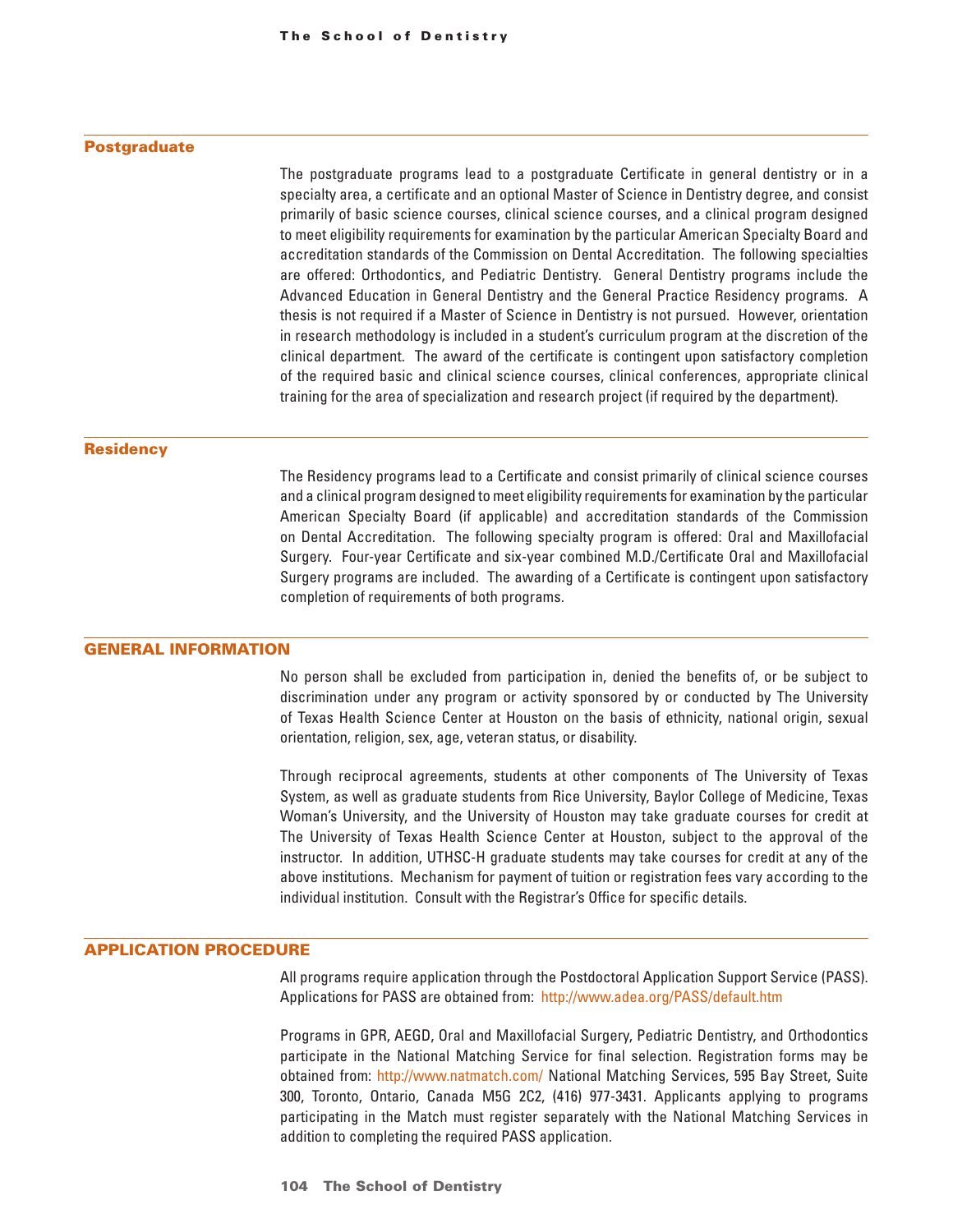Application deadlines for admission are August 3 of the year preceding the date of expected enrollment for Endodontics, Periodontics, September 1 for Oral and Maxillofacial Surgery, September 17 for Pediatric Dentistry, Orthodontics, GPR and AEGD, and October 19 for Prosthodontics. All transcripts and other required credentials listed on the application form must be on file by the specified dates.

Applicants to graduate programs leading to a Master of Science in Dentistry Degree may be required to take the Graduate Record Examination (GRE). The GRE requirement is determined by the individual programs. Information regarding the GRE can be obtained from: Educational Testing Service, Box 955, Princeton, New Jersey 08540 or online at http://www.gre.org.

Note: The six-year Oral and Maxillofacial Surgery Program leading to a Certificate / MD Degree requires that the applicant also satisfy all admissions requirements of The University of Texas Medical School at Houston.

## CRITERIA FOR ACCEPTANCE

Generally, applicants for advanced education programs at The University of Texas School of Dentistry at Houston are considered on the basis of the following criteria:

- Completed Application
- Dental School Grade Point Average
- Dental School Class Standing
- Pattern of Academic Achievement
- National Board Scores
- Graduate Record Examination
- Experience and Training
- **Recommendations**
- Specific Program Requirements
- Research Accomplishment
- Personal Interview

## Admissions Policy

The School of Dentistry admissions policy includes a wide variety of criteria, including qualitative and quantitative information to evaluate applicants on an individual basis and make decisions regarding acceptance into the Dental Education Program leading to the D.D.S. degree. The admissions processes for the undergraduate Dental Hygiene certificate and Baccalaureate (B.S.) degree programs and graduate Advanced Education Programs utilize a mix of cognitive and non-cognitive consideration factors that are similar to the Dental Education Program. Dental Admissions Committees give individual consideration to applicants, and no quotas for any specific group are used. The Admissions Committee considers the application in its entirety and gives cognizance to the following factors:

- Intellectual capacity, based on consideration of undergraduate and graduate record; academic progression/regression; standardized test scores; academic awards and honors; a history of research accomplishments; degree of difficulty of undergraduate academic program; pre-professional evaluations; personal interview; any other data submitted;
- Interpersonal and communication skills, based on consideration of community or charitable service, extracurricular activities and organizations; leadership positions; employment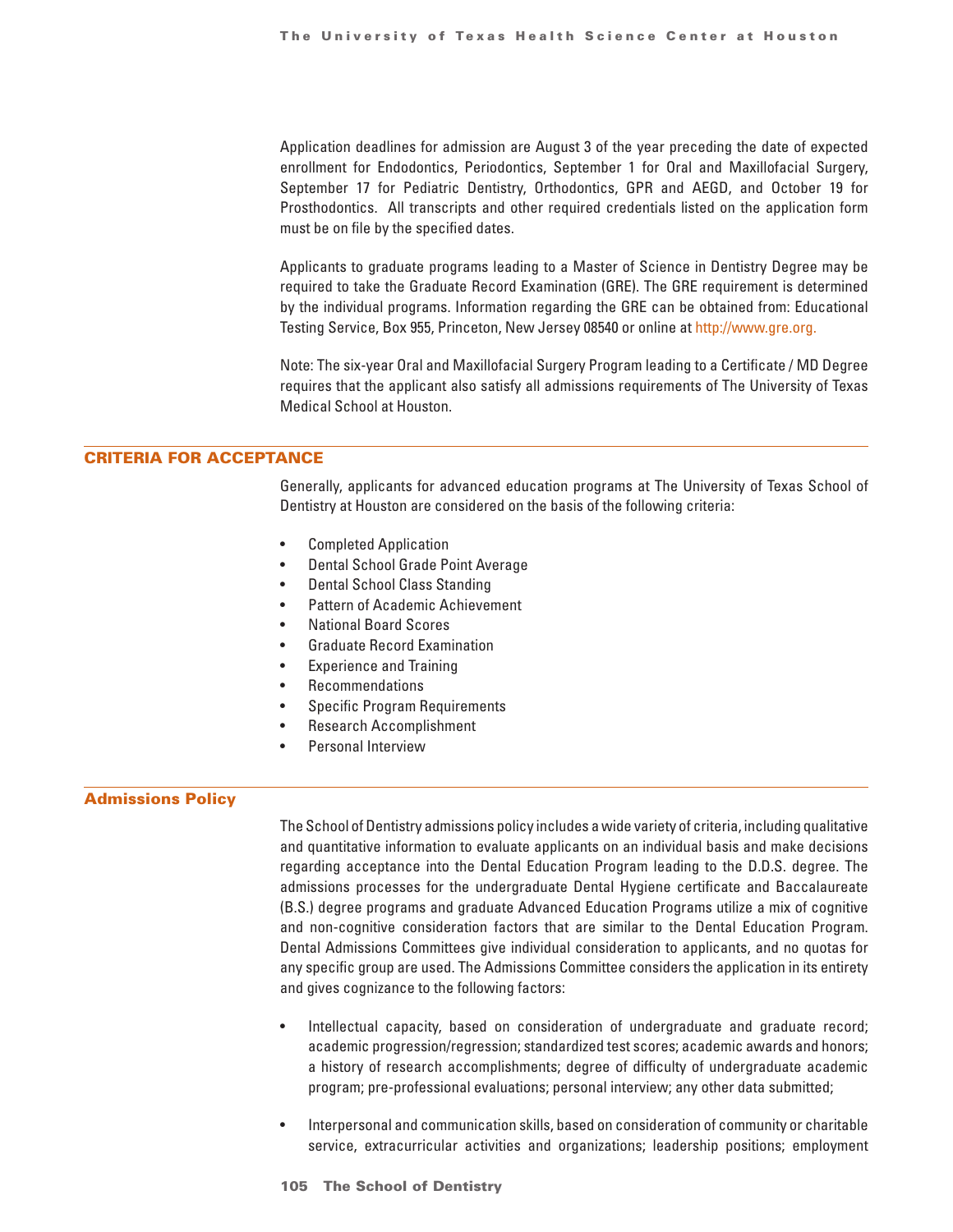history; recognition for humanitarian service; awareness and direct knowledge of cultural elements as they may impact on healthcare; expression of future goals in the written essay; statements made on the application or in the personal interview; any other relevant considerations the student's pre-professional advisors may present;

- Knowledge of the profession, based on consideration of an understanding of factors that impact access to care, as well as social and financial implications; consideration of the implications of lifelong learning; and demonstrated significant effort in seeking knowledge regarding the practice of dentistry or participation in oral health promotion activities;
- Potential for service to the State of Texas, based on consideration of the applicant's goals for the future; size and location of hometown and whether the applicant resides in a Health Professions Shortage Area; potential for future provision of health services to underserved areas or in needed specialties; race/ethnicity as it relates to service to underserved and/ or underrepresented populations; linguistic skills appropriate to the Health Professions Shortage Area the applicant wishes to serve;
- Motivation, based on consideration of success in overcoming adverse personal, economic, or educational conditions; employment history occurring simultaneously with undergraduate academic preparation; participation in activities requiring time management skills; experience in health-related activities; heavier than normal academic course loads  $(\geq 18$  hrs/semester);
- Integrity, based on consideration of professional evaluations; any academic integrity violation; conduct of a crime; any other relevant background relating either positively or negatively to the applicant's standard of integrity; and
- Essential skills, based on consideration of psychomotor skills (fine motor dexterity and coordination) and observational skills (vision, hearing, and tactile abilities) sufficient to master the clinical procedures essential to the treatment of oral disease.

During the interview process, the applicant may be evaluated on additional elements, which may include public or community service, humanitarian service, extracurricular activities, communication skills, and experiences in overcoming adverse personal or family conditions.

Evaluation of the total information available to the selection committees for each program leads to the final decision regarding acceptance of students into the program.

The program selection committees review the applications, conduct the interview process, and make recommendations to the Advanced Education Committee for enrollment. The recommendations are voted upon by the Committee and approved applicants are forwarded to the Dean for final consideration.

## EXPENSES

#### **Tuition - Fall and Spring Semesters**

Beginning 2014-2015, resident tuition is \$144 per semester credit hour. Non-resident tuition will be \$506 per semester credit hour. Tuition is subject to change according to the actions of the Texas State Legislature or the Board of Regents.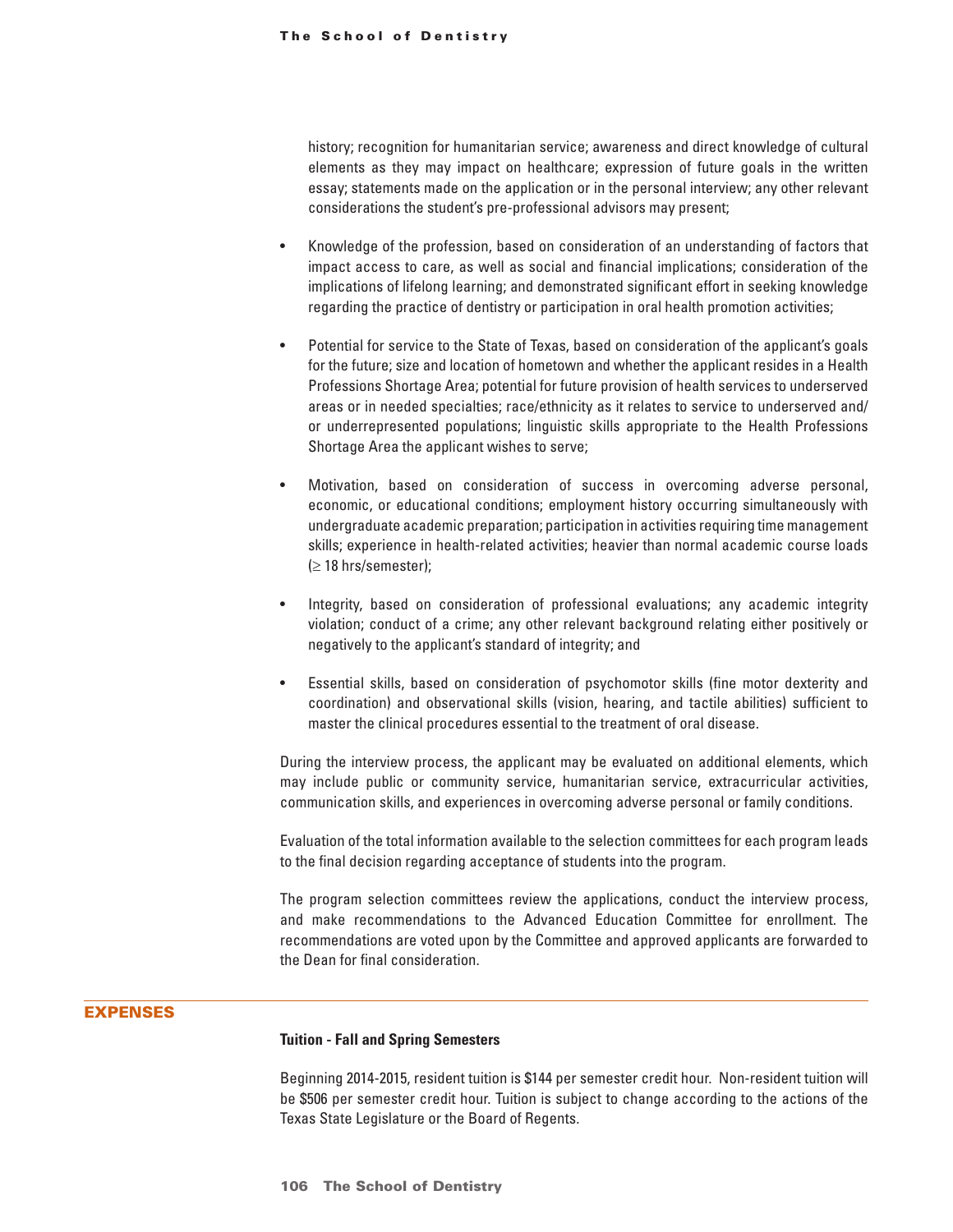## **Tuition - Summer Sessions**

Tuition and fee payment for each summer session is due in full at the time of registration. Beginning 2014-2015, resident tuition is \$144 per semester credit hour. Tuition and fee payment for the Summer session is due at the time of registration. Payment of tuition and fees during the summer session maybe paid through the following alternatives: one full payment of tuition and fees in advance of the beginning of the 12-week Summer session, or two one-half payment of tuition and fees in advance of the beginning of the Summer session

#### **FEES**

**Application Fee:** \$60 to be enclosed with application.

**Late Registration Fee:** A \$25 fee will be required of those students who fail to register or pay on the date designated in the school calendar.

**Installment Use Fee:** \$20 per semester.

**Course Fee:** Charges are listed per course as follows:

DBPG 1101 Anatomy-Head & Neck \$500

**Technology Resource Fee:** A \$1490 fee annually.

**Library Resource Center Fee:** A \$150 fee annually

Information Technology Access Fee: A \$33 fee per semester

**Graduation Fee:** \$75 due at registration in the final year. This does not include regalia.

**Professional Liability Insurance Fee:** All advanced education students must participate in the institution's liability insurance coverage program. Estimated fees for the 2014-2015 academic year range from \$675-\$935 depending on the program. Fees for the 2015-2016 academic year have not been determined.

**Health Insurance:** \$1,859 annually. Health insurance is required of all Health Science Center students. If you have your own health insurance policy, you may provide proof of comparable insurance coverage to Auxiliary Enterprises no later than the 12th class day to have this charge waived.

**Student Services Fee:** The Student Services Fee, required of all students, is assessed on a per semester credit hour basis with a maximum charge of \$197.95 per fall or spring semester or \$116.10 per summer session. If a student enrolls in more than one summer session, the maximum fee will be \$116.10. The fee provides for student activities, outpatient care by UT Medical School Student Health Service, recreational facilities, counseling, and shuttle bus service. Optional family coverage is available.

**Student Record Fee:** \$5 per semester

**Instrument Sterilization Fee:** A fee of \$2500 annually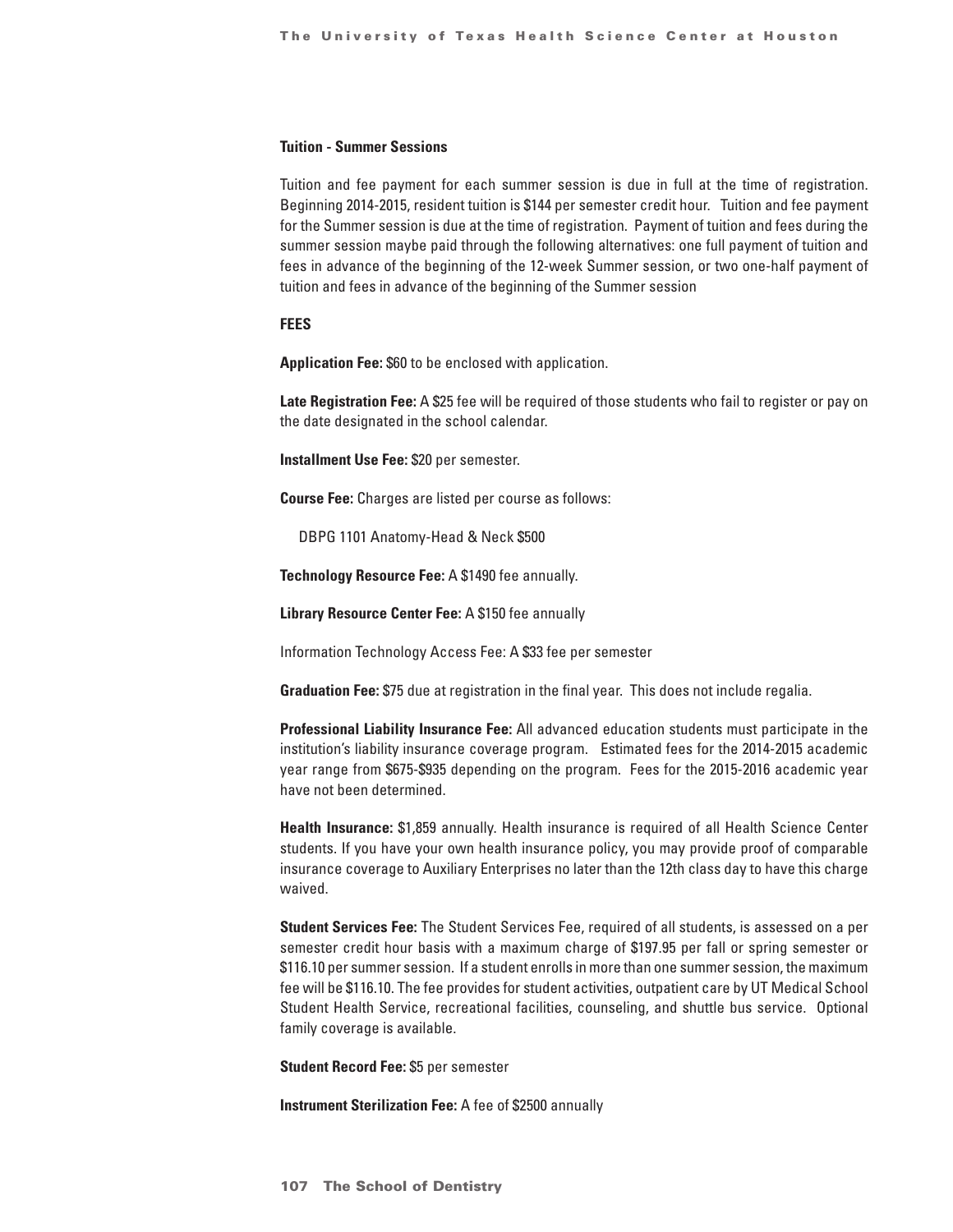The Texas Legislature does not set the specific amount for any particular student fee. The student fees assessed above are authorized by state statute; however, the specific fee amounts and the determination to increase fees are made by the University administration and The University of Texas System Board of Regents with participation of the Student Fee Advisory Committee.

## FINANCIAL AID

Postgraduate Programs of The University of Texas School of Dentistry at Houston has limited loan and scholarship funds. Eligibility for financial aid varies by program based upon required semester hour enrollment. These funds may be available based on proven financial need and/or academic excellence. A student subject to selective service registration will be required to file a statement that the student has registered or is exempt from selective service registration in order to be eligible to receive financial assistance funded by State revenue. Application forms may be obtained from:

Office of Student Financial Services The University of Texas Health Science Center at Houston P. O. Box 20036 Houston, Texas 77225

(713) 500-38.60 Website: http://sfa.uth.tmc.edu The office is located in the University Center Tower, Room 2220.

## **Funds are listed below:**

The Houston Northwest Medical Center Hospital Auxiliary Emergency Loan Fund Leo M. Levy Memorial Emergency Loan Fund The Patterson-Hettinger-Cary-California Fellowship Perkins Loan Program PLUS/Supplemental Loan for Students Stafford Loans (formerly Guaranteed Student Loan Program) State Scholarship Texas Public Education Grant Women's Auxiliary to the Texas Dental Association

## ADVANCED EDUCATION SCHOLARSHIPS

• Competitive Academic Scholarships

Competitive Academic Scholarship awards are designed to facilitate the scholastic development of students who are in high academic standing. The benefits of this award are two-fold. A direct financial award, and second, if the recipient is not a resident of Texas, the change in status to resident tuition if the scholarship award is at least \$1000. All accepted advanced education students and residents at the School of Dentistry in a program in which a Competitive Academic Scholarship is offered are eligible. The award is based on documented academic excellence and the criteria for selection therefore include, but are not limited to: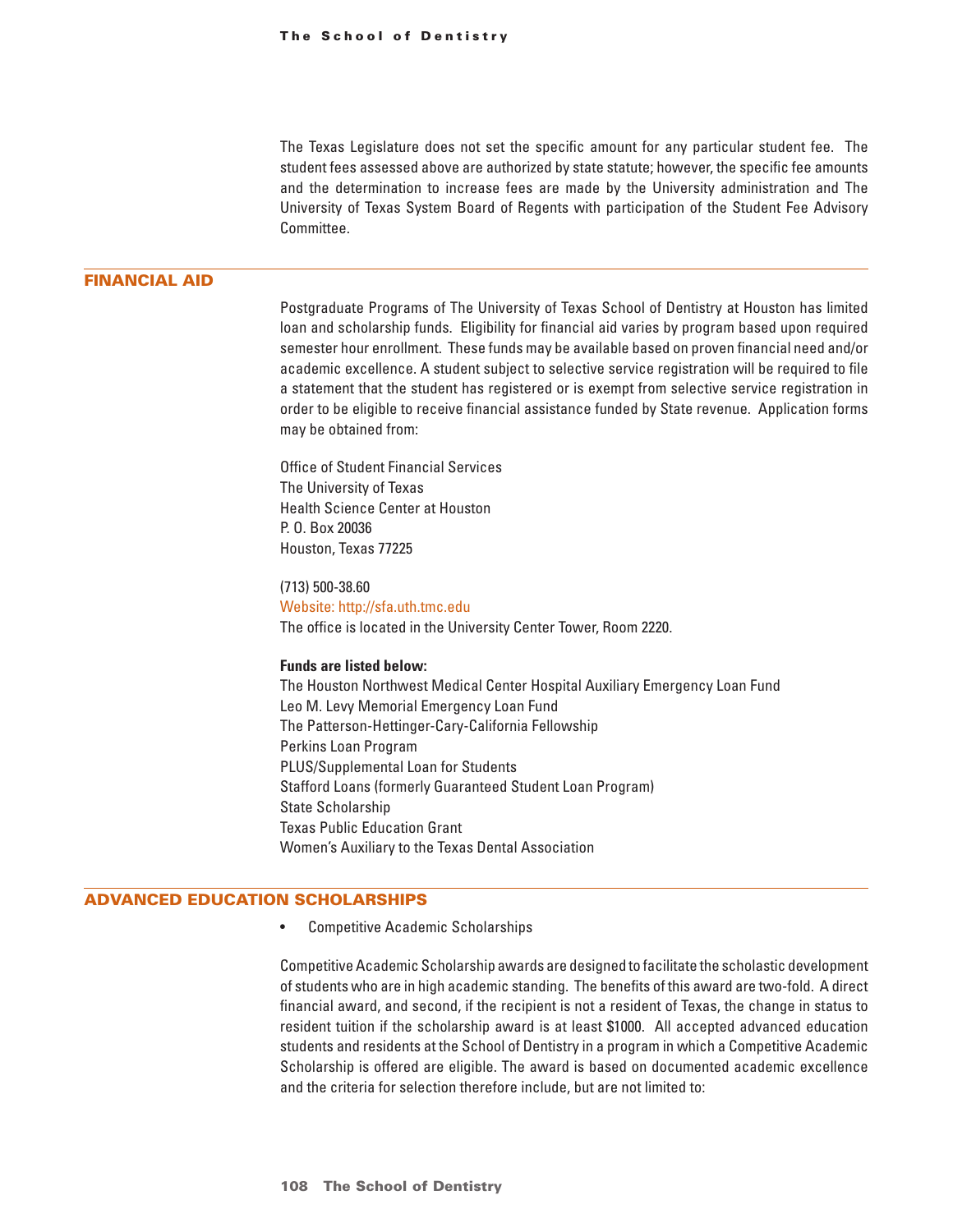Grade point average National Board scores Class standing Experience and training Pattern of academic achievement Graduate record examination Specialty area requirements

## **Recommendations**

The Director of an Advanced Education Program in which scholarships are offered may recommend to the Scholarship Subcommittee of the Advanced Education Committee that one entering student/resident accepted to their Program be awarded a competitive academic scholarship each year. A program is limited to that one entering award per year, plus renewals of prior recipients for subsequent years. Competitive academic scholarships are available and dependent on the availability of Graduate Program funds in each individual Program. The award amount is variable. Each program is responsible for the funding necessary to offer the award. If funds are not available, the award will not be offered.

A student who has received an advanced education competitive academic scholarship may apply for renewal of the scholarship for a subsequent year by submitting a request, together with a supporting letter from the respective Advanced Education Program Director. The student must have maintained at least a "B" academic average. Award of renewal competitive academic scholarships is also dependent upon available funding by the department.

All submissions are considered by the Scholarship Subcommittee of the Advanced Education Committee and are presented to The Advanced Education Committee for final approval. These recommendations are passed to the Director of Advanced Education for submission to the Dean.

#### *Dr. Heyl G. Tebo Endowed Scholarship*

Dr. Heyl G. Tebo, former chair of the Department of Anatomical Sciences at the School of Dentistry, established an endowment for the purpose of supporting scholarships to be awarded to dentists who are pursuing advanced education (postgraduate/graduate) training. The scholarships are named in honor of Dr. Tebo and are awarded for one year.

Recipients of the Dr. Heyl G. Tebo scholarship are recommended for selection by the Advanced Education Committee to the Dean for final approval. To be eligible for consideration, the applicant must:

- 1. Have completed the first year of his/her advanced education program;
- 2. Show evidence of academic excellence;
- 3. Demonstrate financial need;
- 4. Provide a one-page letter stating why they should be considered to receive this award; and
- 5. Provide a letter of recommendation from his/her Advanced Education Program Director.

Preference is given to native-born Texans who meet the other criteria.

## *Selection Process:*

Each member of the Advanced Education Committee Scholarship subcommittee examines the applications and submits a written evaluation of each student based on the criteria. The entire subcommittee then meets to discuss the evaluations and make recommendations to the entire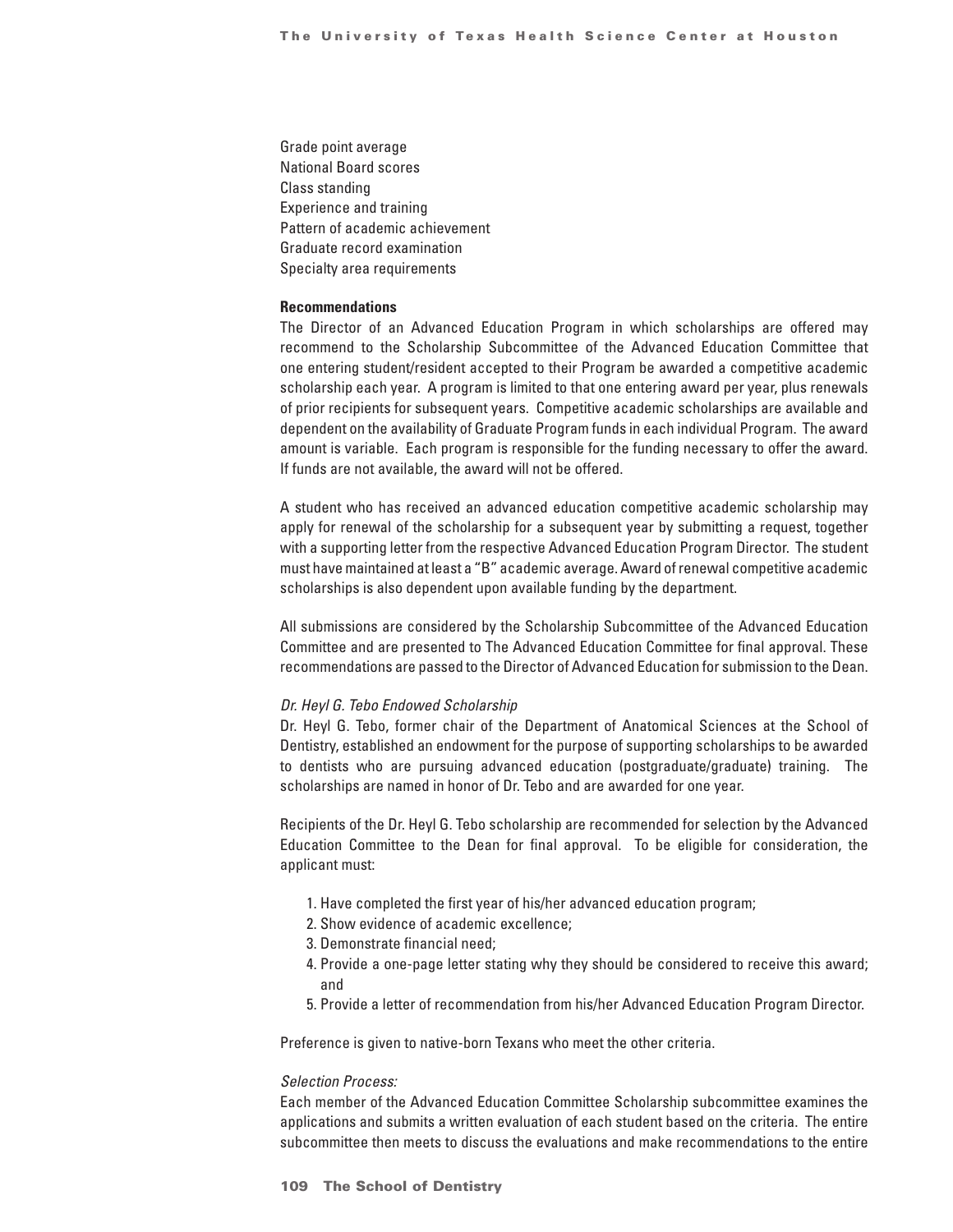Advanced Education Committee. The subcommittee has for its deliberations the submitted documentation and confirmation from the UTHSC-H Registrar's Office and the Financial Aid Office of the student's financial need and academic excellence. Considerable weight is therefore placed on the recommendation from the Advanced Education Program Director and the letter from the student indicating why they should receive this award. Items such as demonstrated service to the community, professionalism, and ethics are also considered in such deliberations.

Award of the scholarship is based upon available funds being generated within the endowment account.

## ACADEMIC STANDARDS

## Grading System

In the Postgraduate School, letter grades are given for basic and clinical science courses. An "A" = 4.0 quality points per semester hour; a "B" = 3.0 quality points; a "C" = 2.0 quality points; and a "D"=1.0 quality point. Grades of "F" do not carry quality points and "I" (incomplete) indicates unfinished work.

Research, thesis, seminars, special project courses, literature surveys, and comprehensive oral examinations are graded Pass/Fail. Each clinical specialty department has the discretion to grade clinical rotations on a Pass/Fail or letter grade basis.

Grades of D or F must be removed by re-examination, repeating instruction, and/or additional work to the satisfaction of the course director. It is the responsibility of the student to contact the instructor within ten school days to arrange for remediation. The final grade, will be the average of the "D" or "F" and the remake grade, but in no case may the final grade be higher than a "C." A grade of "I" (incomplete) may be assigned when required work has not been completed. In these instances, requirements must be met within one semester and any appropriate grade may be assigned by the instructor. Failure to remove the "I" will result in a final grade of "F" on the transcript.

A student may withdraw from a course with permission of the department chairperson up to the midpoint of the semester. A grade of "WP" (withdrawn passing) or "WF" (withdrawn failing) will be assigned to indicate status. After the semester midpoint, the course must be continued and a final grade will be assigned in the course at semester end. Students on academic probation as described below may not withdraw after the first two weeks of a course.

#### Grade Requirements

To receive a Master of Science in Dentistry degree and/or Postgraduate Certificate in an advanced education program, a student must have at least a "B" (3.0) cumulative grade point average.

A student will be placed on academic probation at the end of any semester in which the cumulative GPA is below 3.0. A student will be considered for dismissal (1) if the cumulative GPA is below a 3.0 for three consecutive semesters; (2) for failure to remove grades of "I" or "F" in the designated time period of one semester;(3) upon receipt a grade of "F", and (4) for serious scholastic, clinical, or professionalism/ethics difficulties as determined by the Department and administration.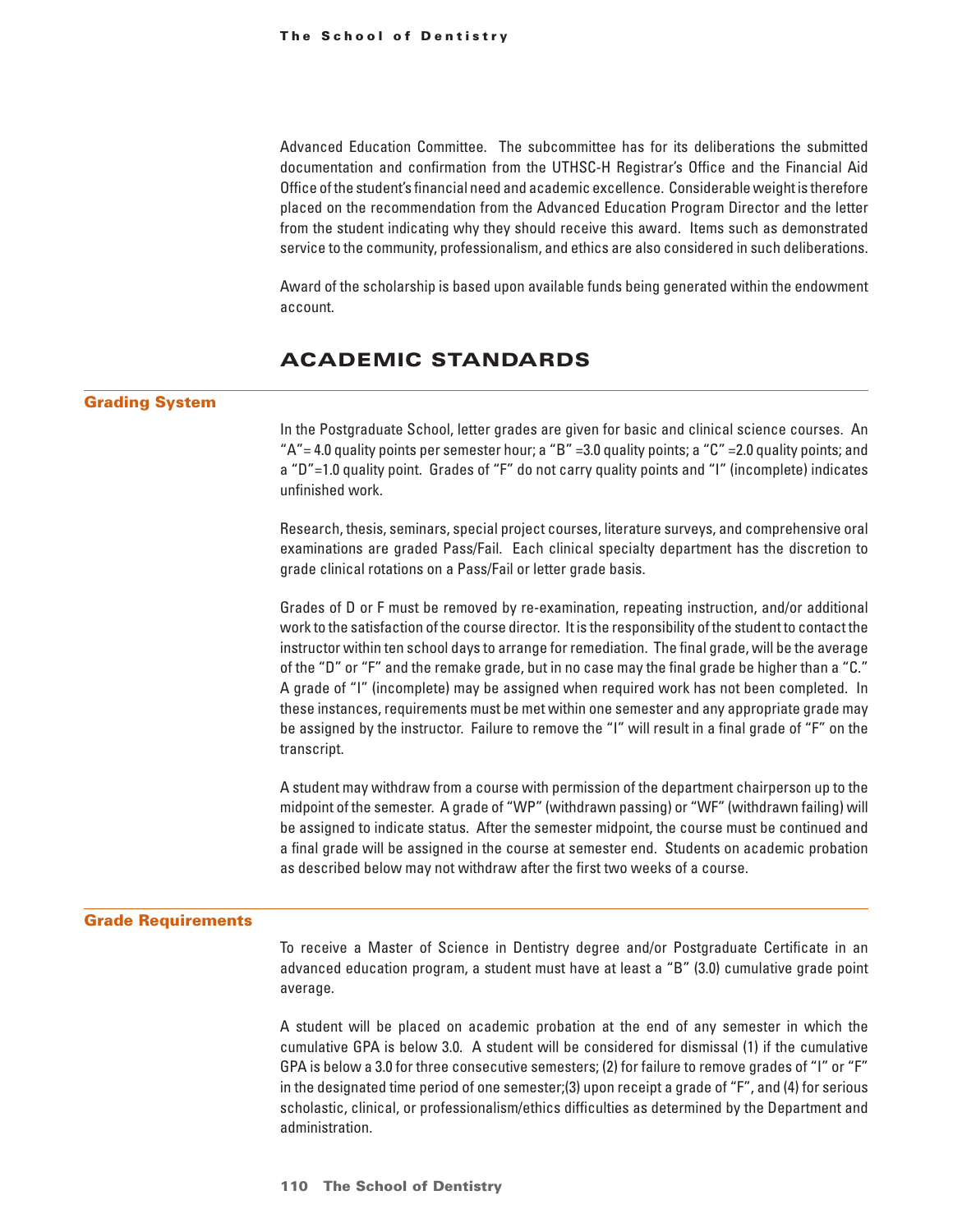## Review of Academic Actions

Advanced Education Students (except those participating in the Oral and Maxillofacial Surgery Residency Program) may appeal any academic action to the Associate Dean for Academic Affairs, in writing, within five working days after receipt of their letter stating academic actions. The letter should present the basis upon which the appeal is being requested. If the Associate Dean for Academic Affairs accepts the appeal, the process described below will apply.

The Associate Dean for Academic Affairs will refer the appeal to an ad hoc appeal committee consisting of the Director of Advanced Education, who will serve as chair, and three additional program directors appointed by the Director of Advanced Education. The director of the involved program will not be eligible to serve on the ad hoc appeals committee. The appeal committee will review the circumstances leading to the academic action, meet with the student and other involved individuals, and submit a final recommendation to the Dean within 15 working days of the final committee meeting. The student will be notified of the Dean's decision within five working days following receipt of the committee's recommendations. The Dean's decision is final.

Individual participating in the Oral and Maxillofacial Surgery Residency Program will be subject to the policies and provisions of the program as described in the OMFS residency manual.

## CURRICULUM

The curriculum consists of basic and clinical science courses, conferences, hospital rotations, and clinical conferences that meet the requirements for examination by the various American Specialty Boards and Commission on Dental Accreditation. The courses are scheduled on an academic year basis from July 1 to June 30, and are conducted according to the School of Dentistry academic calendar. Basic and clinical science courses, hospital rotations, clinical activities, and clinical resident conferences may be added, deleted, or modified at the discretion of the school. The official listing of courses available in a given semester are published online by the Office of the Registrar.

#### Courses of Instruction/Description

Courses of instruction are identified by an eight-digit number. The first four characters indicate the school and program; the first two numbers indicate the specialty area of the basic and clinical sciences in a numerical range of 01-99, and the last two numbers indicate the numerical sequence of the courses offered by the respective basic and clinical sciences specialty or department in a numerical range of 01-99.

Note: Course descriptions are intended to represent skills and knowledge that should accompany successful completion of the course and should not be construed as a guarantee or warranty by UTHSC-H of the required level of achievement by every student.

## BASIC SCIENCES

#### **BASIC SCIENCES**

Core Curriculum

#### **DBPG 1115 Advanced Basic Sciences I**

Weltman and Lewis. 3 SH. Fall Students will be provided with an advanced understanding of neurosciences and pharmacology.

**111 The School of Dentistry**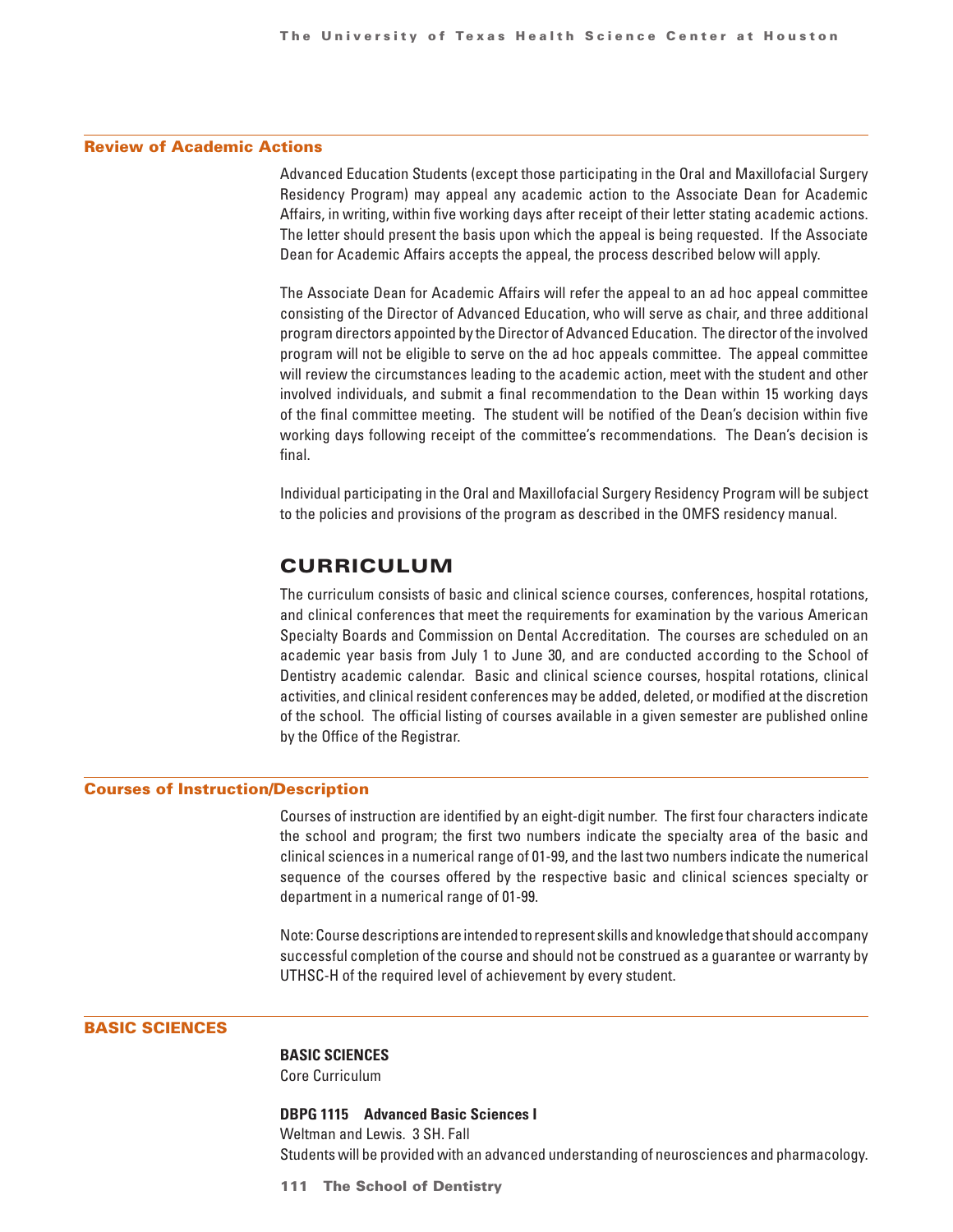Topics to be covered in neurosciences may include neurotransmitters as chemical messengers; neural pathways of somatosensation; ascending sensory pathways; motor pathways; clinical entities affecting the spinal cord or peripheral nerves; clinical symptoms of cranial nerve damage; clinical syndromes of the head and neck region; pain reception and peripheral mediation; pain mediation through the dorsal horn and ascending pain pathways-structure, function and pathology; clinical pain in dentistry; and mastication and oral reflexes. Topics in pharmacology may include principles and pharmacokinetics, autonomic drugs, fluoride and anti-plaque agents, neurologic drugs, sedatives, opiate analgesics and anticonvulsants, local anesthetics, antibiotics, anti-inflammatory drugs, antihistamines and corticosteroids, cardiovascular drugs, drug laws and drug abuse, and general anesthetics.

## **DBPG 1116 Advanced Basic Sciences II.**

#### Rittman. 4 SH. Spring

Students will be provided with an advanced understanding of tissue fine structure, wound healing, hemostasis, microbiology, and immunology. Topics to be covered in tissue fine structure may include cell structure, epithelia and glands, connective tissue, cartilage, bone and bone formation, other hard tissues, muscle, and peripheral blood vessels, and nerves. Topics to be covered in wound healing may include injury and the initial response, the proliferative phase of healing, epithelization and the remodeling phase, collagen and the ground substance, angiogenesis in wound healing, healing of bone fractures, muscle and nerve repair, growth factors and wound healing, and nutrition and wound healing. Topics to be covered in hemostasis may include vascular response, endothelial hemostatic balance, platelet microanatomy, function and evaluation, extrinsic and intrinsic coagulation, acute phase response, fibrinolysin, inhibitors of hemostasis, and bleeding disorders and laboratory evaluation prior to dental treatment. Topics to be covered in microbiology may include: basic bacteriology; biofilms, plaque, caries; periodontal pathogens, pulp and periapical infection, diagnostic microbiology, oral virus infections, and oral fungal infections. Topics to be covered in immunology may include introduction, immunoglobulin and antigen-antibody reactions, innate immunity and complement, major histocompatibility complex and antigen processing, b cells and t cells, cytokines and chemokines, cell-mediated immunity and dendritic cells, immunology of wound healing, and inflammation.

## Anatomical Sciences

## **DBGP 1101 Anatomy (Head & Neck)**

#### Warner. 3 SH Summer

This course is designed to review basic head and neck anatomy to cover details that may not have been included in a general anatomy course. Each region is treated by lecture followed by dissection. A good faculty-to-student ratio and discussion in the laboratory ensures that the material is being understood and learned.

#### **DBPG 1106 Cell/Developmental Biology**

#### Duke. 1 SH Fall

This course will familiarize students with principles of molecular biology and provide a basic understanding of genetics and cytogenetics, and a detailed knowledge of development of the craniofacial complex, including formation of the face and the bones of the skull. A review of cell structure and reproduction is included, as well as a session on special techniques the student is likely to encounter in their studies and/or research.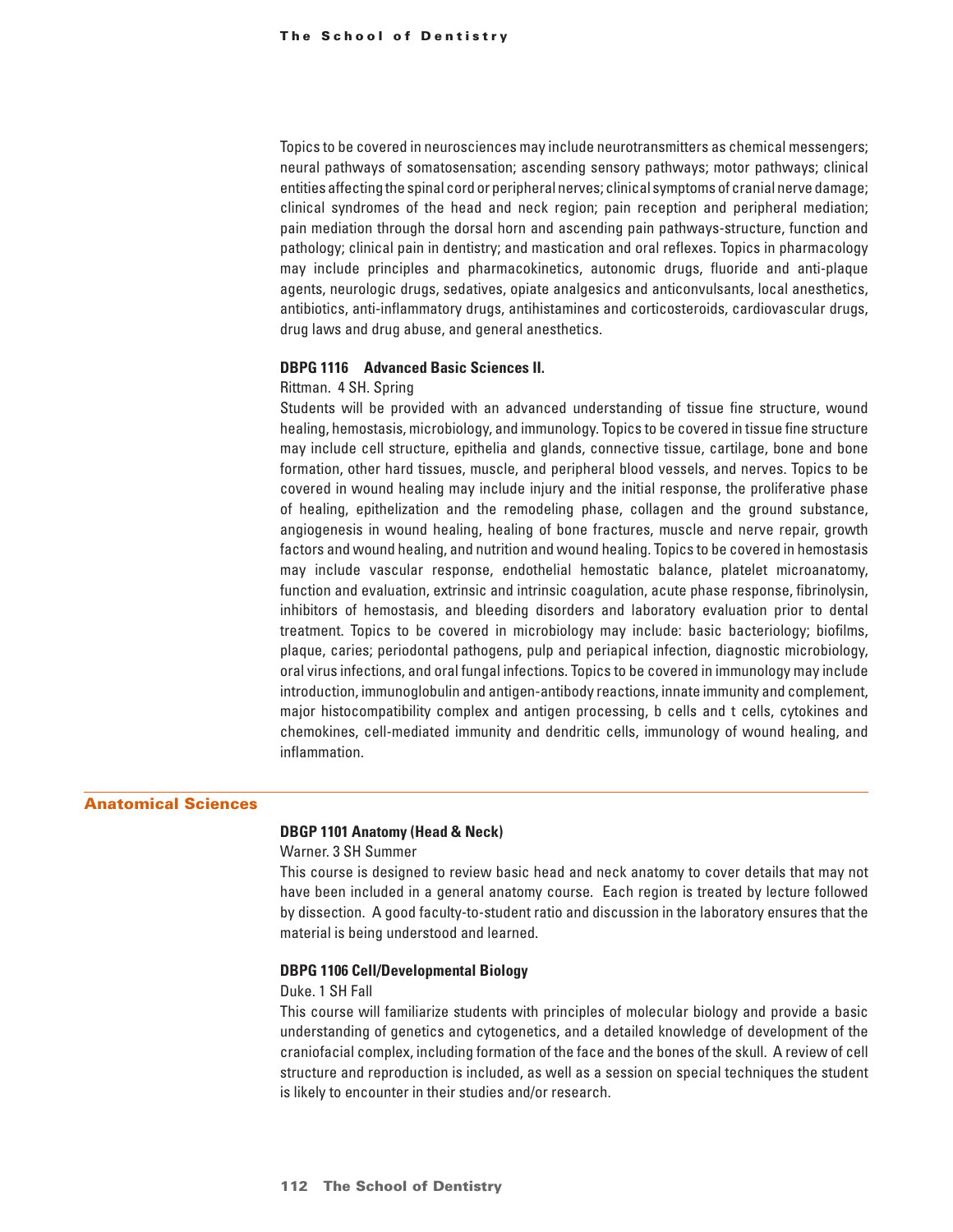#### **DBPG 1110 Oral Biology: Development, Structure and Function of Oral Tissues**

Duke 1 SH Fall

Students will have an opportunity to gain a basic understanding of the developmental anatomy, light and ultrastructual microscopic features, biochemistry, and functional properties of oral tissues. In particular, emphasis will be placed on developing and adult mineralized tissues of enamel, dentin, bone, and cementum as well as pulp, periodontium, oral mucosa, and salivary glands. Advanced instruction will include information about current research advances (basic and translational) within each of the topic areas.

## Oral Biomaterials

## **DBPG 1304 Oral Biomaterials---Endodontics**

Dorn and Bohluli. 1 SH Summer

This didactic and laboratory course is designed to provide the student with the opportunity to learn the biological, chemical, and physical properties of materials used in the endodontic treatment of teeth. This course is offered and complete in the fall semester.

## **DBPG 1305 Oral Biomaterials ---Orthodontic Biomechanics and Materials**

English, 2 SH Fall

This didactic and laboratory course is designed to provide the student with the opportunity to learn the properties of materials used in Orthodontics.

The following courses are offered by the Graduate School of Biomedical Sciences.

## **DBPG 1081 Oral Biomaterials II**

Ontiveros. 1 SH Fall

This didactic course will provide the student the opportunity to learn current concepts in the oral biomaterials applied to fixed and removable prosthodontics

## **DBPG 1091 Oral Biomaterials I**

Paravina. 1 SH Spring

This didactic course will provide the student the opportunity to learn current concepts in oral biomaterials applied to operative and esthetic dentistry.

## **Stomatology**

## **DBPG 1612 Graduate Oral Pathology**

Bouqout. 2 SH Fall

This course is comprised of advanced lectures in oral pathology for students in the various specialties. Topics in this course include the oral manifestations of infectious diseases, inflammatory conditions, odontogenic cysts and neoplasms, selected benign and malignant neoplasms of the soft and hard tissues, salivary gland disorders and mucocutaneous diseases. Emphasis is placed on the pertinent clinical and microscopic findings, treatment, and prognosis and differential diagnosis.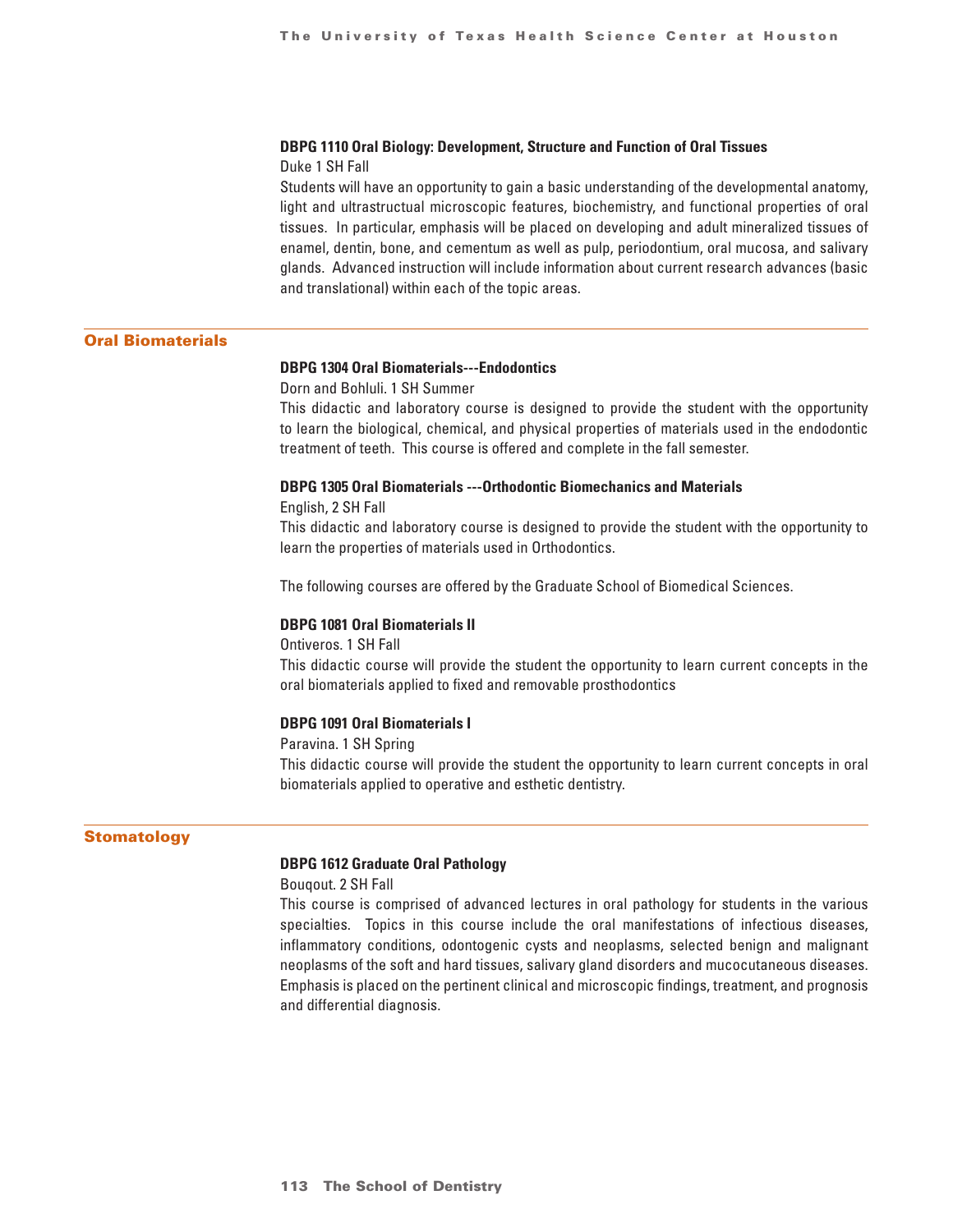## Physiology

## **DBPG 1804 Pulp Biology Dorn.1 SH Summer**

This is a lecture/seminar course designed to provide the student with an in-depth knowledge of the dental pulp, both in health and disease. Emphasis will be placed on the embryology, microanatomy, physiology, and histology of the dental pulp. Both classic and current literature are used to highlight the various pulpal reactions to a variety of irritants, along with associated diagnostic and clinical therapeutic procedures.

#### Non-Departmental

## **DBPG 1911 Research**

## **Faculty Committee. Variable 1-6 SH Credit given in final semester.**

Research activity usually includes registration for one - four hours of credit per fall or spring semester, beginning either in the spring preceding graduation or fall of the terminal year. A minimum of four semester hours is required for all degree programs, except Periodontics which requires six. Refer to Graduation Requirements for additional information.

## **DBPG 1912 Thesis**

#### **Faculty Committee. 2 SH Credit given in final semester.**

The student, in consultation with the Clinical Department Chairperson, selects a research project in a basic science area or in a clinically applied specialty area as early as possible. The Department Chairperson appoints a Thesis Committee Chairperson knowledgeable in the area of the research chosen. Other members of the Thesis Committee are chosen by the Department Chairperson and by the Thesis Committee Chairperson.

## **DBPG 1920 Applied Sciences II O'Neill. 2 SH Summer**

This course provides the advanced student with the opportunity to understand the principles of ethics, jurisprudence and risk management, behavioral sciences, and education and teaching methodology.

# **HI 5352W Statistical Methods in Health Informatics**

## **Johnson. 3 SH Summer**

This course provides the student the opportunity to develop basic competencies in the measurement, design, analysis, interpretation, and critical evaluation of health information research and evaluation studies. Students will have the opportunity to learn and apply the most important and most frequently used statistical measures and methods, as well as to critically evaluate their appropriate use in health informatics research and evaluation. Topics include the study of frequency distributions, measures of central tendency, variance, hypothesis testing, correlation and both parametric and non-parametric inferential methods including t-tests, analysis of variance, chi-square ,test of significance, and tests of measures of association.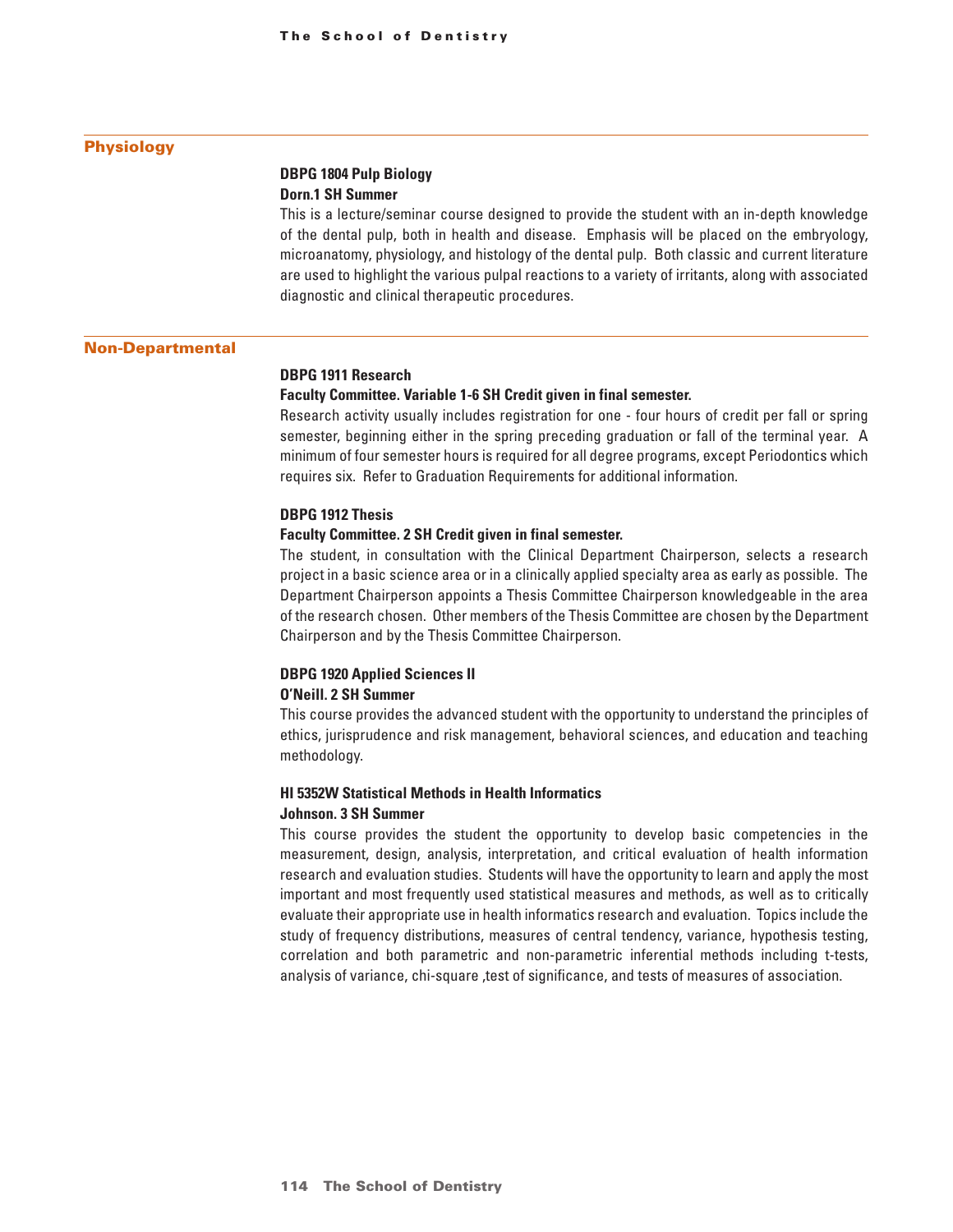## CLINICAL SCIENCES

## **DBPG 1001 Conscious Sedation I Whitmire. 1 SH Summer**

This course will encompass the principles of sedation patient selection, the pharmacology and physiology of certain anesthesia-related topics and limited clinical assignments. The lectures will be concerned primarily with nitrous oxide conscious sedation. Clinical proficiency in the delivery of nitrous oxide is not evaluated in this course, although, didactic requirements for nitrous oxide sedation are fulfilled. This course will complete in the fall semester.

## **DBPG 1002 Conscious Sedation II Whitmire. 1 SH Fall**

The second of two courses, this section of conscious sedation directs its attention to principles and practice of other forms of sedation including oral, intravenous, and intramuscular approaches. This is primarily a didactic course with little clinical management, more clinical application to the patient's history, and clinical presentation. Conscious Sedation I is a prerequisite for Conscious Sedation II.

## **DBPG 1007 Practice Management.**

## **Weltman, Hindley. 1 SH. Fall**

This course is intended for the student in the final year of matriculation, and will discuss associateships, buying and borrowing, staffing, financial planning-personal insurance and computerization of the dental office.

## **DBPG 1008 Graduate Oral Radiology Abramovitch. 1 SH Spring**

This course offers an in-depth study of skull and related extraoral radiograph techniques. The resident will be introduced to panoramic radiology as well as Direct Digital imaging, both intraoral and extraoral. Localization techniques, image manipulation, and networking will also be presented in this course.

## **DBPG 1009 Interdisciplinary Research Seminar I Duke. 1 SH Fall**

This seminar series exposes the graduate student to the various research projects occurring in other disciplines in the School of Dentistry as well as other areas of the Medical Center. Presentations will be given by graduate students as well as guest scientists from other institutions in the Medical Center and Rice University.

## **DBPG 1010 Interdisciplinary Research Seminar II. Duke. 1 SH Spring**

This seminar series exposes the first-year graduate student to the various research projects occurring in other disciplines in the School of Dentistry as well as other areas of the Medical Center. Presentations will be given by graduate students as well as guest scientists from other institutions in the Medical Center and Rice University.

This course meets at noon every Wednesday. It is required for first-year orthodontic residents for both fall semesters. Interdisciplinary Research Seminar II (DBPG 1009) is a prerequisite for this course.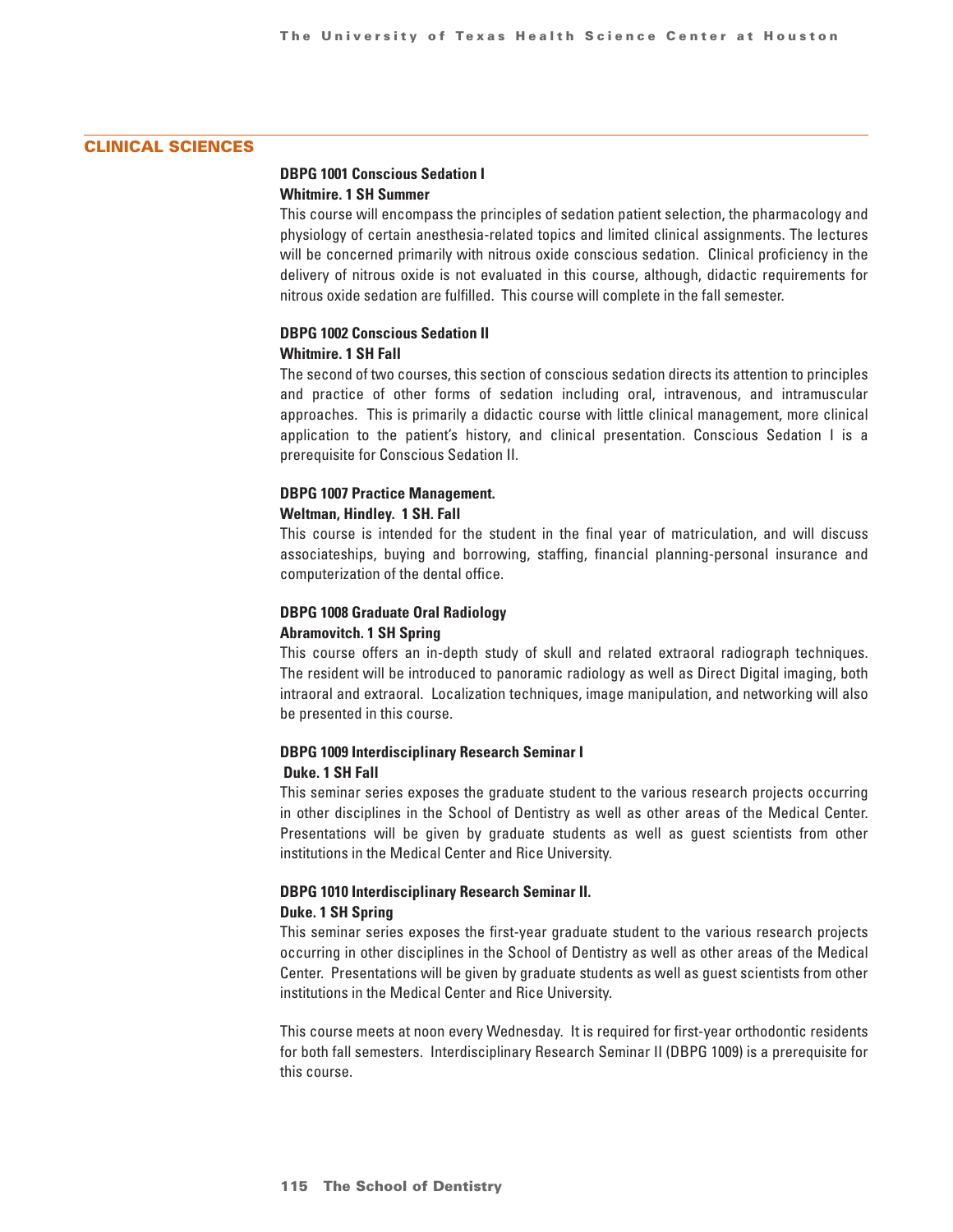#### **DBPG 1011 Interdisciplinary Research Seminar III.**

#### **Duke 1 SH. Fall**

This seminar series exposes the second-year graduate student to the various research projects occurring in other disciplines in the School of Dentistry as well as other areas of the Medical Center. Presentations will be given by graduate students as well as guest scientists from other institutions in the Medical Center and Rice University.

This course meets at noon every Wednesday. It is required for second-year orthodontic residents for both fall semesters. Interdisciplinary Research Seminar II (DBPG 1010) is a prerequisite for this course.

## **DBPG 1012 Interdisciplinary Research Seminar IV. Duke 1 SH Spring**

This seminar series exposes the second-year graduate student to the various research projects occurring in other disciplines in the School of Dentistry as well as other areas of the Medical Center. Presentations will be given by graduate students as well as guest scientists from other institutions in the Medical Center and Rice University.

This course meets at noon every Wednesday. It is required for second-year orthodontic residents for both fall semesters. Interdisciplinary Research Seminar II (DBPG 1011) is a prerequisite for this course.

## **Endodontics**

## **DBPG 2004 Preclinical Graduate Endodontics Dorn. 1 SH Summer**

The objective of this introductory course is to present major biological and technical aspects of endodontic treatment in a seminar/laboratory setting. The student will learn various instrumentation and obturation modalities in a simulated clinical environment. The student will be expected to develop, enhance, and assess his/his clinical skills prior to beginning the clinical phase of the program.

#### **DBPG 2005 Endodontic Surgery**

#### **Dorn. 1 SH Spring**

The objective of this lecture/seminar course is to provide a comprehensive analysis of contemporary principles of endodontic surgery. At the conclusion of the course, the student will have the opportunity to acquire a sound understanding of the scientific literature and biological principles that support the surgical skills necessary to properly manage cases not amenable to nonsurgical therapy.

## **DBPG 2006 Topical Seminar in Endodontics Dorn. 1SH Fall & Spring**

This seminar course presents an in-depth analysis of the biological principles and scientific foundation for all aspects of endodontic therapy. A critical evaluation of the classical and contemporary literature will be emphasized to help provide the student with a rationale for clinical treatment. Extensive readings of texts and literature along with presentation of papers directly applicable to endodontics will be required.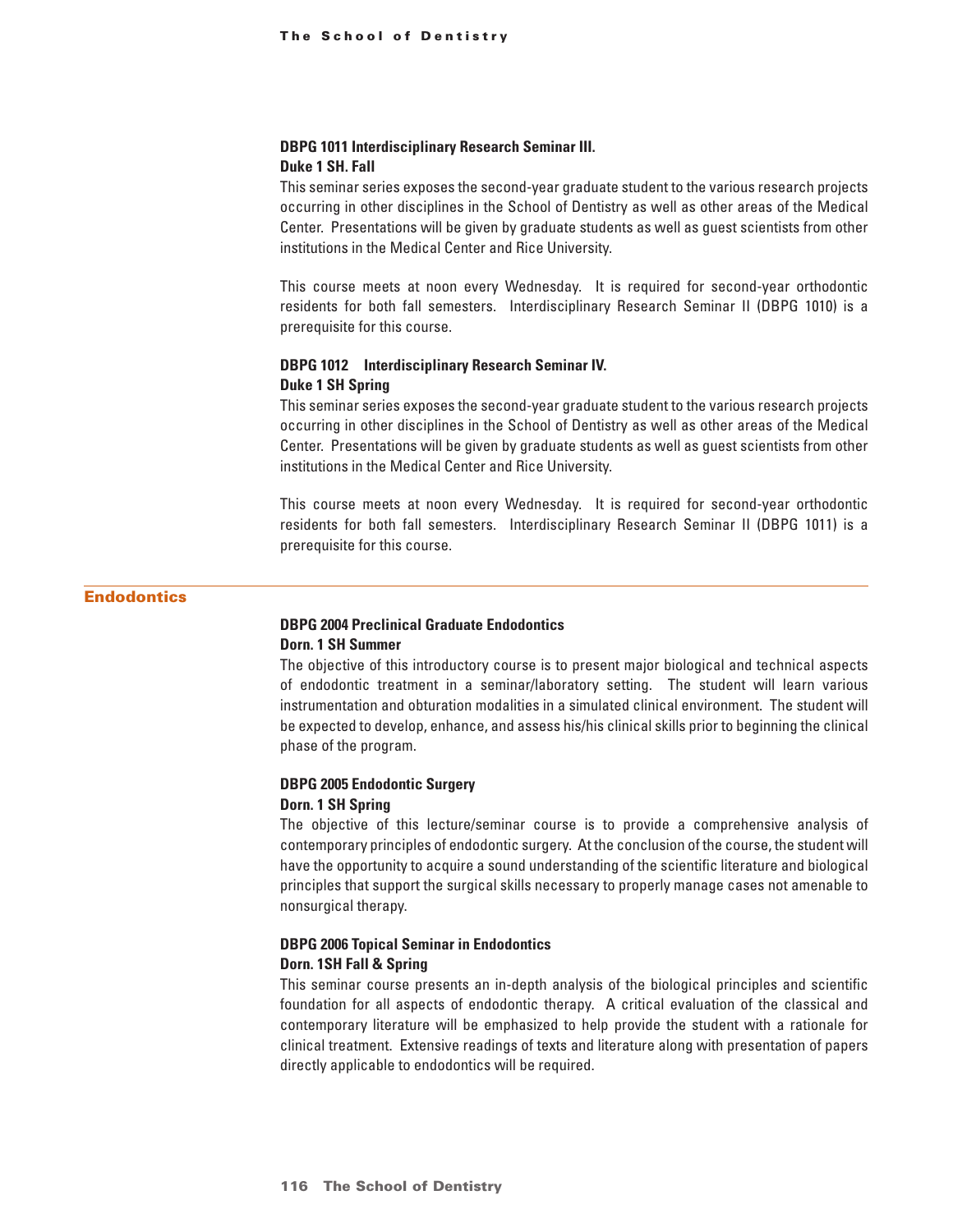# **DBPG 2008 Current Literature Seminar**

## **Dorn. 1SH Fall & Spring**

This seminar course is intended to broaden the student's background in endodontics through a critical analysis of the current literature.

## Oral and Maxillofacial Surgery

## **DBPG 4001 Oral and Maxillofacial Surgery Seminar Wong 1 SH Summer, Fall & Spring**

This seminar will cover a variety of topics in oral and maxillofacial surgery. The syllabus is composed of a core curriculum repeated every year from July-October and a rotating curriculum for the remainder of the year. Core subjects include hospital protocol, introduction to the management of maxillofacial trauma, maxillofacial infections fluid and electrolyte balance, renal function, head and neck imaging, peri-operative analgesia, soft and hard tissue healing. The rotating curriculum will cover various topics in a three-year cycle, and will include maxillofacial trauma, head and neck cancer, reconstructive and bone graft surgery, dentoalveolar surgery, pre-prosthetioc surgery, facial cosmetic surgery, cleft surgery, TMJ dysfunction, and microneurosurgery.

## **DBPG 4002 Orthognathic Conference English. 1 SH Fall & Spring**

The orthognathic conference is jointly presented by faculty from the Departments of Oral and Maxillofacial Surgery and Orthodontics. Weekly presentations will cover the diagnosis, treatment planning, and treatment of patients with dentofacial deformities. Topics covered will include orthodontics preparation of patients for orthognathic surgery, surgical procedures, distraction techniques, and the management of syndromic patients.

## **DBPG 4003 Clinico-Pathlogic Conference (CPC) Gilbert. 1 SH Summer, Fall & Spring**

The CPC is a 20 – 30 minute presentation incorporated into the Department of Oral Maxillofacial Surgery's weekly meeting at Methodist. Interesting pathology cases are presented using a clinical approach. Emphasis is placed on the initial presentation, interpreting radiographic and serological results, development of a differential diagnosis, and confirmation of the diagnosis with histology. Treatment measures are also discussed.

## **Orthodontics**

## **DBPG 5005A Current and Classical Literature in Orthodontics I English. 1 SH Fall**

This course reviews current and classical orthodontic literature. Reading assignments are given to each resident. Abstracts of each article are completed by the residents assigned that article. A short question/answer/discussion follow each abstract presentation. Topics in Orthodontics I (DBPG 5010) is a prerequisite for this course.

## **DBPG 5005B Current and Classical Literature in Orthodontics II English. 1 SH Spring**

This course reviews current and classical orthodontic literature. Reading assignments are given to each resident. Abstracts of each article are completed by the resident assigned that article. A short question/answer/discussion follow each abstract presentation. Current and Classic Literature in Orthodontics I (DBPG 5005A) is a prerequisite for this course.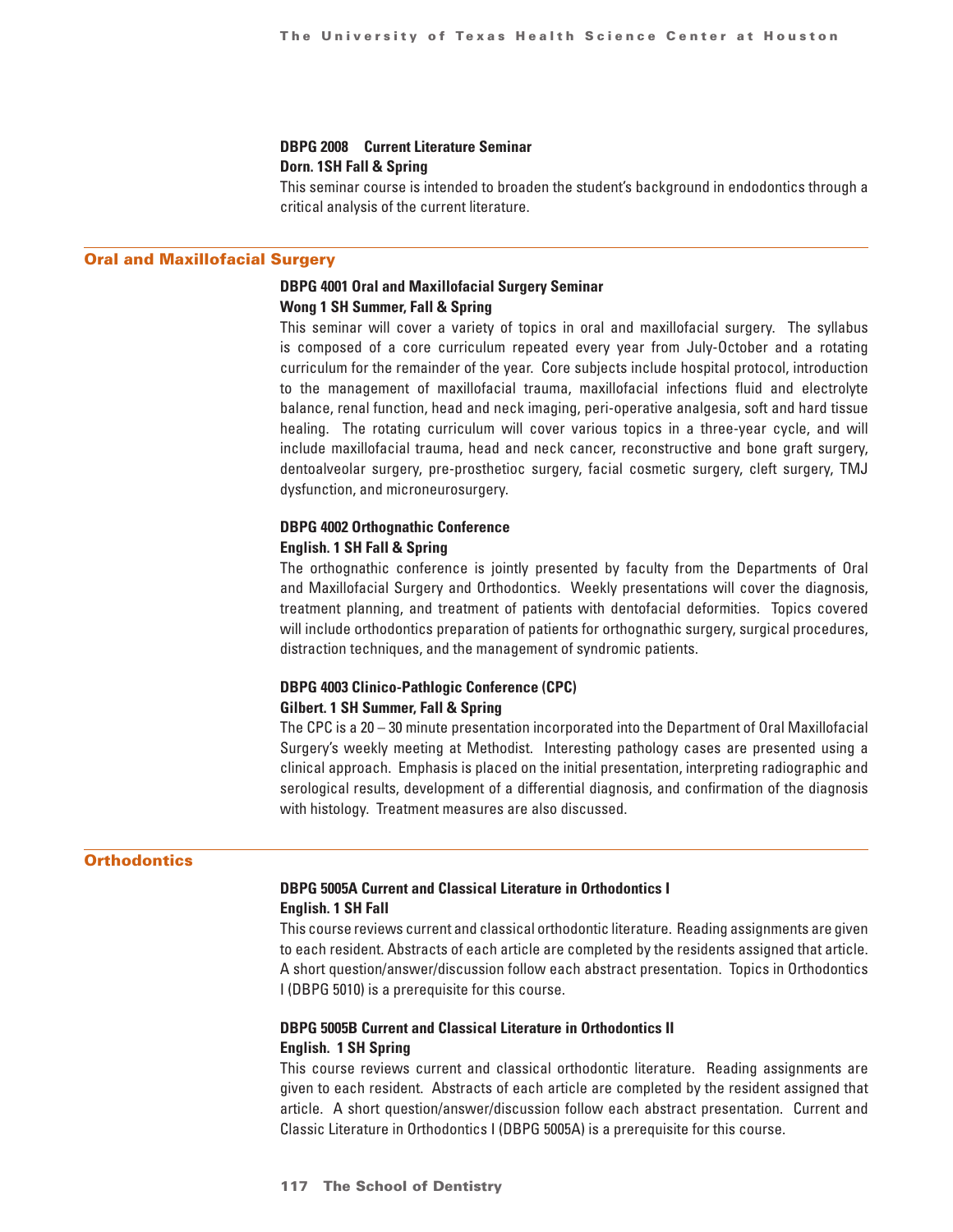## **DBPG 5005C Current and Classical Literature in Orthodontics III. English. 1SH Fall**

This course reviews current and classical orthodontic literature. Reading assignments are given to each resident. Abstracts of each article are completed by the resident assigned that article. A short question/answer/discussion follow each abstract presentation. Current and Classic Literature in Orthodontics I (DBPG 5005B) is a prerequisite for this course.

## **DBPG 5005D Current and Classical Literature in Orthodontics IV English. 1SH Spring**

This course reviews current and classical orthodontic literature. Reading assignments are given to each resident. Abstracts of each article are completed by the resident assigned that article. A short question/answer/discussion follow each abstract presentation. Current and Classic Literature in Orthodontics I (DBPG 5005C) is a prerequisite for this course.

## **DBPG 5010 Topics in Orthodontics I**

## **English. 2 SH Summer**

This advanced course provides the student with the opportunity to learn the scientific knowledge, biomechanical principles, and orthodontic techniques required to diagnose, treatment plan, and correct routine and complex malocclusions of growing and skeletally mature patients. Students are required to make oral case presentations of patients diagnosed and treated in the postgraduate clinic. Class time is a combination of lectures, seminars, laboratories and clinical activities. Topics include orthodontic diagnosis and treatment planning, cephalometrics and radiology, orthodontic and orthodontic appliance design, orthodontic techniques, dentofacial orthopedics, biomechanical principles, interdisciplinary comprehensive care, interdisciplinary care lecture series, clinical photography, and clinical orthodontic treatments/cases management.

## **DBPG 5011 Topics in Orthodontics II English. 4 SH Fall** See DBPG 5010 for course description.

**DBPG 5012 Topics in Orthodontics III. English. 4 SH. Spring** See DBPG 5010 for course description.

## **DBPG 5013 Topics in Orthodontics IV.**

English. 2 SH. Summer

This advanced course provides the student with advanced knowledge in orthodontic diagnosis, analysis/case management, and treatment. Various approaches to routine orthodontic tooth movement, dentofacial orthopedic techniques, surgical-orthodontic techniques, and techniques for managing cleft palate and craniofacial deformities patients are presented. Instruction in different topic areas consists of a combination of lectures, seminars, laboratories, and clinical activities throughout the year. Students are required to make oral case presentations throughout the year on patients they are treating in the postgraduate or craniofacial deformities clinic. At the completion of the course each resident is required to present a comprehensive oral and written case analysis of some or all their patients to the faculty. Topics in Orthodontics I (DBPG 5012) is a prerequisite for this course.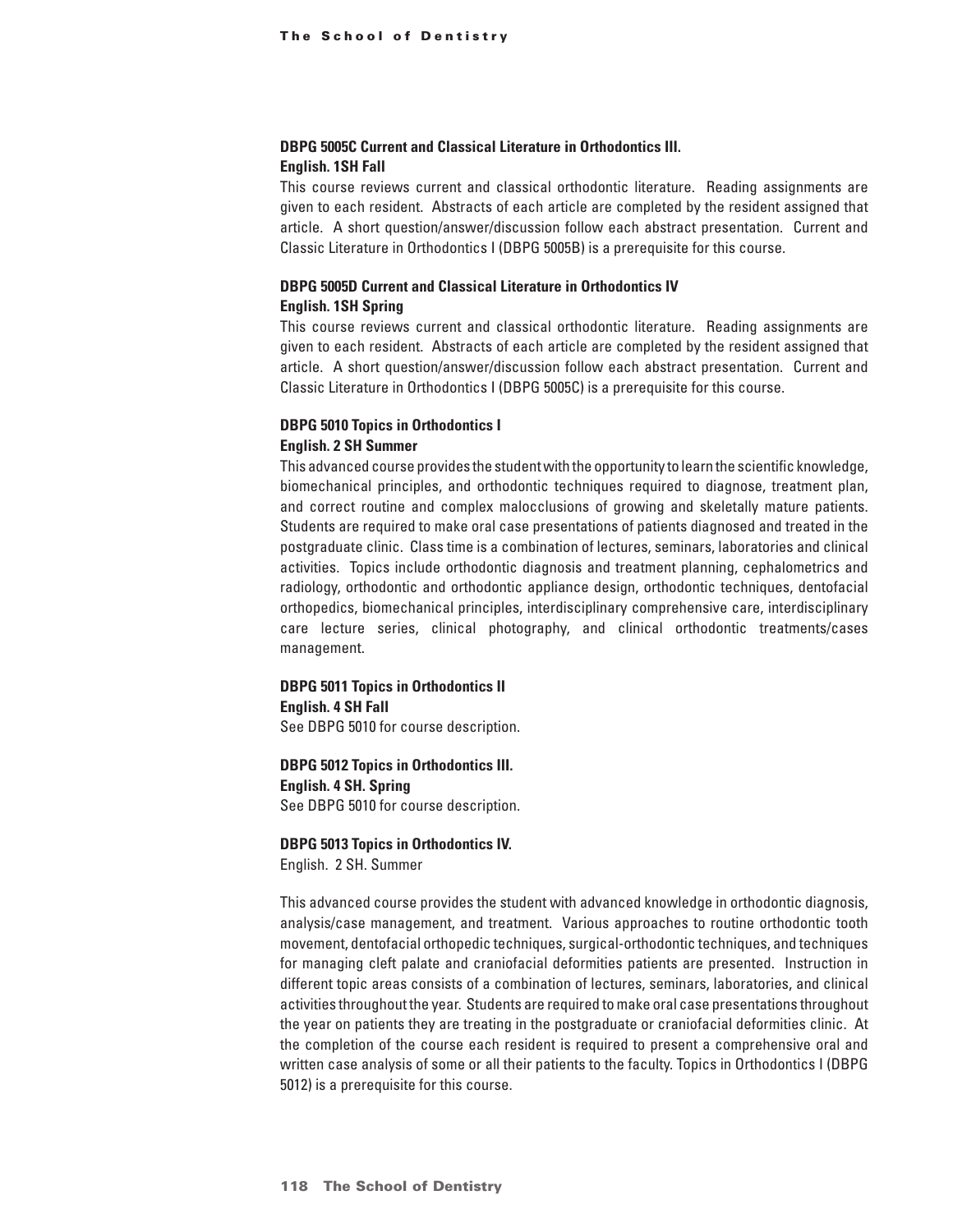**DBPG 5014 Topics in Orthodontics V. English. 4 SH. Fall** See DBPG 5013 for course description.

**DBPG 5015 Topics in Orthodontics VI.**  English. 4 SH Spring See DBPG 5013 for course description

#### **DBPG 5016 Craniofacial Growth and Development I.**

Duke, Akyalcin and Englis. 2 SH Spring

This course will provide the student with a basic understanding of prenatal and postnatal craniofacial growth and development as it relates to orthodontic diagnosis and treatment planning. Topics include molecular aspects of prenatal craniofacial patterning, clinical genetics, syndrome delineation, general concepts of physical growth, postnatal development of the cranial vault, cranial base, midface and mandible, patterning and control mechanisms during postnatal development, correlative growth and facial growth prediction, speech and language development, and relevant aspects of cognitive, emotional, and psychosocial development. Instruction will utilize lectures, seminars/discussions, and student presentations. Topics in Orthodontics I (DBPG 5010) is a prerequisite for this course.

## **DBPG 5017 Craniofacial Growth and Development II.**

Duke. 2 SH Fall A continuation of Craniofacial Growth and Development Part I

## **DBPG 5020 Orthodontic Practice Management. English.1SH. Spring**

This orthodontic practice management course will focus on the business aspects of an

orthodontic practice. It will include the AAO Practice Alternative Program, valuation of orthodontic practices, bank-related issues, development of a practice plan, insurance issues including professional liability and disability, and computerization of the orthodontic office.

## Pediatric Dentistry

## **DBPG 6001A Topics in Pediatric Dentistry I. Badger, Faculty. 2SH. SUMMER**

This advanced course provides the student with the knowledge, principles and comprehensive understanding of Pediatric Dentistry required to diagnose, formulate treatment plans and provide quality patient care. Class time is a combination of lectures, seminars, and clinical activities. Students are presented with a series of topics covering areas of Pediatric Dentistry in lecture and discussion format by the faculty. Students are required to make oral case presentations Written and oral exams are given to verify each student has mastered all topic areas which are required for completion of certificate requirements. (This is for DBPG 6001A)

**DBPG 6001B Topics in Pediatric Dentistry I. Badger, Faculty. 2SH. FALL**

A continuation of advanced topics presented in DBPG 6001.

**DBPG 6001C Topics in Pediatric Dentistry I Badger, Faculty. 2SH SPRING**

A continuation of advanced topics presented in DBPG 6001.

**119 The School of Dentistry**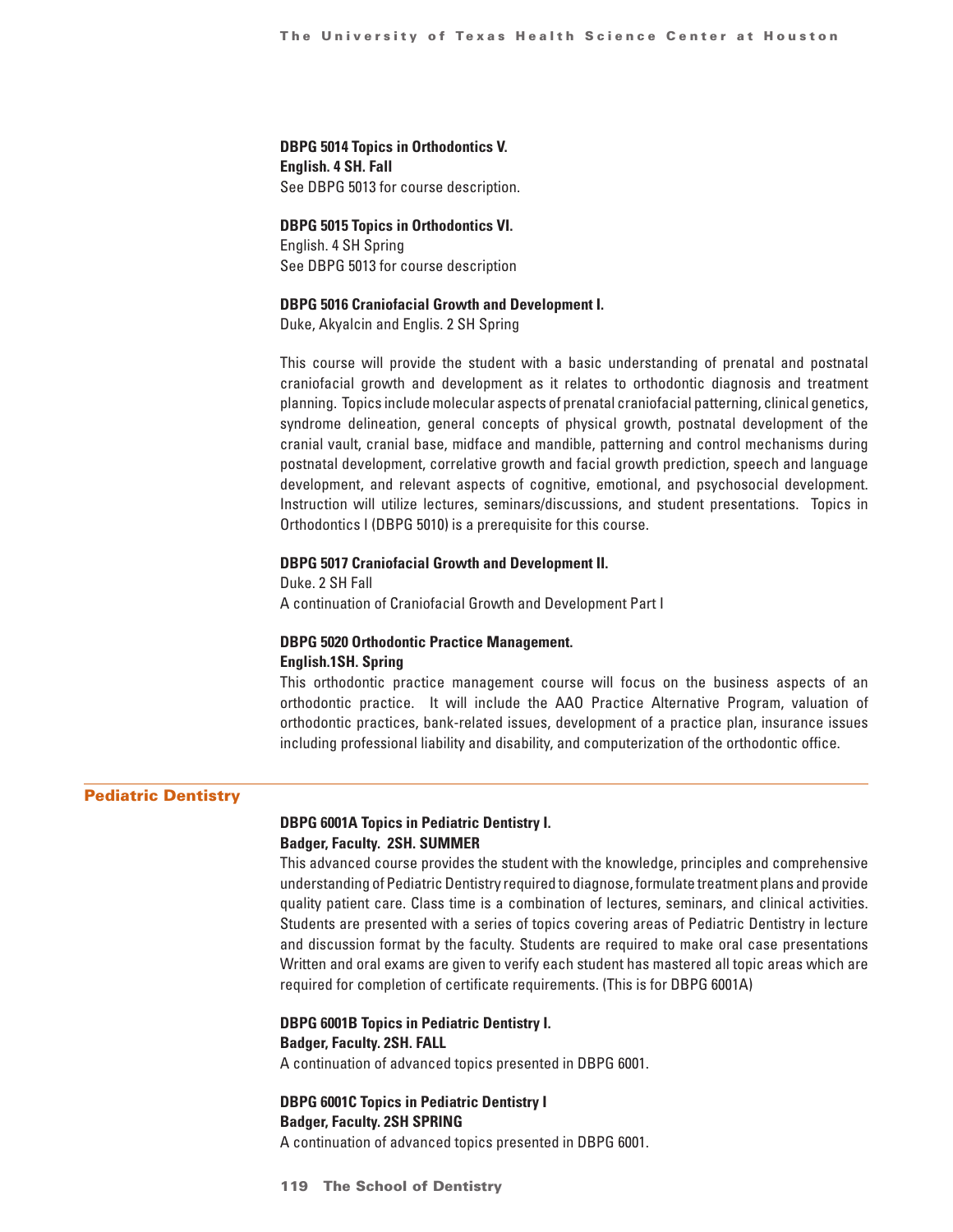### **DBPG 6001D Topics in Pediatric Dentistry II. Badger, Faculty. 2SH. SUMMER**

This advanced course continues to provide the student with advanced knowledge and comprehensive understanding of Pediatric Dentistry. Class time is a combination of lectures, seminars, and clinical activities. Students are presented with a series of topics covering areas of Pediatric Dentistry in lecture and discussion format by the faculty. Students are required to make oral case presentations throughout the year. Written and oral exams are given to verify each student has mastered all the topic areas which are required for completion of certificate requirements. Topics in Pediatric Dentistry I (DBPG 6001) is a prerequisite for this course (This is for DBPG 6001D)

## **DBPG 6001E Topics in Pediatric Dentistry II Badger, Faculty. 2SH. FALL**

A continuation of advanced topics presented in DBPG 6001.

### **DBPG 6001F Topics in Pediatric Dentistry II Badger, Faculty. 2SH. SPRING**

A continuation of advanced topics presented in DBPG 6001.

## **DBPG 6007A Current & Classical Literature Review in Pediatric Dentistry I Badger. 1SH. FALL**

This course reviews current and classical pediatric dental and related literature. Reading assignments are given to each resident. Abstracts of each article are completed by the residents assigned that article. A short question and answer discussion follow each abstract presentation. Topics in Pediatric Dentistry I (DBPG 6001) is a prerequisite for this course.

## **DBPG 6007B Current & Classical Literature Review in Pediatric Dentistry I Badger. 1SH. SPRING**

This course reviews current and classical pediatric dental and related literature. Reading assignments are given to each resident. Abstracts of each article are completed by the residents assigned that article. A short question and answer discussion follow each abstract presentation. Current & Classical Literature Review in Pediatric Dentistry I (DBPG 6007) is a prerequisite.

## **DBPG 6007C Current & Classical Literature Review in Pediatric Dentistry II – Badger. 1SH. SUMMER**

This course reviews current and classical pediatric dental and related literature. Reading assignments are given to each resident. Abstracts of each article are completed by the residents assigned that article. A short question and answer discussion follow each abstract presentation

Current & Classical Literature Review in Pediatric Dentistry I (DBPG 6007) is a prerequisite for this course.

## **DBPG 6007D Current & Classical Literature Review in Pediatric Dentistry II Badger. 1SH. FALL**

This course reviews current and classical pediatric dental and related literature. Reading assignments are given to each resident. Abstracts of each article are completed by the residents assigned that article. A short question and answer discussion follow each abstract presentation. Current & Classical Literature Review in Pediatric Dentistry I (DBPG 6007) is a prerequisite for this course.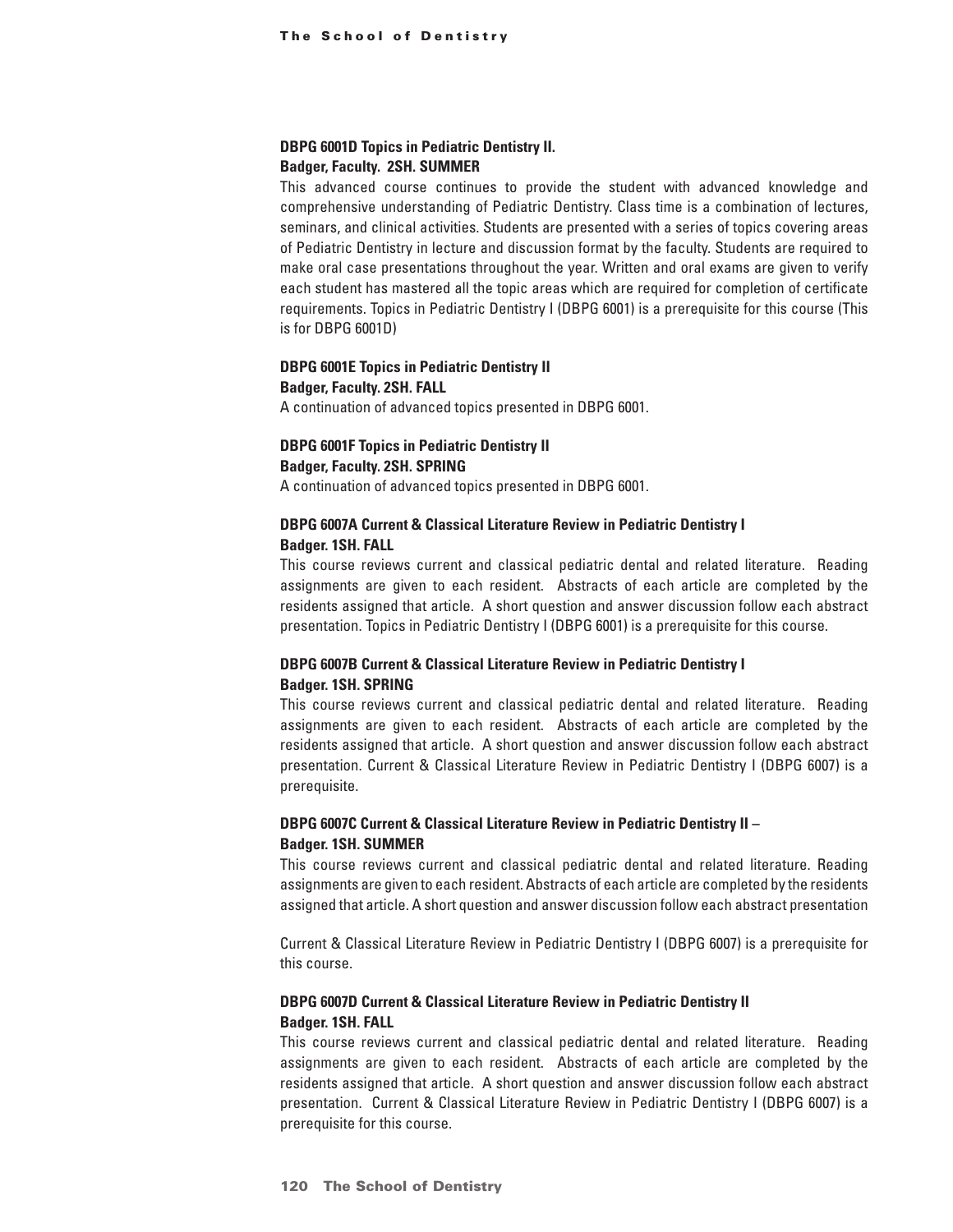## **DBPG 6007E Current & Classical Literature Review in Pediatric Dentistry II Badger. 1SH. SPRING**

This course reviews current and classical pediatric dental and related literature. Reading assignments are given to each resident. Abstracts of each article are completed by the residents assigned that article. A short question and answer discussion follow each abstract presentation. Current & Classical Literature Review in Pediatric Dentistry I (DBPG 6007) is a prerequisite for this course.

# **DBPG 6016 Pediatric Seminar in Craniofacial Development I**

## **Badger, Chiquet. 2SH. SPRING**

This course covers the growth and development didactic criteria, including (1) biology of craniofacial development and tooth movement, (2) facial growth, (3) orthodontic diagnosis, (4) orthodontic treatment planning, and (5) interceptive orthodontic treatment.

## **DBPG 6017 Pediatric Seminar in Craniofacial Development II Badger, Dosani. 2SH. FALL**

This course involves the review of etiology, manifestations and treatment considerations of syndromes affecting patients commonly treated by Pediatric Dentists. Through this seminar course, participants will discuss these syndromes based on (1) presentation of developmental anomaly and systems involved, if applicable, (2) treatment modifications, (3) medical management of the patient, and (4) pertinent research on disease etiology. Additionally, speech and hearing specialists who work with affected children will discuss various therapies available to treat these patients.

### **Periodontics**

## **DBPG 7008 Dental Implant Lecture Series Trejo. 2 SH SPRING**

This course introduces first-year periodontology students to the broad discipline of implant dentistry. Implant Seminars I and II are offered to second- year students in the spring and fall semesters, respectively. These seminars will provide additional didactic exposure. The course consists of a series of lectures given by faculty members and practitioners involved with dental implants. The lectures will include diagnosis and treatment planning, surgical and prosthetic considerations, and implant maintenance. Additionally, as part of the course, the students will be required to treatment plan a case incorporating dental implants. Implants concepts based on scientific literature, rather than concepts based on non-validated dogmas, will be emphasized through the course.

## **DBPG 7009 Topics in Periodontics Weltman & Faculty 2 SH Fall & Spring**

This series of seminars, which extend sequentially through three semesters, concentrate in a thorough, in-depth review, discussion, and evaluation of the periodontal literature related to different aspects of therapy. All non-surgical and surgical approaches, as well as different aspects of the occlusion are reviewed. Weekly papers are required on specific assigned topic. An oral presentation of the subject, by one of the graduate students, will be followed by a discussion with participation of all the students, under the direction of the faculty member conducting the seminar.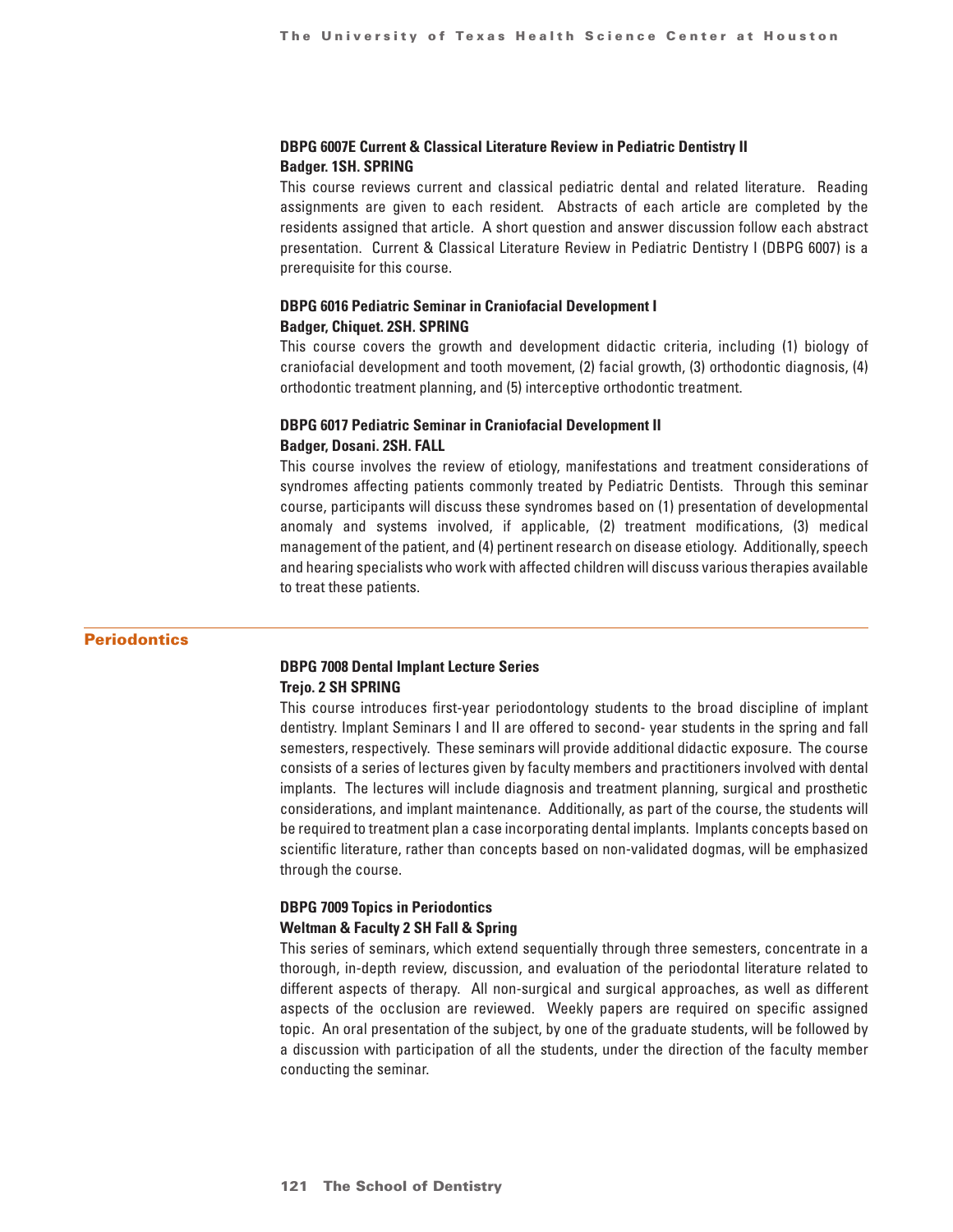## **Prosthodontics**

## **DBPG 8006A Periodontic/Prosthodontic Conference I Belles, and Weltman 1 SH Spring**

This course requires a periodontic student and a prosthodontic resident to jointly prepare a patient's case for diagnosis and treatment planning conference. The students will be scheduled to present this patient case to their peer group and mentors. The mentors in attendance will evaluate and grade the students' presentation and audience participation. Objectives are learning the process of determining a differential dental diagnosis, developing optional treatment plans, learning sequential treatment planning, evaluation of the dental fees to the patient, learning coordinated interdisciplinary care, and preparing and delivering case presentations.

## **DBPG 8006B Periodontic/Prosthodontic Conference II Belles, and Weltman 1 SH Spring**

This course requires a periodontic student and a prosthodontic resident to jointly prepare a patient's case for diagnosis and treatment planning conference. The students will be scheduled to present this patient case to their peer group and mentors. The mentors in attendance will evaluate and grade the students' presentation and audience participation. Objectives are learning the process of determining a differential dental diagnosis, developing optional treatment plans, learning sequential treatment planning, evaluation of the dental fees to the patient, learning coordinated interdisciplinary care, and preparing and delivering case presentations.

## **DBPG 8006C Periodontic/Prosthodontic Conference III Belles, and Weltman 1 SH Spring**

This course requires a periodontic student and a prosthodontic resident to jointly prepare a patient's case for diagnosis and treatment planning conference. The students will be scheduled to present this patient case to their peer group and mentors. The mentors in attendance will evaluate and grade the students' presentation and audience participation. Objectives are learning the process of determining a differential dental diagnosis, developing optional treatment plans, learning sequential treatment planning, evaluation of the dental fees to the patient, learning coordinated interdisciplinary care, and preparing and delivering case presentations.

## **DBPG 8010 Graduate Prosthodontics I Belles. 2SH Summer**

This is a preclinical course for first-year advanced prosthodontic students. It includes all of the clinical and laboratory phases of complete denture therapy and the first half of a two semester course in occlusion.

### Clinical Activities

DBPG 2001 Endodontic Clinic I Dorn. 2-7 SH

DBPG 2002 Endodontic Clinic II Dorn 2-7 SH

DBPG 2003 Endodontic Clinic III Dorn. 2-7 SH

DBPG 5001 Orthodontic Clinic I English. 2-5 SH

**122 The School of Dentistry**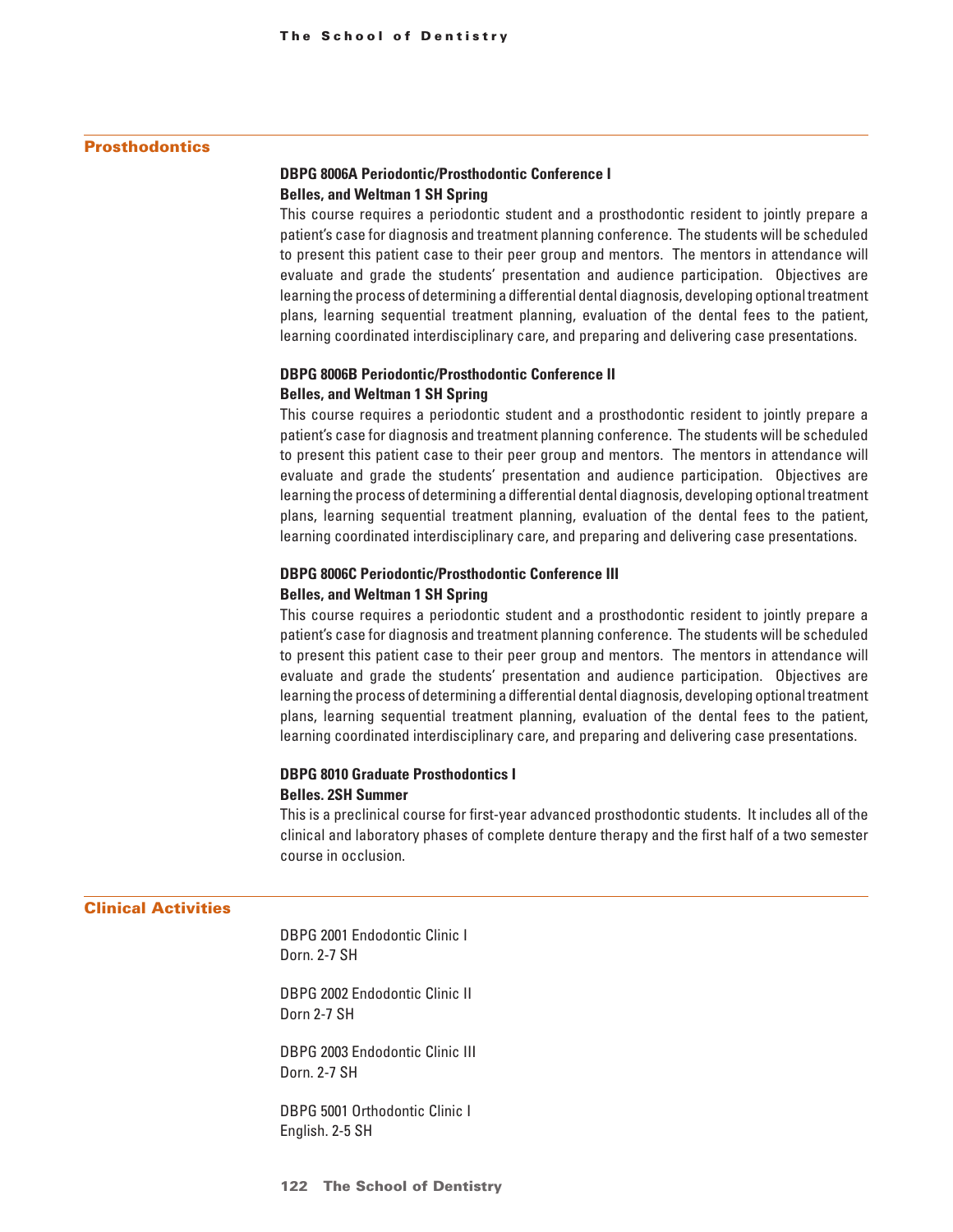DBPG 5002 Orthodontic Clinic II English. 2-5 SH

DBPG 5003 Orthodontic Clinic III English. 2-5 SH

DBPG6005A Pediatric Clinic I Fenton. 1SH

DBPG6005B Pediatric Clinic I Vance. 1 SH

DBPF6005C Pediatric Clinic I Vance 3SH

DBPG6006A Pediatric Clinic II Vance. 3 SH

DBPG6006B Pediatric Clinic II Fenton, 2 SH

DBPB6006C Pediatric Clinic II Vance. 3SH

DBPG 7001 Periodontal Clinic I Weltman. 1-5 SH

DBPG 7002 Periodontal Clinic II Weltman. 1-5 SH

DBPG7003 Periodontal Clinic III Weltman. 1-5 SH

DBPG 8001 Prosthodontic Clinic I Belles. 1-5 SH

DBPG 8002 Prosthodontic Clinic II Belles. 1-5 SH

DBPG 8005 Prosthodontic Clinic III Belles. 3-6 SH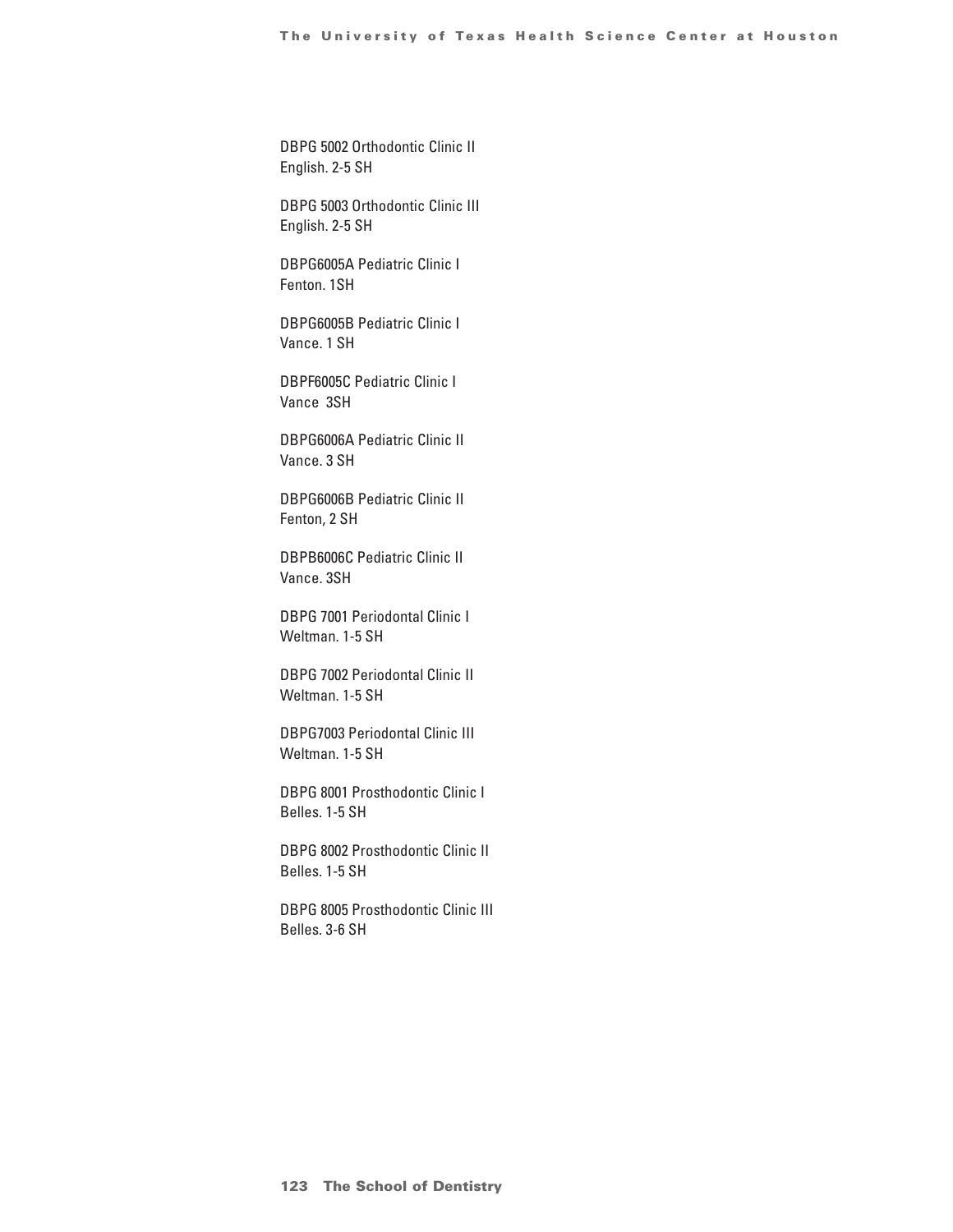# ADVANCED EDUCATION PROGRAMS

The basic and clinical science courses, clinical activities, clinical conferences, and hospital rotation may vary according to changes dictated by requirements for accreditation by the particular American Specialty Board.

# **Endodontics**

#### **26 Month Program**

The Advanced Education Program in Endodontics is an academically intense 26 Month Advanced Education Program accredited by the Commission on Dental Accreditation of the American Dental Association and leads to the award of a Specialty Certificate in Endodontics and a Master of Science in Dentistry degree. Award of the Certificate and Degree requires completion of 68 semester hours of formal courses.

### **First Year Curriculum**

| <b>Course No.</b>       | <b>Descriptive Title</b><br><b>Semester Hrs.</b>              |    |
|-------------------------|---------------------------------------------------------------|----|
| <b>Summer Session</b>   |                                                               |    |
| <b>DBPG 1101</b>        | Anatomy-Head and Neck                                         | 3  |
| <b>DBPG 1304</b>        | Oral Biomaterials-Endodontics                                 | 1  |
| <b>DBPG 1804</b>        | Pulp Biology                                                  |    |
| <b>DBPG 1001</b>        | <b>Conscious Sedation I</b>                                   | 1  |
| <b>DBPG 2004A</b>       | <b>Endodontic Pre-Clinical Technique</b>                      |    |
| HI 5352W                | <b>Statistical Methods</b>                                    | 3  |
| <b>Fall Semester:</b>   |                                                               |    |
| <b>DBPG 1106</b>        | <b>Cell/Development Biology</b>                               | 1  |
| <b>DBPG 1110</b>        | Oral Biology: Development, Structure Function of Oral Tissues | 1  |
| <b>DBPG 1115</b>        | <b>Advanced Basic Sciences I</b>                              | 3  |
| <b>DBPG 1002</b>        | <b>Conscious Sedation II</b>                                  | 1  |
| <b>DBPG 2001A</b>       | <b>Endodontic Clinic I</b>                                    | 4  |
| <b>DBPG 2006A</b>       | <b>Topical Seminar in Endodontics</b>                         | 1  |
| <b>DBPG 2008A</b>       | <b>Current Literature Seminar</b>                             | 1  |
| <b>Spring Semester:</b> |                                                               |    |
| <b>DBPG 1116</b>        | <b>Applied Basic Sciences II4</b>                             |    |
| <b>DBPG 2001B</b>       | Endodontic Clinic I                                           | 4  |
| <b>DBPG 2005</b>        | <b>Endodontic Surgery</b>                                     |    |
| <b>DBPG 2006B</b>       | <b>Topical Seminar in Endodontics</b>                         | 1  |
| <b>DBPG 2008B</b>       | <b>Current Literature Seminar</b>                             |    |
|                         | <b>TOTALS</b>                                                 | 33 |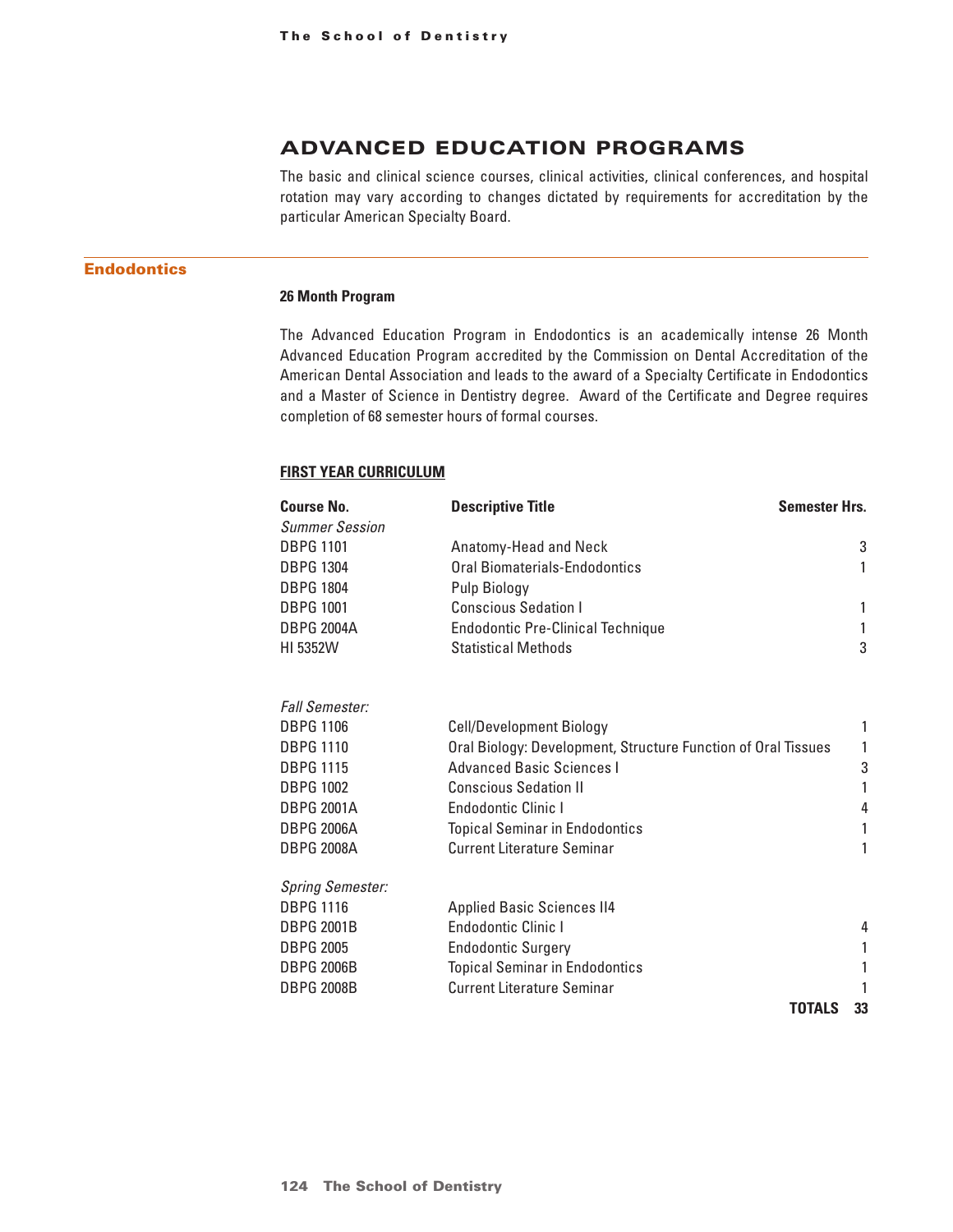## **Second Year Curriculum**

| <b>Course No.</b><br><b>Summer Session:</b> | <b>Descriptive Title</b>              | <b>Semester Hrs.</b> |    |
|---------------------------------------------|---------------------------------------|----------------------|----|
| <b>DBPG 1920</b>                            | Advanced Sciences II                  |                      | 2  |
| <b>DBPG 2002A</b>                           | <b>Endodontic Clinic II</b>           |                      | 4  |
| <b>Fall Semester:</b>                       |                                       |                      |    |
| <b>DBPG 1612</b>                            | Graduate Oral Pathology               |                      | 2  |
| <b>DBPG 2002B</b>                           | <b>Endodontic Clinic II</b>           |                      | 5  |
| <b>DBPG 2006C</b>                           | <b>Topical Seminar in Endodontics</b> |                      |    |
| <b>DBPG 2008C</b>                           | <b>Current Literature Seminar</b>     |                      |    |
| <b>DBPG 1911A</b>                           | Research                              |                      | 2  |
| <b>DBPG 1007</b>                            | <b>Practice Management</b>            |                      |    |
| <b>Spring Semester:</b>                     |                                       |                      |    |
| <b>DBPG 2002C</b>                           | <b>Endodontic Clinic II</b>           |                      | 7  |
| <b>DBPG 2006D</b>                           | <b>Topical Seminar in Endodontics</b> |                      |    |
| <b>DBPG 2008D</b>                           | <b>Current Literature Seminar</b>     |                      |    |
| <b>DBPG 1911B</b>                           | Research                              |                      | 2  |
|                                             |                                       | TOTALS               | 29 |

# **Third Year Curriculum**

| <b>Course No.</b>      | <b>Descriptive Title</b>     | Semester Hrs.        |
|------------------------|------------------------------|----------------------|
| <b>Summer Session:</b> |                              |                      |
| <b>DBPG 2003A</b>      | <b>Endodontic Clinic III</b> | 4                    |
| <b>DBPG 1912A</b>      | Thesis                       |                      |
|                        |                              | <b>TOTALS</b><br>- 6 |

2 Practice Teaching

3 Semester schedules are published by the Program Director.

4 Written and oral progress evaluation are performed each semester by the Program Director.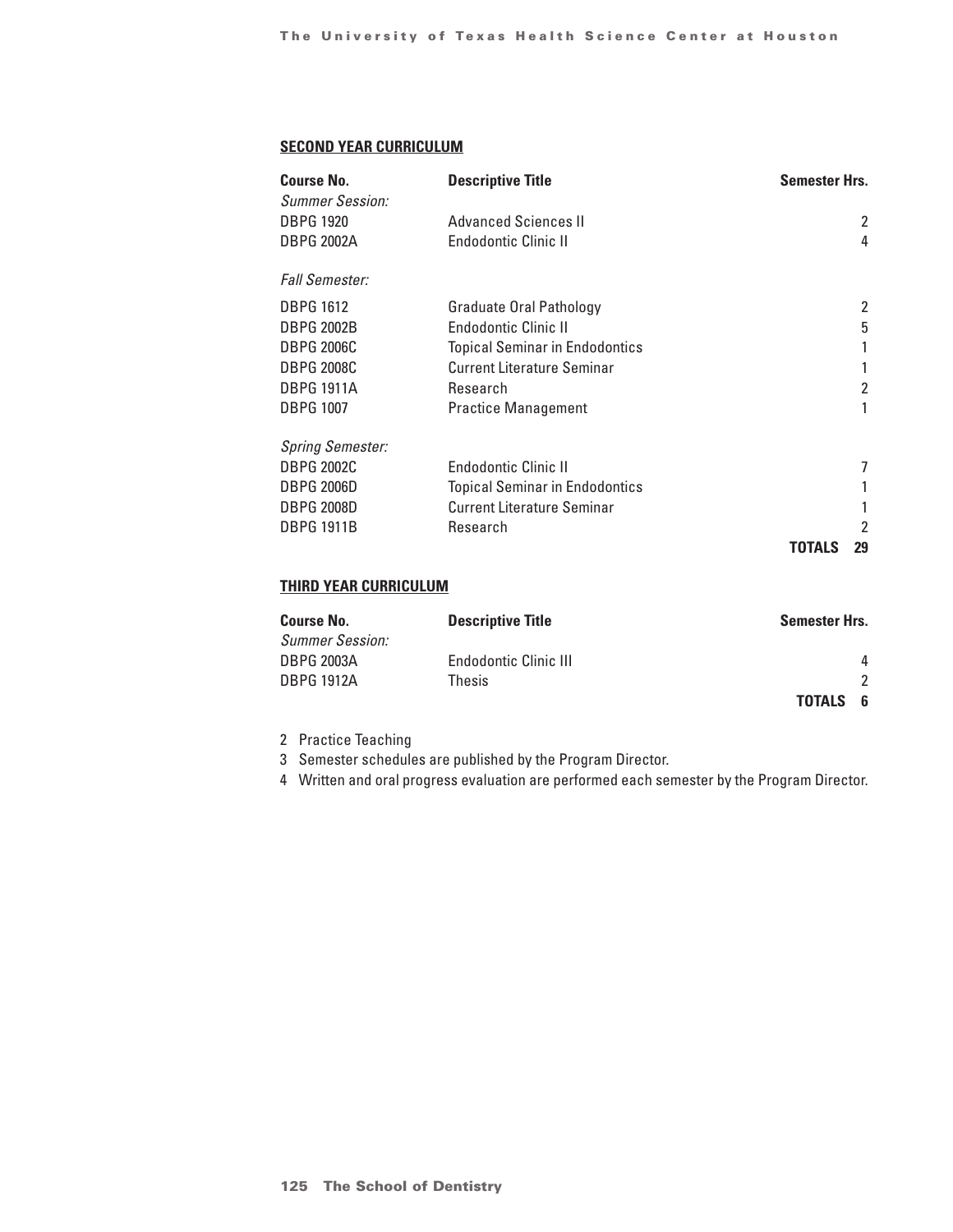# Advanced Education General Dentistry (AEGD)

## **One-Year Program (with optional second year)**

The advanced education program in general dentistry (AEGD) requires satisfactory completion of the following for award of the residency certificate:

## **First Year Curriculum**

| <b>Course No.</b><br>Summer: | <b>Descriptive Title</b>                                                                                                                                                                                                                                                                                              | <b>Semester Hrs.</b> |
|------------------------------|-----------------------------------------------------------------------------------------------------------------------------------------------------------------------------------------------------------------------------------------------------------------------------------------------------------------------|----------------------|
| <b>DBPG 1001</b>             | <b>Conscious Sedation I</b><br>2-week hands-on and mini-lecture courses in Prosthodontics,<br>Endodontic, Dental Photography, Periodontal techniques, Oral<br>Medicine, Laser Therapy<br>Weekly 4 hr seminars in Diagnosis & Treatment Planning<br><b>General Dentistry Clinic</b>                                    | 1                    |
| Fall:                        |                                                                                                                                                                                                                                                                                                                       |                      |
| <b>DBPG 1081</b>             | Oral Biomaterials I<br>12 weekly seminars in Implantology<br>6-12 Implant hands-on courses (6 different systems, surgical<br>and prosthetic)<br>10 weekly seminars in Periodontics<br>Weekly 4 hour seminars in Diagnosis & Trt Plng.<br>Weekly lunch and learn or morning courses<br><b>General Dentistry Clinic</b> | 1                    |
| Spring:                      |                                                                                                                                                                                                                                                                                                                       |                      |
| <b>DBPG1091</b>              | Oral Biomaterials II<br>Weekly 4 hour seminars in Diagnosis & Trt. Plng.<br><b>Current Literature Seminars</b><br>Weekly lunch and learn or morning courses<br>Preparation/Presentation of Table Clinic at GHDM<br><b>General Dentistry Clinic</b>                                                                    | 1                    |
|                              |                                                                                                                                                                                                                                                                                                                       | <b>TOTAL</b><br>3    |

- 2. Monthly/weekly schedules are published by the Program Director.
- 3. Written and oral progress evaluations are performed three times per year by the Program Director.

## **AEGD Optional Second Year:**

| Course:    | Summer: DBPG 1920 Applied Sciences II                                          |
|------------|--------------------------------------------------------------------------------|
|            | Fall: DBPG1007 Practice Management                                             |
|            | Spring: DBPGA 8006A Perio/Pros Tx Planning Conference                          |
| Rotations: | The Houston Department of Health and Human Services, Bureau of Oral Health,    |
|            | <b>Pediatric Clinics</b>                                                       |
| (Optional) | The UT MD Anderson Cancer Center, Maxillofacial Prosthetic and Dental Oncology |
|            | Clinic (US top cancer center)                                                  |
|            | The Bering Omega HIV/AIDS clinic (a United Nations model agency)               |
|            | San Jose Charity Clinic (the region largest and most comprehensive charity     |
|            | care clinic)                                                                   |
| Teaching:  | Fourth year undergraduate dental clinic                                        |
| Clinic:    | 70% plus                                                                       |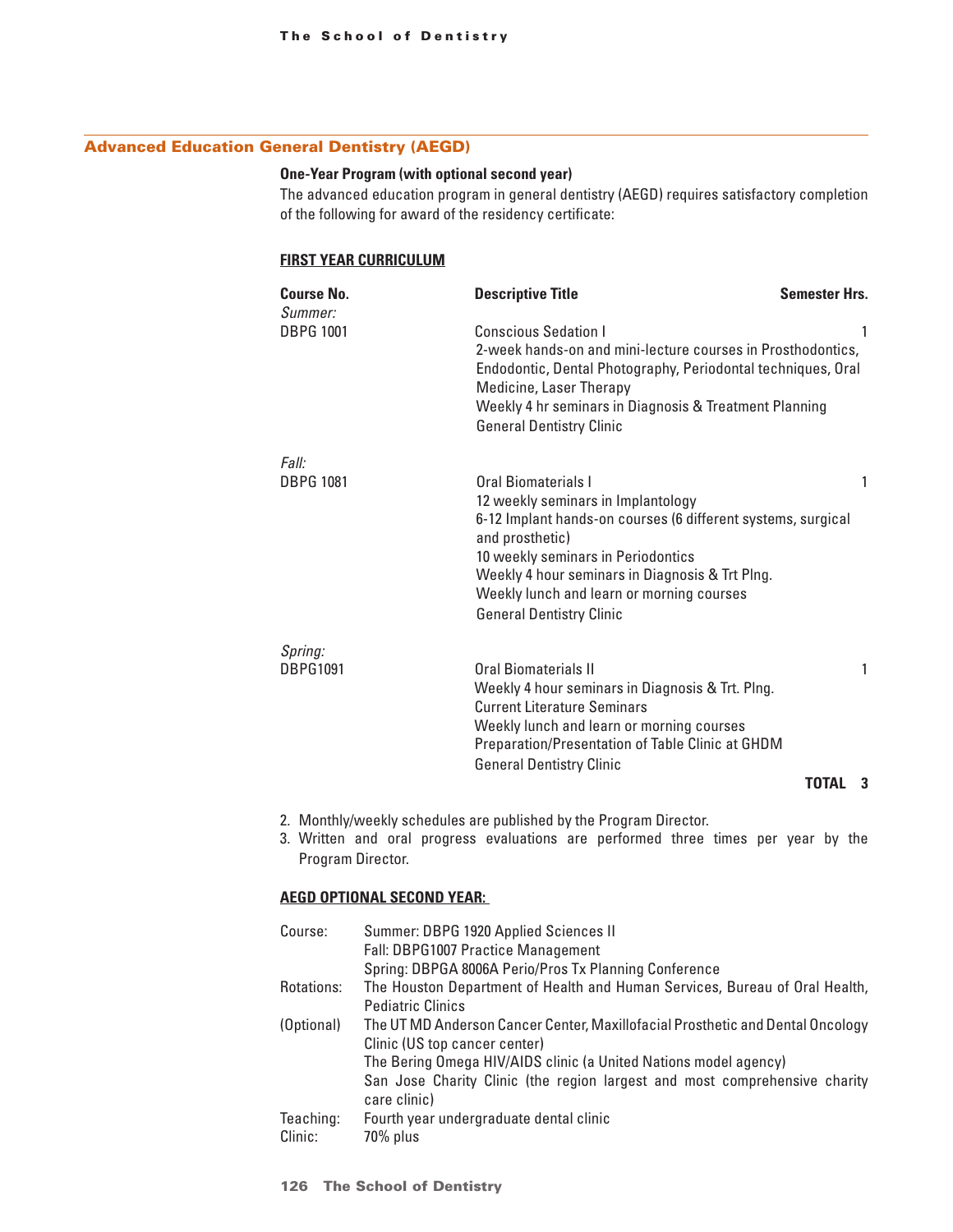# General Practice Residency (GPR)

## **One-Year Program (with optional second year)**

The advanced education (residency) program in general practice (GPR) requires satisfactory completion of the following for award of the residency certificate:

## **First Year Curriculum**

| <b>Course No.</b> | <b>Descriptive Title</b>                                                                      | <b>Semester Hrs.</b> |
|-------------------|-----------------------------------------------------------------------------------------------|----------------------|
|                   | Rotations during year off site:                                                               |                      |
|                   | Oral Surgery (OMFS)                                                                           |                      |
|                   | <b>ENT</b>                                                                                    |                      |
|                   | Internal Medicine                                                                             |                      |
|                   | Anesthesiology                                                                                |                      |
| Summer:           |                                                                                               |                      |
| <b>DBPG 1001</b>  | <b>Conscious Sedation   1</b>                                                                 |                      |
| Fall:             |                                                                                               |                      |
| <b>DBPG 1002</b>  | <b>Conscious Sedation II 1</b>                                                                |                      |
|                   | 10 weekly seminars in Periodontics                                                            |                      |
|                   | Selected seminars in Oral Biomaterials I                                                      |                      |
|                   | Weekly to biweekly seminars in Diagnosis & Trt Plng.                                          |                      |
|                   | <b>Restorative Dentistry Clinic</b>                                                           |                      |
| Spring:           |                                                                                               |                      |
|                   | DBPG 1091 Oral Biomaterials II                                                                |                      |
|                   | Discount letter and a consention of the consention of the second consention of the collection |                      |

Biweekly presentations on oral pathology; various faculty Weekly and/or Biweekly seminars in Diagnosis & Trt.Plng. Current Literature Seminars Preparation/Presentation of Table Clinic at GHDM Restorative Dentistry Clinic

# **TOTAL 3**

## **Optional Second Year:**

| Course:           | <b>Graduate Oral Pathology Course</b> |
|-------------------|---------------------------------------|
| Rotations:        | Anesthesia                            |
|                   | Oncology (@ LBJ)                      |
|                   | <b>OMFS</b>                           |
|                   | <b>MD Anderson</b>                    |
| Clinic:           | 80% plus                              |
| Call with faculty |                                       |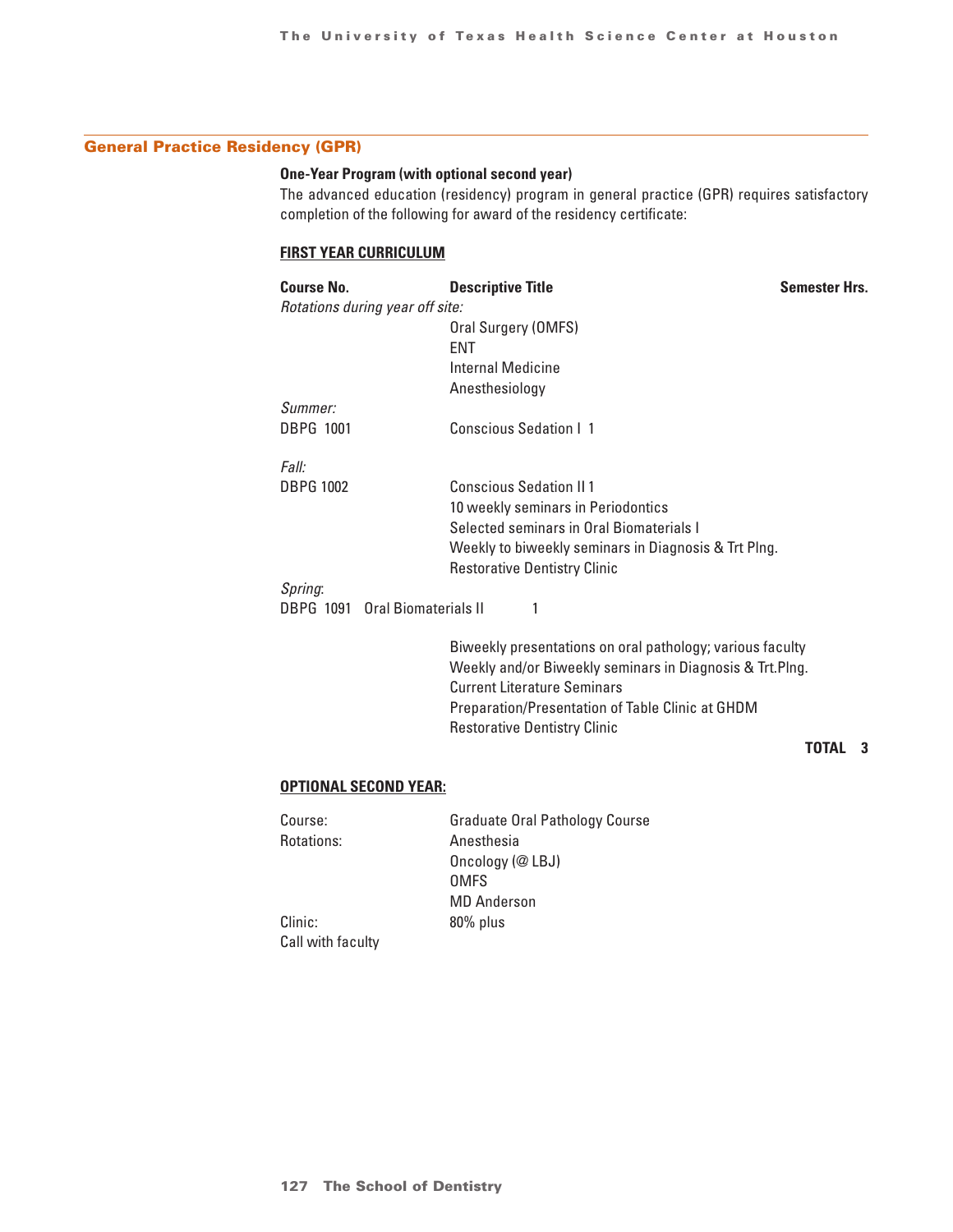### Oral and Maxillofacial Surgery

#### **Four -Year Program**

The four-year advanced education (residency) program in oral and maxillofacial surgery requires satisfactory completion of the following for award of the OMFS specialty certificate:

#### **SCHEDULE OF DEPARTMENT CONFERENCES**

1. ORTHOGNATHIC SURGERY SEMINAR Mondays, 7:00 – 8:00 AM UTSD, Room 6520

The goals and objectives of the Orthognathic Surgery Seminar are: 1) To provide residents with a comprehensive didactic experience in the diagnosis and combined surgical-orthognathic management of patients with cranio-maxillofacial and cleft deformities, 2) to provide an interactive environment for members of the Departments of Oral and Maxillofacial Surgery and Orthodontics to discuss and formulate treatment plans for actual clinical cases and 3) to provide an interactive environment for members of the Department of OMS and Orthodontics to audit the results of combined cases.

2. OMS SEMINAR Tuesdays, 7:00 – 8:00 AM UTSD, Room 6520

The OMS Seminar series is organized into two categories of lectures. The core category is conducted in the first three months of the academic year and covers essential material required by junior grade residents to function on-call and in a hospital environment. Upper level residents find these lectures a helpful review of basic material. The second category of lectures is composed of a series of rotating topics in all the major subject areas of the specialty. These topics will be repeated every three years, enabling all residents to hear the lectures at least twice during their residency. The goal of this conference is to provide residents with in-depth knowledge in these selected areas. Invited speakers from other specialties and institutions are often featured during this seminar.

3. Clinico-Pathologic-Conference Thursdays, 7:00 – 8:00 AM TMH

The goals and objectives of the CPC are to review the diagnosis and management of oral pathology. These sessions are presented by residents who gain experience in oral presentation techniques and computerized slide making. The question and answer sessions which follow the presentation are opportunities for Socratic teaching and are felt to help residents prepare for future oral examinations.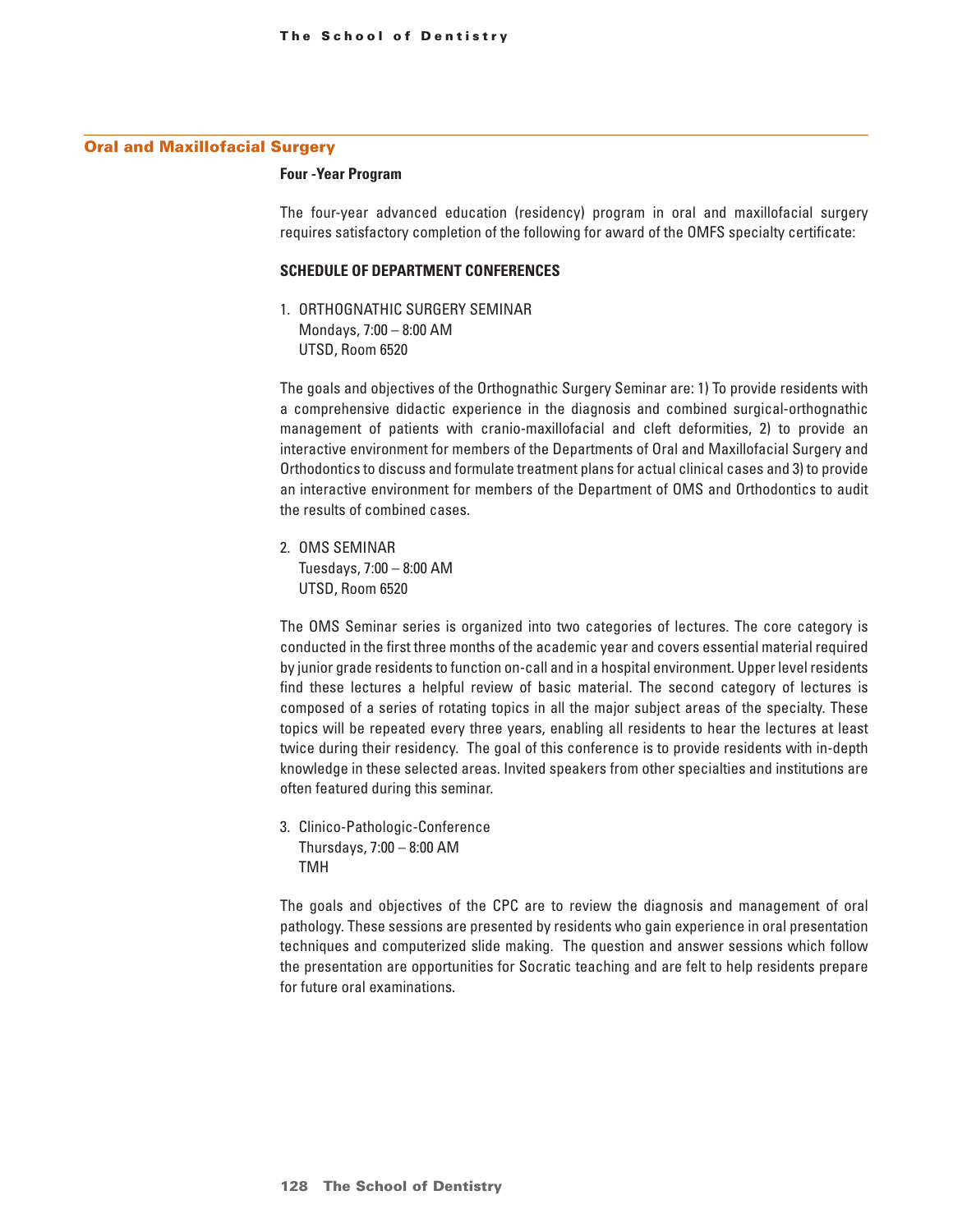## DEPARTMENT OF ORAL AND MAXILLOFACIAL SURGERY

#### **4 Year OMS CERTIFICATE PROGRAM OUTLINE**

| <b>YEAR</b>      | <b>ACTIVITY</b>            | <b>DURATION</b> |
|------------------|----------------------------|-----------------|
| PGY <sub>1</sub> | <b>OMS</b>                 | 12 months       |
| PGY <sub>2</sub> | <b>Internal Medicine</b>   | 3 months        |
| PGY <sub>2</sub> | Anesthesia                 | 4 months        |
| PGY <sub>2</sub> | Neurosurgery               | 2 months        |
| PGY <sub>2</sub> | <b>OMS</b>                 | 3 months        |
| PGY <sub>3</sub> | 0MS                        | 9 months        |
| PGY <sub>3</sub> | <b>General Surgery</b>     | 3 months        |
| PGY <sub>4</sub> | <b>OMS Chief Residency</b> | 12 months       |

#### Oral and Maxillofacial Surgery

#### **Six-Year Program**

The six-year advanced education (combined) program in oral and maxillofacial surgery requires satisfactory completion of the following for the award of the MD degree and OMFS specialty certificate:

#### **SCHEDULE OF DEPARTMENT CONFERENCES**

1. ORTHOGNATHIC SURGERY SEMINAR Mondays, 7:00 – 8:00 AM UTSD, Room 6520

The goals and objectives of the Orthognathic Surgery Seminar are: 1) To provide residents with a comprehensive didactic experience in the diagnosis and combined surgical-orthognathic management of patients with cranio-maxillofacial and cleft deformities, 2) to provide an interactive environment for members of the Departments of Oral and Maxillofacial Surgery and Orthodontics to discuss and formulate treatment plans for actual clinical cases and 3) to provide an interactive environment for members of the Department of OMS and Orthodontics to audit the results of combined cases.

2. OMS SEMINAR Tuesdays, 7:00 – 8:00 AM UTSD, Room 6520

The OMS Seminar series is organized into two categories of lectures. The core category is conducted in the first three months of the academic year and covers essential material required by junior grade residents to function on-call and in a hospital environment. Upper level residents find these lectures a helpful review of basic material. The second category of lectures is composed of a series of rotating topics in all the major subject areas of the specialty. These topics will be repeated every three years, enabling all residents to hear the lectures at least twice during their residency. The goal of this conference is to provide residents with in-depth knowledge in these selected areas. Invited speakers from other specialties and institutions are often featured during this seminar.

3. Clinico-Pathologic-Conference Thursdays, 7:00 – 8:00 AM TMH

**129 The School of Dentistry**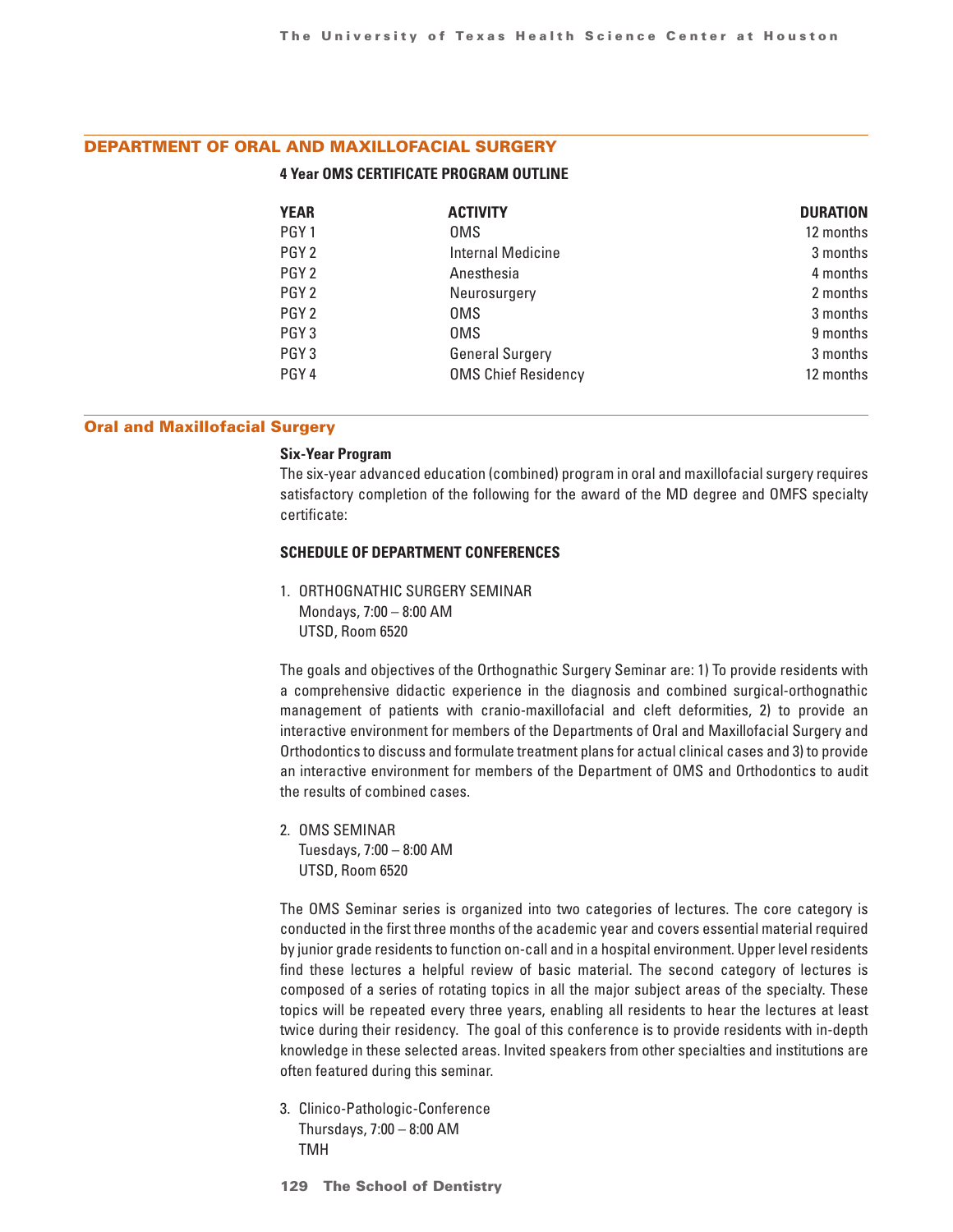The goals and objectives of the CPC are to review the diagnosis and management of oral pathology. These sessions are presented by residents who gain experience in oral presentation techniques and computerized slide making. The question and answer sessions which follow the presentation are opportunities for Socratic teaching and are felt to help residents prepare for future oral examinations.

#### DEPARTMENT OF ORAL AND MAXILLOFACIAL SURGERY

## **INTEGRATED OMS/MD PROGRAM OUTLINE**

| <b>YEAR</b>      | <b>ACTIVITY</b>                                  | <b>DURATION</b> |
|------------------|--------------------------------------------------|-----------------|
| PGY <sub>1</sub> | 0MS                                              | 12 months       |
| PGY <sub>2</sub> | 0MS                                              | 2 months        |
| PGY <sub>2</sub> | MS II (USMLE Step 1)                             | 10 months       |
| PGY <sub>3</sub> | MS III                                           | 12 months       |
| PGY <sub>4</sub> | MS 4 (USMLE Step 2)                              | 3 months        |
| PGY <sub>4</sub> | Neurosurgery                                     | 1 month         |
| PGY <sub>4</sub> | Anesthesia (OMS Rotation)                        | 4 months        |
| PGY <sub>4</sub> | <b>General Surgery Internship</b>                | 4 months        |
| PGY <sub>5</sub> | <b>General Surgery Internship (USMLE Step 3)</b> | 3 months        |
| PGY <sub>5</sub> | 0MS                                              | 9 months        |
| PGY <sub>6</sub> | <b>OMS Chief Residency</b>                       | 12 months       |

### Orthodontics 26-Month Program

The Advanced Education Program in Orthodontics is an academically intense 26-month Advanced Education Program accredited by the Commission on Dental Accreditation of the American Dental Association, and leads to the award of a Specialty Certificate in Orthodontics and an optional Master of Science in Dentistry degree.

### **First Year Curriculum**

| <b>Course No.</b><br><b>Summer Session</b> | <b>Descriptive Title</b><br><b>Semester Hrs.</b>              |                |
|--------------------------------------------|---------------------------------------------------------------|----------------|
| <b>DBPG 1101</b>                           | Anatomy-Head and Neck                                         | 3              |
| HI 5352W                                   | <b>Statistical Methods</b>                                    | 3              |
| <b>DBPG 5001A</b>                          | Orthodontic Clinic I                                          | 3              |
| <b>DBPG 5010</b>                           | <b>Topics in Orthodontics</b>                                 | $\overline{2}$ |
| <b>Fall Semester:</b>                      |                                                               |                |
| <b>DBPG 1106</b>                           | <b>Cell/Development Biology</b>                               |                |
| <b>DBPG 1110</b>                           | Oral Biology: Development, Structure Function of Oral Tissues | 1              |
| <b>DBPG 1305</b>                           | Oral Biomaterials                                             | 2              |
| <b>DBPG 1009</b>                           | Interdisc. Res. Seminar                                       |                |
| <b>DBPG 4002A</b>                          | Orthognathic Seminar                                          | 1              |
| <b>DBPG 5001B</b>                          | Ortho Clinic I                                                | 5              |
| <b>DBPG 5005A</b>                          | Current/Classic Lit                                           |                |
| <b>DBPG 5011</b>                           | Topics in Orthodontics II                                     | 4              |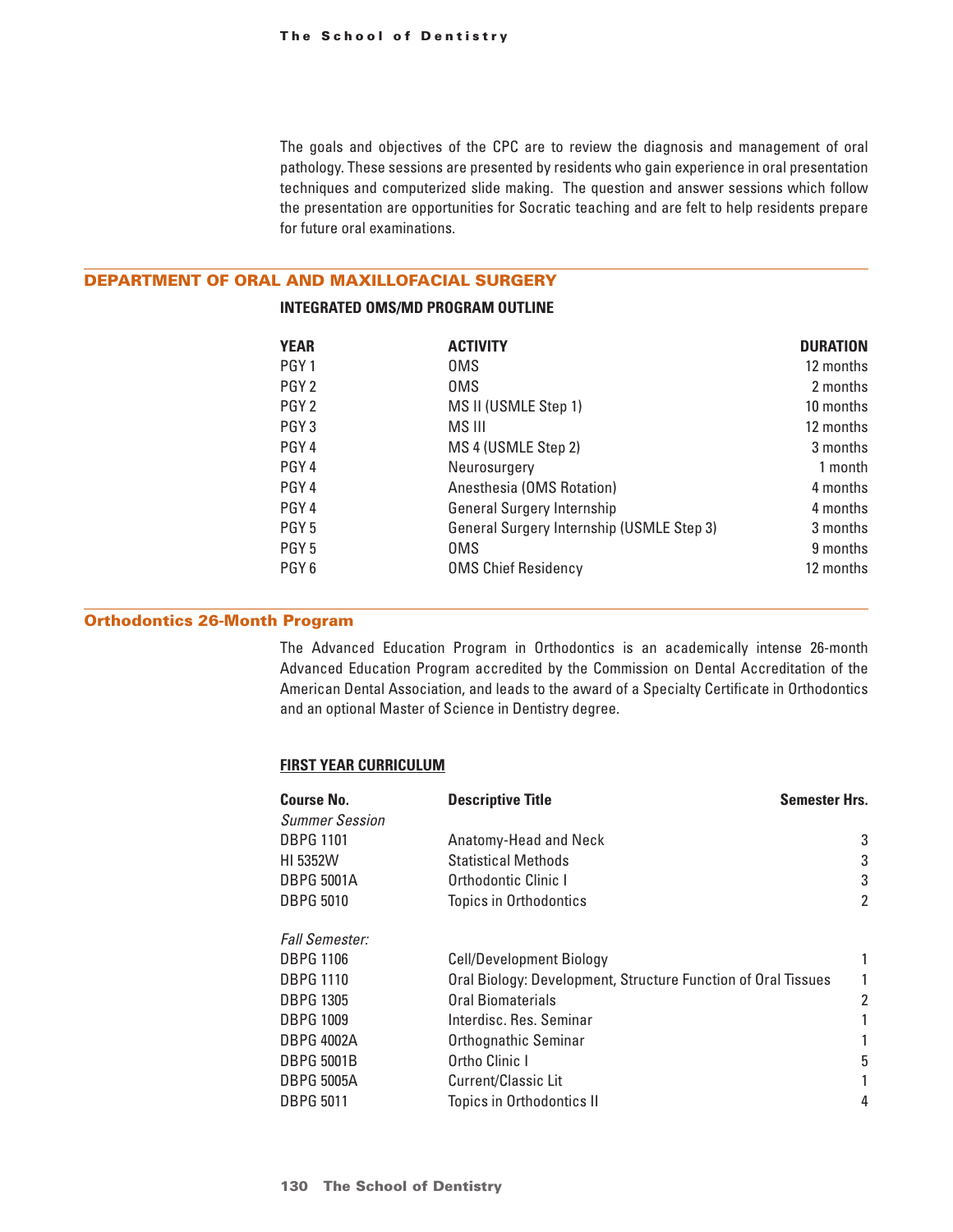| <b>Spring Semester:</b> |                                        |               |
|-------------------------|----------------------------------------|---------------|
| <b>DBPG 1010</b>        | Interdisc Res Seminar II               | 1             |
| <b>DBPG 4002B</b>       | Orthognathic Seminar                   | 1             |
| DBPG 5001C              | Orthodontic Clinic I                   | 5             |
| DBPG 5005B              | <b>Current/Classical Lit II</b>        | 1             |
| DBPG 5012               | <b>Topics in Orthodontics III</b>      | 4             |
| <b>DBPG 5016</b>        | <b>Craniofacial Growth &amp; Dev I</b> | $\mathcal{P}$ |
| <b>DBPG 5020</b>        | <b>Ortho Practice Management</b>       | 1             |
|                         |                                        |               |

## **TOTAL 2**

### **Second Year Curriculum**

| Course No.                                 | <b>Descriptive Title</b>        | <b>Semester Hrs.</b> |
|--------------------------------------------|---------------------------------|----------------------|
| <b>Summer Session:</b><br><b>DBPG 1920</b> | <b>Applied Sciences II</b>      | 2                    |
| <b>DBPG 5002A</b>                          | <b>Orthodontics Clinic II</b>   | 5                    |
|                                            |                                 |                      |
| <b>DBPG 5013</b>                           | Topics in Orthodontics IV       | $\overline{2}$       |
| Fall Semester:                             |                                 |                      |
| <b>DBPG 1612</b>                           | <b>Graduate Oral Pathology</b>  | $\overline{2}$       |
| <b>DBPG 1011</b>                           | Interdiscip. Res. Seminar       |                      |
| <b>DBPG 4002</b>                           | Orthognathic Seminar            | 1                    |
| <b>DBPG 5002C</b>                          | Orthodontic Clinic II           | 5                    |
| <b>DBPG 5005C</b>                          | Current & Classical Lit. III    |                      |
| <b>DBPG 5014</b>                           | Topics in Orthodontics V        | 4                    |
| <b>DBPG 5017</b>                           | Cranio-Facial Growth & Dev.     | $\overline{2}$       |
| <b>Spring Semester:</b>                    | Sec.                            |                      |
| DBPG 1911A 125                             | Research                        | $\overline{2}$       |
| <b>DBPG 1008</b>                           | Grad Oral Radiology             | 1                    |
| <b>DBPG 1012</b>                           | Interdisc. Res. Seminar IV      |                      |
| DBPG 4002D                                 | Orthognathic Seminar            |                      |
| <b>DBPG 5002C</b>                          | Orthodontic Clinic II           | 5                    |
| <b>DBPG 5005D</b>                          | <b>Current/Classical Lit IV</b> |                      |
| <b>DBPG 5015</b>                           | Topics in Orthodontics VI       | 4                    |
|                                            |                                 |                      |

**TOTAL 40**

### **Third Year Curriculum**

| <b>Course No.</b>      | <b>Descriptive Title</b> | <b>Semester Hrs.</b> |
|------------------------|--------------------------|----------------------|
| <b>Summer Session:</b> | Sec.                     |                      |
| DBPG 1911B 125         | Research                 | $\mathcal{P}$        |
| DBPG 1912A 125         | Thesis                   | $\mathfrak{p}$       |
| <b>DBPG 5003</b>       | Orthodontic Clinic III   | $\mathcal{P}$        |
|                        |                          | - 6<br>TOTA          |

## **Research/Thesis**

Candidates for the Master of Science in Dentistry Degree must complete an original research project, write the thesis and submit a publishable version of the research to the Department.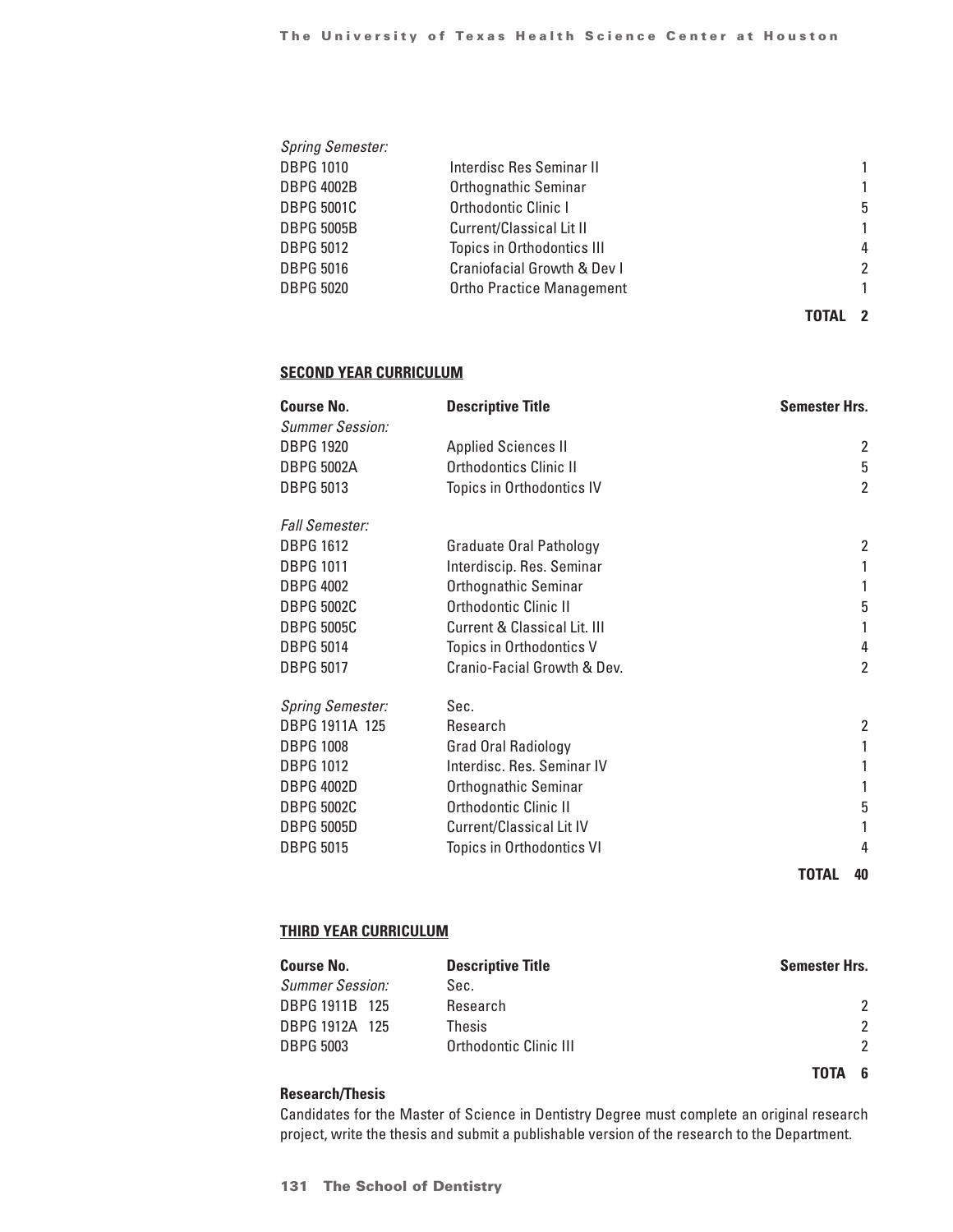Candidates for the certificate in orthodontics must complete a research project and submit a publishable version of the research activity of the Department.

Semester schedules are published by the program director.

Satisfactory written and oral progress evaluations are completed quarterly by the Program Director after consultation with the appropriate faculty.

#### Pediatric Dentistry

#### **Two -Year Program**

The Advanced Education Program in Pediatric Dentistry is an academically intense 24 month Advanced Education Program accredited by the Commission on Dental Accreditation of the American Dental Association and leads to the award of a Specialty Certificate in Pediatric Dentistry and an optional Master of Science in Dentistry degree.

# **CURRICULUM**

### **First Year Curriculum**

| <b>Course No.</b>       | <b>Semester Hrs.</b><br><b>Descriptive Title</b>                          |                |
|-------------------------|---------------------------------------------------------------------------|----------------|
| <b>Summer Session</b>   |                                                                           |                |
| <b>DBPG 1001</b>        | <b>Conscious Sedation I</b>                                               | 1              |
| <b>DBPG 6001A</b>       | <b>Topics in Pediatric Dentistry</b>                                      | 2              |
| <b>DBPG 6005A</b>       | Pediatric Clinic I                                                        | 1              |
| <b>DBPG 1920</b>        | <b>Applied Sciences II</b>                                                | $\overline{2}$ |
| HI 5352W                | <b>Statistical Methods in Health Informatics</b>                          | 3              |
| <b>Fall Semester:</b>   |                                                                           |                |
| <b>DBPG 1115</b>        | Advanced Basic Sciences I                                                 | 3              |
| <b>DBPG 1612</b>        | <b>Graduate Oral Pathology</b>                                            | $\overline{2}$ |
| <b>DBPG 1002</b>        | <b>Conscious Sedation II</b>                                              |                |
| <b>DBPG 6001B</b>       | <b>Topics in Pediatric Dentistry I</b>                                    | $\overline{2}$ |
| <b>DBPG 6005B</b>       | Pediatric Clinic I                                                        | 1              |
| <b>DBPG 6007A</b>       | Current & Classical Literature Review in Pediatric Dentistry I            | 1              |
| <b>Spring Semester:</b> |                                                                           |                |
| <b>DBPG 6016</b>        | <b>Pediatric Seminar in Craniofacial Development I</b>                    | 2              |
| <b>DBPG 1008</b>        | <b>Grad Oral Radiology</b>                                                | 1              |
| <b>DBPG 6001C</b>       | <b>Topics in Pediatric Dentistry I</b>                                    | 2              |
| <b>DBPG 6005C</b>       | Pediatric Clinic I                                                        | 3              |
| <b>DBPG 6007B</b>       | <b>Current &amp; Classical Literature Review in Pediatric Dentistry I</b> |                |
|                         | TOTA                                                                      | 28             |

#### **Second Year Curriculum**

Course No. Descriptive Title Semester Hrs.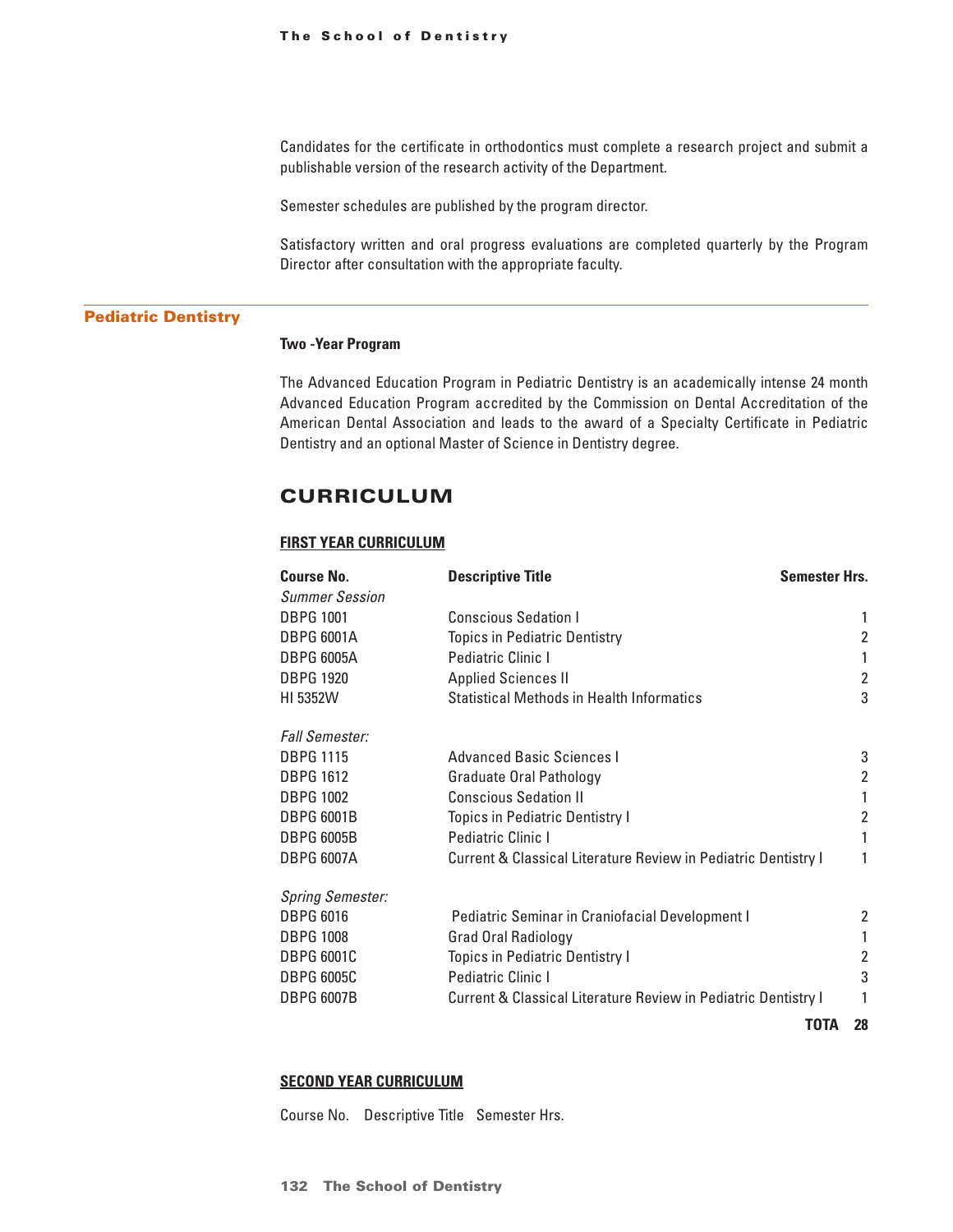|                         | TOTAL                                                           | 25             |
|-------------------------|-----------------------------------------------------------------|----------------|
| **DBPG 1912A 130        | Thesis                                                          | 2              |
| **DBPG 1911B 130        | Research                                                        | 2              |
| DBPG 6007E              | Current & Classical Literature Review in Pediatric Dentistry II | 1              |
| <b>DBPG 6006C</b>       | <b>Pediatric Clinic II</b>                                      | 3              |
| <b>DBPG 6001F</b>       | <b>Topics in Pediatric Dentistry II</b>                         | 2              |
| <b>Spring Semester:</b> | Sec.                                                            |                |
| **DBPG 1911A 130        | Research                                                        | $\overline{2}$ |
| <b>DBPG 6007D</b>       | Current & Classical Literature Review in Pediatric Dentistry II | 1              |
| <b>DBPG 6006B</b>       | <b>Pediatric Clinic II</b>                                      | $\overline{2}$ |
| DBPG 6001E              | <b>Topics in Pediatric Dentistry II</b>                         | 2              |
| <b>DBPG 6017</b>        | Pediatric Seminar in Craniofacial Development II                | 2              |
| <i>Fall Semester:</i>   | Sec.                                                            |                |
| <b>DBPG 6007C</b>       | Current & Classical Literature Review in Pediatric Dentistry II | 1              |
| <b>DBPG 6006A</b>       | <b>Pediatric Clinic II</b>                                      | 3              |
| <b>DBPG 6001D</b>       | <b>Topics in Pediatric Dentistry II</b>                         | 2              |
| <b>Summer Session:</b>  |                                                                 |                |

Annual schedules are published by the Program Director to include clinical rotations.

Written progress evaluations are completed each semester by the Program Director in consultation with the graduate faculty.

\*\* MASTER OF SCIENCE IN DENTISTRY DEGREE ONLY

# **Periodontics**

## **Three -Year Program**

The Advanced Education (graduate) Program in requires satisfactory completion of the following for award of the Master of Science in Dentistry degree and specialty certificate.

### **First Year Curriculum**

| <b>Course No.</b>     | <b>Descriptive Title</b>               | <b>Semester Hrs.</b> |
|-----------------------|----------------------------------------|----------------------|
| <b>Summer Session</b> |                                        |                      |
| <b>DBPG 1101</b>      | Anatomy-Head and Neck                  | 3                    |
| <b>DBPG 1001</b>      | <b>Conscious Sedation I</b>            | 1                    |
| <b>DBPG 7001A</b>     | Periodontics Clinic I                  |                      |
| HI 5352W              | <b>Statistical Methods</b>             | 3                    |
|                       | <b>Periodontial Therapy I</b>          |                      |
|                       | Introduction to Intra-Oral Photography |                      |
|                       | Physical Diagnosis at VA Hospital      |                      |
| <b>Fall Semester:</b> |                                        |                      |
| <b>DBPG 1612</b>      | Graduate Oral Pathology                | 2                    |
| <b>DBPG 1115</b>      | <b>Advanced Basic Sciences I</b>       | 3                    |
| <b>DBPG 1002</b>      | <b>Conscious Sedation II</b>           |                      |
|                       |                                        |                      |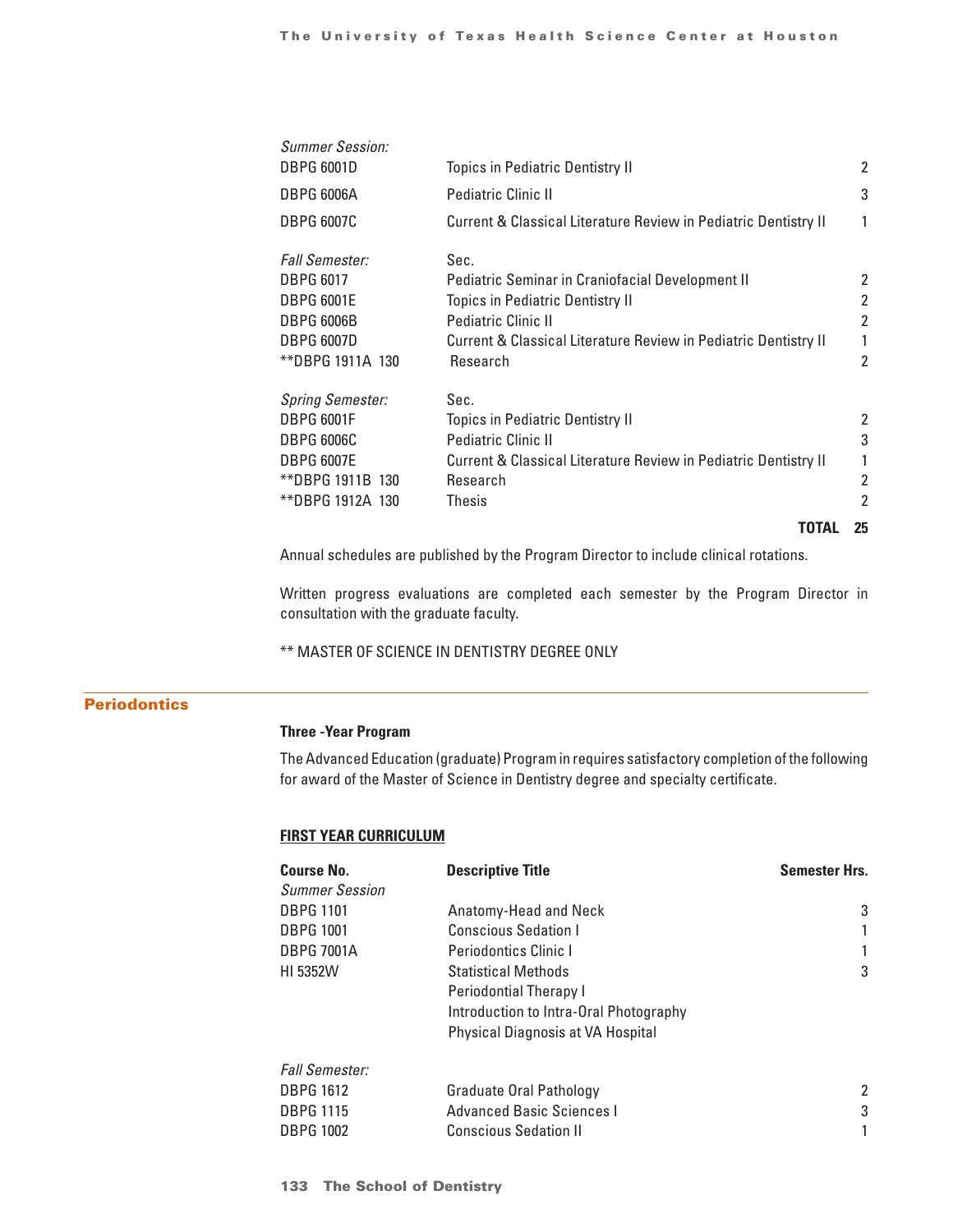## The School of Dentistry

| <b>DBPG 7001B</b>       | <b>Periodontics Clinic I</b>                           |       | 3              |
|-------------------------|--------------------------------------------------------|-------|----------------|
| <b>DBPG 7009A</b>       | <b>Topical Seminars in Periodontics</b>                |       | $\overline{2}$ |
|                         | <b>Physical Diagnosis at VA-continues</b>              |       |                |
|                         | <b>Current Literature</b>                              |       |                |
|                         | <b>Clinical Conference</b>                             |       |                |
|                         | <b>Bering Clinic</b>                                   |       |                |
|                         | <b>Graduate Introduction to Implant Prosthodontics</b> |       |                |
|                         | Ortho-Perio Conference                                 |       |                |
| <b>Spring Semester:</b> |                                                        |       |                |
| <b>DBPG 1116</b>        | <b>Advanced Basic Sciences II</b>                      |       | 4              |
| <b>DBPG 7001C</b>       | Periodontics Clinic I                                  |       | 3              |
| <b>DBPG 7008</b>        | <b>Dental Implant Lecture Series</b>                   |       | 2              |
| <b>DBPG 7009B</b>       | <b>Topical Seminars in Periodontics</b>                |       | $\overline{2}$ |
| <b>DBPG 8006A</b>       | Perio/Pros Conference                                  |       |                |
|                         |                                                        | TOTAL | 31             |

## **Second Year Curriculum**

| <b>Course No.</b>       | <b>Descriptive Title</b>                                          | <b>Semester Hrs.</b> |
|-------------------------|-------------------------------------------------------------------|----------------------|
| Summer Session:         | Sec.                                                              |                      |
| DBPG 1911A 120          | Research                                                          | 2                    |
| <b>DBPG 7002A</b>       | <b>Periodontics Clinic II</b>                                     | 4                    |
|                         | LBJ Anesthesia Rotation                                           |                      |
| <b>Fall Semester:</b>   |                                                                   |                      |
| <b>DBPG 1106</b>        | <b>Cell/Development Biology</b>                                   | 1                    |
| <b>DBPG 1110</b>        | Oral Biology: Development, Structure and Function of Oral Tissues | 1                    |
| <b>DBPG 7002B</b>       | <b>Periodontics Clinic II</b>                                     | 5                    |
| <b>DBPG 7009C</b>       | <b>Topical Seminars in Periodontics</b>                           | $\overline{2}$       |
|                         | <b>Current Literature</b>                                         |                      |
|                         | <b>Clinical Conference</b>                                        |                      |
|                         | <b>Bering Clinic</b>                                              |                      |
|                         | Ortho-Perio Conference                                            |                      |
|                         | <b>Implant Seminar</b>                                            |                      |
| <b>Spring Semester:</b> | Sec.                                                              |                      |
| DBPG1911B 120           | Research                                                          | 1                    |
| <b>DBPG 7002C</b>       | <b>Periodontics Clinic II</b>                                     | 5                    |
| <b>DBPG 7009D</b>       | <b>Topical Seminars in Periodontics</b>                           | $\overline{2}$       |
| <b>DBPG 8006B</b>       | Perio/Pros Conference                                             | 1                    |
|                         | Ortho-Perio Conference                                            |                      |
|                         | <b>Current Literature</b>                                         |                      |
|                         | <b>Clinical Conference</b>                                        |                      |
|                         | <b>Bering Clinic</b>                                              |                      |

**TOTAL 24**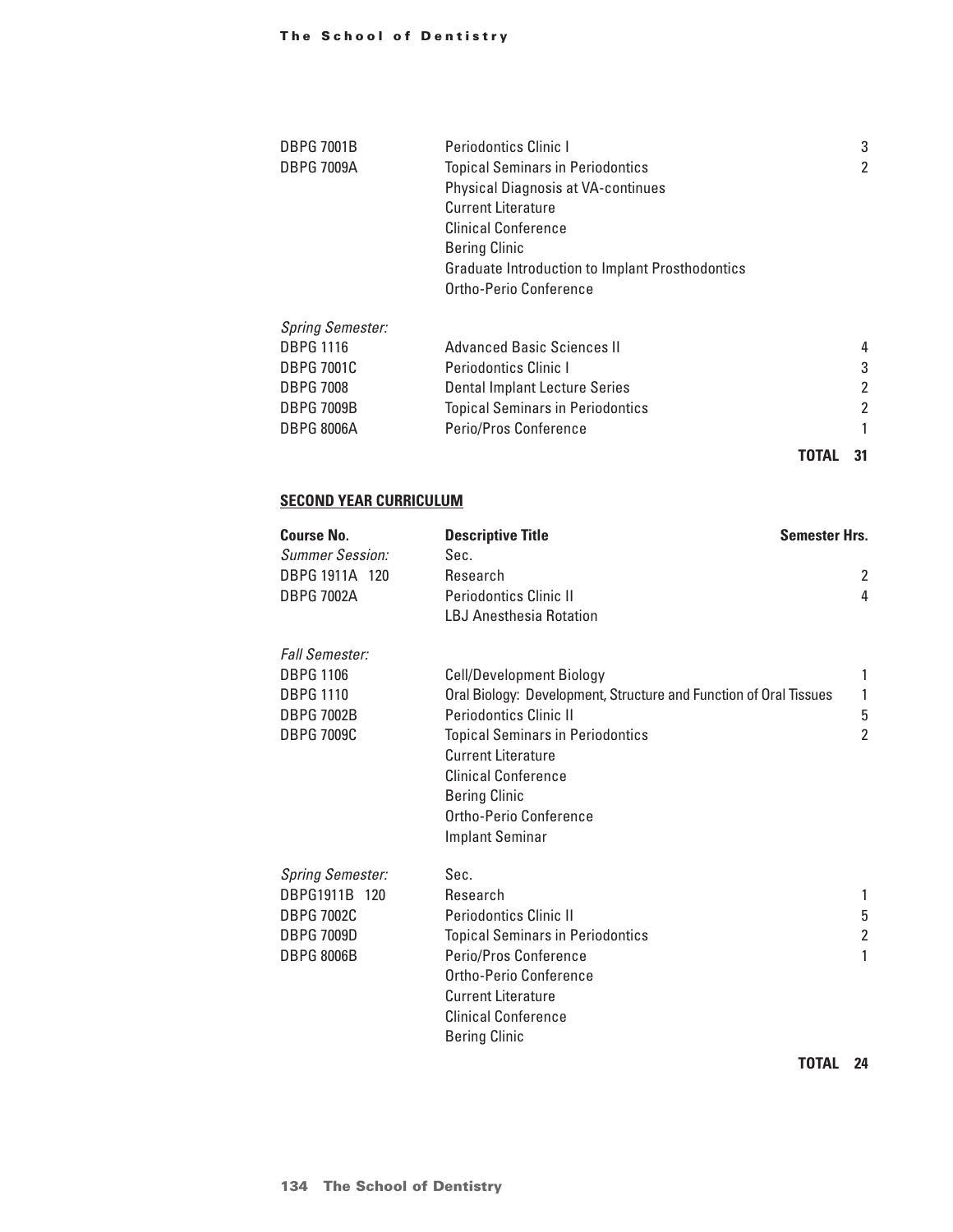### **Third Year Curriculum**

| <b>Course No.</b><br><b>Summer Session:</b> | <b>Descriptive Title</b><br>Sec.        | <b>Semester Hrs.</b> |
|---------------------------------------------|-----------------------------------------|----------------------|
| DBPG 1911C 120                              | Research                                | 1                    |
| <b>DBPG 1920</b>                            | <b>Applied Sciences</b>                 | 2                    |
| <b>DBPG 7003A</b>                           | <b>Periodontics Clinic III</b>          | 3                    |
| <b>Fall Semester:</b>                       | Sec.                                    |                      |
| DBPG 1911D 120                              | Research                                | 1                    |
| <b>DBPG 1007</b>                            | <b>Practice Management</b>              | 1                    |
| <b>DBPG 7003B</b>                           | <b>Periodontics Clinic III</b>          | 5                    |
| <b>DBPG 7009E</b>                           | <b>Topical Seminars in Periodontics</b> | $\overline{2}$       |
|                                             | <b>Current Literature</b>               |                      |
|                                             | <b>Clinical Conference</b>              |                      |
|                                             | <b>Bering Clinic</b>                    |                      |
|                                             | Ortho-Perio Conference                  |                      |
| Spring:                                     | Sec.                                    |                      |
| DBPG 1911E 120                              | Research                                | 1                    |
| DBPG 1912A 120                              | <b>Thesis</b>                           | $\overline{2}$       |
| <b>DBPG 7003C</b>                           | <b>Periodontics Clinic III</b>          | 5                    |
| <b>DBPG 8006C</b>                           | Perio/Pros Conference                   | 1                    |
|                                             | <b>Current Literature</b>               |                      |
|                                             | <b>Clinical Conference</b>              |                      |
|                                             | <b>Bering Clinic</b>                    |                      |

**TOTAL 24**

Practice Teaching

Annual/Semester schedules are published by the Program Director.

Written and oral progress evaluations are performed at the end of each semester by the Program Director.

## Prosthodontics

## **Three -Year Program**

The Advanced Education Program in Prosthodontics is an academically intense three-year Advanced Education Program accredited by the Commission on Dental Accreditation of the American Dental Association and leads to the award of a Specialty Certificate in Prosthodontics and a Master of Science Degree.

## **First Year Curriculum**

| <b>Descriptive Title</b>   | Semester Hrs. |
|----------------------------|---------------|
|                            |               |
| Anatomy-Head and Neck      | 3             |
| Graduate Prosthodontics I  | $\mathcal{P}$ |
| <b>Statistical Methods</b> | $\mathcal{S}$ |
|                            |               |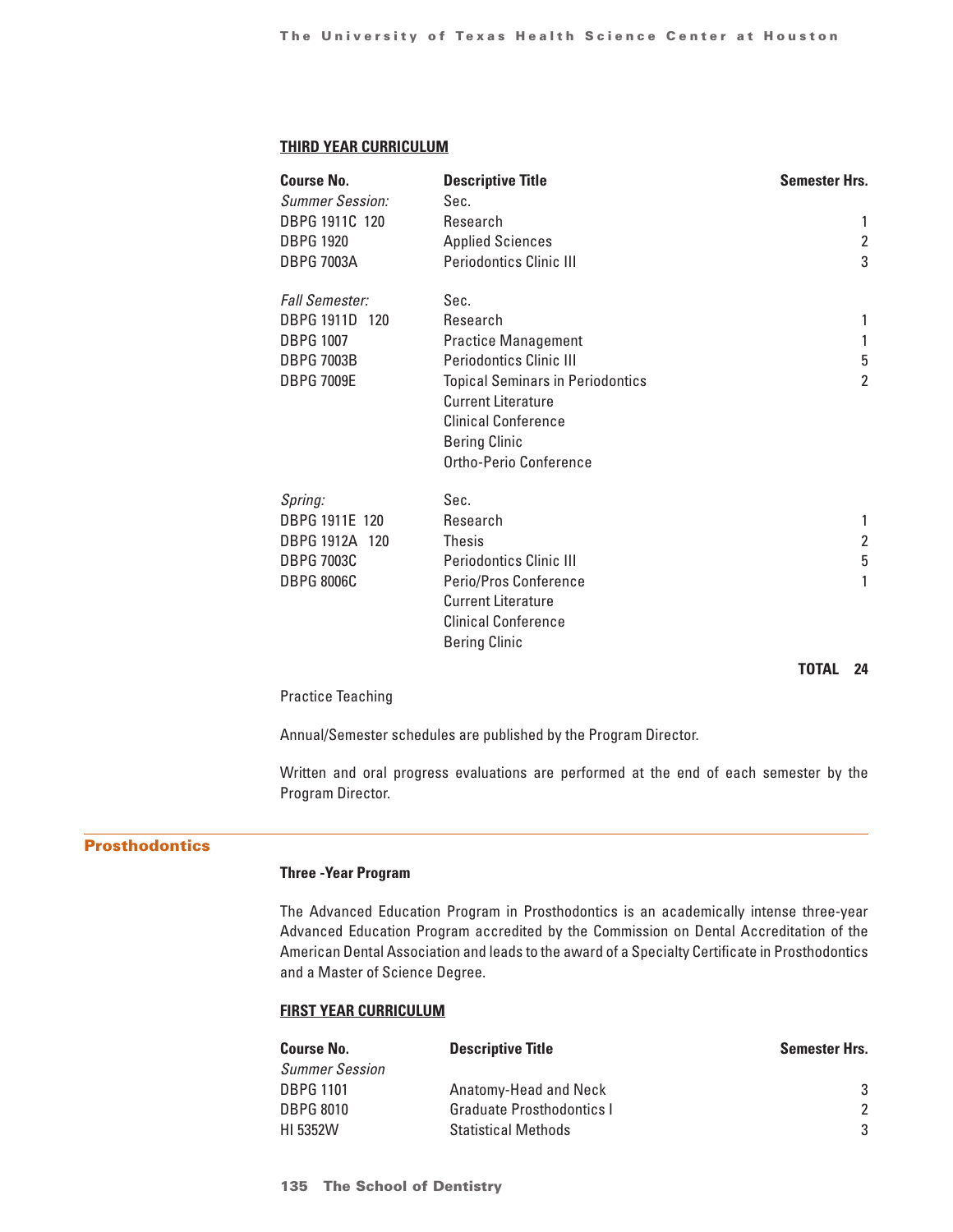## The School of Dentistry

| <b>Fall Semester:</b> |                                                                |   |  |
|-----------------------|----------------------------------------------------------------|---|--|
| <b>DBPG 1115</b>      | Advanced Basic Sciences I                                      | 3 |  |
| <b>DBPG 1612</b>      | Graduate Oral Pathology                                        | 2 |  |
| <b>DBPG 8001A</b>     | Graduate Prosthodontic Clinic I                                | 4 |  |
|                       | Classical Prosthodontic Literature Review I                    |   |  |
|                       | <b>Gnathologic Instrumentation Study Club I</b>                |   |  |
|                       | Graduate Prosthodontic Resident Case Presentation Conference I |   |  |
|                       | Graduate Implantology Seminar                                  |   |  |
|                       | Graduate Prosthodontic Treatment Planning Conference I         |   |  |
|                       | Current Prosthodontic Literature Review I                      |   |  |
| Spring Semester*:     |                                                                |   |  |
| <b>DBPG 1116</b>      | <b>Advanced Basic Sciences II</b>                              | 4 |  |
| <b>DBPG 8001B</b>     | Graduate Prosthodontic Clinic I                                | 4 |  |
| <b>DBPG 8006A</b>     | Periodontic/Prosthodontic Conference I                         | 1 |  |
|                       | Classical Prosthodontic Literature Review I                    |   |  |
|                       | Current Prosthodontic Literature Review I                      |   |  |
|                       | <b>Gnathologic Instrumentation Study Club I</b>                |   |  |
|                       | Graduate Prosthodontic Resident Case Presentation Conference I |   |  |
|                       | Graduate Prosthodontic Treatment Planning Conference I         |   |  |
|                       | <b>Student Teaching</b>                                        |   |  |
|                       |                                                                |   |  |

## **TOTAL 26**

\*FIRST YEAR GRADUATE PROSTHODONTIC STUDENTS COMPLETE A STUDENT TEACHING ROTATION DURING THE SPRING SEMESTER

## **Second Year Curriculum**

| <b>Course No.</b>      | <b>Descriptive Title</b>                                        | <b>Semester Hrs.</b> |
|------------------------|-----------------------------------------------------------------|----------------------|
| <b>Summer Session:</b> |                                                                 |                      |
| <b>DBPG 1920</b>       | <b>Graduate Applied Sciences II</b>                             | 2                    |
| <b>DBPG 8002A</b>      | Prosthodontic Clinic II                                         | 3                    |
| <b>DBPG 1001</b>       | <b>Conscious Sedation I</b>                                     |                      |
| <b>Fall Semester*:</b> | Sec.                                                            |                      |
|                        | DBPG 1110/1106 Oral Development/Oral Biology                    | 2                    |
| DBPG 1911A 110         | Research                                                        | 2                    |
| <b>DBPG 8002B</b>      | Graduate Prosthodontic Clinic II                                | 4                    |
| <b>DBPG 1002</b>       | <b>Conscious Sedation II</b>                                    |                      |
|                        | <b>Gnathologic Instrumentation Study Club II</b>                |                      |
|                        | Current Prosthodontic Literature Review II                      |                      |
|                        | Graduate Prosthodontic Resident Case Presentation Conference II |                      |
|                        | Graduate Prosthodontic Treatment Planning Conference II         |                      |
|                        | Classical Prosthodontic Literature Review II                    |                      |
|                        | <b>Student Teaching</b>                                         |                      |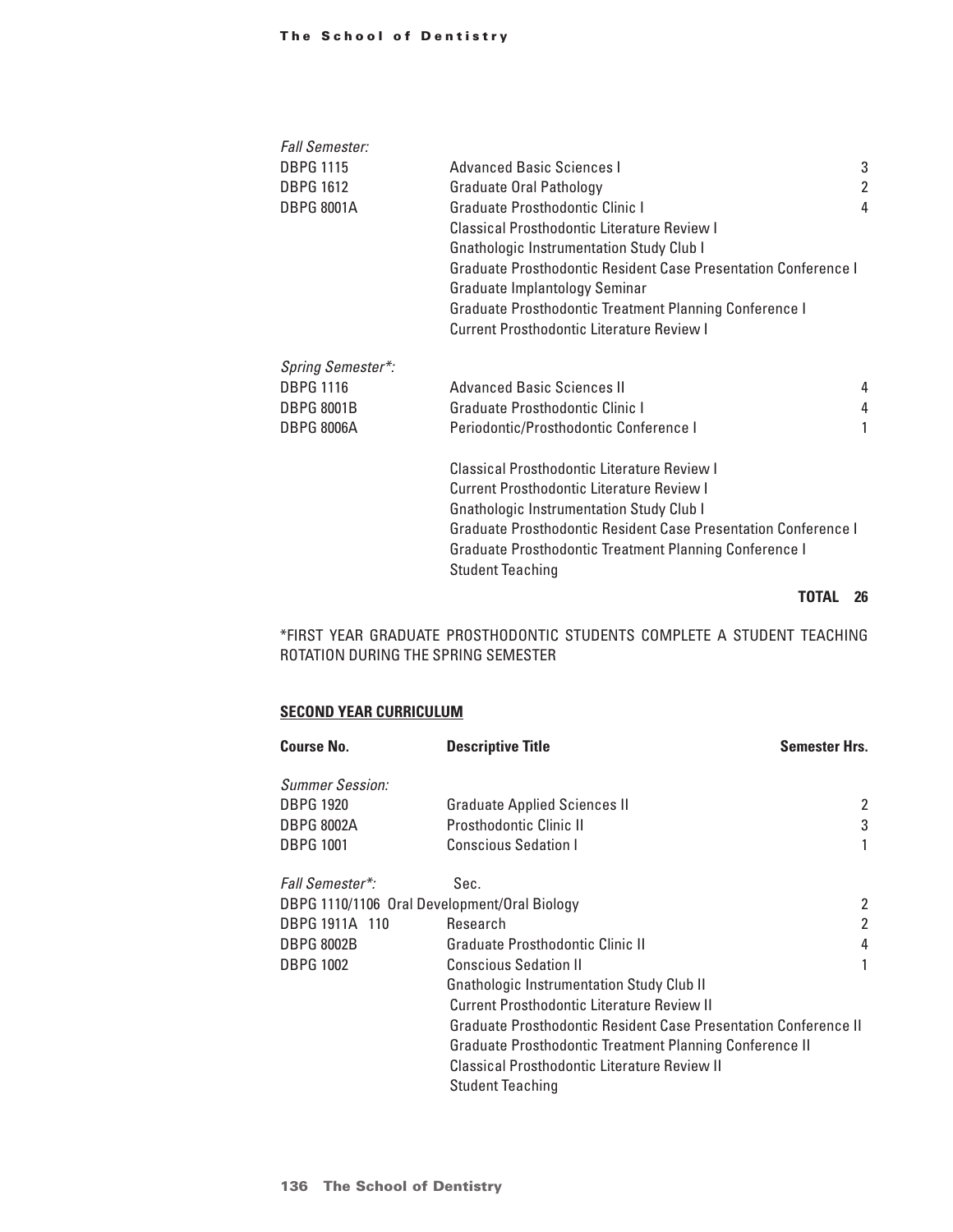| Spring Semester*:   | Sec.                                                            |                |
|---------------------|-----------------------------------------------------------------|----------------|
| DBPG 1911B<br>- 110 | Research                                                        | $\overline{2}$ |
| DBPG 8002C          | Graduate Prosthodontic Clinic II                                | 4              |
| <b>DBPG 8006B</b>   | Periodontic/Prosthodontic Conference II                         |                |
| <b>DBGP 7008</b>    | Dental Implant Lecture Series                                   | $\overline{2}$ |
|                     | Classical Prosthodontic Literature Review II                    |                |
|                     | Current Prosthodontic Literature Review II                      |                |
|                     | <b>Gnathologic Instrumentation Study Club II</b>                |                |
|                     | Graduate Prosthodontic Resident Case Presentation Conference II |                |
|                     | Graduate Prosthodontic Treatment Planning Conference II         |                |
|                     | <b>Student Teaching</b>                                         |                |
|                     |                                                                 |                |

# **TOTALS 24**

# \*SECOND YEAR GRADUATE PROSTHDONTIC STUDENTS COMPLETE ROTATIONS IN STUDENT TEACHING

# **Third Year Curriculum**

| <b>Course No.</b>        | <b>Descriptive Title</b>                                                | <b>Semester Hrs.</b> |
|--------------------------|-------------------------------------------------------------------------|----------------------|
| Summer Session*:         | Sec.                                                                    |                      |
| <b>DBPG 1911C</b><br>110 | Research                                                                | 2                    |
| <b>DBPG 8005A</b>        | <b>Prosthodontic Clinic III</b>                                         | 4                    |
| Fall Semester*:          | Sec.                                                                    |                      |
| <b>DBPG 1911D</b><br>110 | <b>Research</b>                                                         | 2                    |
| <b>DBPG 8005B</b>        | Prosthodontic Clinic III                                                | 7                    |
|                          | Current Prosthodontic Literature Review III                             |                      |
|                          | Classical Prosthodontic Literature Review III                           |                      |
|                          | Graduate Prosthodontic Resident Case Presentation Conference III        |                      |
|                          | Graduate Prosthodontic Treatment Planning Conference III                |                      |
|                          | <b>Gnathologic Instrumentation Study Club III</b>                       |                      |
|                          | <b>Student Teaching</b>                                                 |                      |
| $Spring*$                | Sec.                                                                    |                      |
| <b>DBPG 1912</b>         | A 110 Thesis                                                            | 2                    |
| <b>DBPG 8005C</b>        | <b>Prosthodontic Clinic III</b>                                         | 6                    |
| <b>DBPG 8006C</b>        | Periodontic/Prosthodontic Conference III                                | 1                    |
|                          | Classical Prosthodontic Literature Review III                           |                      |
|                          | Current Prosthodontic Literature Review III                             |                      |
|                          | <b>Graduate Prosthodontic Resident Case Presentation Conference III</b> |                      |
|                          | <b>Graduate Prosthodontic Treatment Planning Conference III</b>         |                      |
|                          | Graduate Prosthodontic Senior Resident Lecture                          |                      |
|                          | <b>Student Teaching</b>                                                 |                      |

**TOTAL 24**

\*THIRD YEAR GRADUATE PROSTHODONTIC STUDENTS COMPLETE ROTATIONS AT MD ANDERSON CANCER CENTER AND STUDENT TEACHING.

2 Student Teaching (UTSD)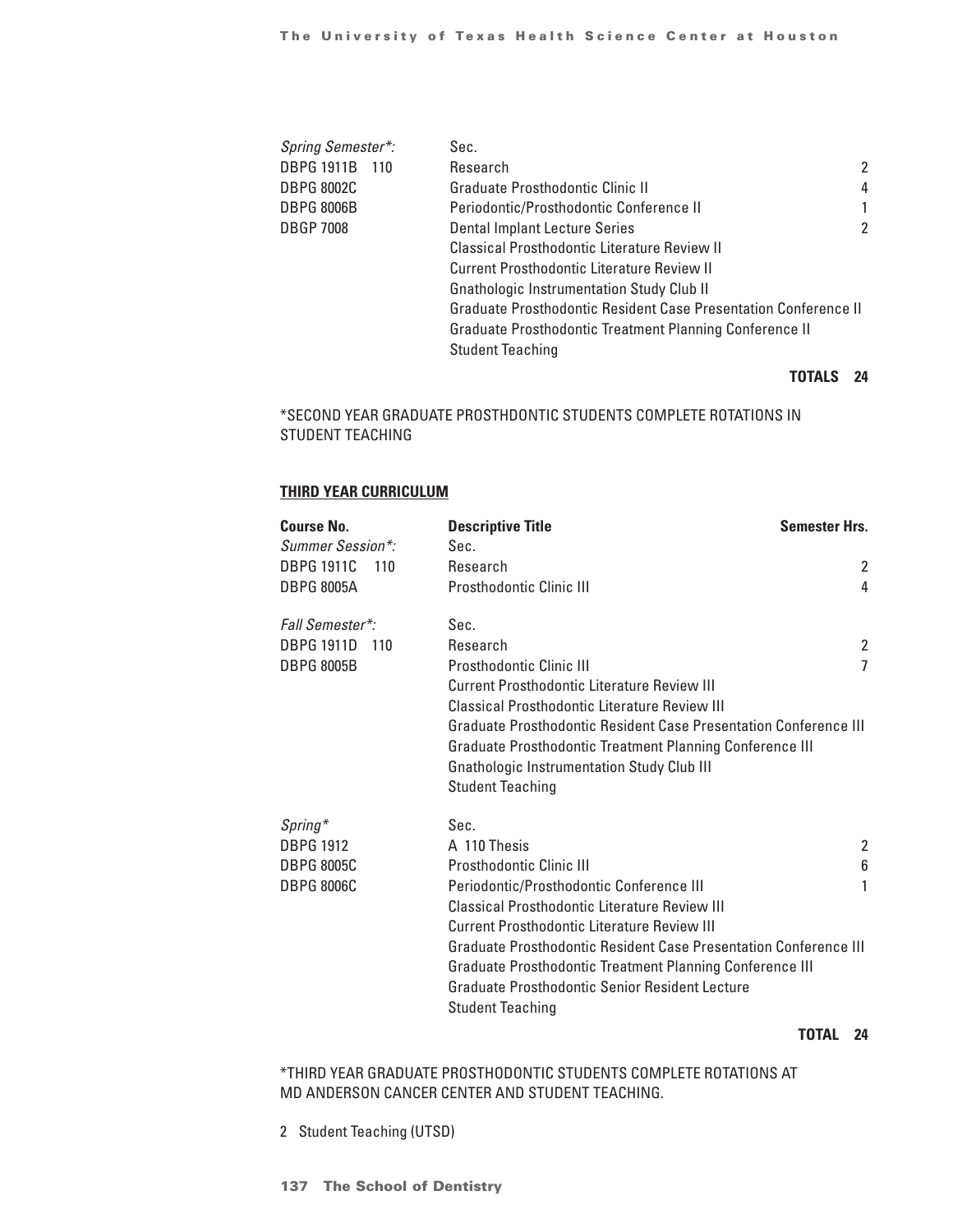- 3 Quarterly schedules are published by the program director.
- 4 Written and oral progress evaluations are made by the Program Director.

#### GRADUATION REQUIREMENTS

**DEGREE:** The minimum requirement for the Master of Science in Dentistry Degree is 30 semester hours, 24 of which must be in basic and clinical science courses, with a minimum grade point average of B (3.0). In addition, four hours of research (six for Periodontics) and two hours for acceptable thesis, the latter awarded in the terminal semester, as required. At departmental discretion, additional assignments may be made. In the required M.S.D. programs, participants are expected to complete degree requirements within the stated time frame of the program, it is anticipated participants will complete the degree requirements within a twelve month extension of the normal program length. Continuous enrollment is required, and all requirements must be completed within a six-year period from the date of matriculation.

**CERTIFICATE:** The minimum requirement is completion of basic and clinical science courses with a grade point average of B (3.0) and departmental clinical conferences and seminars required by the specialty department. Demonstration of satisfactory clinical proficiency, satisfactory completion of additional departmental assignments and, at the discretion of the department, completion of an orientation in research methodology and submission of a paper suitable for publication are also required.

**DEGREE/CERTIFICATE:** Combination of requirements outlined above.

In addition to basic and clinical science courses and seminars required by the Advanced Education Programs, all advanced education students are required to be trained in human subjects and research ethics. The training requires attendance at the research methodology seminars (literature review, research protocol, human subjects, and research ethics) offered during the summer term and completing the certification offered on the following web site: www.training.arc.ucla.edu.

# DENTAL HYGIENE PROGRAM

A dental hygienist is a preventive oral health professional licensed in dental hygiene that provides educational, clinical, and therapeutic services supporting total health through the promotion of optimal oral health. A dental hygienist is that member of the dental team who is responsible for providing treatment that helps prevent oral diseases of the teeth and the supporting tissues. This professional is especially knowledgeable about the preventive aspects of dental diseases. Functions routinely performed by a dental hygienist include monitoring of the patient's health history, examination of the teeth and oral structures, removal of hard and soft deposits from the teeth, placement of sealants, application of fluoride, patient education regarding oral health, diet counseling, exposure of dental x-rays, and implementation of community dental health programs.

The education of the dental hygienist emphasizes the basic and dental sciences, which include microbiology, chemistry, anatomy, physiology, oral histology and embryology, oral pathology, and nutrition. Other components of the curriculum are designed to develop the clinical skills of the dental hygienist so that preventive dental health services can be provided to the public. Dental hygienists work under the supervision of a dentist, in such practice settings as private dental offices and dental clinics, health departments, hospitals, nursing homes, school districts,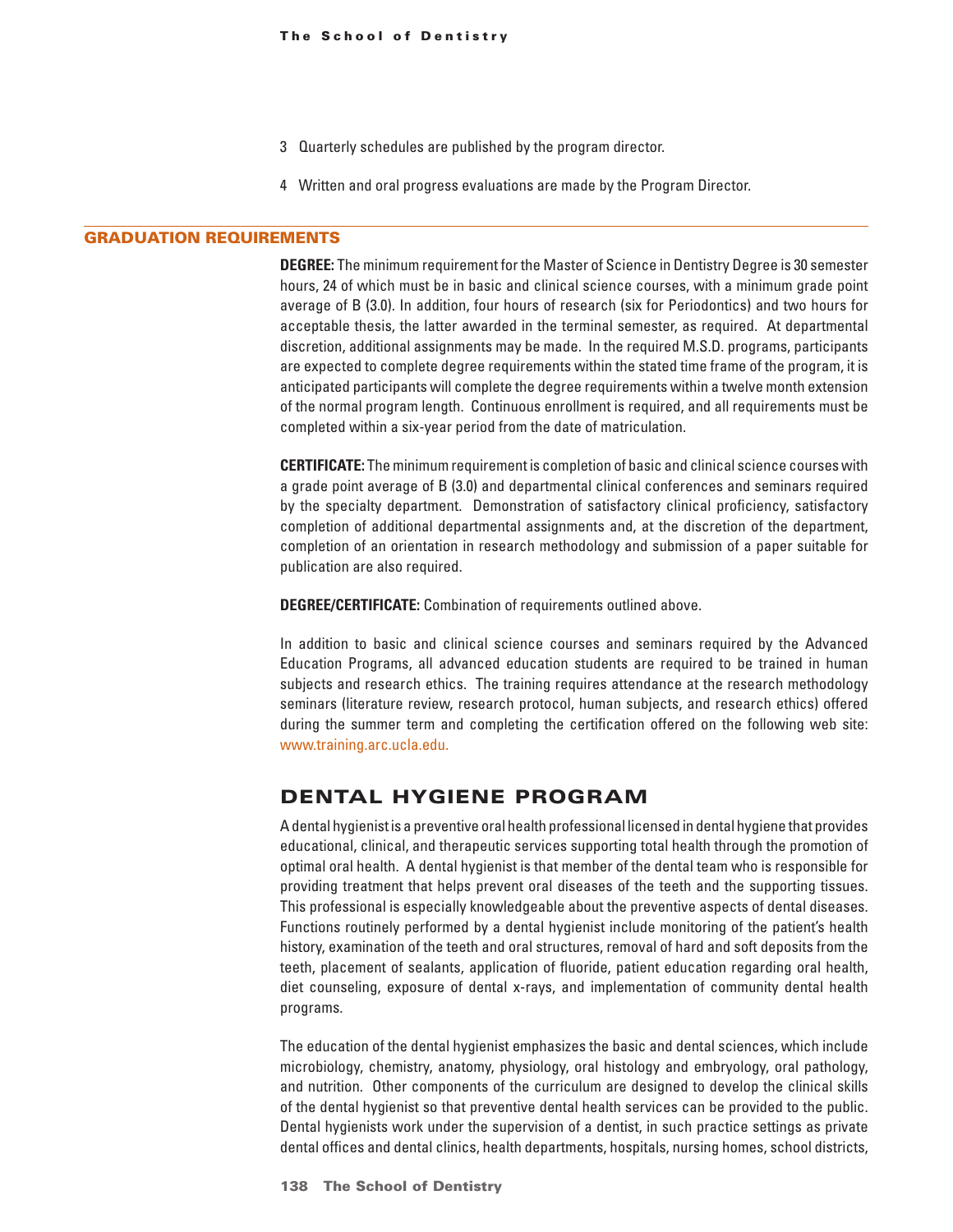correctional facilities, and colleges and universities. Research and sales opportunities also exist for a dental hygienist.

The goal of the Dental Hygiene Program is to provide the student with the opportunity to develop clinical competency and proficiency in preventive and therapeutic oral health skills, and to develop the personal characteristics of a professional attitude, ethical behavior, and dedication to community service and continuing education. The program provides the student with the opportunity to develop these entry-level dental hygiene skills through completion of either the two-year certificate or baccalaureate degree curriculum.

The first year of the curriculum consists mainly of dental sciences and clinical technique courses. During the second year, emphasis is placed on the application of knowledge in a clinical setting and the provision of a wide variety of clinical experiences both within and outside of the Texas Medical Center. The dental hygienist is eligible for licensure after graduation and upon successful completion of both a written National Board Dental Hygiene Examination and a clinical Regional Board examination.

## DENTAL HYGIENE LICENSURE ELIGIBILITY

According to state l law and the Texas Board of Dental Examiners, a person applying for initial licensure to practice Dental Hygiene in the State of Texas may be ineligible for licensure due to a previous conviction or deferred adjudication for a felony or misdemeanor offense.

For more information contact the Texas State Board of Dental Examiners by email: information@ tsbde.texas.gov or by phone: (512) 463-6400.

The Dental Hygiene Program offers a fully accredited two-year program, which leads to either a certificate or Bachelor of Science Degree in dental hygiene. Approximately 40 students are admitted to the programs each fall semester. The Dental Hygiene Admissions Committee considers the applications and makes recommendations to the Dean for admission into the program.

In addition to the entry-level program, the Dental Hygiene Program also offers a degree completion program for graduates of the School of Dentistry certificate program. After completing the required prerequisites, students enrolled in the completion Program have an opportunity to successfully complete the distance-education curriculum and receive a Bachelor of Science degree.

#### APPLICATION PROCEDURE

Applications are available on line: https://apply.uth.tmc.edu/psp/applyuth/APPLYUTH/ENTP/h/?tab=UT\_EP\_NVT\_APPLYUTH

The application and all supporting documents must be submitted to the Registrar by September 1 of the year preceding expected enrollment. Application must be made on the current year's application form. The applicant pool will be considered as a whole in admissions consideration. If the applicant was enrolled at an accredited college or university in the Fall Term of the application submission year, and or Spring term of the entering year, the applicant must submit transcript updates to the Registrar's Office as soon as the grades are available.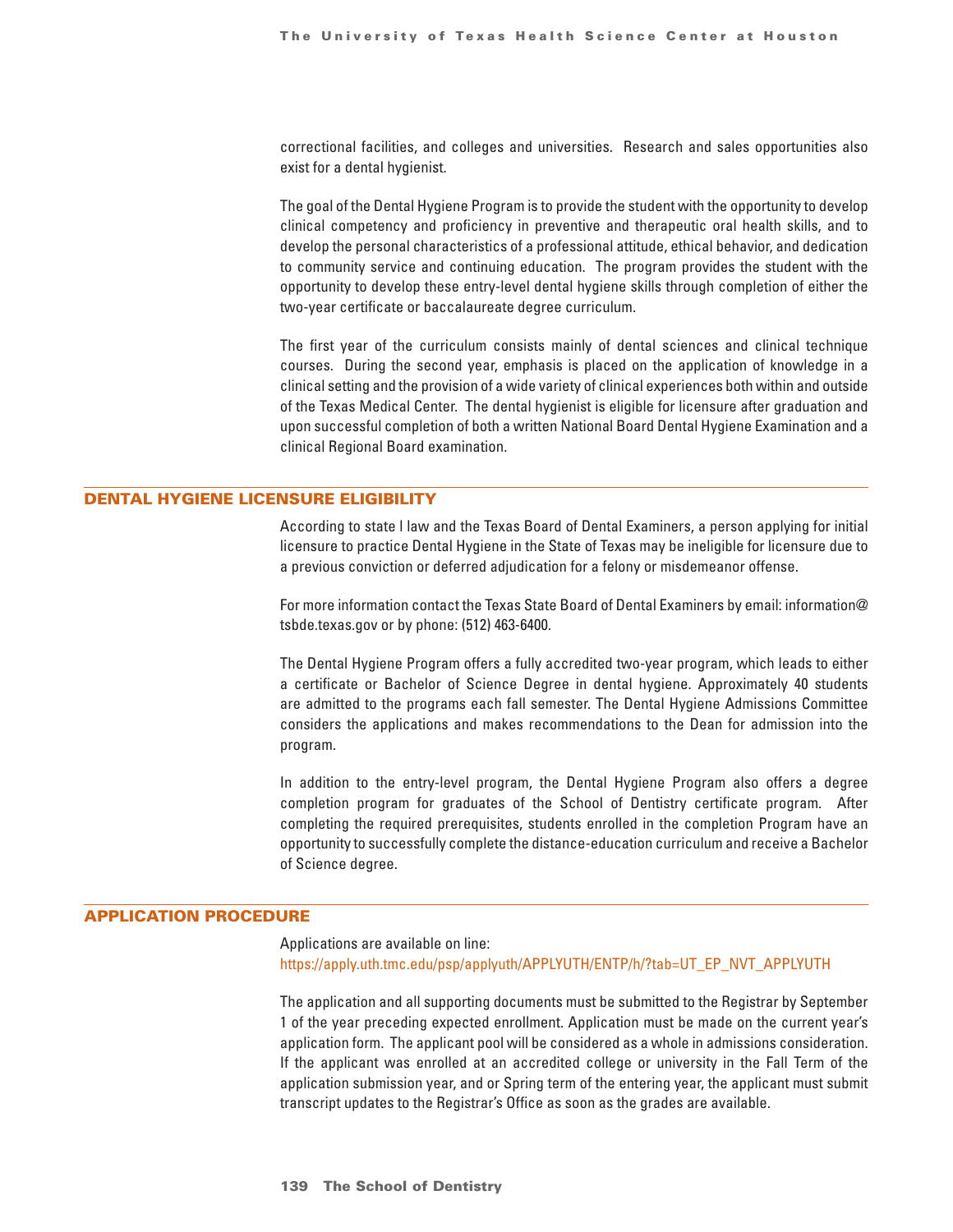### **CRITERIA FOR ADMISSIONS**

Dental Hygiene applicants will be considered for admission upon satisfactory completion of the following requirements:

- Properly completed application along with required fees and documentation
- Must have graduated from an accredited high school or equivalent
- Completion of the following courses with a minimum grade of "C"

## **CERTIFICATE PROGRAM**

English Composition I (3 SH) Fundamentals of Speech (3 SH) General Psychology (3 SH) General Sociology (3 SH) Human Anatomy & Physiology I, including lab (4 SH) Human Anatomy & Physiology II, including lab (4 SH) Chemistry, including lab (4 SH) Microbiology, including lab (4 SH) Nutrition (3SH), Computer Science, including lab (3 SH)

#### **BACCALAUREATE DEGREE PROGRAM**

English Composition I (3 SH) English Composition II (3 SH) Fundamentals of Speech (3 SH) General Psychology (3 SH) General Sociology (3 SH) College Math or higher (3SH) Human Anatomy & Physiology I, including lab (4 SH) Human Anatomy & Physiology II, including lab (4 SH) Chemistry, including lab (4 SH) Microbiology, including lab (4 SH) Computer Science, including lab (3 SH) American History (6 SH) (3 hrs each in Texas and American History or 6 hrs in American History) American Government (6 SH) (must include a study of the Texas Constitution) Humanities (3 SH) Visual & Performing Arts (3 SH) Electives (4 SH) Nutrition (3 SH),

- 4 Earn a minimum cumulative GPA of 2.5 (recommended 3.0 or above) or above in the listed required courses
- 5 Test of English as a Foreign Language (TOEFL) examination if high school attended was not in the U.S.
- 6 Submission of required letters of recommendation

Residents of the State of Texas, applicants to the Bachelor of Science Degree program, and applicants with course-work in the last five years are given preference in the selection process. Personal interviews are required and scheduled based upon committee evaluation.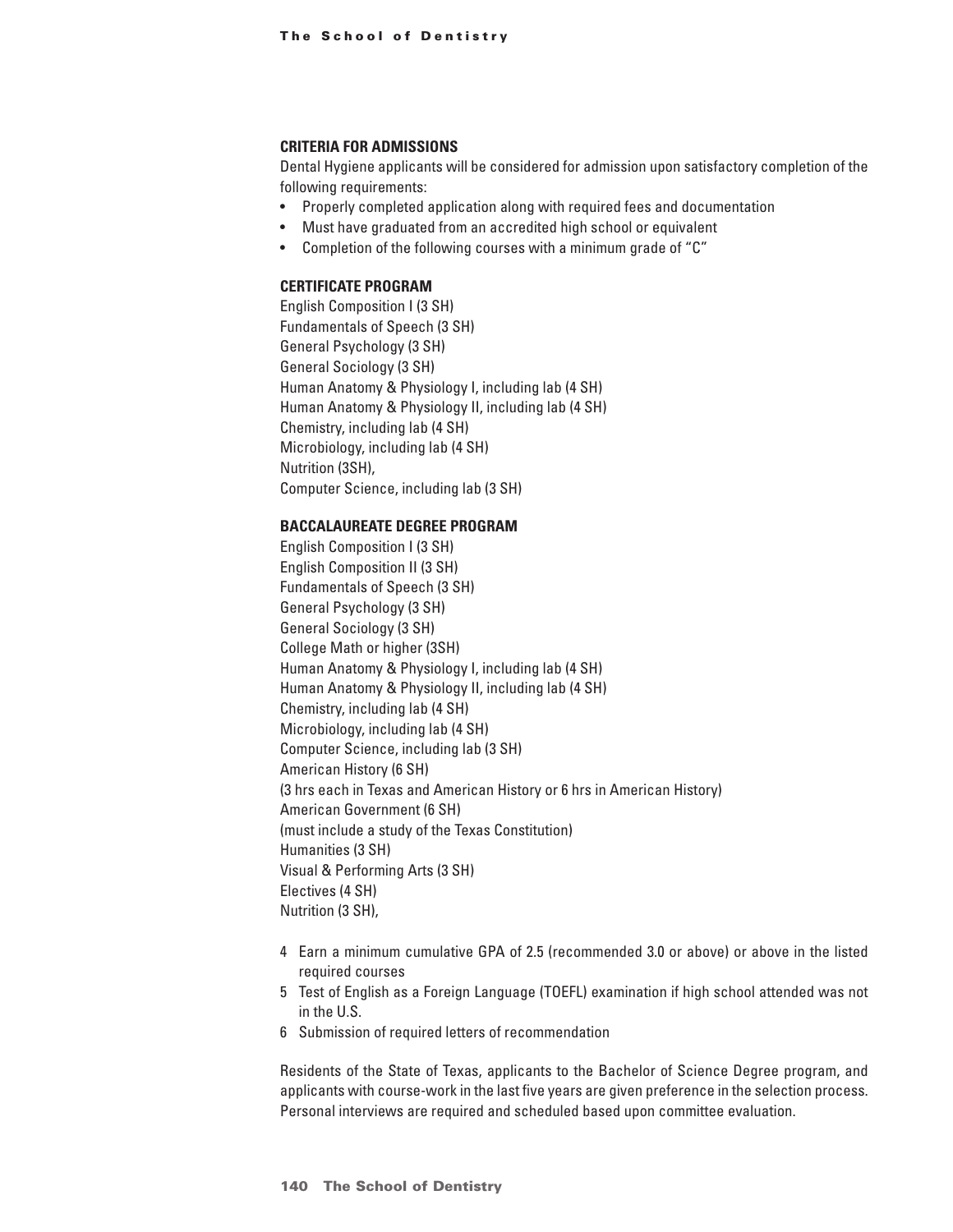Student applying to the Dental Hygiene Program are required to take the Health Science Reasoning Test (HSRT) as part of a holistic application process. The HRST is a computer-based test specifically designed to measure critical thinking skills. The test consists of critical thinking questions in health sciences contexts, although no specialized technical knowledge is required. Call 713-486-4084 for more information and to schedule the test.

Relative competitiveness of the applicant pool is determined by the above requirements. Additional factors considered include:

- nature of academic program
- demonstrated strength in science prerequisites
- demonstrated leadership
- public/community activities
- evidence of public/humanitarian service
- extracurricular activities
- communication skills
- employment history
- employment experience in the dental profession

#### Admissions Policy

The School of Dentistry admissions policy includes a wide variety of criteria, including qualitative and quantitative information to evaluate applicants on an individual basis. The admissions processes for the undergraduate Dental Hygiene certificate, Baccalaureate (B.S.) degree, and Degree-completion programs utilize a mix of cognitive and non-cognitive consideration factors that are similar to the Dental Education Program. Dental Admissions Committees give individual consideration to applicants. The Admissions Committee considers the application in its entirety and gives cognizance to the following factors:

- Intellectual capacity, based on consideration of undergraduate and graduate record; academic progression/regression; standardized test scores; academic awards and honors; a history of research accomplishments; degree of difficulty of undergraduate academic program; pre-professional evaluations; personal interview; any other data submitted;
- Interpersonal and communication skills, based on consideration of community or charitable service, extracurricular activities and organizations; leadership positions; employment history; recognition for humanitarian service; awareness and direct knowledge of cultural elements as they may impact on healthcare; expression of future goals in the written essay; statements made on the application or in the personal interview; any other relevant considerations the student's pre-professional advisors may present;

• Knowledge of the profession, based on consideration of an understanding of factors that have an impact on access to care, as well as the social and financial implications; consideration of the implications of lifelong learning; and demonstrated significant effort in seeking knowledge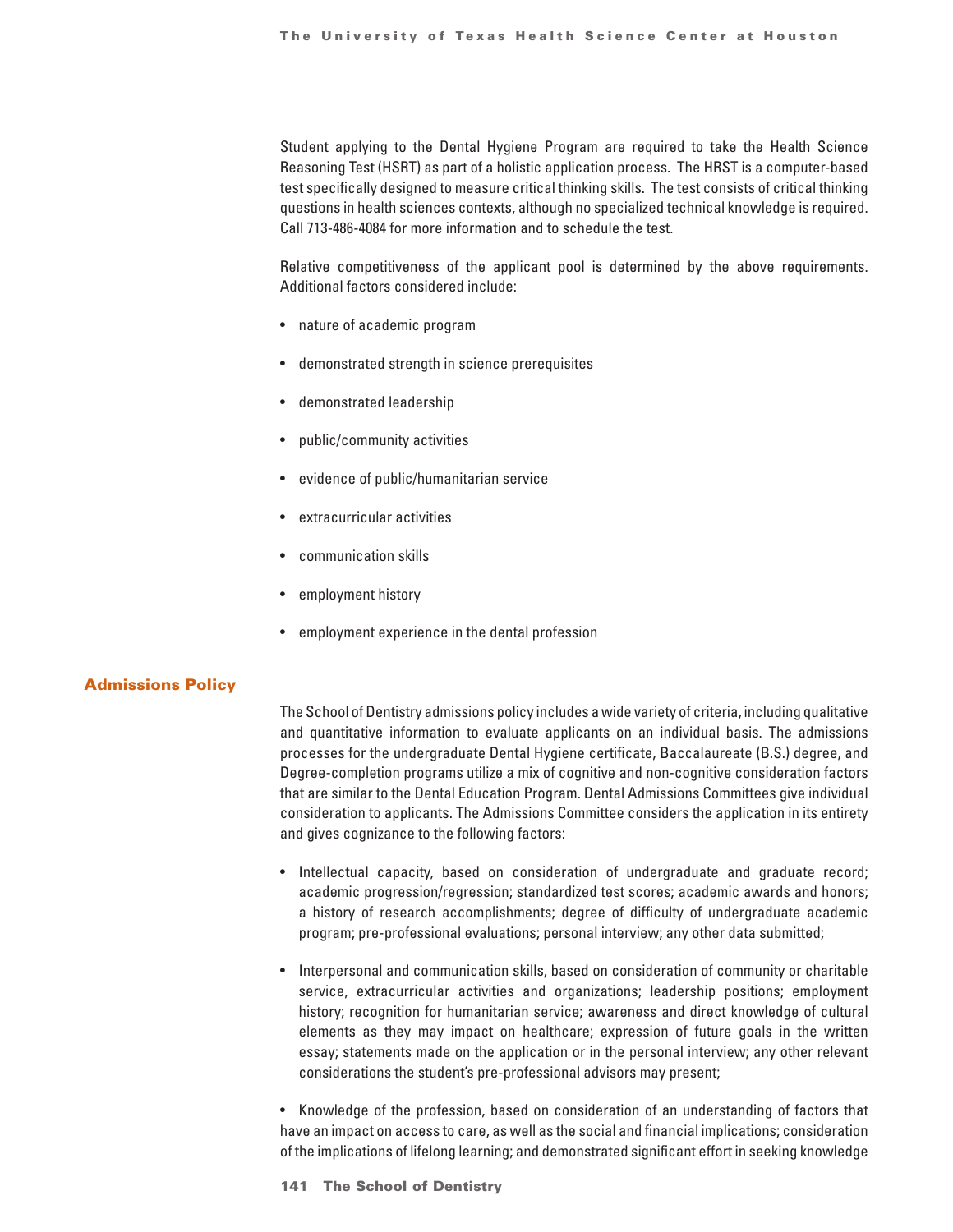regarding the practice of dentistry or participation in oral health promotion activities;

- Potential for service to the State of Texas, based on consideration of the applicant's goals for the future; size and location of hometown and whether the applicant resides in a Health Professions Shortage Area; potential for future provision of health services to underserved areas or in needed specialties.
- Motivation, based on consideration of success in overcoming adverse personal, economic, or educational conditions; employment history occurring simultaneously with undergraduate academic preparation; participation in activities requiring time management skills; experience in health-related activities; heavier than normal academic course loads ( $\geq$  18 hrs/semester);
- Integrity, based on consideration of professional evaluations; any academic integrity violation; conduct of a crime; any other relevant background relating either positively or negatively to the applicant's standard of integrity; and
- Essential skills, based on consideration of psychomotor skills (fine motor dexterity and coordination) and observational skills (vision, hearing, and tactile abilities) sufficient to master the clinical procedures essential to the treatment of oral disease.

The individual evaluations by the Committee members are tabulated and a composite evaluation prepared for presentation to the entire Committee. The selection of the entering class for recommendation to the Dean is based upon the total evaluation conducted by the Dental Hygiene Admissions and Curriculum Committee incorporating all of the criteria listed above.

TSI - Texas Success Initiative [Formerly TASP] The Texas Success Initiative (TSI), formerly TASP, is a state mandated program that is designed to improve student success and outcomes in college. Any student seeking to enroll in an undergraduate program at The University of Texas Health Science Center at Houston must provide proof of successful completion of the Texas Success Initiative prior to enrollment. For more information on specific testing requirements, testing exemptions, and college readiness, go to http://www.thecb.state.tx.us/

# EXPENSES

### Tuition

Beginning 2014-2015, resident tuition is \$ 136 per semester credit hour. Non-resident tuition will be \$498 per semester credit hour. Tuition is subject to change according to the actions of the Texas State Legislature or the Board of Regents and changes become effective when enacted.

## FEES

Late Registration Fee: A \$25 fee will be required of those students not registering or paying on the date designated in the school calendar.

**Installment Use Fee:** \$20per term

**Late Payment Fee:** \$25 for each late installment (other than the initial payment)

**Laboratory Fee:** A laboratory fee of \$20 per year is required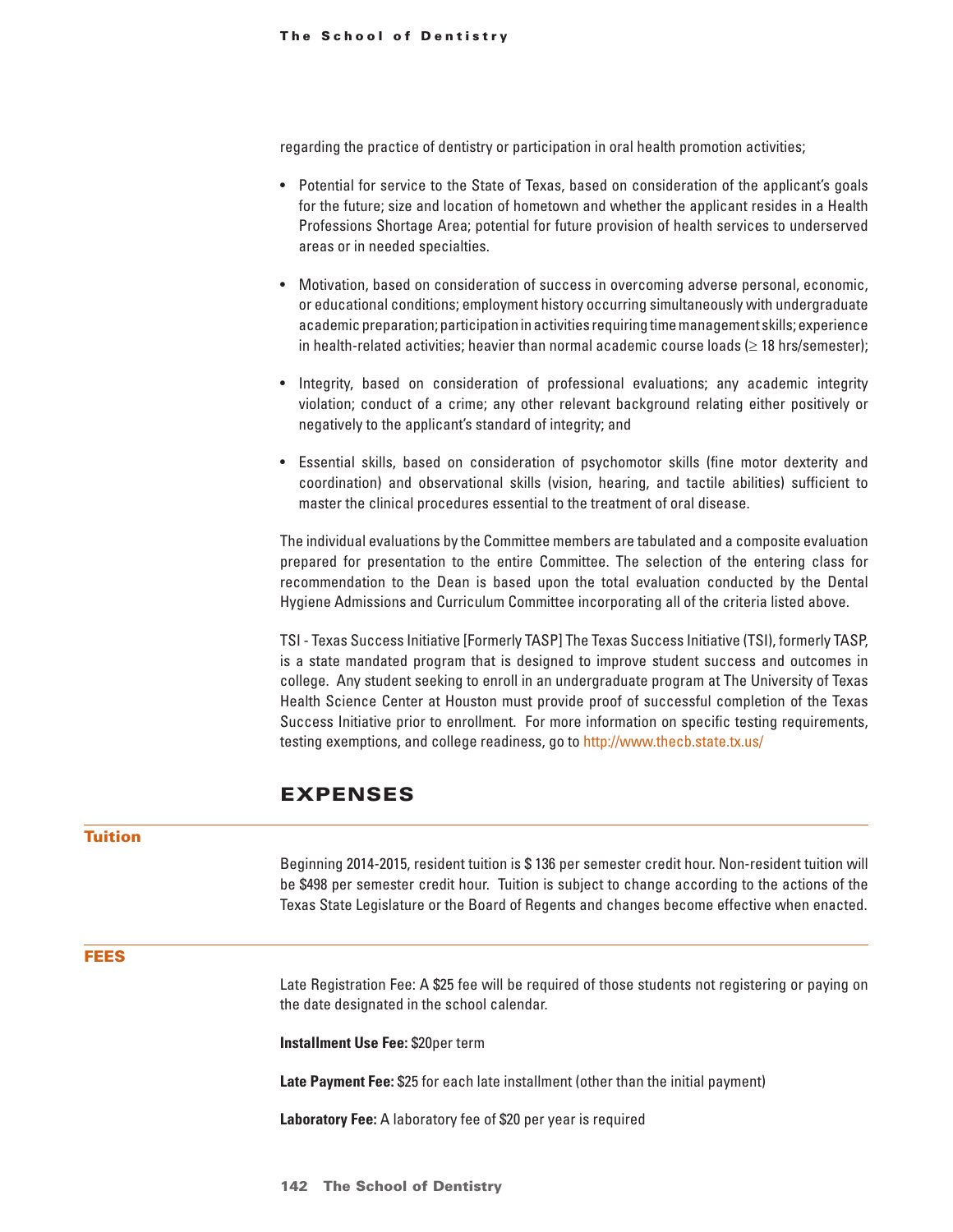**Graduation Fee:** A graduation fee of \$75, payable at registration for the final academic term, is required for dental hygiene students. Students who withdraw before graduation are entitled to a refund of this fee, if a certificate has not been ordered. This fee does not include regalia rental.

**Technical Resource Fee:** A fee 1494 annually.

**Supplemental Course Work:** Fees for work done for the removal of failures, probation or incompletes are at the semester credit hour rate.

**Instrument Sterilization Fee:** \$900 per academic year.

**Library Resource Fee:** A fee of \$150 annually.

**Professional Liability Insurance Fee:** This fee varies from year to year (currently it is \$14.50).

**Health Insurance:** \$1,859 annually. Health insurance is required of all Health Science Center students. If you have your own health insurance policy, you may provide proof of comparable insurance coverage to Auxiliary Enterprises no later than the 12th class day to have this charge waived.

**Information Technology Access Fee:** A fee of \$33 per semester.

**Student Record Fee:** \$5 per semester.

**Student Services Fee:** The student services fee, required of all students, is assessed per semester credit hour with a maximum charge of \$197.95 per Fall or Spring semester or \$116.10 per summer session. If a student enrolls in more than one Summer session, the maximum fee will be \$116.10. The fee provides for student activities, outpatient care by the Nursing Services, recreational facilities, counseling, and shuttle bus service. Optional family participation is available.

#### **Instruments, Supplies and Books**

Students are required to furnish the instruments, supplies, books, and equipment necessary in the various courses.

Text and supplemental materials information, including the maximum extent practicable the International Standard Book Number (ISBN) and retail price information, is available on the DH Curriculum Website. Visit the Website at: http://db.uth.tmc.edu/education/dental-hygiene/ curriculum/book-list

A student is not under any obligation to purchase at textbook from a university-affiliated bookstore. The same textbook may be available from an independent retailer, including an online retailer, at a lower price that the price charged for the textbook by a university-affiliated bookstore.

Approximate costs, depending upon fluctuations in market price and changing needs in the curriculum, are as follows: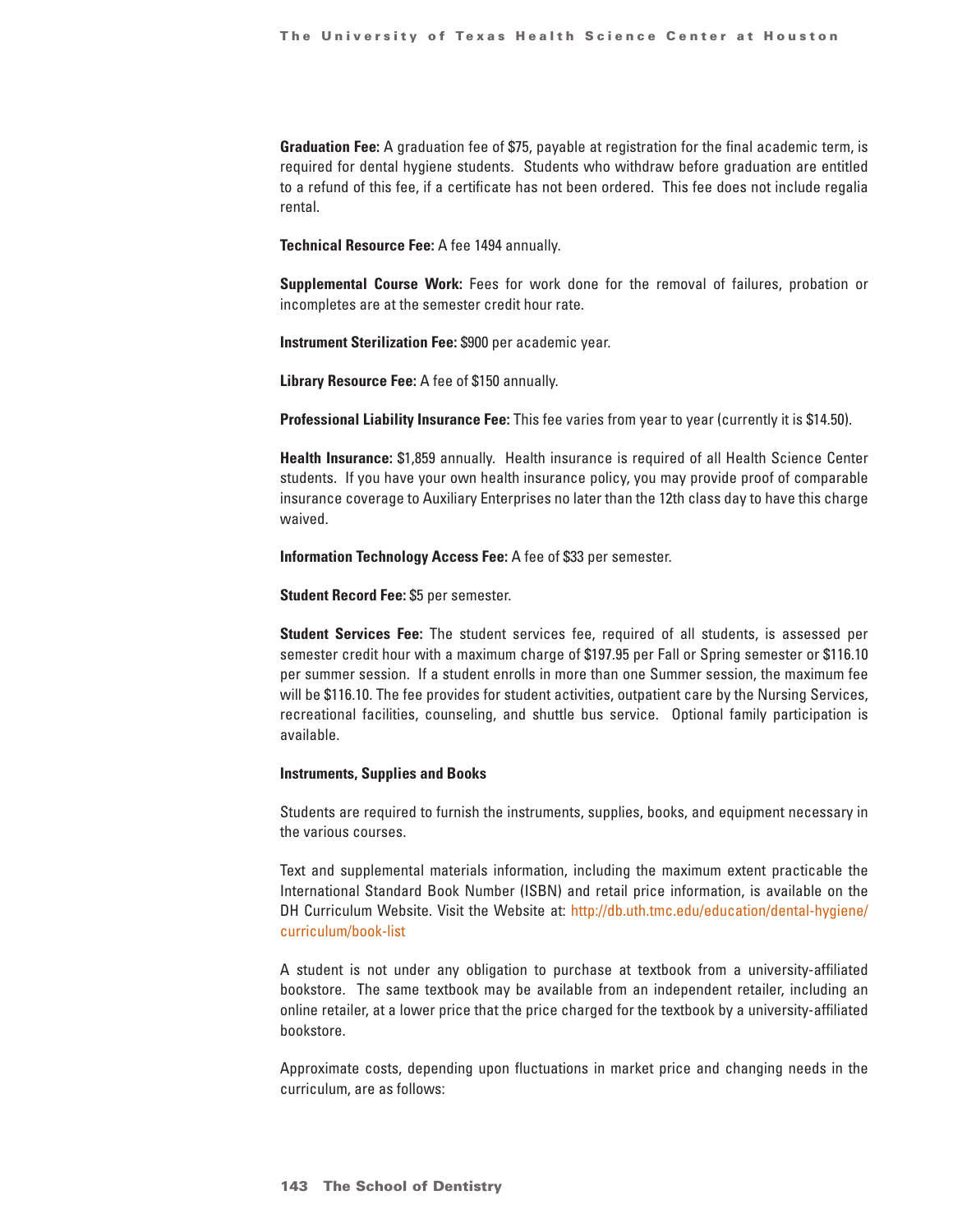# **Instruments And SuppliesBooks**

|              | (Purchased) | (Purchased) |
|--------------|-------------|-------------|
| First Year:  | \$3500      | \$1500      |
| Second Year: | \$1300      | \$825       |

The Texas Legislature does not set the specific amount for any particular student fee. The student fees assessed above are authorized by state statute; however, specific fee amounts and the determination to increase fees are made by The University of Texas System Board of Regents with participation of the Student Fee Advisory Committee.

## FINANCIAL AID

The Dental Hygiene Program of The University of Texas Health Science Center at Houston has limited loan and scholarship funds. These funds may be available based on proven financial need and/or academic excellence. A student subject to selective service registration will be required to file a statement that the student has registered or is exempt from selective service registration in order to be eligible to receive financial assistance funded by State revenue. Applications may be obtained from:

Office of Student Financial Services The University of Texas Health Science Center at Houston P. O. Box 20036 Houston, TX 77225

Web site http://www.uth.edu/sfs/ (713) 500-3860

The office is located at 7000 Fannin in the University Center Tower, Room 2220. Funds are listed below:

American Dental Hygienists' Association Scholarship Fund Dental Hygiene Honor Society Scholarship The Houston District Dental Hygienists' Society Loan Fund Houston Northwest Medical Center Hospital Auxiliary Emergency Loan Fund Pell Grant Perkins Loan Program PLUS/Supplemental Loan for Students Stafford Loan Program (formerly Guaranteed Student Loan Program) State Scholarship Fund Supplement Education Opportunity Grant Texas Dental Hygienists' Scholarship Fund Texas Public Education Grant Texas Public Education - State Student Incentive Grant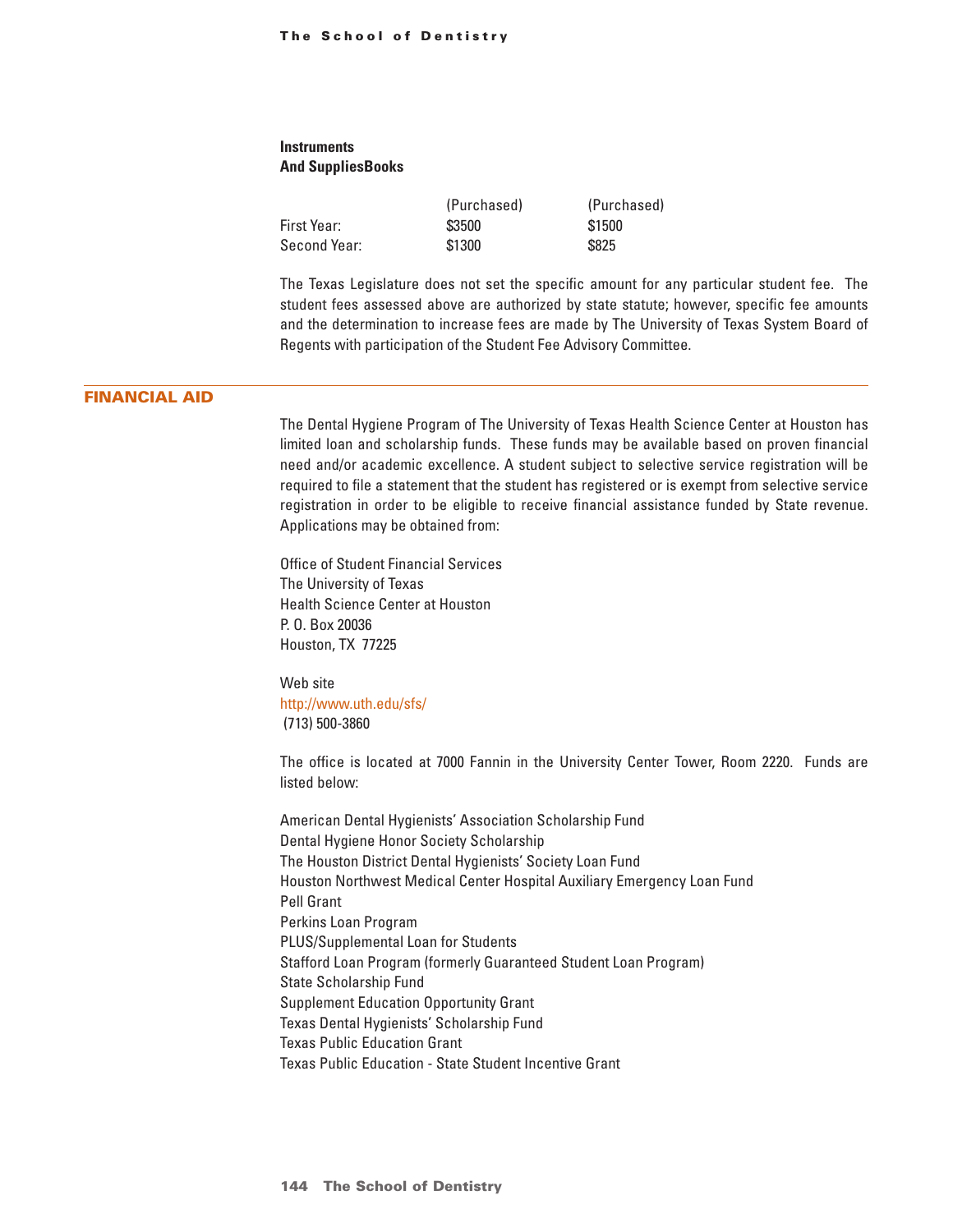## DENTAL HYGIENE SCHOLARSHIPS

The Shirah May Hall Memorial Scholarship in Dental Hygiene support scholarships to second year dental hygiene students who have demonstrated financial need, are in good standing and who have exhibited the characteristics of compassion, focus and motivation, teamwork, leadership and advocacy of the profession of dental hygiene.

The Dental Hygiene Class of 2003 Endowed Scholarship is awarded based on financial need.

There are several local organizations/companies that provide scholarship funding for dental hygiene students. Upon request, the school of dental hygiene provides to the awarding organization the critical data required for selection, and the selections are made by the selection committee of the sponsoring organization. Primary factors for the award are academic performance, community service, and promise for professional growth and financial need.

## ACADEMIC STANDARDS

#### **Attendance**

Attendance at all scheduled classes, laboratories, and clinic sessions is required. The minimum attendance for which credit will be given or which will admit a student to the final examination is 90 percent of the time scheduled for instruction in that course. The margin of 10 percent absence is provided to accommodate only unavoidable absences due to illness, delayed registration, or approved causes, and it is not contemplated that this concession shall apply to other than exceptional cases.

#### **Punctuality**

Students entering a lecture or laboratory after the roll has been taken are recorded as absent for the entire period. Absence from any portion of a period is considered as absence from the full period.

#### **Grading System**

Passing: Grades for didactic and clinic courses are letter grades. Letters A, B, C, and D will be considered passing except in designated clinical courses where a minimum grade of C will be required. However, an overall average of C (2.00 GPA) must be maintained.

## **GRADING SYSTEM FOR CLINIC AND GRADING SYSTEM FOR NON-CLINIC CLINIC RELATED CLASSES:**

## **RELATED CLASSES:**

 $93 - 100 = A$   $93 - 100 = A$  $84 - 92 = B$   $84 - 92 = B$  $75 - 83 = C$   $75 - 83 = C$  $\angle 75 = F$   $70 - 74 = D$  $<$ 70 = F

Failing: A grade of 69 or below or "F" designates failing work in non-clinical courses and a grade of 74 or below designates unacceptable work in clinical courses. Remediation designed to address the deficiencies of the student will be provided throughout the semester as deemed appropriate by the instructors.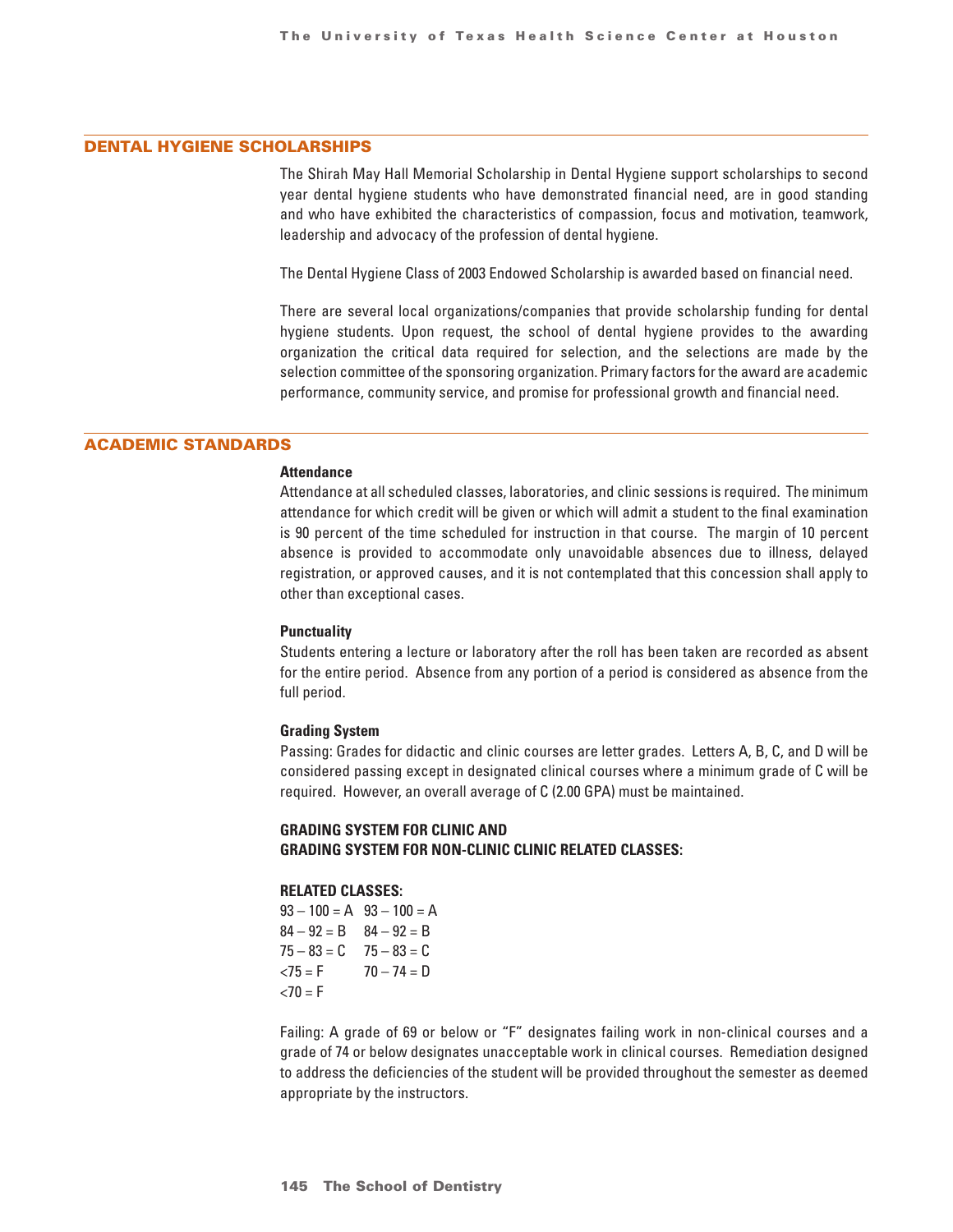Incomplete: A grade of "I" may be assigned to a student who for some reason has not completed all required work but has shown satisfactory progress in completing course requirements. A grade of "I" will not be averaged into the GPA at the end of the semester. Grades of "I" not removed within the designated time frame determined by the instructor and the Evaluation and Promotion Committee not to exceed one semester will be recorded as a grade of "F". A grade of "I" may be only given upon approval of the Director of the Dental Hygiene Program.

Warning: Mid-semester evaluation will be conducted for the Fall and Spring semesters. Students earning a D or F in didactic, laboratory or clinical courses will receive a letter of warning for unsatisfactory progress in the designated areas of study. Students will subsequently be expected to show increased activity in those areas of deficiency by the end of that semester to avoid being placed on probation or considered for dismissal. In addition, the student is expected to make satisfactorily progress in the other courses in the curriculum.

Probation: Students having a semester GPA of 1.7 or cumulative GPA below 2.0 will be placed on probation. Students who have been placed on probation must show acceptable improvement and satisfy the conditions outlined in the probation within the designated time period or they may be considered for dismissal. Students on probation become ineligible for financial aid, and are ineligible to hold Class or organization offices.

Dismissal: Students will be considered for academic dismissal if they have a cumulative GPA below 2.0 at the end of any semester. Students will be considered for academic action, including dismissal, if they have one or more failing course grades in a given semester. If a student demonstrates the inability to progress either didactically, professionally or technically, the student will be considered for dismissal from the Dental Hygiene Program by the Student Evaluation and Promotion Committee – Dental Hygiene Subcommittee. The decision will be made by the committee members at a meeting held at the end of the semester.

### APPEAL PROCESS

A School of Dentistry Dental Hygiene student may appeal any academic corrective action and/ or recommendation of dismissal by an Evaluation and Promotion ("E & P") subcommittee to the Associate Dean for Academic Affairs, in writing, within three calendar days after receipt of notice of the academic action. The student must provide the Associate Dean for Academic Affairs a "complete" appeal, which includes at least a written statement clearly explaining all rationale for the appeal and any additional documentation the student possesses that the student believes supports the student's rationale for the appeal.

The Associate Dean for Academic Affairs will refer each complete appeal to an Ad Hoc Appeal Committee ("Appeal Committee"). The Office of the Associate Dean for Academic Affairs will assist by scheduling the meetings of the Appeal Committee.

- The Chair of the Appeal Committee will be selected and appointed by the School of Dentistry Committee on Committees and approved by the Faculty Senate (an alternate Chair will also be selected from among the faculty of the School of Dentistry). The Chair will preside over the Appeal Committee. The length of the Chair's term will be three years. The alternate will preside over the Appeal Committee in the event that the Chair is unable to attend.
- The Appeal Committee will be made up of the chairs of each of the E & P subcommittees not involved in the academic action being appealed. Vice chairs of the E & P subcommittees may serve in this role in the event a subcommittee Chair is unable to participate. In addition,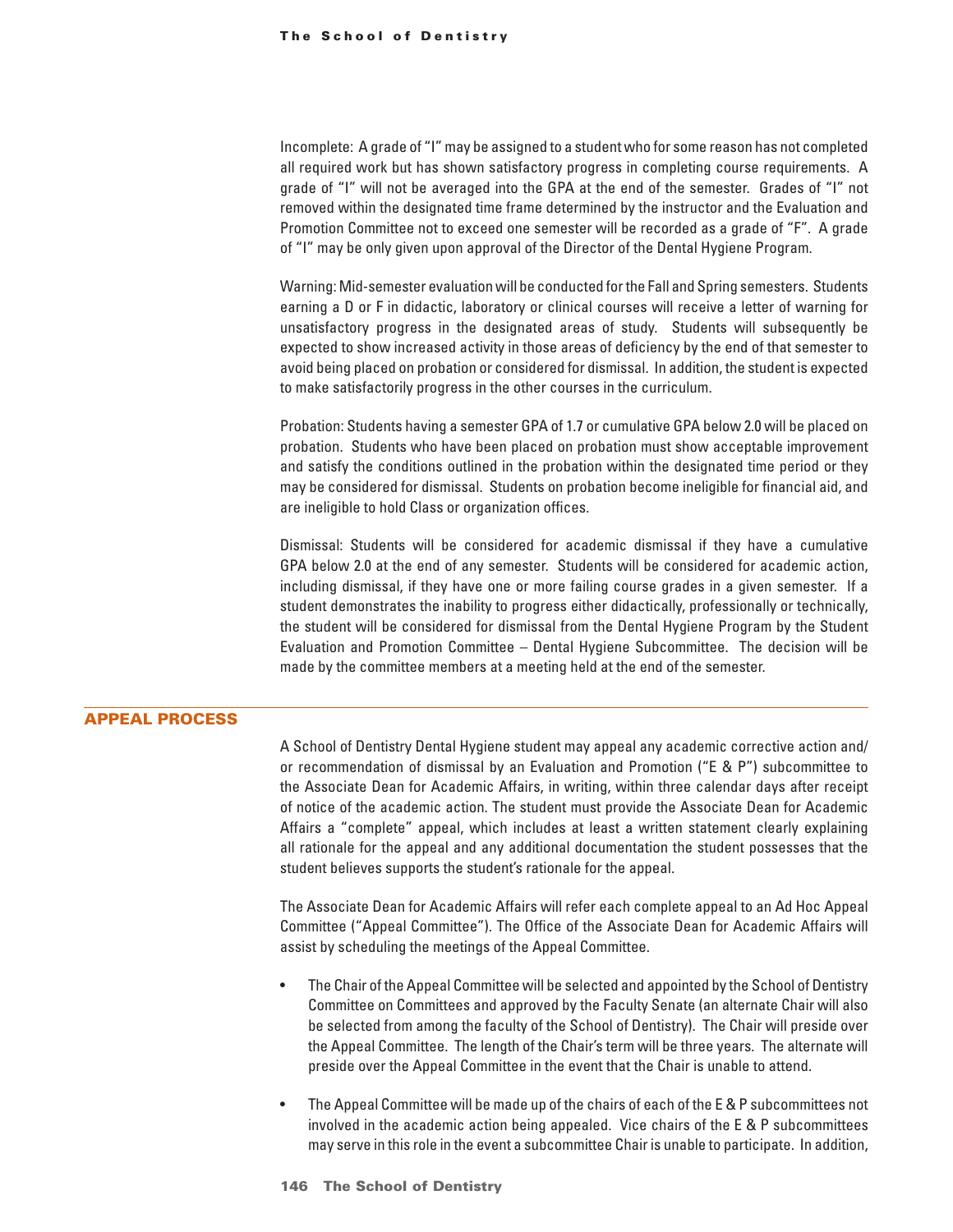an additional member of the Appeal Committee will be selected by the Associate Dean of Academic Affairs from among School of Dentistry faculty. This member of the Appeal Committee cannot be the student's faculty advisor or a member of the E & P subcommittee making the decision being appealed.

• Each of the Appeal Committee members will have one vote. In the case of a tie vote, the Chair of the Appeal Committee will vote to break the tie.

The Appeal Committee will review the student's written statement and documentation, if any, submitted by the student, meet with the student, the student's faculty advisor, the Chair of the E & P subcommittee taking the academic action being appealed, and other individuals at the discretion of the Chair of the Appeal Committee. The Chair of the Appeal Committee shall submit a final recommendation to the Dean within seven calendar days of the final Appeal Committee meeting. The Dean shall consider the recommendation of the Appeal Committee, may review the materials submitted to the Appeal Committee, and may interview other individuals. At his or her discretion, the Dean may meet with the student. The student will be notified of the Dean's decision within 10 calendar days after the Dean's receipt of the Appeal Committee recommendation. The Dean's decision regarding the academic action of the E & P subcommittee is final.

The student, upon written request to and approval in writing from the Associate Dean for Academic Affairs, may continue academic studies while the appeal of an academic action is under review and until the student receives notification of a final decision by the Dean.

If after the appeals process is completed an academic action of dismissal is upheld, a dismissed student must immediately discontinue participating in all School of Dentistry educational activities. All personal belongings must be removed from the School of Dentistry facilities immediately upon following receipt of the final decision of the Dean.

The School of Dentistry Student Evaluation and Promotion Committee consists of four subcommittees: the First Year Dental Student Evaluation and Promotion Subcommittee, the Second Year Dental Student Evaluation and Promotion Subcommittee, the Third/Fourth Year Dental Student Evaluation and Promotion Subcommittee, and the Dental Hygiene Student Evaluation and Promotion Subcommittee. Each subcommittee is led by a Chair and a vice chair.

Promotion and Graduation: In order to be considered for promotion and graduation, a Dental Hygiene student must have satisfactorily removed all grades of F through remediation/repeat and in addition, must have a cumulative grade point average of 2.0 or higher.

## **Examinations**

Numerous examinations are given during each course. These examinations serve as a method of instruction and provide both student and instructor the opportunity to evaluate the student's level of achievement.

The final grade in a course may include evaluation of the student in all aspects of the entire course (didactic, laboratory, professional behavior/ development, and clinical) and failure in any one aspect may result in a failing grade for the entire course.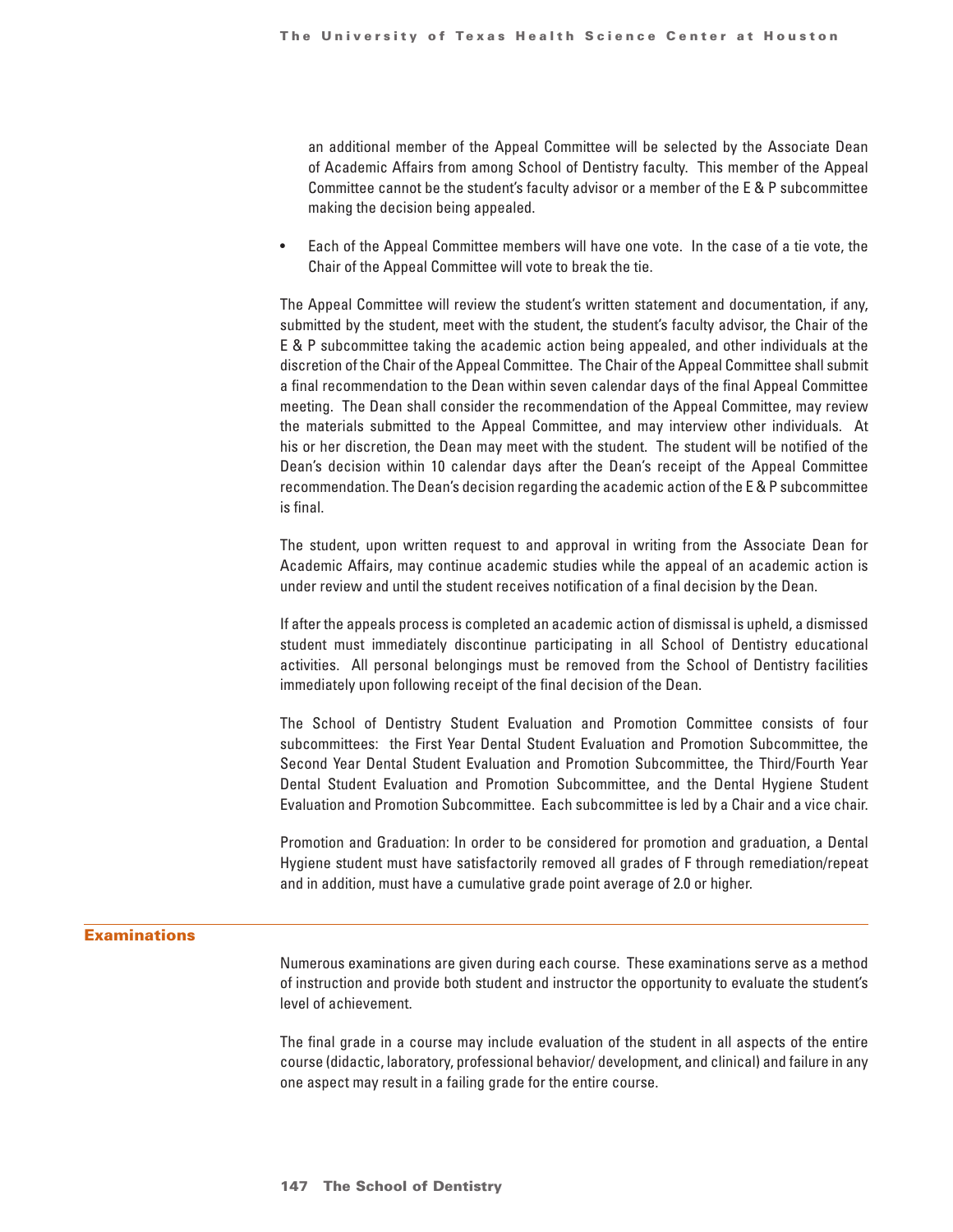## **CURRICULUM**

Credit Hours: For each semester credit hour awarded a didactic course, there is one classroom hour per week. For each semester credit hour awarded for a laboratory or clinic course, there are normally three to four laboratory hours per week.

Note: Course descriptions are intended to represent skills and knowledge that should accompany successful completion of the course and should not be construed as a guarantee or warranty by UTHSCH of the required level of achievement by every student.

### **First Year**

### **Dental Hygiene Certificate/Dental Hygiene Bachelor of Science Courses**

#### *FALL SEMESTER*

#### **DHCT 2101/DHBS 3101 Pre-Clinical Technique**

Five credit hours (3 lec., 6 lab)

An introduction to the basic theories, principles, and procedures used in dental hygiene practice, with primary emphasis on the techniques of instrumentation used in performing diagnostic, preventive, and therapeutic services. The dental hygiene student will have an opportunity to practice these techniques on manikins and student partners in the clinic.

#### **DHCT 2103/DHBS 3103 Introduction to Dental Hygiene**

Three credit hours (3 lec., 1 lab)

A course designed to provide the student with the background knowledge to assess patient oral health needs, to select appropriate preventive strategies, and to present information and demonstration techniques for effective patient education.

#### **DHCT 2105/DHBS 3105 Dental Radiology I**

Two credit hours (2 lec., 1 lab)

An introduction to the production and emission of dental x-radiation, safety precautions, and the exposure processing and interpretation of dental radiographs.

#### **DHCT 2107/DHBS 3107 Head and Neck Anatomy**

Two credit hours (2 lec)

A study of the anatomic structures of the head and neck. Emphasis is placed on the muscles of mastication, salivary glands, and the vascular, lymphatic, and nerve supply to the head and neck as it relates to the clinical practice of the dental hygienist.

### **DHCT 2108/DHBS 3108 Oral Histology and Embryology**

Two credit hours (2 lec.)

A study of the embryology and microscopic anatomy of human tissues with emphasis on the formation of the face, oral cavity, and dental structures. Clinical relevance will be stressed for applicability to pathology and periodontology.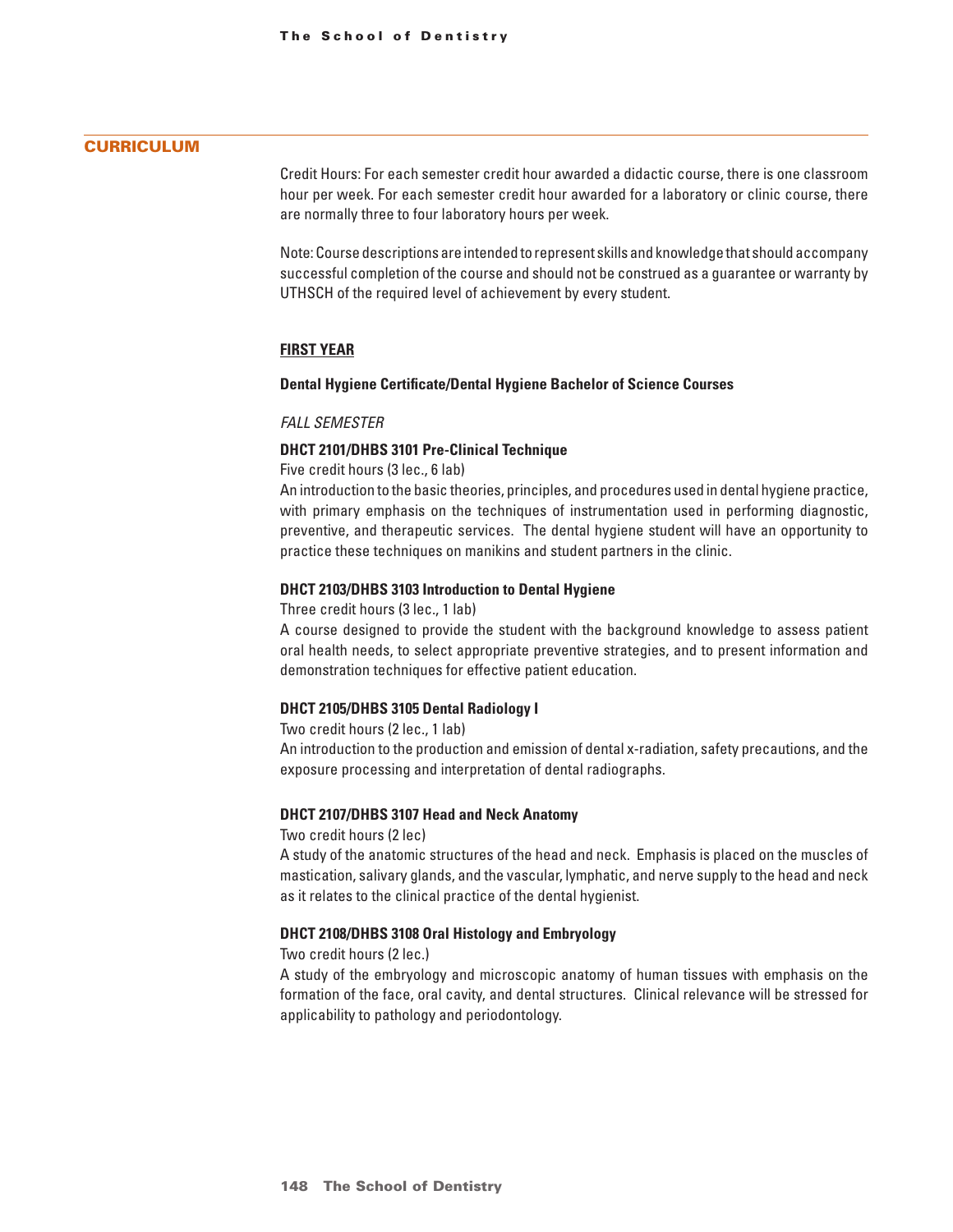#### **DHCT 2109/DHBS 3109 Dental Anatomy**

Three credit hours (2 lec., 2 lab)

The essentials of nomenclature, anatomical form, structure and function of the permanent teeth, with some study devoted to primary teeth, is presented. Laboratory practice includes identification of natural extracted teeth, the reproduction of tooth forms to emphasize morphology and functional relationships, and the adaptability of clinical instrument to root structures of varying topography.

#### *SPRING SEMESTER*

## **DHCT 2201/DHBS 3201 Clinical Practice I**

Three credit hours (10 clinic)

Prerequisite: DHCT 2101 and DHBS 2105.

This introductory clinical course offers the student individual instruction and clinical practice in all phases of providing basic dental hygiene services.

## **DHCT 2202/DHBS 3202 Clinical Seminar I**

Three credit hours (3 lec.)

A continuation of information designed to provide an opportunity to enhance performance of procedures in a clinical setting. Emphasis will be place on patient management, care of appliances, caries recognition, pulp testing, and desensitization. Periodontal nomenclature and clinical characteristics of periodontal tissues in health and disease will be introduced.

### **DHCT 2205/DHBS 3205 Dental Radiology II**

One credit hours (1 lec., 1 lab

An introduction to supplemental intra-oral techniques and basic extra-oral radiographic techniques including patient/film positioning and the resulting film. Diagnostic information and normal radiographic anatomy of these various views will be presented.

#### **DHCT 2206/DHBS 3206 General Oral Pathology**

Three credit hours (3 lec.)

An introduction to diseases affecting the oral region, including the principles of inflammation and healing, developmental disturbances, the pathology of dental caries, dental and oral abnormalities, bacterial, viral and mycotic diseases, oral injuries, and neoplasms. Premalignant lesions and their differences from common benign conditions are emphasized.

#### **DHCT 2209/DHBS 3209 Dental Emergencies**

Two credit hours (2 lec, 1 lab)

This course provides the student the opportunity to study dental office emergencies with emphasis on prevention, prompt recognition, and effective emergency care. Laboratory instruction will provide experience in monitoring vital signs, recognizing and handling emergency situations, and cardiopulmonary resuscitation (CPR).

#### **DHCT 2210/DHBS 3210 Introduction to Dental Hygiene Practice**

One credit hour (1 lec. 1 lab)

This course provides the dental hygiene student with opportunities to apply principles of plaque control, patient education, and disease prevention. In addition to lectures, learning activities will include problem-based learning and case presentations.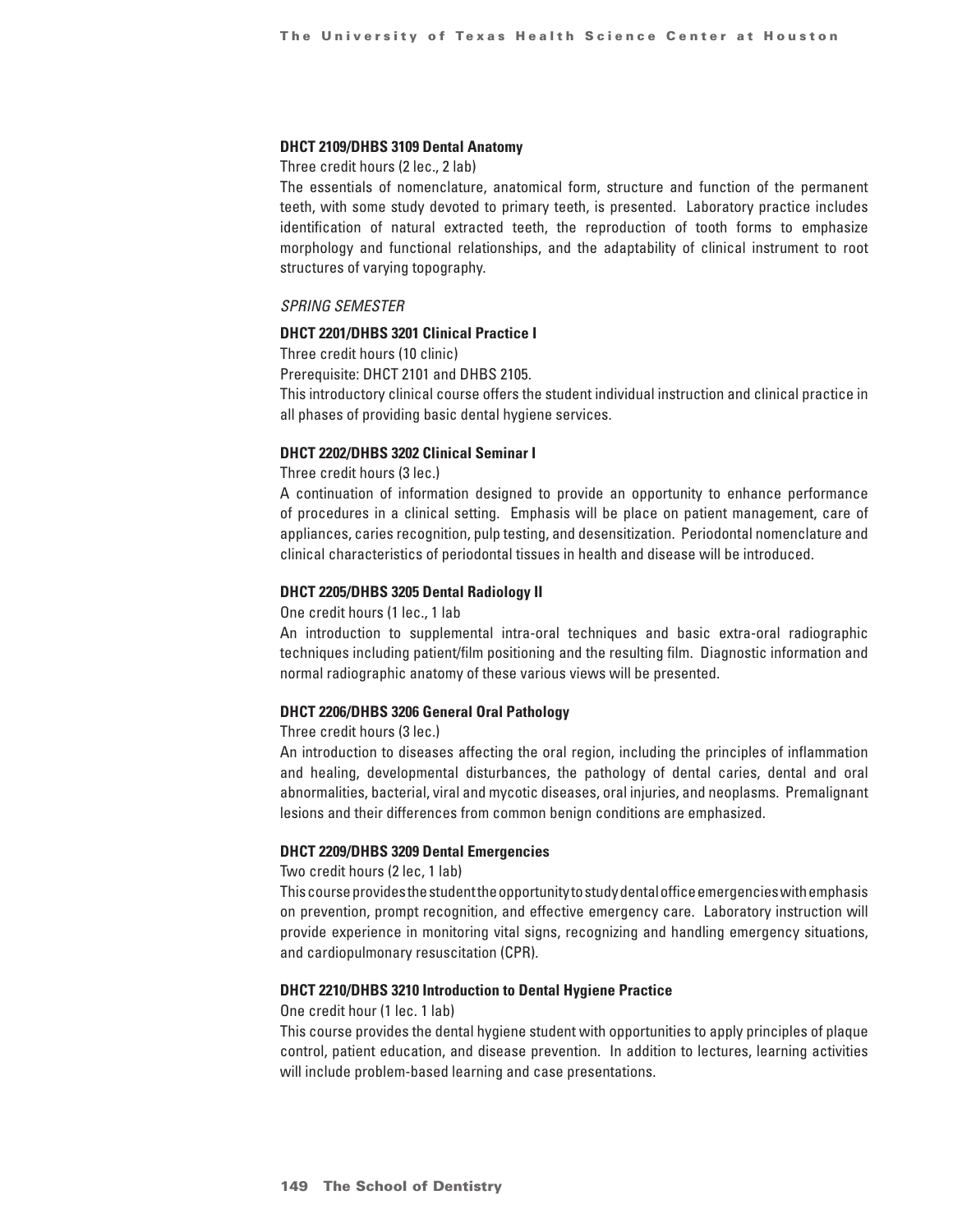#### *SUMMER TERM*

#### **DHCT 2300/DHBS 3500 Clinical Seminar II**

One credit hour (2 lec.)

Root morphology, advanced root planning, and ultrasonic scaling, amalgam polishing, and sealants will be emphasized in this course, along with patient management techniques when performing advanced instrumentation skills

#### **DHCT 2301/DHBS 3501 Clinical Practice II**

Three credit hour (21 clinic)

Prerequisite: DHCT 2201/DHBS 3201

This course provides the opportunity for additional clinical treatment for patients and skills development.

#### **DHCT 2303/DHBS 3503**

Applied Nutrition (1 credit hour/1 lec.)

This course is a dental-related study of nutrition. Interrelationships of the diet and oral health will be addressed. A case-based approach will be utilized to demonstrate the crucial connection between systemic health, nutrition and oral health.

#### **DHCT 2304/DHBS 3504**

Special Needs Patients (2 credit hours/2 lec.) This course is an introduction to the assessment and management of patients with special needs, including patients whose medical, physical, psychological, or social conditions make it necessary to modify procedures in order to provide dental hygiene treatment for that individual.

## **DHCT 2305/DHBS 3505 Periodontology I**

One credit hour (1 lec.)

This course reviews and expands the student's knowledge regarding the biology of the healthy periodontium. It also introduces students to current classification of periodontal diseases and fundamental knowledge of the epidemiology, etiology, microbiology, and immunology of periodontal diseases. Basic information is integrated with necessary clinical skills to evaluate currently recognized forms of periodontal disease, including the ability to recognize the less common forms of gingivitis and periodontitis, and systemic conditions, the forms of which may influence the initiation, progression, or treatment of periodontal disease.

### **Second Year**

#### *FALL SEMESTER*

#### **DHCT 3301/DHBS 4301 Clinical Practice III**

Four credit hours (14 clinic)

Prerequisite: DHCT 2301/DHBS 3501.

This course is an introduction to advanced instrumentation procedures, including root planning and ultrasonic scaling, and the practice of basic and advanced techniques at chair-side. Rotations to other departments in the School of Dentistry and Texas Medical Center will be introduced. Patient management and professionalism are stressed in this stage of clinical development.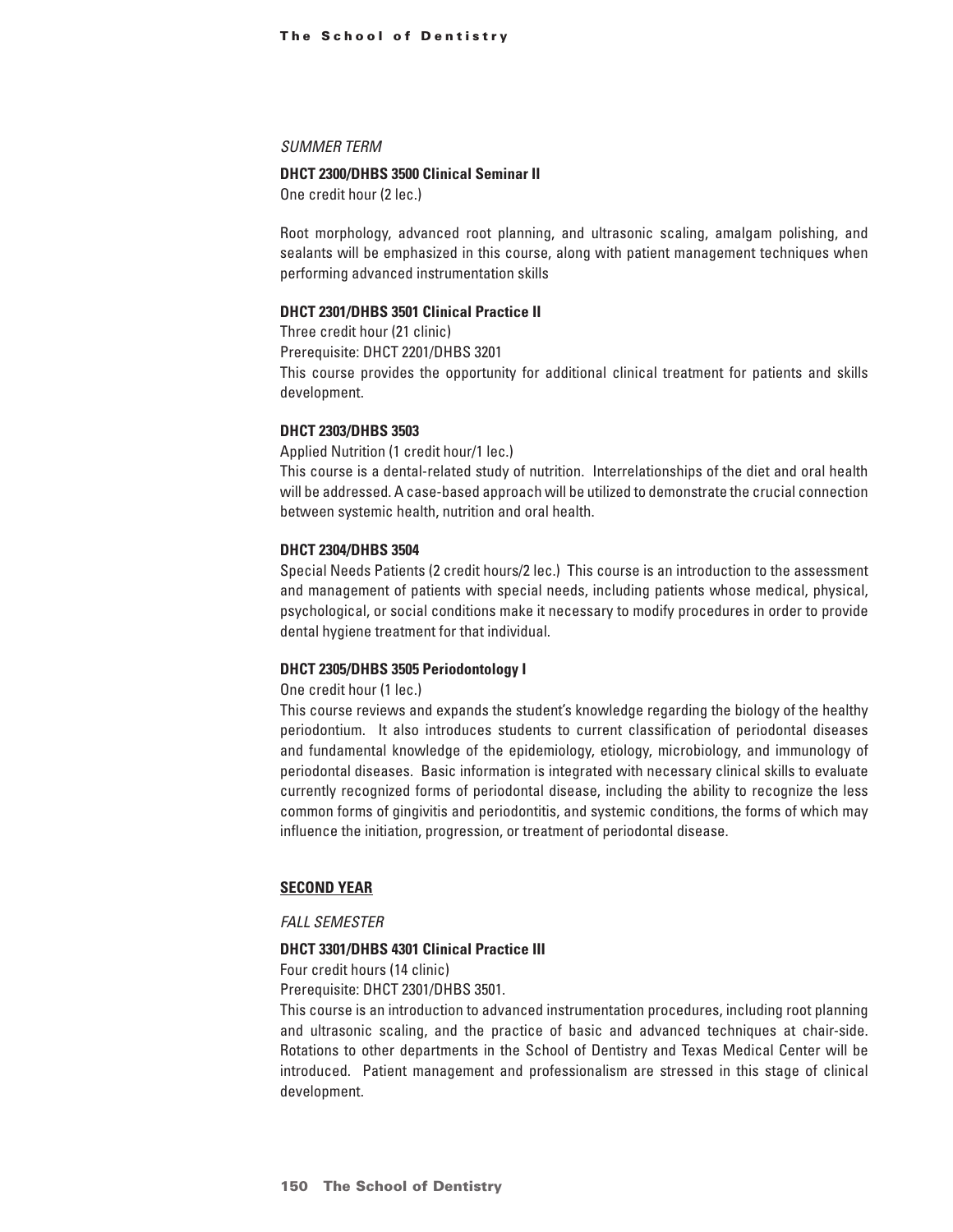### **DHCT 3302/DHBS 4302 Clinical Seminar III**

Two credit hours (2 lec.)

Root morphology, advanced root planning, and ultrasonic scaling, amalgam polishing, and sealants will be emphasized in this course, along with patient management techniques when performing advanced instrumentation skills.

### **DHCT 3303/DHBS 4303 Community Dental Health**

Three credit hours (3 lec.)

This course is an introduction to the tools of epidemiology and biostatistics, and includes the critical analysis of scientific literature and the methods and materials necessary to teach dental health to individuals and groups. As community health promoters, the student will have an opportunity to address and attempt to resolve critical issues in the current delivery system.

#### **DHCT 3309/DHBS 4309 PeriodontologyII**

Two credit hours (2 lec.)

This course explores theoretical/clinical aspects of Periodontology with an emphasis on the dental hygiene process of care, non-surgical periodontal therapy, evaluation of treatment, and maintenance needs of the periodontal patient. The course will also expand the student's knowledge related to risk factors, systemic considerations and treatment modalities. Further, the student will continue to develop evidence base decision-making skills with development of virtual periodontal case study.

### **DHCT 3307/DHBS 4307 Dental Materials**

Three credit hours (2 lec., 2 lab)

This course address characteristics, properties, manipulation, and evaluation of various materials utilized in dental procedures along with chair-side assisting principles and techniques. Emphasis is placed on the laboratory procedures performed and materials used by the dental hygienist.

#### **DHCT 3308/DHBS 4308 Pharmacology**

Two credit hours. (2 lec.)

This course is a study of the action use and effect of commonly used drugs on the human body. Emphasis is placed on the practical evaluation of drugs utilized by the dentist, and drugs being taken by dental patients and their effect on treatment.

### *SPRING SEMESTER*

## **DHCT 3401/DHBS 4401 Clinical Practice IV**

Four credit hours. (14 clinic)

Prerequisite: DHCT 3301/DHBS 4301.

These clinical sessions combine both basic and advanced dental hygiene skills with time management techniques essential for private practice. Root planning, sealant application, ultrasonic instrumentation, amalgam polishing, and nutritional counseling will be emphasized. Rotations to other departments will be continued.

#### **DHCT 3402/DHBS 4402 Clinical Seminar IV**

Two credit hours (2 lec.,)

This course will provide an opportunity for the student to clarify values and discuss treatment of special needs patients. The student will discuss professional ethics, laws governing the practice of dentistry and dental hygiene, malpractice, and liability.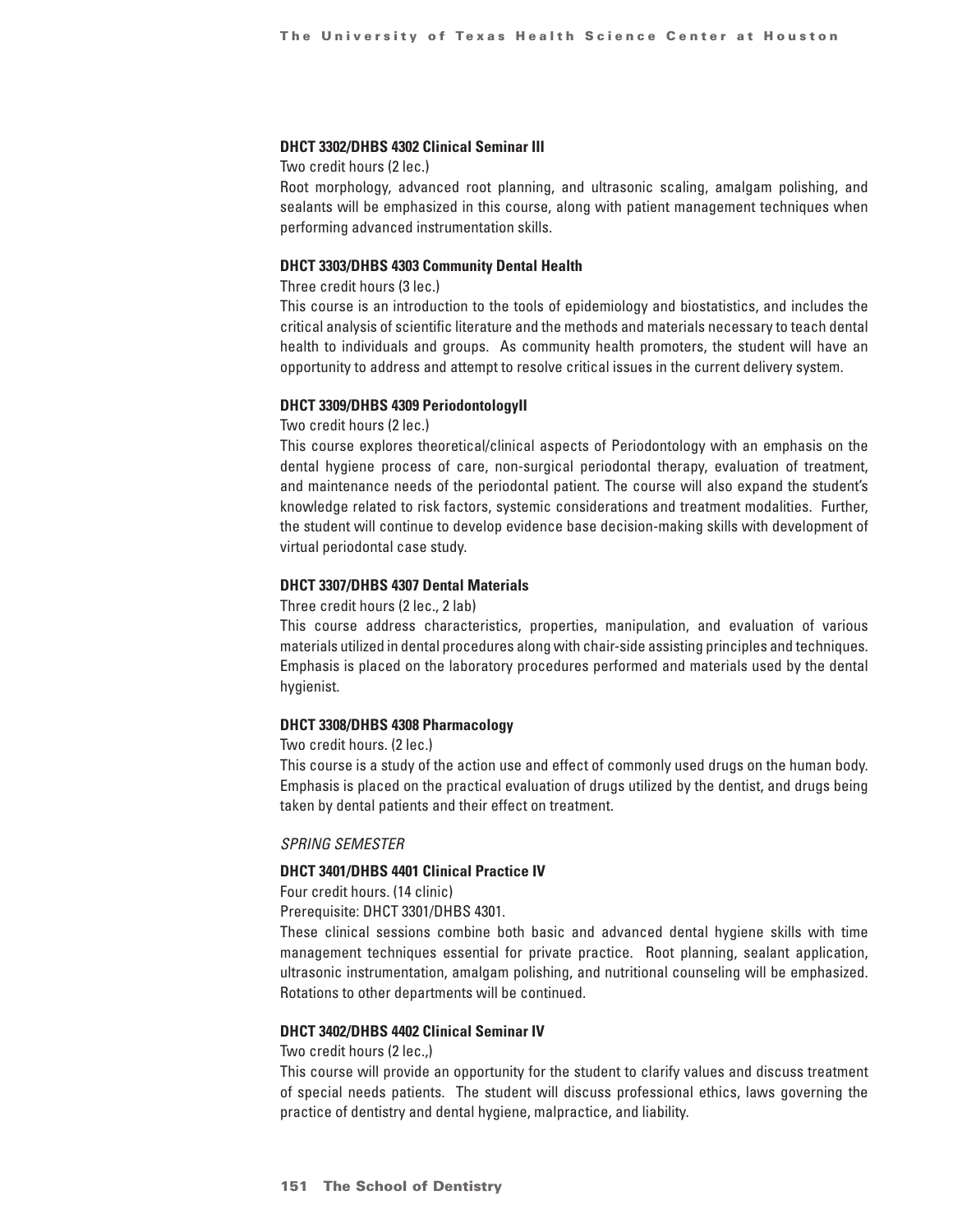#### **DHCT 3403/DHBS 4403 Community Dental Health Practice**

Two credit hours (1 lec, 3 lab/field experiences) Prerequisite: DH 3303.

This course is continuation of Community Dental Health, with an opportunity for the student to perfect skills in communication and motivational techniques, principles of learning-teaching, and media preparation and presentation through didactic and extra-mural experiences.

## **DHCT 3406/DHBS 4406 Applied Oral Pathology**

One credit hour (1 lec)

Cases of unknown oral pathology are presented, in which the student's objective is to obtain a complete history, formulate a differential diagnosis, and propose a rational approach for evaluation and treatment of the patient.

#### **DHCT 3407/DHBS 4407 Current Applications in Dental Hygiene**

One credit hour (1 lec) This class is primarily discussion of dental and clinical sciences as they relate to the clinical practice of the dental hygienist.

## **DHCT 3408/DHBS 4408 Practice Management**

Two credit hours (2 lec.)

This class is primarily discussion of employment techniques, office and staff communication, and practice management. The student will have an opportunity to make a professional presentation of dental-related techniques and procedures.

## CURRICULUM BY YEARS

## **First Year**

#### **Certificate/Bachelor of Science**

| <b>Course No.</b>      | <b>Descriptive Title</b>         |     |    |   | <b>Semester Hrs</b> |
|------------------------|----------------------------------|-----|----|---|---------------------|
| <b>Fall Semester</b>   |                                  | D   | L  | C |                     |
| DHCT 2101/DHBS 3101    | <b>Pre-Clinical Technique</b>    | 48  | 96 |   | 5.0                 |
| DHCT 2103/DHBS 3103    | Introduction to Dental Hygiene   | 48  | 16 |   | 3.0                 |
| DHCT 2105/DHBS 3105    | Dental Radiology I               | 32  | 16 |   | 2.0                 |
| DHCT 2107/DHBS 3107    | <b>Head and Neck Anatomy</b>     | 32  |    |   | 2.0                 |
| DHCT 2108/DHBS 3108    | Oral Histology and Embryology    | 32  |    |   | 2.0                 |
| DHCT 2109/DHBS 3109    | <b>Dental Anatomy</b>            | 32  | 32 |   | 3.0                 |
| <b>Spring Semester</b> |                                  |     |    |   |                     |
| DHCT 2201/DHBS 3201    | <b>Clinical Practice I</b>       | 160 |    |   | 3.0                 |
| DHCT 2202/DHBS 3202    | Clinical Seminar I               | 48  |    |   | 3.0                 |
| DHCT 2205/DHBS 3205    | <b>Dental Radiology II</b>       | 16  | 16 |   | $^{\circ}1.0$       |
| DHCT 2206/DHBS 3206    | <b>General Oral Pathology</b>    | 48  |    |   | 3.0                 |
| DHCT 2209/DHBS 3209    | <b>Dental Emergencies</b>        | 32  | 16 |   | 2.0                 |
| DHCT 2210/DHBS 3210    | Intro to Dental Hygiene Practice | 16  | 16 |   | 1.0                 |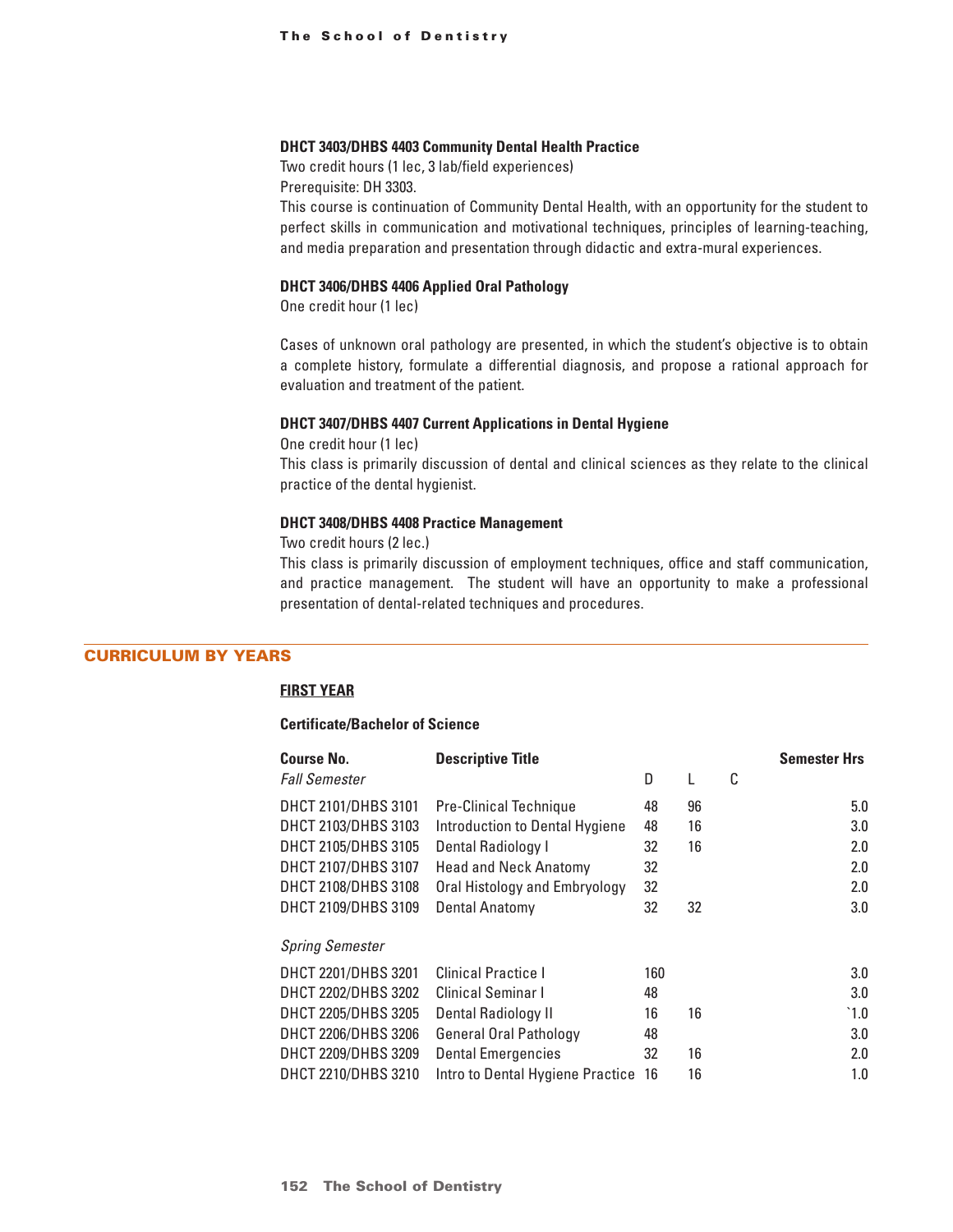## *Summer Term*

|                                         | <b>TOTALS</b>                              | 464 | 208 | 277 | 38.0 |
|-----------------------------------------|--------------------------------------------|-----|-----|-----|------|
| DHCT 2305/DHBS 3505 Periodontology I    |                                            | 16  |     |     | 1.0  |
|                                         | DHCT 2304/DHBS 3504 Special Needs Patients | 32  |     |     | 2.0  |
| DHCT 2303/DHBS 3503 Applied Nutrition   |                                            | 16  |     |     | 1.0  |
| DHCT 2301/DHBS 3501                     | Clinical Practice II                       | 117 |     |     | 3.0  |
| DHCT 2300/DHBS 3500 Clinical Seminar II |                                            | 16  |     |     | 1.0  |

#### **Second Year**

## **Certificate/Bachelor of Science**

| <b>Course No.</b>         | <b>Descriptive Title</b>                   |     |    |     | Semester Hrs. |
|---------------------------|--------------------------------------------|-----|----|-----|---------------|
| <b>Fall Semester</b>      |                                            | D   | L  | C   |               |
| DHCT 3301/DHBS 4301       | <b>Clinical Practice III</b>               | 272 |    |     | 4.0           |
| DHCT 3302/DHBS 4302       | Clinical Seminar III                       | 32  |    |     | 2.0           |
| DHCT 3303/DHBS 4303       | <b>Community Dental Health</b>             | 48  |    |     | 3.0           |
| DHCT 3309/DHBS4309        | eriodontology II                           | 32  |    |     | 2.0           |
| DHCT 3307/DHBS 4307       | <b>Dental Materials</b>                    | 32  | 32 |     | 3.0           |
| DHCT 3308/DHBS 4308       | Pharmacology                               | 32  |    |     | 2.0           |
|                           |                                            |     |    |     |               |
| <b>Spring Semester</b>    |                                            |     |    |     |               |
| DHCT 3401/DHBS 4401       | Clinical Practice IV                       | 228 |    |     | 4.0           |
| DHCT 3402/DHBS 4402       | <b>Clinical Seminar IV</b>                 | 32  |    |     | 2.0           |
| DHCT 3403/DHBS 4403       | <b>Community Dental Health Practice 32</b> |     | 32 |     | 2.0           |
| DHCT 3406/DHBS 4406       | <b>Applied Oral Pathology</b>              | 16  |    |     | 1.0           |
| DHCT 3407/DHBS 4407       | <b>Current Applications</b>                | 16  |    |     | 1.0           |
|                           | in Dental HygieneD                         |     |    |     |               |
| <b>HCT 3408/DHBS 4408</b> | <b>Practice Management</b>                 | 32  |    |     | 2.0           |
|                           | TOTALS                                     | 304 | 64 | 500 | 28.0          |

\* The following abbreviations are used: D - Didactic, L - Laboratory, C - Clinic

### GRADUATION REQUIREMENTS

In order to be eligible for graduation, a student must complete the following requirements:

The candidate must, in the opinion of the faculty, have satisfactorily completed the prescribed curriculum of The University of Texas School of Dentistry at Houston Dental Hygiene Program;

The candidate must have credit for sufficient grade points to equal not less than two times the number of semester hours that are undertaken in this institution;

The candidate must have discharged all of the financial obligations to School of Dentistry and/ or The University of Texas Health Science Center at Houston; and

The candidate must have completed a minimum of two semesters at the School of Dentistry;

The candidate must sustained record of satisfactory professional and ethical behavior.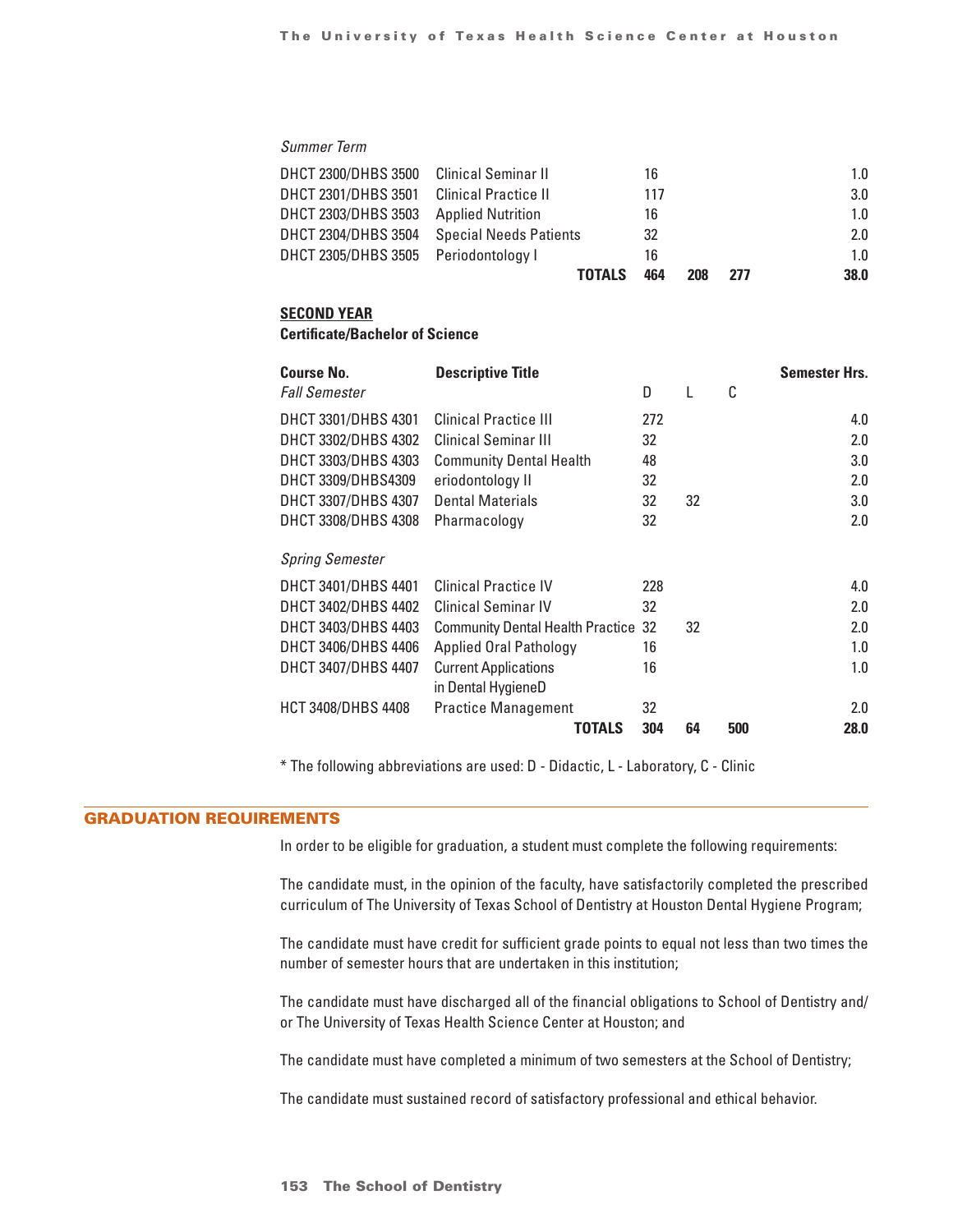## CONTINUING DENTAL EDUCATION

The Office of Continuing Dental Education offers a wide range of courses covering all aspects of dentistry for both dentists and dental auxiliaries. The courses vary from one-day programs to year-long extended participation programs. Formats include lectures, discussions, demonstrations, and laboratory and /or clinical participation sessions. The emphasis is always on current dental information with practical applications, which are useful to today's practicing dental professionals. The speakers and clinicians for these courses are School of Dentistry faculty and staff and selected nationally and internationally known individuals with extensive experience in their respective fields. No academic credit is given for these courses, but a letter of attendance is provided for credit with various professional organizations. Brochures describing the offering of courses are mailed periodically to active members of the dental profession in Texas. To obtain a brochure or to obtain more specific information regarding a course, please contact the Office of Continuing Dental Education, School of Dentistry, at (713) 486-4028 or send e-mail to: dbcontinuinged@uth.tmc.edu. Access the web site at http://www.db.uth.tmc.edu/education/continuing-education

#### **FACULTY**

**Aarup, Shahrzad***, Assistant Professor, General Practice and Dental Public Health* M.A., Allameh University, 1992; D.D.S., Aarhus University

**Acharya, Bhavini***, Assistant Professor, Pediatric Dentistry* B.D.S, M.R., Ambedkar Dental College & Hospital, 2000; University of Alabama at Birmingham, 2004.

**\*Adibi, Shahriar Shawn***, Clinical Assistant Professor, General Practice and Dental Public Health,* D.D.S., The University of Oklahoma, 1993.

**Akyalcin, Sercan***, Assistant Professor, Orthodontics.* D.D.S., Ege University School of Dentistry 2001; Ph.D., Ege University School of Dentistry, 2008.

**\*Allaire, Joanna L.***, Clinical Assistant Professor, Periodontics and Dental Hygiene* R.D.H., University of Texas Dental Branch, 1978; B.S., University of Texas Dental Branch, 2007; M.D.H., The University of Tennessee Health Science Center, 2012.

#### **Angelov, Nikola***, Professor and Chair, Periodontics and Dental Hygiene*

D.D.S., University St. Cyril and Methodius Faculty of Dentistry Skopje, 1993; M.S., University of Cyril and Methodius Faculty of Dentistry Skopje, 2000; Ph.D., University of St Cyril and Methodius Faculty of Dentistry Skopje, 2004.

**Aponte, Asneiry A.***, Associate Professor, Restorative Dentistry and Prosthodonitcs* D.D.S., School of Dentistry, University of Los Andes, Merida-Venezuela 1969; M.S., Univeristy of Alabama School of Denistry 1978.

**\*Arriaga, Dianna M.***, Clinical Assistant Professor, General Practice and Dental Public Health.* D.D.S., Universityof Texas Dental Branch, 1985

**Badger, Gary***, Clinical Associate Professor and Chair, Pediatric Dentistry* D.D.S., Georgetown University School of Dentistry, 1970: M.S., Univeristy of Missouri at Kansas City, 1977.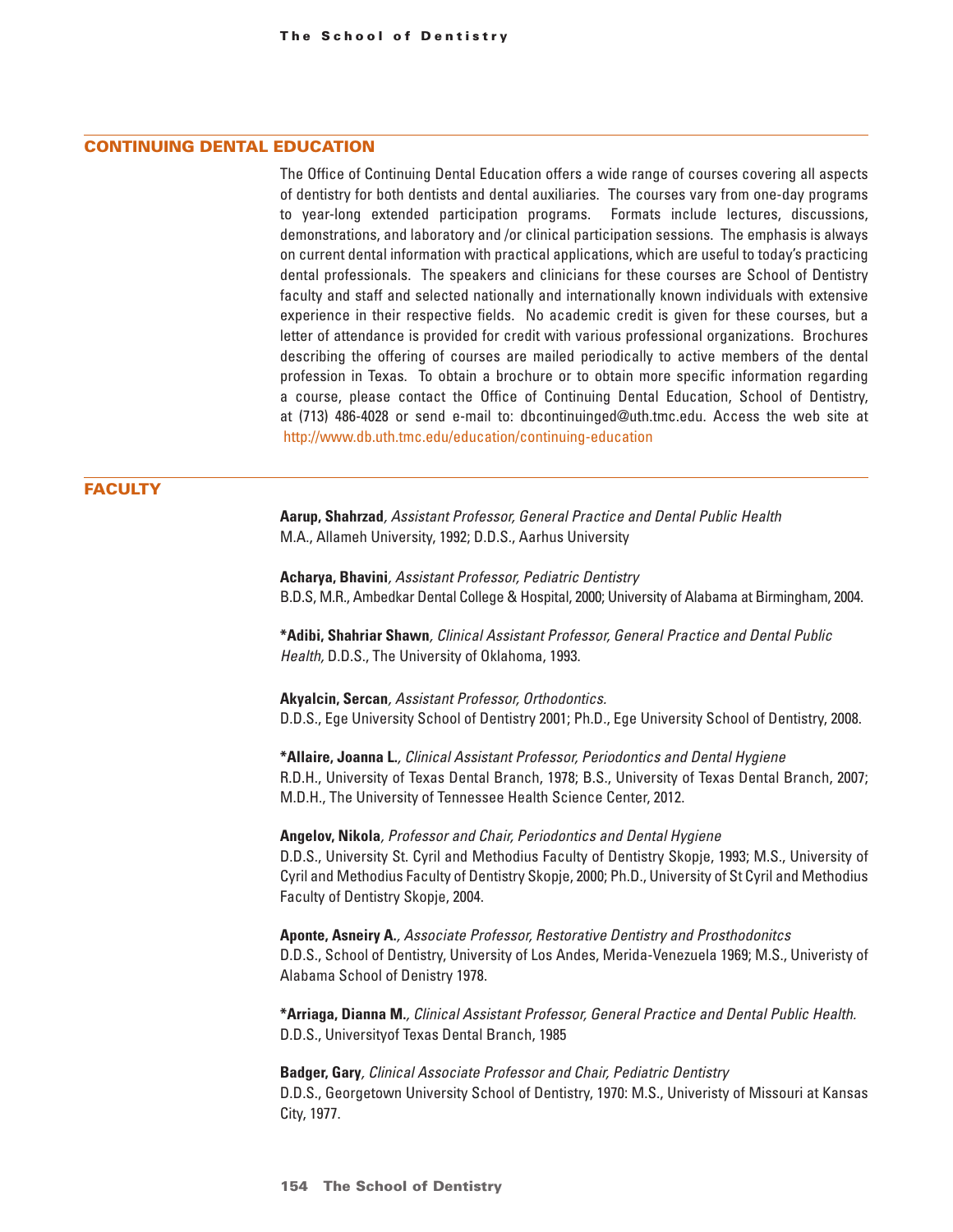**Bahl, Saroj M.***, Associate Professor, Periodontics and Dental Hygiene.* Ph.D., R.D., Delhi University India, 1973.

**\*Ball, Jeffrey W.***, Clinical Assistant Professor, Orthodontics.* D.D.S., University of Texas Dental Branch, 1980; M.S., Baylor College of Medicine, 1990

**Barros, Juliana***, Assistant Professor, Restorative Dentistry and Prosthodontics.* D.D.S. University of Uberaba, 1995: M.S., University of Michigan, 2001.

**\*Beetar, Rodney F.***, Professor, Restorative Dentistry and Prosthodontics.* Dr. Odont., Cartagena University, 1964: M.S., St. Louis University Dental School, 1970; D.D.S., Creighton University, 1975.

**Belles, Donald M.***, Associate Professor, Restorative Dentistry and Prosthodontics.* D.D.S., Georgetown University, 1978; M.S., University of Texas San Antonio, 1987.

**\*Bentley, Dan***, Assistant Professor, General Practice and Dental Public Health.* D.D.S., University of Texas at San Antonio, 1992.

**\*Bertz, James E.***, Clinical Professor, Oral and Maxillofacial Surgery* D.D.S., Ohio University 1961; M.S., Ohio University 1960; M.D., Baylor University College Medicine Houston, 1974.

**\*Bex-Seals, Anne-Catherine***, Clinical Assistant Professor, General Practice and Dental Public Health,* D.D.S., University of Texas Dental Branch, 1984.

**\*Bohluli, Pedram***, Clinical Assistant Professor, Endodontics* D.D.S, 1999 Shahid Beheshti Univeristy School of Dental Medicine; M.S. University of Texas at Arlington, 2003; Ph.D., University of Texas at Arlington, 2005

**\*Bonaventura, Gina T.***, Clinical Assistant Professor, Periodontics and Dental Hygiene.* D.D.S., State University of New York at Buffalo School of Dental Medicine, 1986: M.S., University of Texas Dental Branch, 2001.

**\*Brown, Cristina Belen***, Clinical Assistant Professor, Periodontics and Dental Hygiene* B.S., in Dental Hygiene University of Texas Dental Branch at Houston, 2011.

**Busaidy, Kamal***, Associate Professor, Oral and Maxillofacial Surgery.* B.D.S., Royal London Hospital School of Medical and Dental, 1992; M.S. University of Texas Dental Branch, 2002.

**\*Bussa, Harry I.***, Jr., Clinical Associate Professor, Orthodontics.* D.D.S., University of Texas Dental Branch, 1975; M.S., University of Texas Dental Branch, 1977.

**\*Butler, Donald P.***, Clinical Associate Professor, Oral and Maxillofacial Surgery.* D.D.S., Baylor College of Dentistry, 1967.

**Cai, Shiwei***, Assistant Professor, Endodontics* D.D.S., Capital Institute of Medicine, 1988 Ph.D.; University of Washington, 2004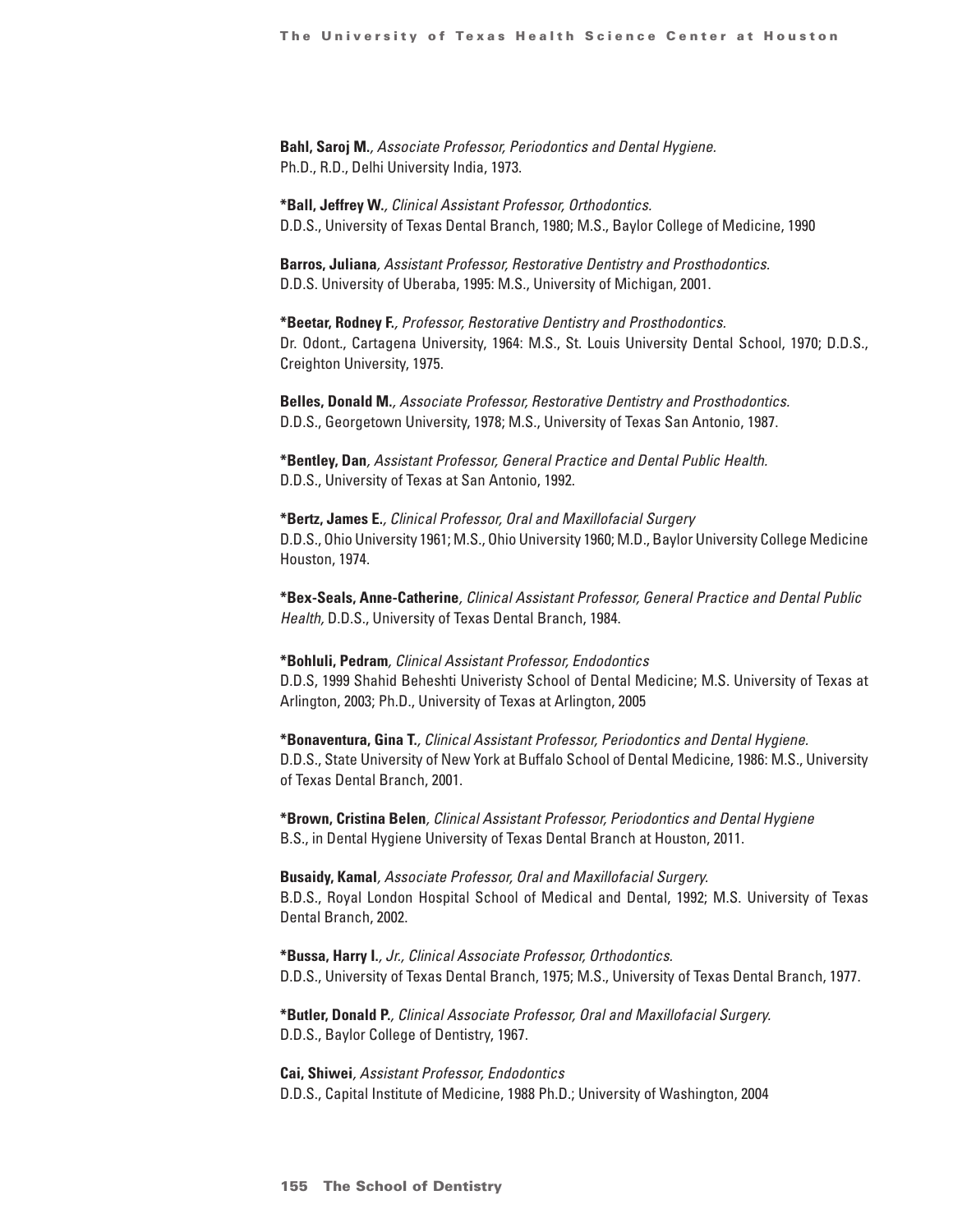**\*Callis, Amber N.***, Clinical Assistant Professor, Pediatric Dentistry* D.D.S., Baylor College of Dentistry, 2006; M.S., Baylor College of Dentistry, 2008.

**Candia Solari Neumann, Ana***, Assistant Professor, General Practice and Dental Public Health,* D.D.S., Federal University of Southern Mato Grosso, School of Dentistry, 1992; M.P.H., University of Texas School of Public Health, 2000: Ph.D., University of Texas School of Public Health, 2004.

**\*Carlson, Charlotte Louise***, Clinical Assistant Professor Restorative Dentistry and Prosthodontics,* D.D.S. Harvard School of Dental Medicine, 1977.

**Cederburg, Robert A.***, Associate Dena for Patient Care, Professor, General Practice and Dental Public Health,* M.A., Southern Methodist University, 1976; D.D.S., Baylor College of Dentistry, 1979.

**\*Cessac, Freddy R.***, Clinical Assistant Professor, Pediatric Dentistry* D.D.S., University of Texas Dental Branch, 1962, M.S.; University of Texas Dental Branch, 1968.

**\*Chan, Michael M.***, Clinical Assistant Professor, General Practice and Dental Public Health,* D.D.S., University of Texas at San Antonio 1997.

**\*Chang, Jennifer***, Clinical Assistant Professor, Periodontics and Dental Public Health,* D.D.S., New York University College of Dentistry , 2010; M.S.D., University of Texas School of Dentistry, 2013.

**\*Chi, Chia Chen***, Clinical Assistant Professor, General Practice and Dental Public Health,* D.M.D., University of Pennsylvania, 2002.

**Chiquet, Brett T.***, Assistant Professor, Pediatric Dentistry,* D.D.S., University of Texas Dental Branch, 2011; PhD., University of Texas School of Biomedical Sciences, Houston, 2011

**\*Clark, Christina***, Clinical Assistant Professor, Restorative Dentistry and Prosthodontics* D.D.S., University of the Pacific Arthur A. Dugoni, School of Dentistry, 2010.

**\*Colville, Clark D.***, Clinical Assistant Professor, Orthodontics* D.D.S., University of Texas at San Antonio, 1989; M.S. University of Texas Dental Branch, 1993.

**\*Conn, Ruth E.***, Clinical Assistant Professor, Periodontics and Dental Hygiene* R.D.H., University of Texas Dental Branch, 1978

**\*Cooley, Ralph A. Clinical Associate Professor***, General Practice and Dental Public Health* D.D.S., Baylor College of Dentistry, 1980.

**\*Corbett, John A.***, Clinical Associate Professor, Orthodontics.* D.D.S., Ohio State University, 1972; M.S., University of Texas Dental Branch, 1978.

**\*Cozad, Benjamin E.***, Clinical Assistant Professor, Orthodontics* D.D.S., Baylor College of Dentistry, 2011; M.S. University of Texas School of Dentistry, 2013.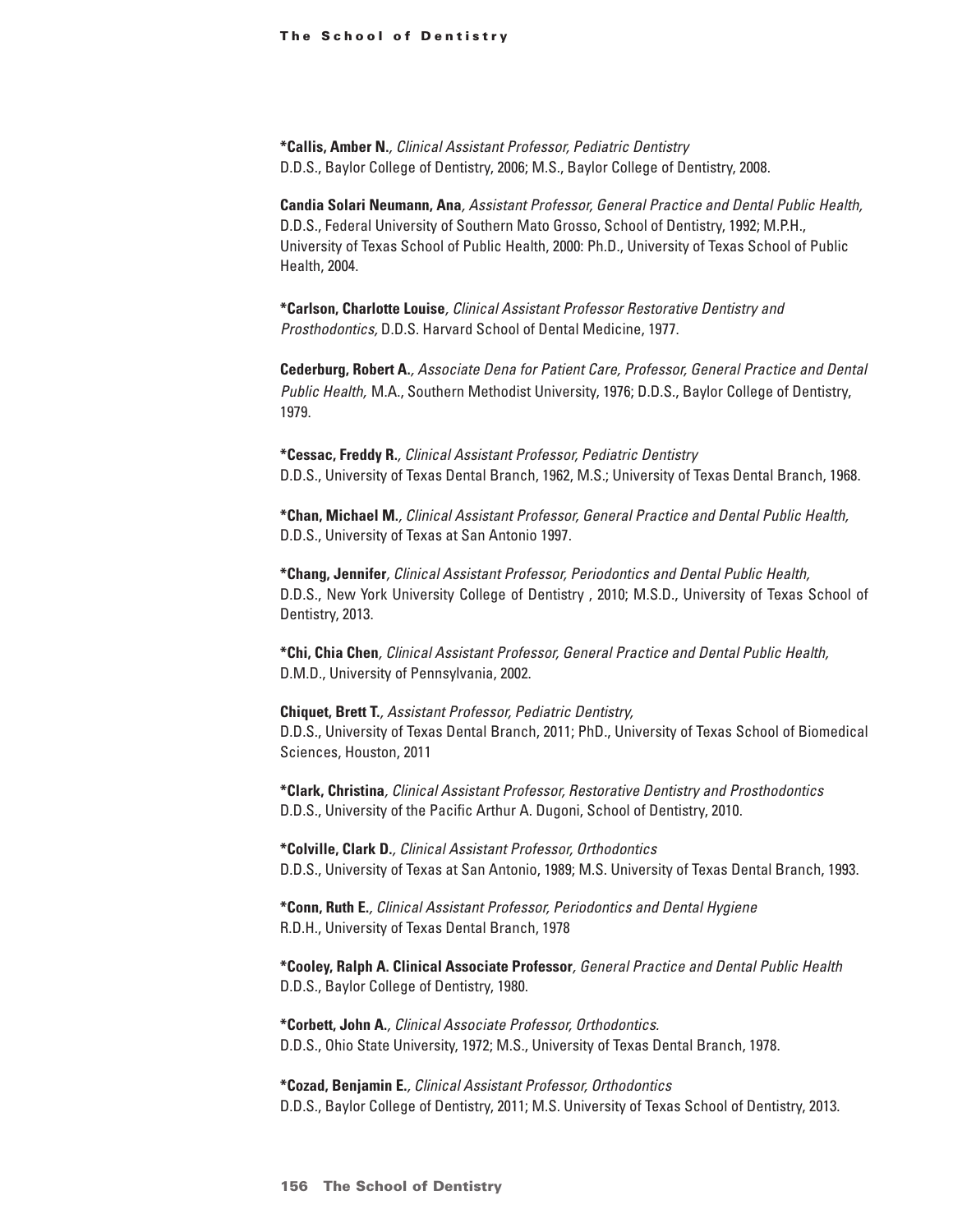**D'Angelo, Alix***, Instructor; Genetic Counselor; Diagnostic and Biomedical Sciences* M.G.C., University of Maryland Baltimore, 2013.

**\*Davis, Chester L.***, Clinical Assistant Professor, Orthodontics.* D.D.S., University of Texas Dental Branch, 1975

**Debes, Robert R.***, Clinical Professor, Oral and Maxillofacial Surgery.* D.D.S., Baylor College of Dentistry, 1953; M.A., Baylor University, 1949

**Delattre, Veronique F.***, Professor, General Practice and Dental Public Health; Director, Quality Assurance & Risk Management, Office of Patient Care.* D.D.S., University of Texas Dental Branch, 1986.

**Demian, Nagi***, Assistant Professor, Oral and Maxillofacial Surgery* D.D.S., University of Texas Dental Branch, 1999; M.D., University of Texas Medical School, 2003.

**DiFiore, Peter M.***, Professor, John Ludington, Jr., D.D.S., M.S.D. Distinguished Professorship in Endodontics,* D.D.S., New York University, College of Dentistry 1966; M.S., George Washington University, Graduate School of Arts and Sciences, 1981.

**Dorn, Samuel O.***, Professor, Dr. Frank B. Trice Professorship in Endodonticsand Chairman, Endodontics,* D.D.S., Fairleigh Dickinson University School of Dentistry, 1970.

**Dosani, Fehmida***, Assitant Professor, Pediatric Dentistry,* D.D.S., University of Toronto, 2009.

**Duke, Pauline C.***, Professor, Orthodontics, Student Research Coordinator,* M.A.T., Emory University, 1968; Ph.D., Emory University, 1977.

**\*Ebrahimian, Akbar***, Clinical Assistant Professor, General Practice and Dental Public Health.* D.D.S., University of Texas Dental Branch, 1995.

**Edwards, Lincoln***, Associate Professor, Diagnostic and Biomedical Sciences,* Ph.D., Loma Linda University, 1998; D.D.S., Loma Linda University, 2009.

**\*Eldiwany, Magda S.***, Clinical Associate Professor, Restorative Dentistry and Prosthodontics.* D.D.S., University of Cairo, 1975, D.D.S., University of Texas Dental Branch, 1989.

**\*Ellis, Randy***, Clinical Assistant Professor, Orthodontics,* D.D.S., University of Texas Dental Branch, 1987; M.S. University of Texas Dental Branch, 1998.

**English, Jeryl D.***, Professor and Chair, and Program Director, Fred A. and Dianne F. Garrett Endowed Chair in Orthodontics,* D.D.S., University of Missouri School of Dentistry, 1971; M.S., University of Missouri School of Dentistry, 1976.

**Fakhouri, Walid D.***, Assistant Professor, Diagnostic and Biomedical Sciences,* M.Sc., University of Hohenheim, Germany, 1995; Ph.D., Michigan State University, 2002.

**Flaitz, Catherine M.***, Professor, Diagnostic and Biomedical Sciences,* D.D.S., Creighton University, 1978; M.S., University of Iowa, 1981.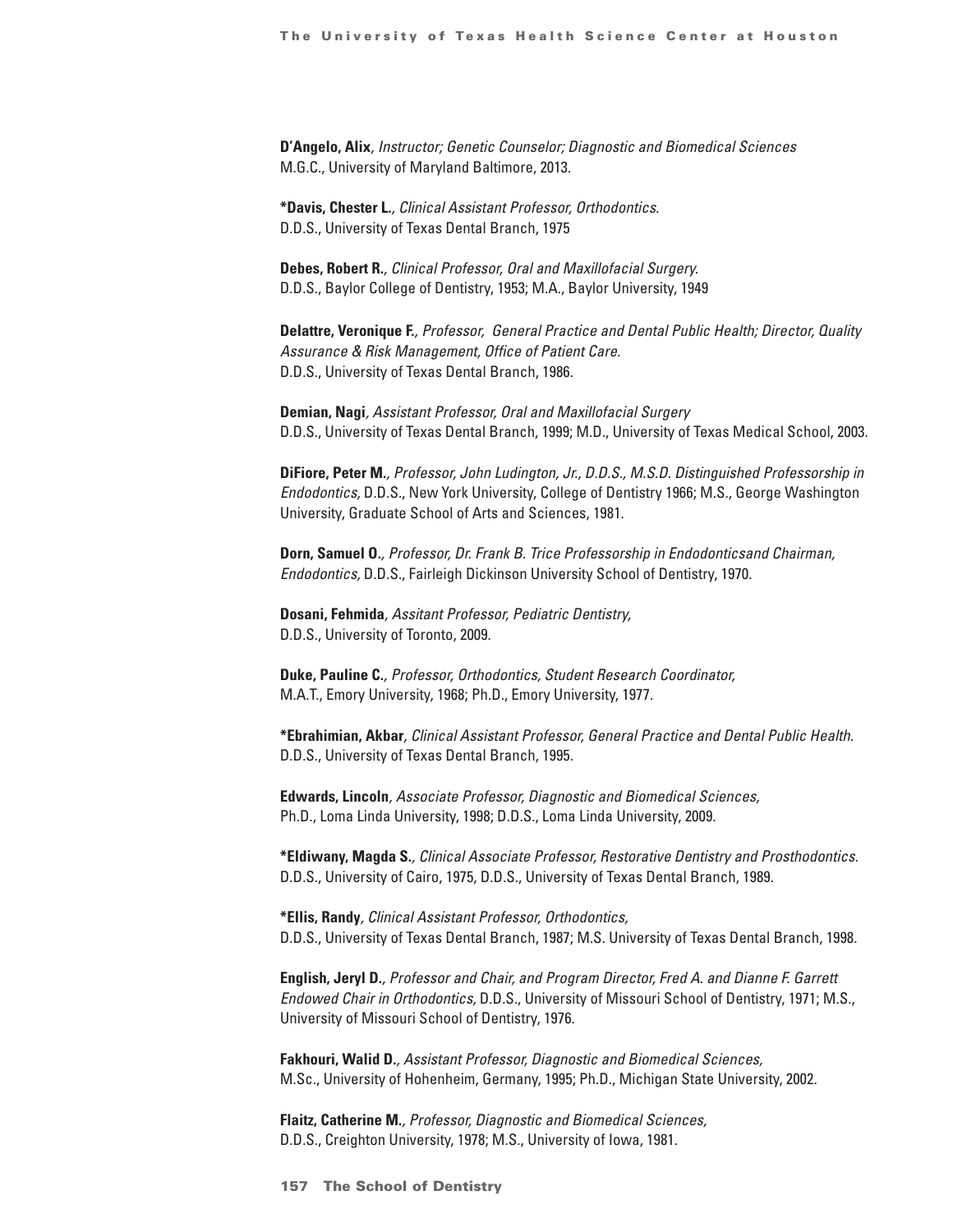**Franklin, Deborah R.***, Associate Professor, General Practice and Dental Public Health,* D.D.S., Temple University, 1981; M.A., University of Houston, 1998.

**\*Freeman, Kim***, Clinical Assistant Professor, Endodontics,* D.M.D., Washington University School of Dental Medicine, 1985; M.S., University of Texas Dental Branch, 1988.

**Freeman, Phillip N.***, Associate Professor, Oral and Maxillofacial Surgery,* D.M.D, University of Louisville, School of Dentistry, 1973; M.D., University of Louisville, School of Medicine, 1983.

**Frey, Gary N.***, Associate Professor and Chair of General Practice and Dental Public Health; Vice-Chair of Restorative Dentistry and Prosthodontics,* D.D.S., University of Texas Dental Branch, 1979

**\*Gallerano, Ronald L.***, Clinical Associate Professor, Orthodontics,* D.D.S. Louisiana State University, 1972; M.S.D., University of Washington, 1976.

**\*Ganoza-Duron, Gabriela G.***, Clinical Assistant Professor, Pediatric Dentistry,* D.D.S., Gaetano Heredia Peruvian University Dental School, 2000.

**Gardner, Amity L.***, Assistant Professor, General Practice and Dental Public Health* D.D.S., Creighton University, 2001.

**\*Garrett, Fred A.***, Clinical Professor, Orthodontics,* D.D.S., Washington University, 1958; M.S., Washington University, 1963.

**\*Garza, Anthony S.***, Clinical Assistant Professor, General Practice and Dental Public Health,* D.D.S., University of Texas Health Science Center at San Antonio, 1989.

**Gaw, Allen***, Clinical Assistant Professor, Pediatric Dentistry,* D.D.S., University of Texas Dental Branch, 1972.

**Gay, Isabel***, Assistant Professor, Periodontics and Dental Hygiene,* D.D.S., Universidad Nacional utonoma de Mexico, 1979; M.S., Unversidad Nacional utonoma de Mexico, 1997: M.S., University of Alabama, 2007.

**\*Gilbert, Harry D.***, Clinical Professor, Oral Maxillofacial Surgery* D.D.S., University of Missouri at Kansas City, School of Dentistry, 1971.

**\*Gill, Hareeti R.***, Clinical Assistant Professor, General Practice and Dental Public Health* D.D.S., New York University, New York, 2008.

**Gonzalez, Maria***, Clinical Assistant Professor, Restorative Dentistry and Prosthodontics.* D.D.S., Universidad Veracruzana, 1996; M.S. University of Texas Dental Branch, 2002.

**\*Goravanchi, Babak***, Clinical Assistant Professor, Restorative Dentistry and Prosthodontics.* D.D.S. University of Texas Dental Branch, 2003.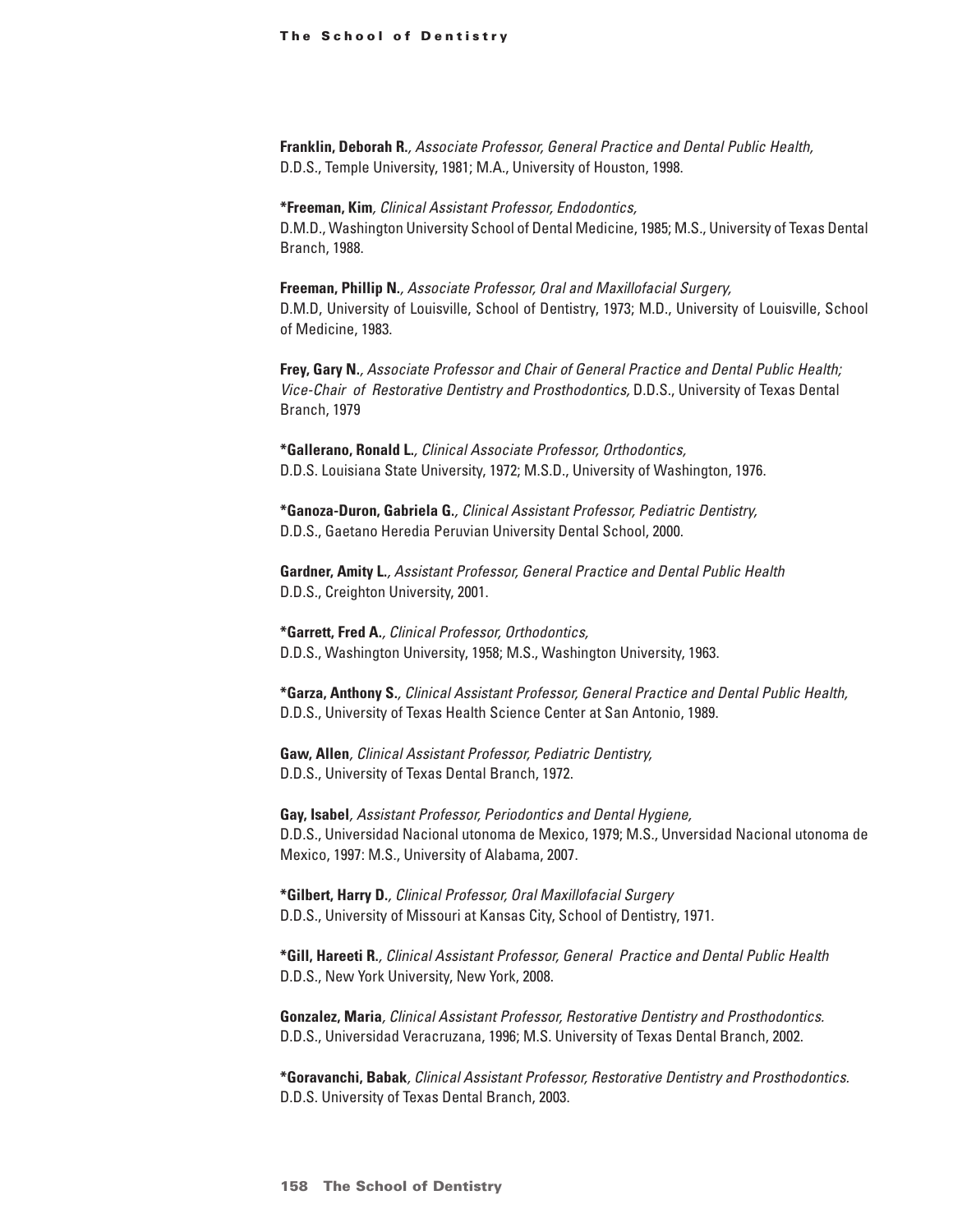**\*Guajardo, Leticia***, Clinical Assistant Professor, Endodontics* D.D.S., University of Nuevo Leon School of Dentistry, Monterrey, Mexico, 1990.

**\*Gullick, Carl N.***, Clinical Assistant Professor, Orthodontics.*  D.D.S., University of Texas Dental Branch, 1976.

**\*Haddad, Yasmine M.***, Clinical Assistant Professor, Diagnostic and Biomedical Sciences* D.D.S., University of Texas Dental Branch, 2001; Ph.D., Graduate School of Biomedical Sciences, 2009.

**\*Hakki, Omar W.***, Clinical Assistant Professor, Periodontics and Dental Hygiene.* D.D.S., Indiana University School of Dentistry, 1995; M.S.D., Indiana University School of Dentistry, 2000.

**Hanna, Issa A.***, Assistant Professor, Oral and Maxillofacial Surgery* D.D.S., University of North Carolina, School of Dentistry, 2004.

**\*Hanna, Raouf***, Clinical Assistant Professor, Periodontics and Dental Hygiene.* D.D.S., Cairo University School of Oral Dental Medicine, 1998; M.S., University of Texas Dental Branch, 2003.

**\*Harbaugh, Phaedra G.***, Clinical Assistant Professor, General Practice and Dental Public Health,* D.D.S., University of Colorado, School of Dentistry,2002.

**Harris, Michael E.***, Clinical Assistant Professor, General Practice and Dental Public Health, General Practice Residency Program Director* D.D.S., Baylor College of Dentistry, 1981.

**Hecht, Jacqueline T.***, Associate Dean for Research, Professor and Division Head Pediatric Research Center, Vice Chair for Research Dept. of Pediatrics, U T Medical School* M.S., University of Colorado Medical Center, 1976: Ph.D., University of Texas School of Public Health, 1988.

**Henson, Harold A.***, Director of Center for Teaching and Learning, Associate Professor of Dental Hygiene, Periodontics and Dental Hygiene,* B.S., University of Houston, 1992; R.D.H., University of Texas Dental Branch, 1995, M.Ed., University of Houston/Baylor College of Medicine, 2001.

**Hernandez, Graciela***, Assistant Professor, Restorative Dentistry and Prosthodontics* M.S.D., Indiana University School of Dentistry, 2004; D.D.S., University of Detroit Mercy School of Dentistry, 2008.

**\*Hill, Ron Coby***, Clinical Assistant Professor, Endodontics* D.D.S, University of Texas Dental Branch, 1997; M.S.D., University of Texas Dental Branch, 2010.

**Ho, Daniel Kuan-Te***, Assistant Professor, Periodontics and Dental Hygiene* D.M.Sc., Harvard School of Dental Medicine, 2012; D.M.D., McGill University, 2004.

**\*Huynh, Carolyn P.***, Clinical Assistant Professor, Diagnostic and Biomedical Sciences.* D.D.S., University of Texas Dental Branch, 1993, M.Ed., University of Houston, 2912.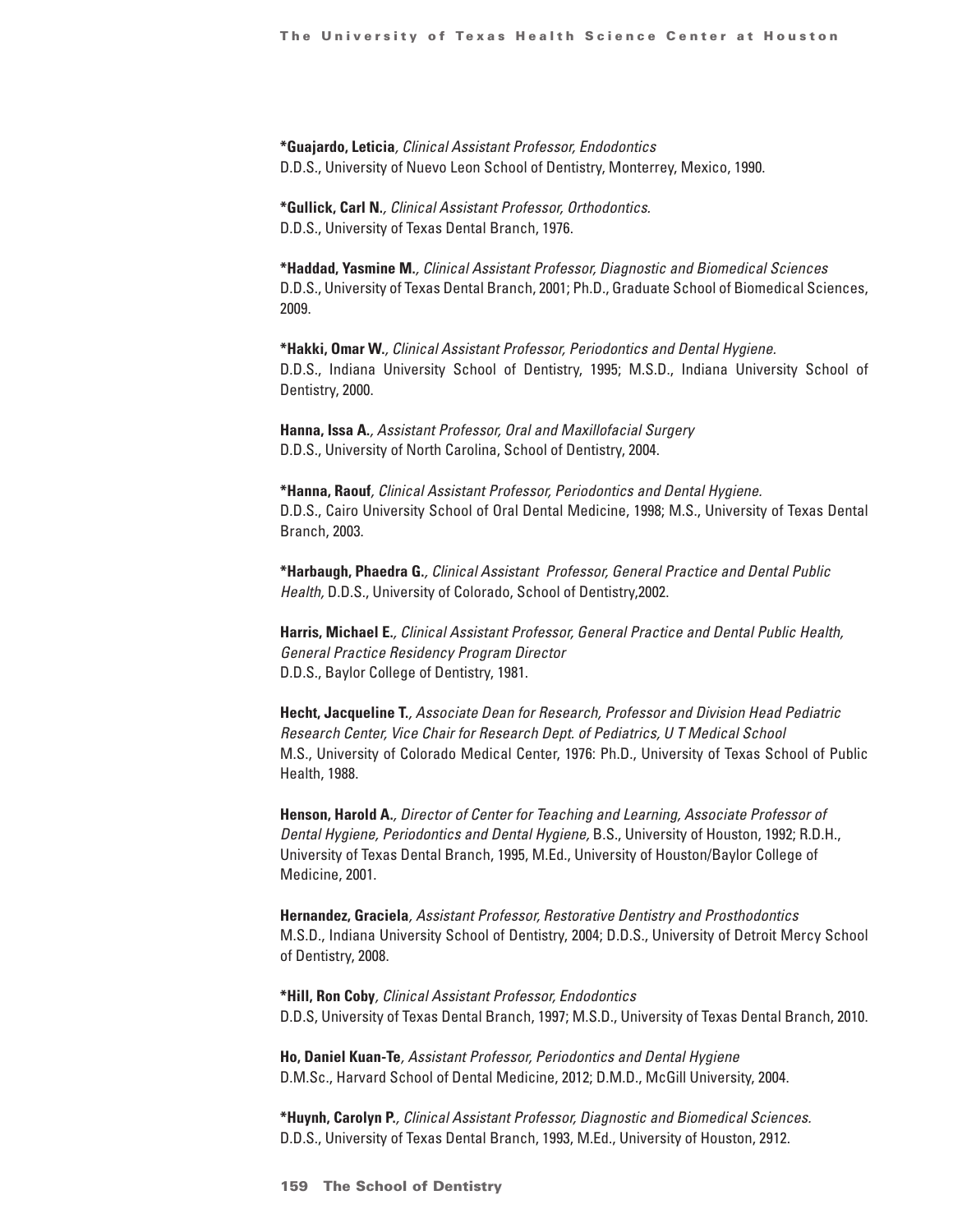**\*Ibarra, Bret A.***, Clinical Assistant Professor, Pediatric Dentistry* D.D.S., University of Iowa College of Dentistry, 2006; M.S., University of Texas Dental Branch, 2008.

**Infante, Nina Bay Associate Professor of Dental Hygiene***, Periodontics and Dental Hygiene.* R.D.H., Amarillo College, 1973; B.A.A.S., West Texas State University, 1989; M.S., University of Missouri-Kansas City, 1991.

**Iwata, Junichi***, Assistant Professor, Diagnostic and Biomedical Sciences,* D.D.S., Kyushu University, School of Dentistry, Japan, 2000; Ph.D., Kyushu University, School of Dentistry, Japan, 2004.

**Jadhav, Aniket B.***, Assistant Professor, Diagnostic and Biomedical Sciences,* M.S., University of St. Francis, Joliet, IL, 2010, D.D.S., University of Connecticut Health Center School of Dental Medicine, 2010.

**Jeske, Arthur H.***, Associate Dean for Strategic Planning, Continuing Dental Education and Professor, Ph.D.,* Medical College of Georgia, 1975; D.M.D., Medical College of Georgia, 1978.

**Jeter, Cameron B.***, Assistant Professor, General Practice and Dental Public Health* Ph.D., Graduate School of Biomedical Sciences, 2010.

**Johnson, Cleverick D.***, Associate Professor, Director of Urgent Care, General Practice and Dental Public Health, M.S.,* Texas Southern University, 1981; D.D.S., University of Texas Dental Branch, 1986.

**\*Johnson, James V.***, Clinical Professor, Oral and Maxillofacial Surgery,* D.D.S., University of Texas Dental Branch, 1962; M.S., University of Texas Dental Branch, 1986.

**Kiat-Amnuay, Sudarat***, Associate Professor, General Practice and Dental Public Health,* D.D.S., Kohn Keanu University 1994; M.S., University of Louisville, 1999.

**Klein, John R.***, Professor, Diagnostic and Biomedical Science,* Ph.D., University of Pennsylvania School of Medicine, 1980.

**Koeppen, Raymond G.***, Interim Associate Dean for Academic Affairs, Chairman and Associate Professor, Yun J. Ahn and Song Ahn, D.D.S. Professorship in Implant Dentistry, Restorative Dentistry and Prosthodontics,* D.D.S., School of Dental Medicine, State University of New York at Stony Brook, 1977; M.S. University of Texas at San Antonio, 1986.

**\*Koh, Jason E.***, Clinical Assistant Professor, General Practice and Dental Public Health* D.D.S., Howard University College of Dentistry, Washington, D.C, 2010.

**Koh, Sheila H.***, Professor, General Practice and Dental Public Health,* D.D.S., University of Texas Dental Branch, 1990.

**Korkmaz, Ceyhan***, Yonca, Clinical Associate Professor, Restorative Dentistry and Prosthodontics,* D.D.S., Gazi University, School of Dentistry, Ankara, Turkey, 1997; Ph.D., Hacettepe University , School of Dentistry, Ankara, Turkey, 2005.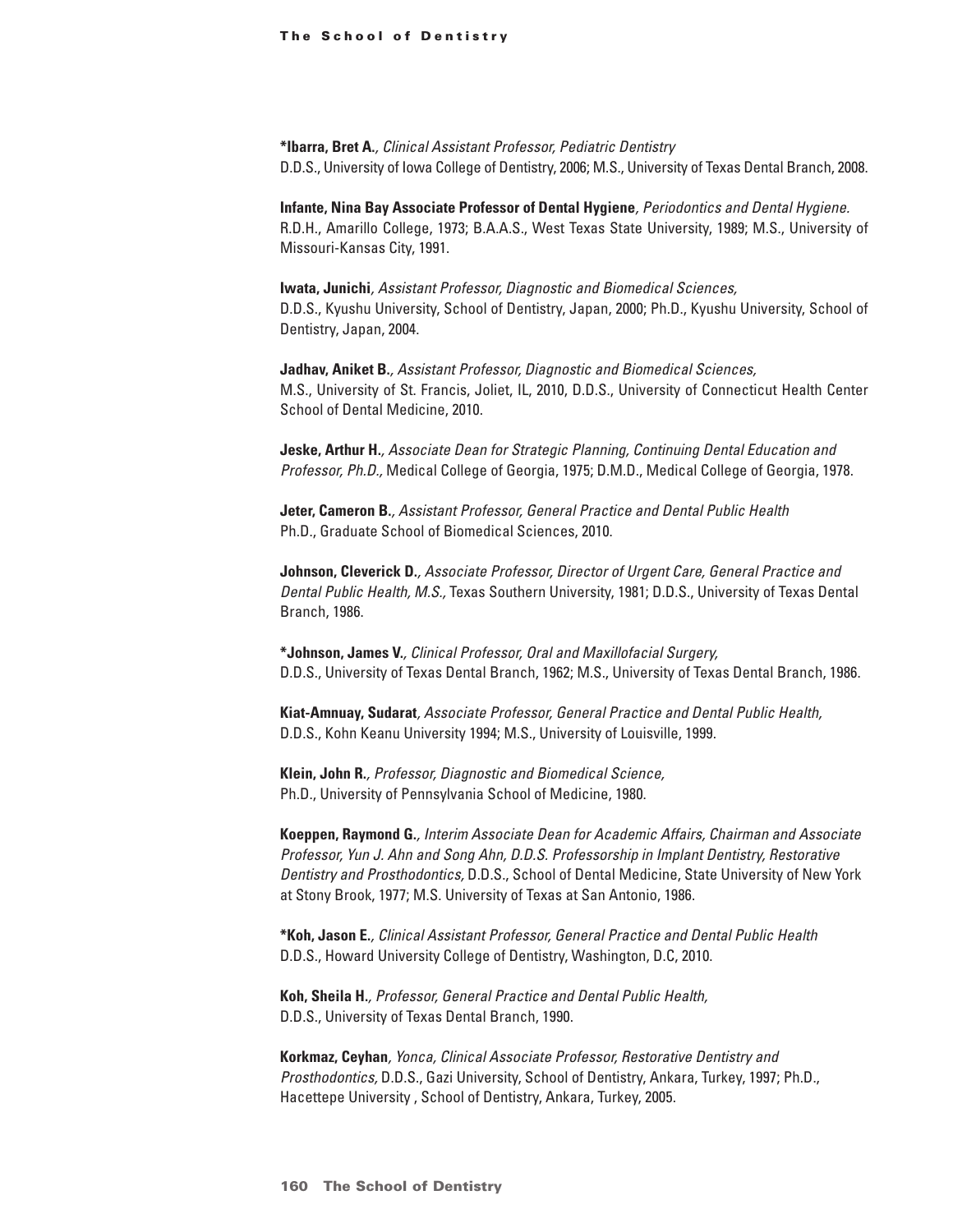**Laman, Stephen***, Assistant Professor and Executive Director of Faculty Practice, General Practice and Dental Public Health,* D.D.S., University of Texas Dental Branch, 1986.

**\*Lan, Magret***, Clinical Assistant Professor, General Practice and Dental Public Health,* D.D.S., University of Texas at San Antonio, 1998; M.S., University of Texas at Houston Dental Branch, 2008.

**\*Lawnin, Nelson Reynolds***, Clinical Assistant Professor, General Practice and Dental Public Health,* D.D.S., New York University College of Dentistry, 2011.

**\*Lee, Robert P.***, Clinical Assistant Professor, Orthodontics & Dentofacial Orthopedics and Oral and Maxillofacial Surgery,* D.D.S., University of Texas Dental Branch, 1999; M.S., University of Texas Dental Branch, 2004.

**Letra, Ariadne Machado***, Associate Professor, Endodontics,* D.D.S., Fluminense Federal University, Niterio RJ, Brazil, 1995; State University of Rio de Janerio, Brazil, 2003; Ph.D., University of Sao Paulo, Bauru, Brazil, 2007.

**\*Lewis, Regina***, Clinical Assistant Professor, Pediatric Dentistry,* D.D.S., University of Texas Dental Branch, 1991.

**Lewis, Vahn A.***, Associate Professor, Diagnostic and Biomedical Sciences,* Pharm.D., University of California, 1971; M.S., University of Iowa, 1973, Ph.D., University of Iowa, 1976.

**Li, LuLu***, Assistant Professor of Restorative Dentistry and Prosthodontics,* D.D.S., Sichuan University, 1999; M.S., Sichuan University, 2001; Ph.D., University of Connecticut Health Center, 2007.

**\*Lin, Michelle I.***, Clinical Assistant Professor, Pediatric Dentistry,* D.D.S., University of Texas Dental Branch, 1999; M.S., University of Texas Dental Branch, 2002.

**Lloyd, James M.***, Clinical Associate Professor, General Practice and Dental Public Health* D.D.S., University of Texas Dental Branch, 1992.

**Lou, Yahuan***, Professor, Diagnostic and Biomedical Science,* Ph.D., Hokkaido University, 1990

**\*Mathur, Hiru***, Clinical Assistant Professor, Periodontics and Dental Hygiene.,* B.D.S., Nair Hospital Dental College, University of Bombay, 1990, M.D.S.; Nair Hospital Dental College, University of Bombay, 1993; M.S., University of Texas Dental Branch, 1999.

**Mayer, Larry D.***, Clinical Associate Professor, Orthodontics.* D.D.S., University of Texas Dental Branch, 1970; M.S., University of Texas Dental Branch, 1974

**\*McCrea, Kyle***, Clinical Assistant Professor, General Practice and Dental Public Health,* D.D.S., University of Texas at San Antonio, 1990.

**\*McGriff-Metz, Lisa***, Clinical Assistant Professor, Pediatric Dentistry,* D.D.S., University of Maryland Baltimore College of Dentistry, 2001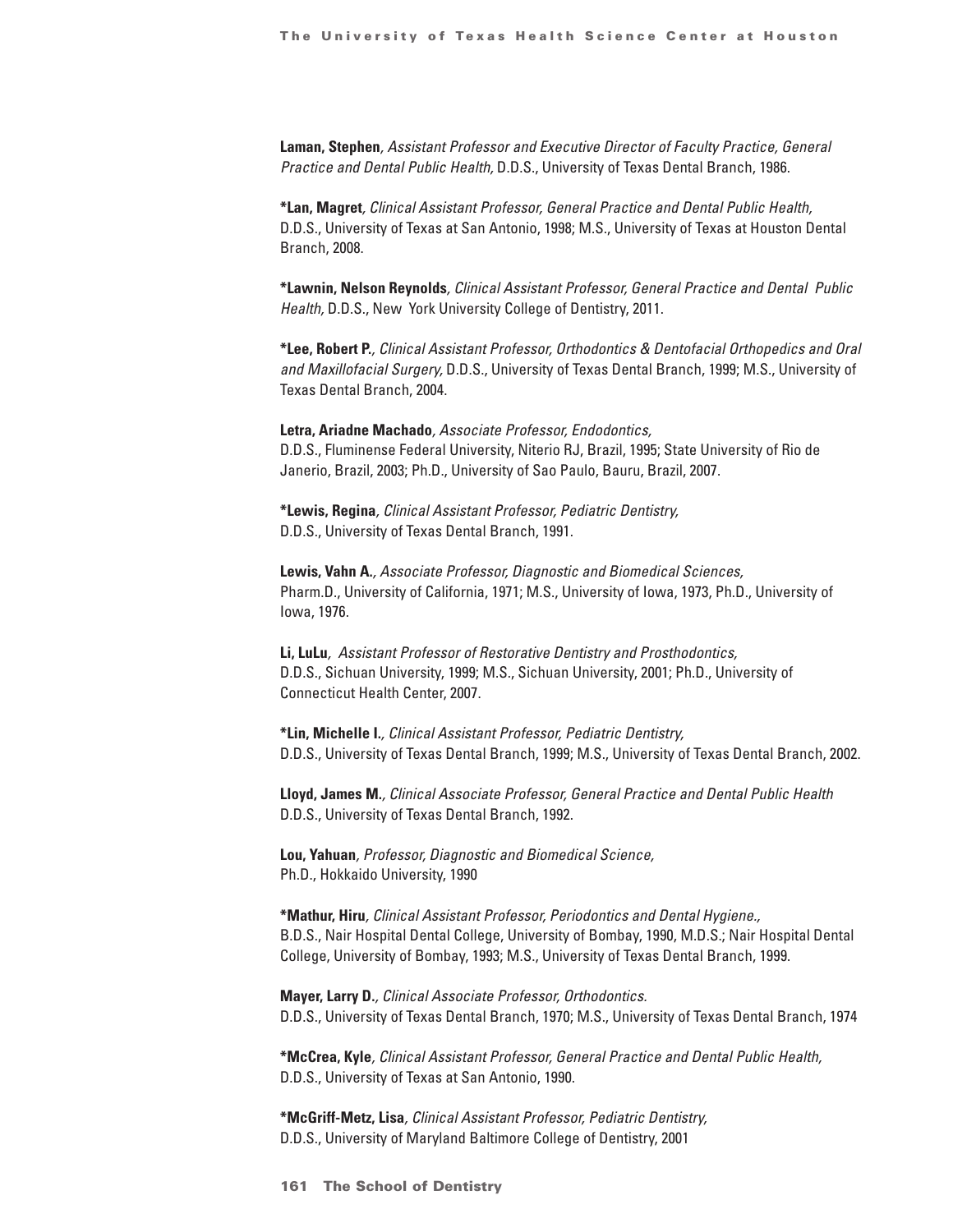**\*McGrory, John K.***, Clinical Assistant Professor, Orthodontics,* D.D.S., University of Texas Dental Branch, 2006; M.S., University of Texas Dental Branch, 2008.

**\*McGrory, Kathleen R.***, Clinical Assistant Professor and Clinic Director, Orthodontics,* D.D.S., University of Texas Dental Branch, 2004; M.S., University of Texas Dental Branch, 2006.

**McKitrick, Darla K.***, Associate Professor of Dental Hygiene, Periodontics and Dental Hygiene.* R.D.H., Ohio State University, 1970; B.S., Ohio State University, 1971; M.S. University of Houston-Clear Lake, 1992.

**McMahon, John C.***, Professor, Diagnostic and Biomedical Sciences.* M.S., Loyola University, 1968; Ph.D., Illinois State University, 1972.

**McWherter, Jayne A.***, Associate Professor and Director of Dental Hygiene, Periodontics and Dental Hygiene,* R.D.H., University of Texas Dental Branch, 1975; B.S., University of Texas School of Allied Health Sciences at Houston, 1981; M.Ed., Baylor College of Medicine/ University of Houston, 1985.

**\*Melchor, Margo Y.***, Associate Professor, Director of Community Outreach, Dental Hygiene, Periodontics and Dental Hygiene,* R.D. H., University of Texas Dental Branch, 1991; B.S., University of Texas Dental Branch, 2006; M.Ed., University of Houston, 2009.

**\*Mukherji, Gargi***, Clinical Assistant Professor, General Practice and Dental Public Health.* D.D.S., Baylor College of Dentistry, 2000.

**\*Natkin, Bernard Boris***, Clinical Associate Professor, Oral and Maxillofacial Surgery* D.D.S., Washington University School of Dentistry, 1963; D.M.D., Doctor's Medical Center-Toronto, Canada, 1970.

**Novak, Karen Faye***, Associate Dean for Professional Development and Faculty Affairs, Professor, Periodontics and Dental Hygiene,* D.D.S., University of North Carolina, 1982; M.S., University of Rochester, NY, 1989; Ph.D., University of Texas Health Science Center at San Antonio, 1992.

**Ogureke, Ezinne Ihuoma***, Assistant Professor, General Practice and Dental Public Health* B.D.S., University of Nigeria, School of Dentistry, Enugu, Nigeria, 1991; D.M.D., Tufts University School of Dental Medicine, Boston Massachusetts, 1999.

**Ogubureke, Kalu U.***, Professor and Chair, Diagnostic and Biomedical Sciences Endowment , Diagnostic and Biomedical Sciences,* B.D.S., University of Ibadan, 1986; M.Sc., University of Glasgow, 1993; D.M.Sc. Harvard University, 2001.

**\*Okwen, Mbachan Collins***, Clinical Assistant Professor, Endodontics* D.D.S., University of Benin School of Dentistry, Edo State,Nigeria, 1999: M.B.A., Florida Metropolitan University, Fort Lauderdale, FL, 2008.

**Ontiveros, Joe C.***, Associate Professor, Restorative Dentistry and Prosthodontics.* D.D.S., University of Texas at San Antonio, 1997.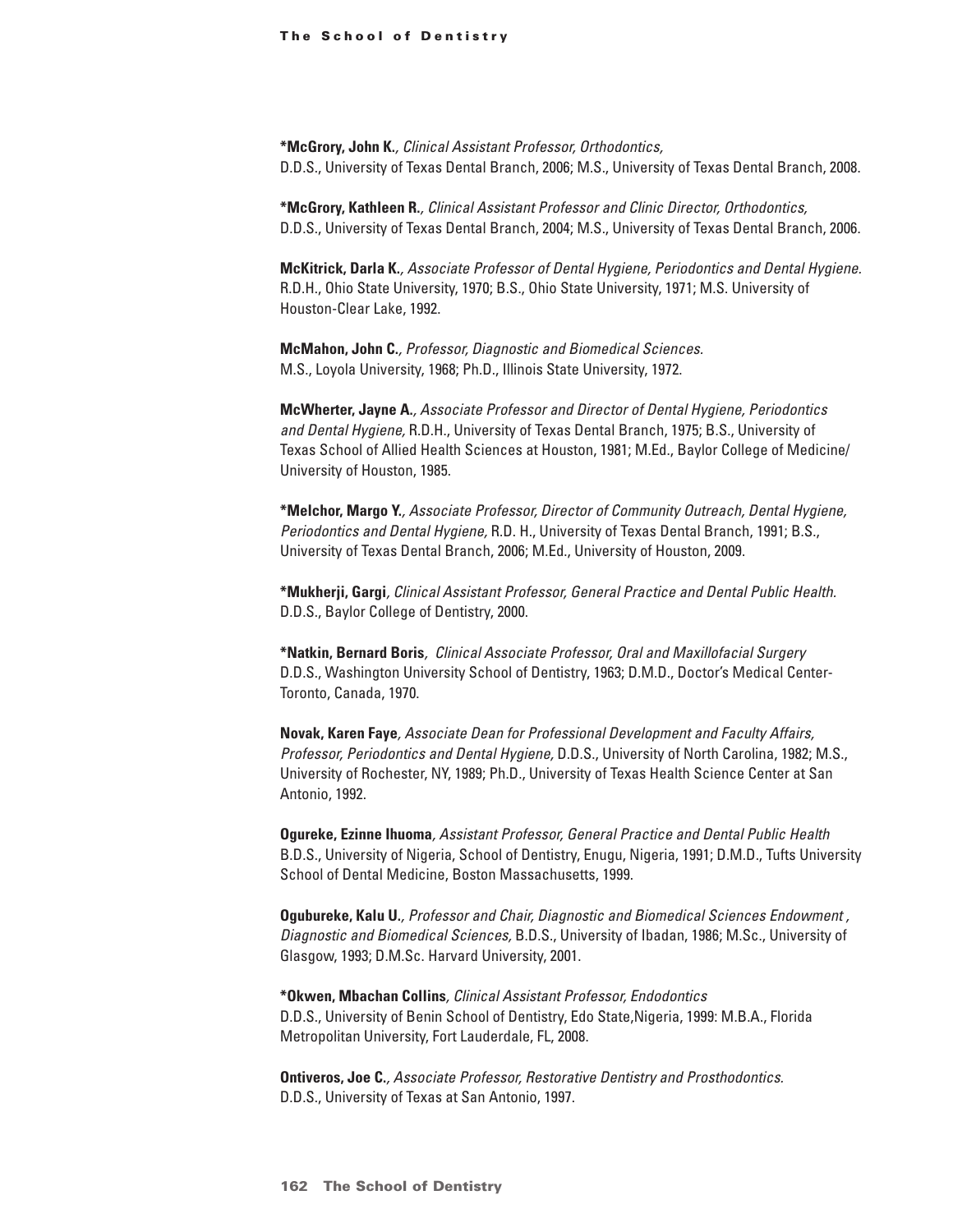**Ortegon, Sergio***, Assistant Professor, Restorative Dentistry and Prosthodontics,* D.D.S., Pontifica Universidad Javeriana, 1998; M.S., University of Connecticut Health Center, 2006.

**Panza, Jeanne C.***, Associate Professor, General Practice and Dental Public Health,* D.M.D., University of Pittsburg School of Dental Medicine, 1990 **Paravina, Rade***, Assistant Professor of Restorative Dentistry, Restorative Dentistry and Prosthodontics.,* D.D.S., University of Nis School of Medicine, Yugoslavia, 1988; Ph.D., University of Nis School of Medicine, Yugoslavia, 2000.

**Parthasarathy, Kavitha***, Assistant Professor, Periodontics and Dental Hygiene,* B.D.S., Bangalore University, 1999.

**Pate, Theodore D.***, Professor, Diagnostic and Biomedical Sciences,* M.S., University of Nebraska, 1969; Ph.D., Baylor College of Medicine, 1974.

**Patel, Shalizeh***, Clinical Assistant Professor, Restorative Dentistry and Prosthodontics,* D.D.S., University of Texas Dental Branch, 2001.

**\*Patrounova, Victoria***, Clinical Assistant Professor of Dental Hygiene, Periodontics and Dental Hygiene, R*.D.H., University of Texas Dental Branch, 1999; M.H.A, Texas Women University, 2007.

**\*Pauker, James***, Clinical Assistant Professor, General Practice and Dental Public Health,* D.P., University of California Berkley, 1977; D.D.S., University of Texas Dental Branch; GPR, USAF Regional Hospital, 1985; GDR, Wilford Hall Medical Center 2000.

**\*Pazmino, Alice***, Clinical Assistant Professor, Pediatric Dentistry,* D.D.S., University of Maryland Baltimore College of Dental Surgery, 2008; M.S., University of Texas Dental Branch, 2010.

**Pierpont, Hugh P.***, Associate Dean for Student and Alumni Affairs, and Professor, Restorative Dentistry and Prosthodontics,* D.D.S., University of Texas Dental Branch, 1977.

**\*Powell, Billy L.***, Clinical Assistant Professor, Orthodontics,* D.D.S., University of Texas Dental Branch, 1985; M.S., Baylor University, 1981.

**\*Powers, John M.***, Professor Restorative Dentistry and Prosthodontics,* Ph.D., University of Michigan, 1972.

**Quock, Ryan***, Assistant Professor, Restorative Dentistry and Prosthodontics,* D.D.S., University of Texas Dental Branch, 2005.

**\*Ridall, Amy***, Clinical Assistant Professor, Restorative Dentistry and Prosthodontics,* D.D.S., State University of New York at Buffalo, School of Medicine, 1984; M.S., State University of New York at Buffalo, School of Dental Medicine, 1987; Ph.D., University of Texas Graduate School of Biomedical Sciences at Houston, 1995.

**Roberts, Donald***, Assistant Professor, General Practice and Dental Public Health,* D.D.S., University of Texas Dental Branch 1976.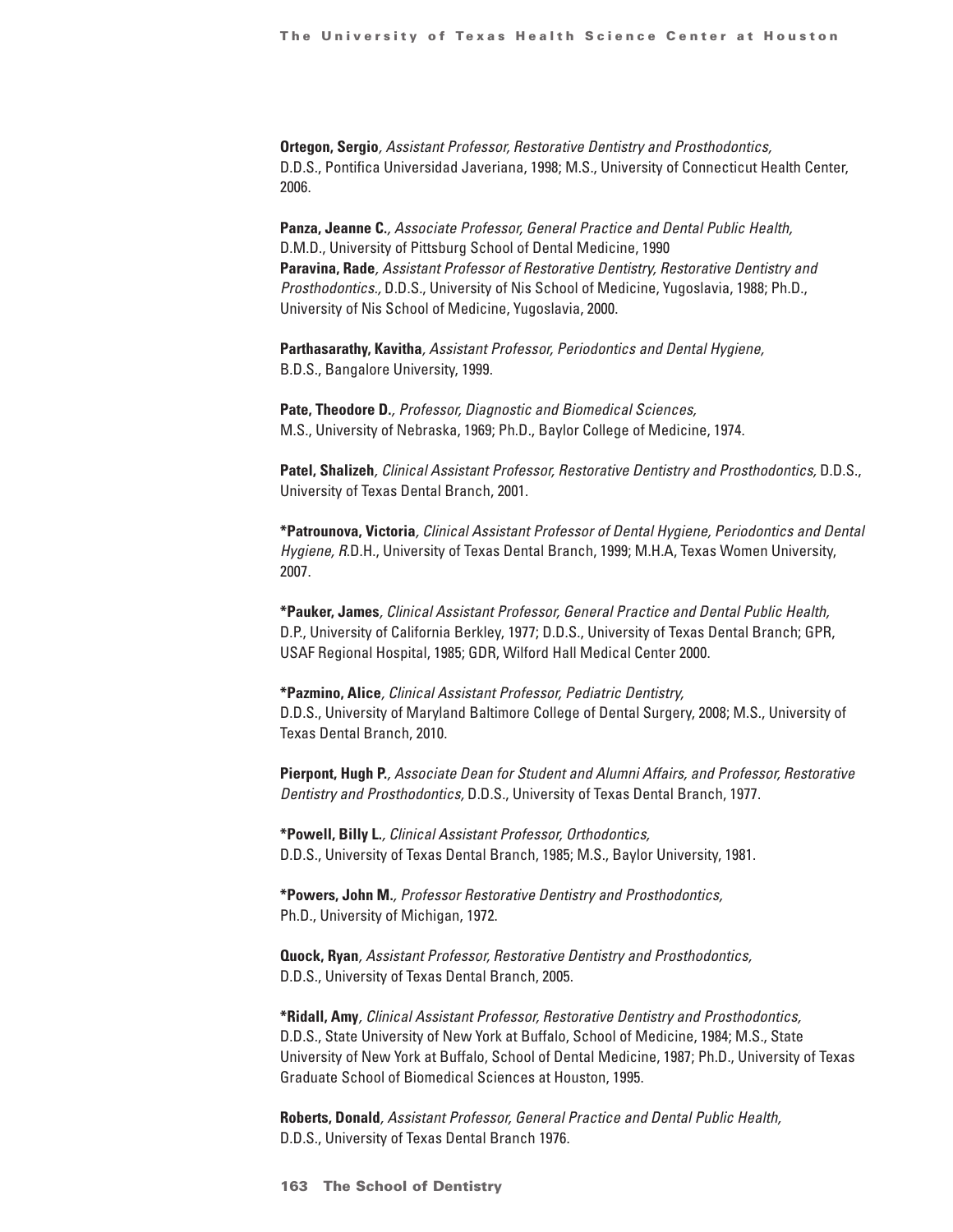**Rogers, Carla***, Associate Professor, Diagnostic and Biomedical Sciences,* Ph.D., Medical College of Ohio, 1983.

**Ruona, Kimberly***, Assistant Professor, General Practice and Dental Public Health,* D.D.S., University of Michigan, Ann Arbor, 1992

**\*Sadowsky, June***, Assistant Professor, General Practice and Dental Public Health,* D.D.S., University of Texas Dental School at San Antonio, 1982: M.P.H., University of Texas School of Public Health at San Antonio, 1995.

**\*Salas-Lopez, Anna M.***, Clinical Associate Professor, Orthodontics,* D.D.S., Universidad Central de Venezuela, 1988; M.S., University of Texas Dental Branch, 1996.

**Sauceda Ramirez, Anna M.***, Assistant Professor, Restorative Dentistry and Prosthdontics* D.D.S., National Autonomous University of Honduras, 2002; M.S., University of Alabama at Birmingham, 2010.

**Schaefer, Jeremy S.***, Instructor, Diagnostic and Biomedical Sciences.* B.A., University of Michigan Ann Arbor, 1999; Ph.D., Baylor College of Medicine Houston, 2007.

**\*Schuldy, George F.***, Clinical Assistant Professor, Orthodontics* D.D.S., Baylor College of Dentistry, 1970; M.S., University of Missouri-Kansas City, 1972.

**Seals, Matthew L.***, Associate Professor, Director of Pre-Doctoral Clinical Education, General*  Practice and Dental Public Health, D.D.S., University of Texas Dental Branch, 1977.

**Servos, Thomas A.***, Assistant Professor, of Restorative Dentistry, General Practice and Dental Public Health,* D.D.S., University of Texas at San Antonio Dental School, 1983.

**\*Shepherd, Boyd***, Clinical Associate Professor, General Practice and Dental Public Health.* D.D.S., University of Texas Dental Branch, 1988.

**Shum, Jonathan***, Assistant Professor, Oral and Maxillofacial Surgery* D.D.S., University of Toronto, 2005; M.D., Weill Cornell Medical College, New York, NY, 2010.

**Silva, Renato Menezes***, Associate Professor, Endodontics* D.D.S., Gama Filho University, Rio de Janeiro, Brazil, 1994; M.S., University of Sao Paulo, Brazil, 2003; Ph.D., University of Sao Paulo, Brazil, 2006.

**\*Smith, Bruce S.***, Clinical Associate Professor, Oral and Maxillofacial Surgery.* D.D.S., Baylor College of Dentistry, 1986

**\*Stanley, Eva***, Clinical Assistant Professor, Endodontics* D.D.S., University of Texas Dental Branch, 1991; M.S., University of Texas Dental Branch, 1998.

**\*Starcke, Edgar N.***, Clinical Professor, Restorative Dentistry and Prosthodontics.* D.D.S., University of Texas Dental Branch, 1963.

**\*Stephens, Claude***, R., Clinical Assistant Professor, Orthodontics* D.D.S., Baylor College of Dentistry, 1981; M.S., Ohio State University, 1986.

**164 The School of Dentistry**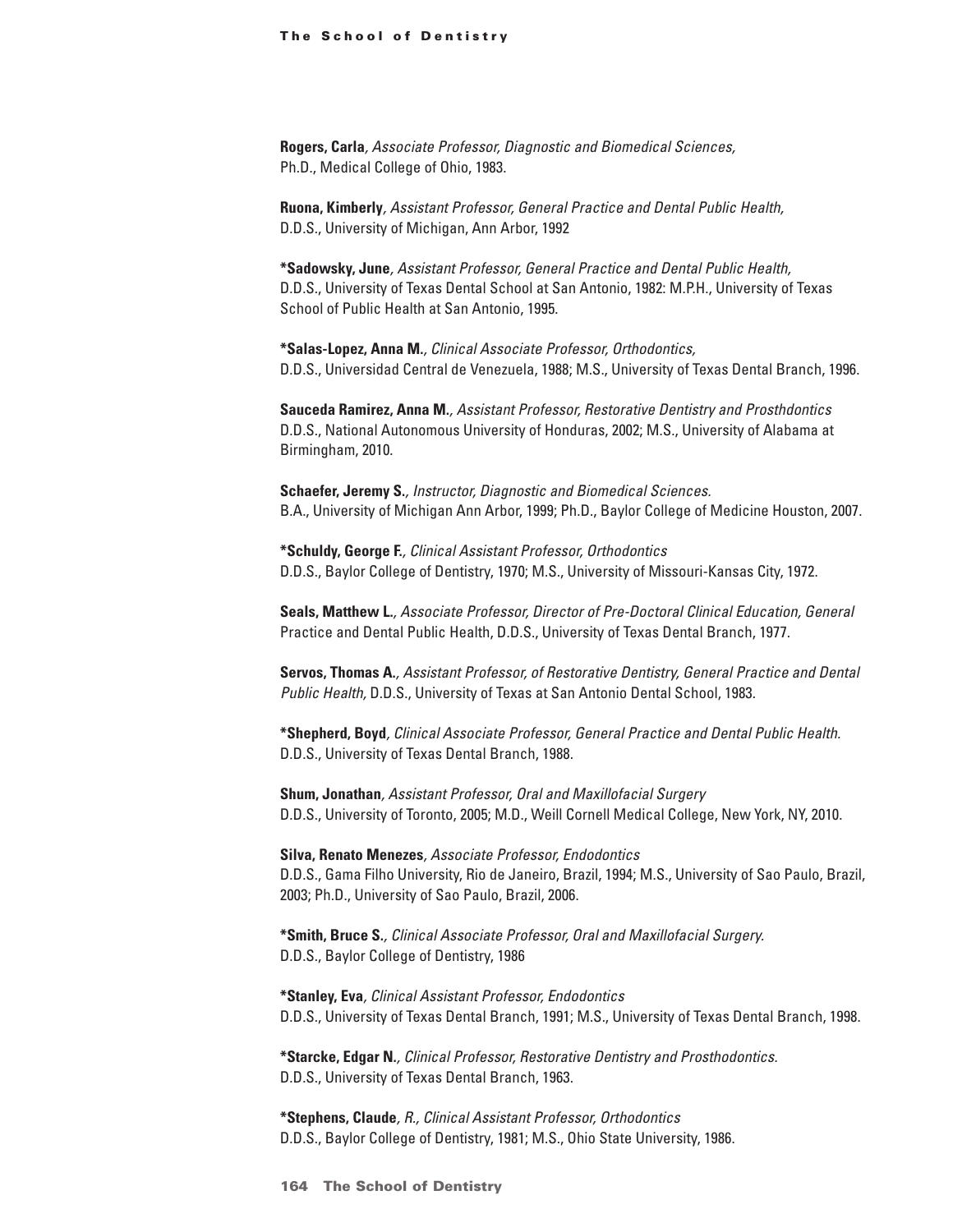**Stevenson, Gene C.***, Assistant Professor, Diagnostic and Biomedical Sciences* D.D.S., University of Southern California, 1978; M.S., University of Texas Dental Branch, 1997.

**\*Stewart, Debra Gayle***, Clinical Assistant Professor, General Practice and Dental Public Health* M.S., Southwestern Texas State University, 1974;, University of Texas Dental Branch, 1980.

**Storthz, Karen A.***, Adjunct Professor, Diagnostic and Biomedical Sciences,* M.S., Louisiana State University, 1978; Ph.D., Louisiana State University, 1981.

**Streckfus, Charles***, Professor, Diagnostic and Biomedical Sciences,* D.D.S. University of Maryland School of Dental Surgery, 1978.

**Suchko, George D.***, Associate Professor, Oral and Maxillofacial Surgery,* D.D.S., Georgetown University, 1973.

**\*Tan, Quynh-Thueyn***, Clinical Assistant Professor, Pediatric Dentistry,* D.D.S., University of Toronto 2002: M.S., University of Texas San Antonio, 2006.

**\*Tandon, Anoushka J.***, Clinical Assistant Professor, Periodontics and Dental Hygiene* D.D.S., Northern University Dental School, 2001; M.S., University of Texas Health Science Center at San Antonio, 2004.

**Tate, Robert H.***, Associate Professor, Pediatric Dentistry,* D.D.S., University of Texas Dental Branch, 1977.

**\*Thomas, Erin***, Clinical Associate Professor, General Practice and Dental Public Health,* D.D.S., University of Texas Dental Branch, 1998.

**Thomas, Rosemary***, Assistant Professor, Periodontics and Dental Hygiene,* B.D.S., Rajiv Gandhi University, College of Dental Medicine, 2003; D.M.D., Nova Southeastern University, College of Dental Medicine; M.S. University of Texas Dental Branch, 2010

**\*Tran, Lisa***, Clinical Assistant Professor, Periodontics and Dental Hygiene,* D.D.S., University of Missouri-Kansas City School of Dentistry, 2004

**\*Tran, Long D.***, Clinical Assistant Professor, General Practice and Dental Public Health,* D.D.S., University of Texas Dental Branch, 1991.

**Treasure, Trevor Edward***, Clinical Assistant Professor, Oral and Maxillofacial Surgery,* D.D.S., University of Toronto, 1986; M.D., University of Texas Southwestern Medical School, 1993; M.B.A., Texas Tech, 2003.

**\*Trejo, Pedro M.***, Clinical Assistant Professor Periodontics and Dental Hygiene,* D.D.S. University of Mexico, 1983; M.S., University of Texas Dental Branch, 1992

**Tribble, Gena D.***, Assistant Professor, Periodontics and Dental Hygiene,* Ph.D., East Carolina University School of medicine, 1998.

**Urquiola-Graham, Rebecca***, Assistant Professor of Pediatric Dentistry, Pediatric Dentistry,* D.D.S., Universidad Veracruzana, 1980; M.S., University of Michigan School of Dentistry, 1983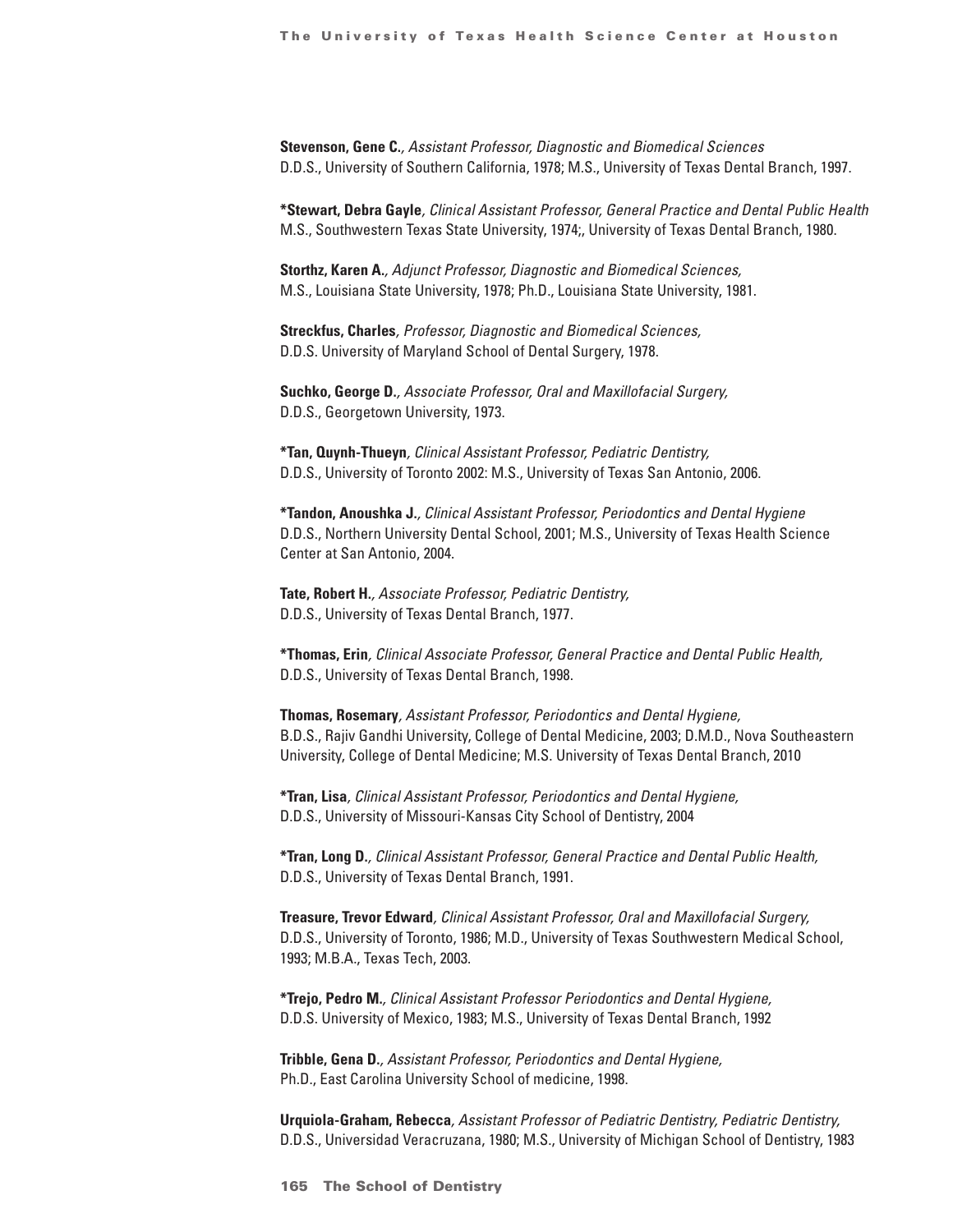**Valenza, John A.***, Dean, and William N. Finnegan III Distinguished Teaching Professorship in Dental Sciences, and Associate Professor, Diagnostic and Biomedical Science,*  D.D.S., University of Texas Dental Branch, 1981.

**Van der Hoeven, Dharini***, Assistant Professor, Basic Sciences* M.Sc., Dalhouse University, Canada, 2004; Ph. D., Medical College of Wisconsin, 2008.

**Van der Hoeven, Ransome***, Assistant Professor, Basic Sciences* Ph,D., University of Wisconsin, 2008.

**\*Vance, Bradley J.***, Clinical Assistant Professor, Pediatric Dentistry* D.D.S., University of Michigan School of Dentistry, 1971

**\*Vaughan, Steven***, Clinical Assistant Professor, General Practice and Dental Public Health.* D.D.S., University of Texas at San Antonio, 2004.

**Veerkeralam Kuppusamy Eswaran, Sridhar***, Assistant Professor, Periodontics and Dental Hygiene,* B.D.S., Tamil Nadu Dr. MGR Medical University, Chennai, India, 2001; M.S., Stony Brook University, New York, 2006; M.S.D. University of Texas Dental Branch, 2009.

**Velasquez, Gisela M.***, Assistant Professor, Pediatric Dentistry* D.D.S., University of Honduras, 1998; M.S., Tufts University School of Dental Medicine, 2005.

**Vigneswaran, Nadarajah***, Associate Professor, Diagnostic and Biomedical Sciences,* B.D.S., University of Peradenly, Sri Lanka, 1980; DrMedDent, University of Erlagen, Germany, 1988; D.M.D., University of Alabama, 1997.

**Walji, Muhammad***, Associate Dean Technology Services and Informatics, Associate Professor of Diagnostic and Biomedical Science;* M.S., Health Informatics, University of Texas, School of Health Information Sciences at Houston, 2002; Ph.D., University of Texas Health Science Center, 2006

**Wang, Bing-Yan***, Associate Professor, Periodontics and Dental Hygiene,* D.M.Sc., Hokkaido University Japan, 1973; Ph.D., University at Buffalo New York, 2004; D.D.S., University of Buffalo at New York, 2010.

**\*Warner, Ben Franklin***, Clinical Associate Professor, General Practice and Dental Hygiene* M.S., University of Houston, 1976; D.D.S., University of Texas Dental Branch, 1979; M.D., University of Texas Medical School, 1994.

**Warner, Raymond L.***, Associate Professor, Diagnostic and Biomedical Sciences.* Ph.D., University of California, 1970.

**Warren-Morris, Donna P.***, Associate Professor of Dental Hygiene, Periodontics and Dental Hygiene,* R.D.H., University of North Carolina, 1973; M.Ed., University of North Carolina, 1982.

**Weisleder Urow, Rebeca***, Associate Professor, Endodontics* D.D.S., Universidad Autonoma de Mexico, 1990.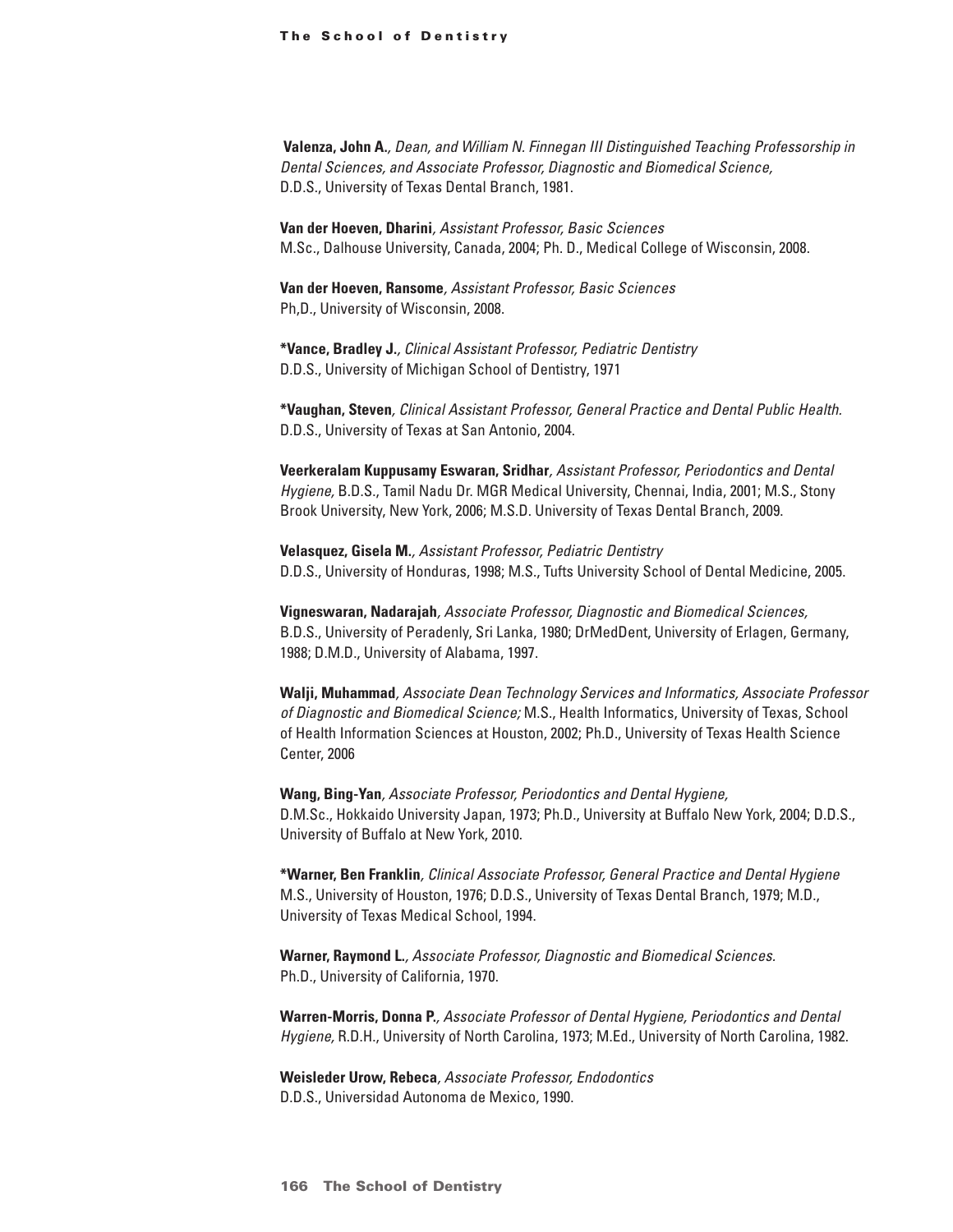**Welch, Jesse G.***, Associate Professor of Restorative Dentistry NTC, General Practice and Dental Public Health,* D.D.S., University of Texas Dental Branch, 1981.

**\*Welch, Sara Jo***, Clinical Assistant Professor, Endodontics* **D.D.S.,** University of Texas Dental Branch, 1996

**\*Weltman, Robin L.***, Associate Professor and Program Director, Periodontics and Dental Hygiene,* D.D.S., University of Texas Dental Branch, 1987; M.S., University of Texas Dental Branch, 1995.

**\*Whitmire, Clark***, Clinical Assistant Professor, Oral and Maxillofacial Surgery.* D.M.D., University of Alabama School of Dentistry, 1980; D.D., Cumberland School of Law, Sanford University, 1994.

**\*Wild, Thomas W.***, Clinical Associate Professor, Pediatric Dentistry.* D.D.S., University of Texas Dental Branch, 1965; M.S., University of Texas Dental Branch, 1967.

**\*Williams, Thomas Peter***, Clinical Associate Professor, Oral and Maxillofacial Surgery* D.D.S., University of Illinois College of Dentistry, 1968; M.D., University of Health Sciences Antiqua, Medical College, 2008.

**Wilson, James W.***, Assistant Professor, Oral and Maxillofacial Surgery,* D.D.S., University of North Carolina School of Dentistry, 1971.

**Wong, Mark E.***, Associate Professor and Chairman, Oral and Maxillofacial Surgery,* B.D.S., Faculty of Dentistry, University of Singapore, 1978.

**\*Young, Simone***, Clinical Assistant Professor, Oral and Maxillofacial Surgery,* D.D.S., University of Toronto, 2003; Ph.D., Rice University, 2008; M.D., University of Texas Medical School, 2011.

**Zhang, Wenjian***, Assistant Professor, Diagnostic and Biomedical Sciences* M.S., Wuhan University, 1997; Ph.D., University of Connecticut Health Center, 2006.

**\*Denotes part-time faculty**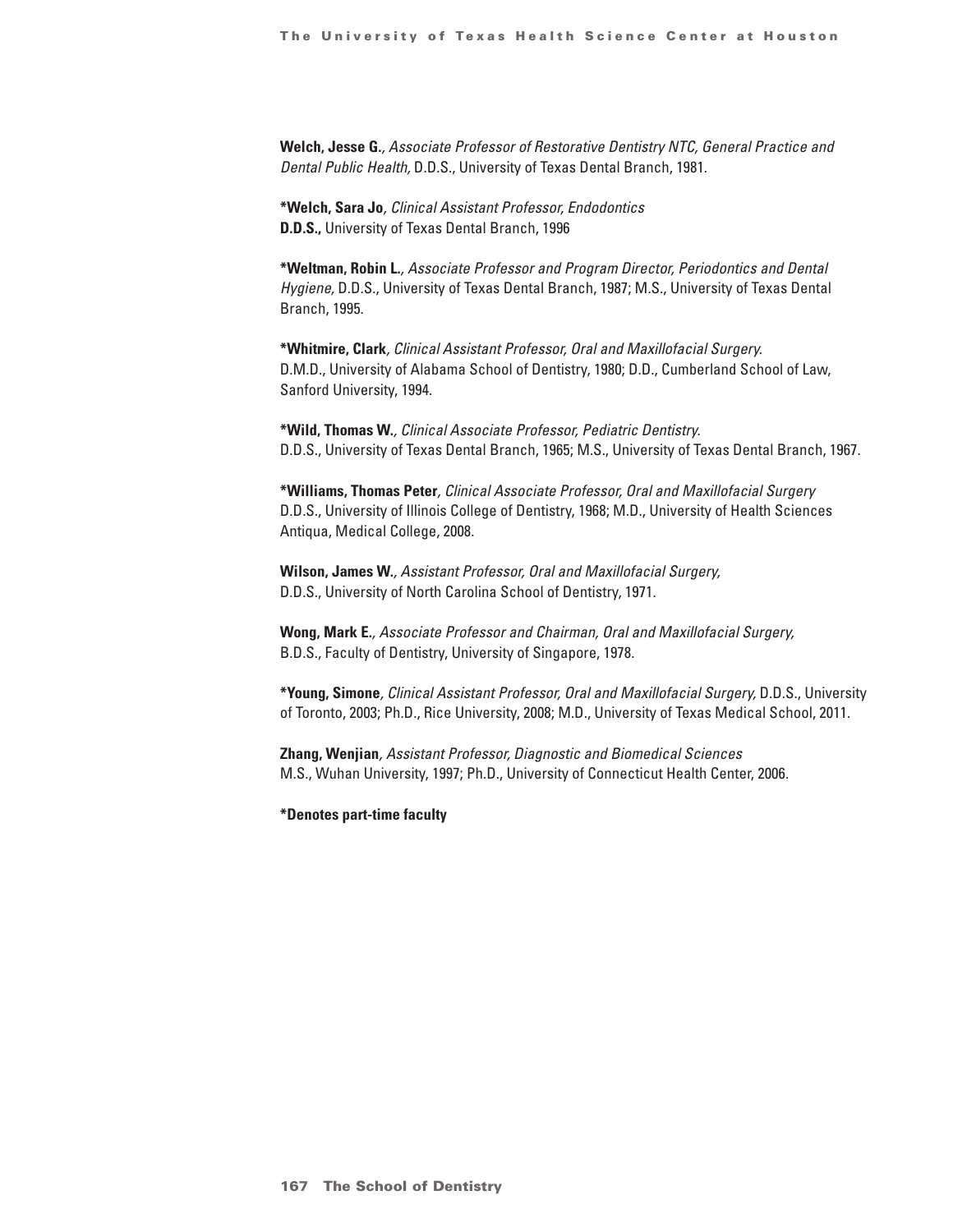| Adkisson, Sam R., D.D.S., Professor Emeritus, Restorative Dentistry and Prosthodontics                                                                                                         |
|------------------------------------------------------------------------------------------------------------------------------------------------------------------------------------------------|
| Allen, Don L., D.D.S., Dean Emeritus, Periodontics and Dental Hygiene                                                                                                                          |
| Brady, Kenneth H., D.D.S., Professor Emeritus, General Practice and Dental Public Health                                                                                                       |
| Butler, William T., Ph.D., Professor Emeritus, Diagnostic and Biomedical Sciences                                                                                                              |
| Casey, Charles H., D.D.S., Professor Emeritus, Restorative Dentistry and Prosthodontics                                                                                                        |
| Chan, Jarvis T., D.D.S., Ph.D., Professor Emeritus, Diagnostic and Biomedical Sciences                                                                                                         |
| Crandell, Clifton E., D.D.S., M.S., Professor Emeritus, General Practice and Dental Public Health<br>Frankson, Ralph A., D.D.S., Professor Emeritus, General Practice and Dental Public Health |
| Fullerton, Leslie O., D.D.S., M.S.D., Associate Professor Emeritus, General Practice and<br><b>Dental Public Health</b>                                                                        |
| Goldschmidt, Millicent E., Ph.D., Professor Emerita, Diagnostic and Biomedical Sciences                                                                                                        |
| Helfrick, John F., D.D.S., Professor Emeritus, Oral and Maxillofacial Surgery                                                                                                                  |
| Hooper, Wilford D., D.D.S., Professor Emeritus, Endodontics                                                                                                                                    |
| Hutchins, Max O., Ph.D., Professor Emeritus, Diagnostic and Biomedical Sciences                                                                                                                |
| Komatsu, Shigeki, D.D.S., Professor Emeritus, General Practice and Dental Public Health                                                                                                        |
| Konigsberg, Isaac, D.D.S., Professor Emeritus, General Practice and Dental Public Health                                                                                                       |
| Levy, Barnet M., D.D.S., Professor Emeritus, Diagnostic and Biomedical Sciences                                                                                                                |
| Madsen, Kenneth O., Ph.D., Professor Emeritus, Diagnostic and Biomedical Sciences                                                                                                              |
| McDaniel, Raymond K., D.D.S., M.S., Professor Emeritus, Diagnostic and Biomedical Sciences                                                                                                     |
| Minkoff, Robert, D.D.S., Professor Emeritus, Orthodontics                                                                                                                                      |
| Morrison, William E., B.S., M.S., Professor Emeritus, General Practice and Dental Public Health                                                                                                |
| O'Neill, Paula N., Ed.D., Professor Emerita, Diagnostic and Biomedical Sciences                                                                                                                |
| O'Neill, Peggy A., Ph.D., D.D.S., Professor Emerita, Periodontics and Dental Hygiene                                                                                                           |
| Parris, Sam H., D.D.S., Professor Emeritus, General Practice and<br><b>Dental Public Health</b>                                                                                                |
| Rosborough, John P., D.V.M., Ph.D., Professor Emeritus, General Practice and<br><b>Dental Public Health</b>                                                                                    |

**168 The School of Dentistry**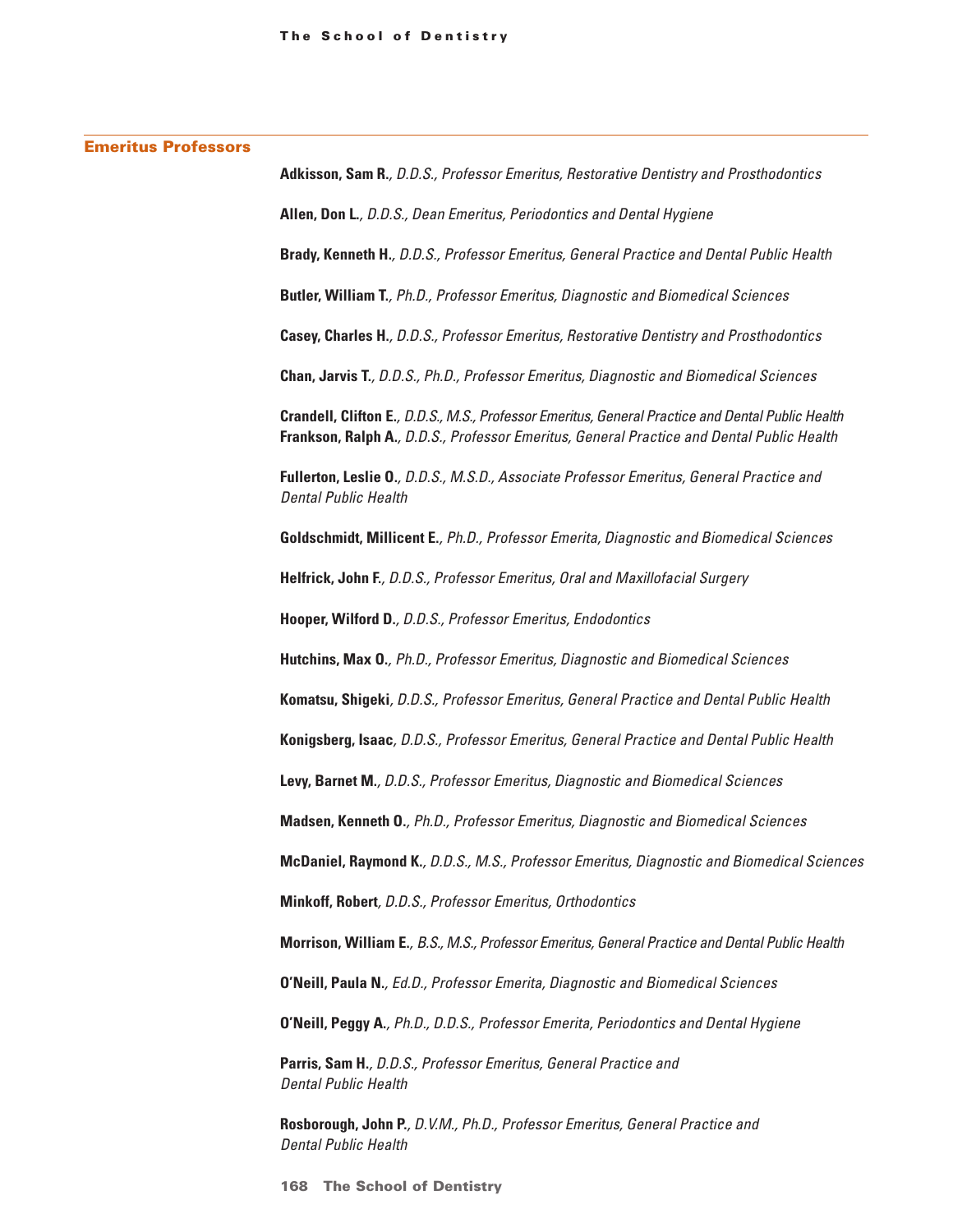**Simmons, Douglas M.***, D.D.S., M.P.H., Professor Emeritus, General Practice and Dental Public Health*

**Sorrels, Henry M.***, D.D.S., Professor Emeritus, General Practice and Dental Public Health*

**Stimson, Paul G.***, D.D.S., M.S., Professor Emeritus, Diagnostic and Biomedical Sciences*

**Sweet, James B.***, D.D.S., M.S., Professor Emeritus, Oral and Maxillofacial Surgery*

**Vogel, James J.***, Ph.D., Professor Emeritus, Diagnostic and Biomedical Sciences*

**Von der Lehr, William N.***, D.D.S., M.A.T., Professor Emeritus, Restorative Dentistry and Prosthodontics*

**Wheatcroft, Merrill G.***, D.D.S., Professor Emeritus, Diagnostic and Biomedical Sciences*